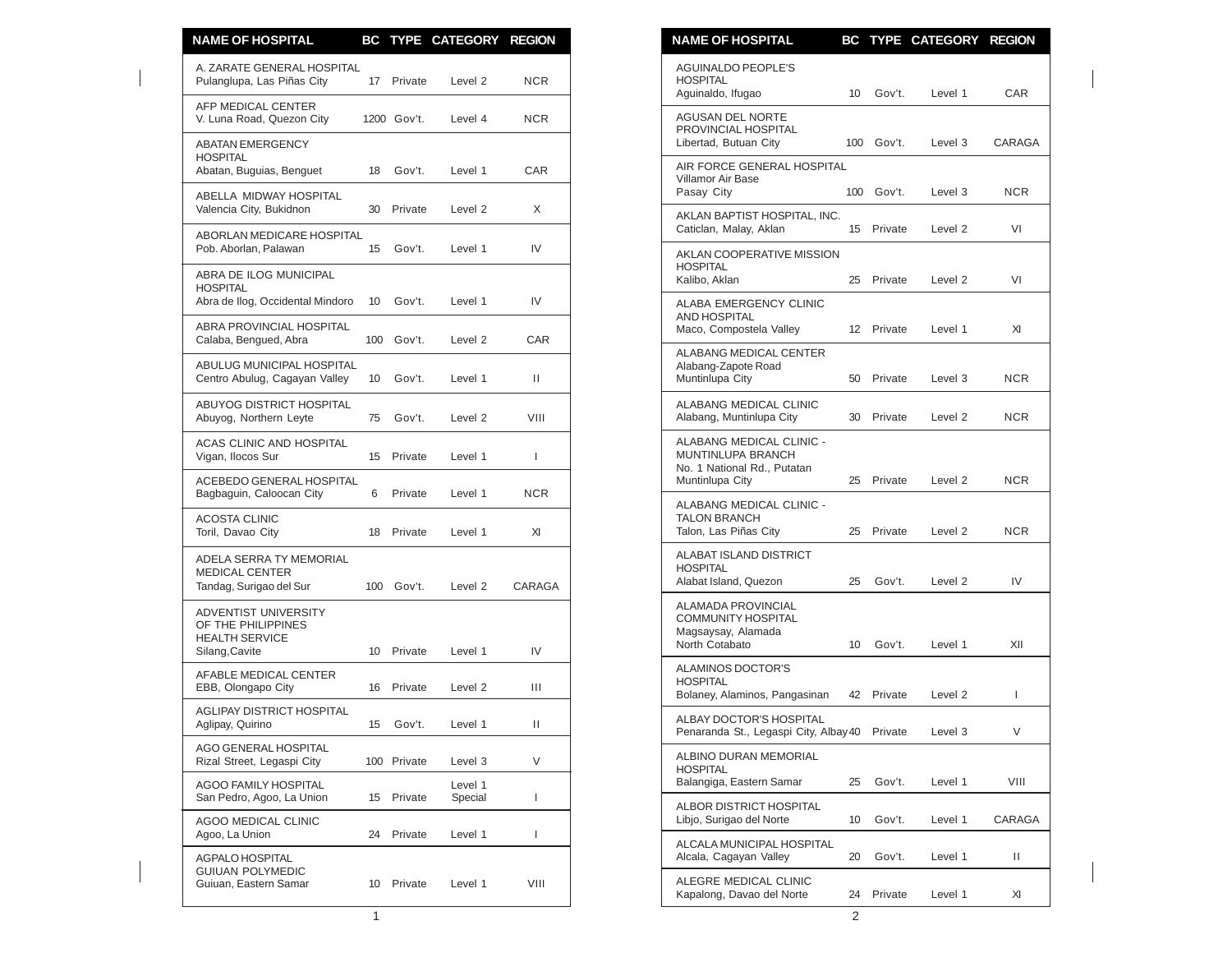| XII<br>VI<br>Ш<br><b>NCR</b><br>Ш<br>VI<br>IX<br>VIII<br><b>CAR</b><br>VI<br>XI<br><b>ARMM</b><br><b>NCR</b><br>VII<br><b>NCR</b><br>CAR<br>XII |                 | <b>NAME OF HOSPITAL</b>                                                           |                              |                                     | BC TYPE CATEGORY REGION                               |
|-------------------------------------------------------------------------------------------------------------------------------------------------|-----------------|-----------------------------------------------------------------------------------|------------------------------|-------------------------------------|-------------------------------------------------------|
|                                                                                                                                                 |                 | <b>AMOSUP SEAMEN'S</b><br>HOSPITAL - CEBU                                         |                              |                                     |                                                       |
|                                                                                                                                                 |                 | Mandaue City, Cebu<br>AMOSUP SEAMEN'S                                             |                              | 60 Private                          | Level 3                                               |
|                                                                                                                                                 |                 | <b>HOSPITAL - ILOILO</b><br>Mandurriao, Iloilo City                               |                              |                                     | 43 Private<br>Level 3                                 |
|                                                                                                                                                 |                 | Anahawan, Southern Leyte                                                          | ANAHAWAN DISTRICT HOSPITAL   | 50 Gov't.                           | Level 2                                               |
|                                                                                                                                                 |                 | ANDOT MEDICAL CLINIC<br>Bacolod. Lanao Del Norte                                  |                              |                                     | 25 Private<br>Level 2                                 |
|                                                                                                                                                 |                 | ANDRES SORIANO MEMORIAL<br>HOSPITAL COOPERATIVE<br>Tabon, Bislig, Surigao del Sur |                              | 75 Private                          | Level 3                                               |
|                                                                                                                                                 | Antique         | ANGEL SALAZAR MEMORIAL<br><b>GENERAL HOSPITAL</b><br>Brgy. Atabay, San Jose       |                              | 100 Gov't.                          | Level 3                                               |
|                                                                                                                                                 |                 | ANGELES MEDICAL CENTER<br>Rizal St., Angeles City                                 |                              |                                     | 100 Private<br>Level 3                                |
|                                                                                                                                                 |                 | ANGELES UNIVERSITY<br>McArthur Hi-way<br>Angeles City                             | FOUNDATION MEDICAL CENTER    |                                     | 170 Private<br>Level 4                                |
|                                                                                                                                                 |                 | ANGONO GENERAL HOSPITAL<br>Angono, Rizal                                          |                              | 75 Gov't.                           | Level 2                                               |
|                                                                                                                                                 |                 | ANGONO MEDICS HOSPITAL<br>Angono, Rizal                                           |                              |                                     | 87 Private<br>Level 2                                 |
|                                                                                                                                                 |                 | ANICETO T. PESANTE SR.<br>MEMORIAL HOSPITAL<br>Midsayap, North Cotabato           |                              |                                     | 35 Private<br>Level II                                |
|                                                                                                                                                 |                 | 606 Quirino Highway<br>Novaliches, Quezon City                                    |                              | ANN FRANCIS MATERNITY HOSPITAL<br>6 | Private<br>Level 1                                    |
|                                                                                                                                                 | <b>HOSPITAL</b> | ANTEQUERA COMMUNITY                                                               |                              |                                     |                                                       |
|                                                                                                                                                 |                 | Antequera, Bohol<br>ANTIPAS MEDICAL SPECIALIST                                    |                              |                                     | 25 Private<br>Level 1                                 |
|                                                                                                                                                 |                 | HOSPITAL, INC.<br>(former CLINICA CATOTAL)<br>Antipas, North Cotabato             |                              | 50 Private                          | Level 2                                               |
|                                                                                                                                                 | <b>HOSPITAL</b> | ANTIPOLO CITY MEDICAL                                                             |                              |                                     | Sumulong Highway, Antipolo City 40 Private<br>Level 2 |
|                                                                                                                                                 |                 | ANTIPOLO DISTRICT HOSPITAL<br>Bagong Nayon2, Antipolo City                        | 50                           | Gov't                               | Level 2                                               |
|                                                                                                                                                 |                 | ANTIPOLO DOCTORS HOSPITAL<br>Antipolo City                                        | 28                           |                                     | Private<br>Level 2                                    |
| IX                                                                                                                                              |                 | Tadeco, Panabo City                                                               | ANTONIO D. FLORENDO HOSPITAL |                                     |                                                       |

| AMOSUP SEAMEN'S<br>5 Gov't.<br>XII<br><b>HOSPITAL - CEBU</b><br>Level 2<br>60 Private<br>Mandaue City, Cebu<br>Level 3<br>0 Gov't.<br>VI<br>Level 1<br>AMOSUP SEAMEN'S<br>HOSPITAL - ILOILO<br>Mandurriao, Iloilo City<br>43 Private<br>Level 3<br>2 Private<br>Level 2<br>$\mathbf{III}$<br>ANAHAWAN DISTRICT HOSPITAL<br>Anahawan, Southern Leyte<br>50 Gov't.<br>Level 2<br>SP.)<br>ANDOT MEDICAL CLINIC<br>2 Private<br><b>NCR</b><br>Level 2<br>Bacolod, Lanao Del Norte<br>25 Private<br>Level 2<br>ANDRES SORIANO MEMORIAL<br>HOSPITAL COOPERATIVE<br>5 Gov't.<br>Ш<br>Tabon, Bislig, Surigao del Sur<br>75 Private<br>Level 3<br>Level 2<br>ANGEL SALAZAR MEMORIAL<br><b>GENERAL HOSPITAL</b><br>Brgy. Atabay, San Jose<br>100 Gov't.<br>Antique<br>Level 3<br>Gov't.<br>VI<br>Level 2<br>ANGELES MEDICAL CENTER<br>100 Private<br>Rizal St., Angeles City<br>Level 3<br>Gov't.<br>IX<br>Level 1<br>ANGELES UNIVERSITY<br>FOUNDATION MEDICAL CENTER<br>Gov't.<br>Level 2<br>VIII<br>McArthur Hi-way<br>Angeles City<br>170 Private<br>Level 4 |
|-------------------------------------------------------------------------------------------------------------------------------------------------------------------------------------------------------------------------------------------------------------------------------------------------------------------------------------------------------------------------------------------------------------------------------------------------------------------------------------------------------------------------------------------------------------------------------------------------------------------------------------------------------------------------------------------------------------------------------------------------------------------------------------------------------------------------------------------------------------------------------------------------------------------------------------------------------------------------------------------------------------------------------------------------------|
|                                                                                                                                                                                                                                                                                                                                                                                                                                                                                                                                                                                                                                                                                                                                                                                                                                                                                                                                                                                                                                                       |
|                                                                                                                                                                                                                                                                                                                                                                                                                                                                                                                                                                                                                                                                                                                                                                                                                                                                                                                                                                                                                                                       |
|                                                                                                                                                                                                                                                                                                                                                                                                                                                                                                                                                                                                                                                                                                                                                                                                                                                                                                                                                                                                                                                       |
|                                                                                                                                                                                                                                                                                                                                                                                                                                                                                                                                                                                                                                                                                                                                                                                                                                                                                                                                                                                                                                                       |
|                                                                                                                                                                                                                                                                                                                                                                                                                                                                                                                                                                                                                                                                                                                                                                                                                                                                                                                                                                                                                                                       |
|                                                                                                                                                                                                                                                                                                                                                                                                                                                                                                                                                                                                                                                                                                                                                                                                                                                                                                                                                                                                                                                       |
|                                                                                                                                                                                                                                                                                                                                                                                                                                                                                                                                                                                                                                                                                                                                                                                                                                                                                                                                                                                                                                                       |
|                                                                                                                                                                                                                                                                                                                                                                                                                                                                                                                                                                                                                                                                                                                                                                                                                                                                                                                                                                                                                                                       |
|                                                                                                                                                                                                                                                                                                                                                                                                                                                                                                                                                                                                                                                                                                                                                                                                                                                                                                                                                                                                                                                       |
|                                                                                                                                                                                                                                                                                                                                                                                                                                                                                                                                                                                                                                                                                                                                                                                                                                                                                                                                                                                                                                                       |
|                                                                                                                                                                                                                                                                                                                                                                                                                                                                                                                                                                                                                                                                                                                                                                                                                                                                                                                                                                                                                                                       |
| ANGONO GENERAL HOSPITAL<br>5 Private<br>Level 2<br>CAR<br>Angono, Rizal<br>75<br>Gov't.<br>Level 2                                                                                                                                                                                                                                                                                                                                                                                                                                                                                                                                                                                                                                                                                                                                                                                                                                                                                                                                                    |
| ANGONO MEDICS HOSPITAL<br>5 Gov't.<br>VI<br>Level 1<br>87 Private<br>Angono, Rizal<br>Level 2                                                                                                                                                                                                                                                                                                                                                                                                                                                                                                                                                                                                                                                                                                                                                                                                                                                                                                                                                         |
| ANICETO T. PESANTE SR.<br><b>MEMORIAL HOSPITAL</b><br>XI<br>60 Private<br>Level 3<br>Midsayap, North Cotabato<br>35 Private<br>Level II                                                                                                                                                                                                                                                                                                                                                                                                                                                                                                                                                                                                                                                                                                                                                                                                                                                                                                               |
| ANN FRANCIS MATERNITY HOSPITAL<br>606 Quirino Highway<br>5 Gov't.<br>ARMM                                                                                                                                                                                                                                                                                                                                                                                                                                                                                                                                                                                                                                                                                                                                                                                                                                                                                                                                                                             |
| Level 2<br>Novaliches, Quezon City<br>6 Private<br>Level 1<br>NTER                                                                                                                                                                                                                                                                                                                                                                                                                                                                                                                                                                                                                                                                                                                                                                                                                                                                                                                                                                                    |
| ANTEQUERA COMMUNITY<br><b>NCR</b><br>50 Gov't.<br>Level 4<br><b>HOSPITAL</b><br>Antequera, Bohol<br>25 Private<br>Level 1                                                                                                                                                                                                                                                                                                                                                                                                                                                                                                                                                                                                                                                                                                                                                                                                                                                                                                                             |
| ANTIPAS MEDICAL SPECIALIST<br>Gov't.<br>Level 1<br>VII<br>HOSPITAL, INC.                                                                                                                                                                                                                                                                                                                                                                                                                                                                                                                                                                                                                                                                                                                                                                                                                                                                                                                                                                              |
| (former CLINICA CATOTAL)<br>50 Private Level 2<br>Antipas, North Cotabato<br>Level 2<br>5 Private<br><b>NCR</b>                                                                                                                                                                                                                                                                                                                                                                                                                                                                                                                                                                                                                                                                                                                                                                                                                                                                                                                                       |
| Special<br>ANTIPOLO CITY MEDICAL<br><b>HOSPITAL</b><br>Sumulong Highway, Antipolo City 40 Private<br>Level 2                                                                                                                                                                                                                                                                                                                                                                                                                                                                                                                                                                                                                                                                                                                                                                                                                                                                                                                                          |
| 5 Gov't.<br>Level 1<br>CAR<br>ANTIPOLO DISTRICT HOSPITAL<br>Bagong Nayon2, Antipolo City<br>Level 2<br>50<br>Gov't                                                                                                                                                                                                                                                                                                                                                                                                                                                                                                                                                                                                                                                                                                                                                                                                                                                                                                                                    |
| ANTIPOLO DOCTORS HOSPITAL<br>Private<br>Level 1<br>XII<br>Antipolo City<br>28<br>Level 2<br>Private                                                                                                                                                                                                                                                                                                                                                                                                                                                                                                                                                                                                                                                                                                                                                                                                                                                                                                                                                   |
| ANTONIO D. FLORENDO HOSPITAL<br>Private<br>Level 1<br>IX<br>Tadeco, Panabo City<br>Davao del Norte<br>40 Private<br>Level 2                                                                                                                                                                                                                                                                                                                                                                                                                                                                                                                                                                                                                                                                                                                                                                                                                                                                                                                           |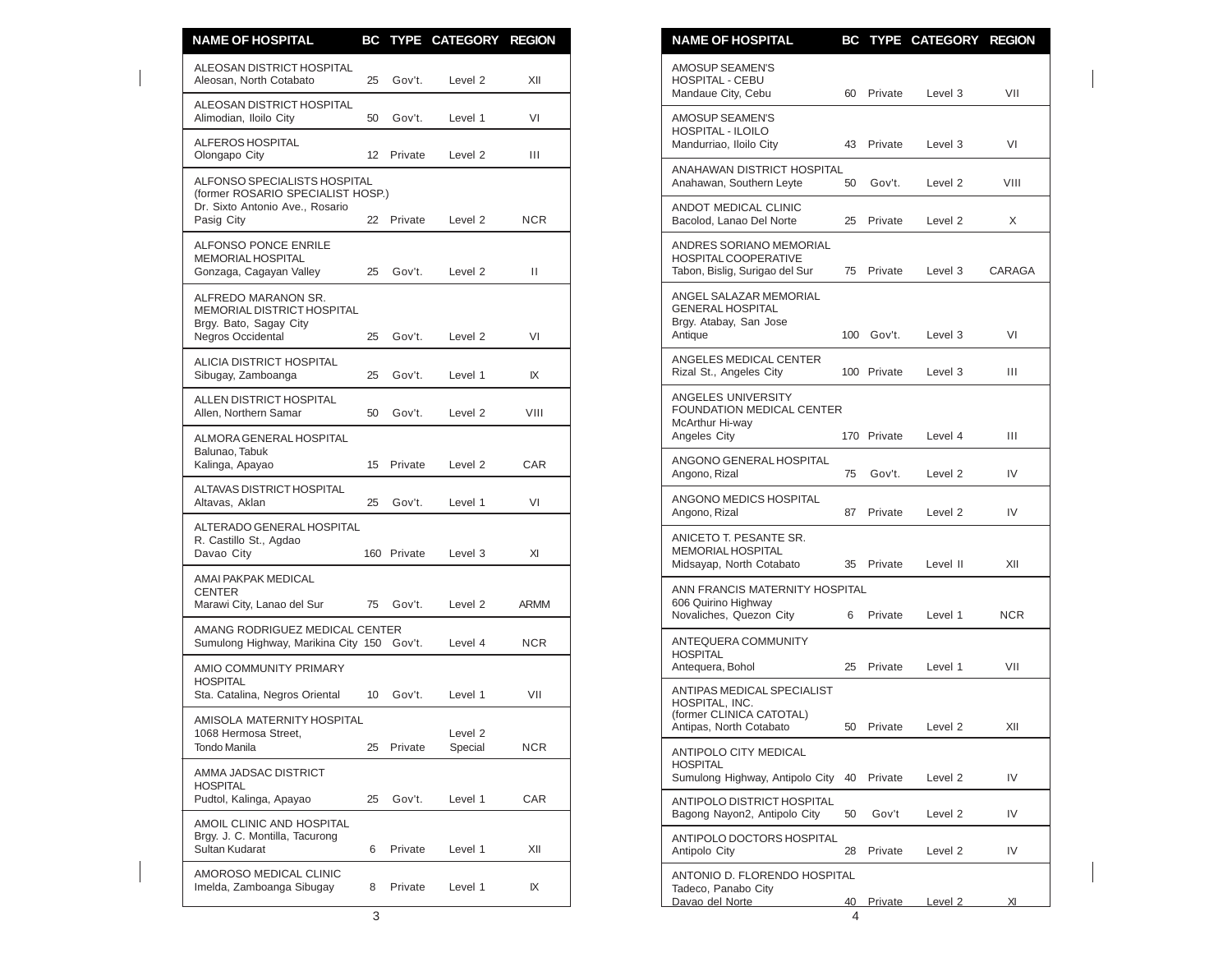| <b>NAME OF HOSPITAL</b>                                                                     |    |                      | BC TYPE CATEGORY REGION |           | <b>NAME OF HOSPITAL</b>                                                                                                                  |    |                      | BC TYPE CATEGORY REGION |              |
|---------------------------------------------------------------------------------------------|----|----------------------|-------------------------|-----------|------------------------------------------------------------------------------------------------------------------------------------------|----|----------------------|-------------------------|--------------|
| ANULAO ST. M.ICHAEL MEDICAL<br><b>CLINIC &amp; HOSPITAL</b><br>Cabacan, North Cotabato      |    | 18 Private           | Level 1                 | XII       | ASIAH MEDICAL HOSPITAL<br>San Pedro Dist., Pagadian City                                                                                 |    | 18 Private           | Level 2                 | IX           |
| <b>APACIBLE MEMORIAL</b><br><b>DISTRICT HOSPITAL</b><br>Nasugbu, Batangas                   | 50 | Gov't.               | Level <sub>2</sub>      | IV        | ASIAN HOSPITAL AND<br><b>MEDICAL CENTER</b><br>2205 Civic Drive, Centennial Lane<br>Filinvest Corporate City<br>Alabang, Muntinlupa City |    | 250 Private          | Level 3                 | <b>NCR</b>   |
| APALIT DOCTORS HOSPITAL<br>Apalit, Pampanga                                                 |    | 12 Private           | Level 2                 | Ш         | ASILO HOSPITAL<br>Padada, Davao del Sur                                                                                                  | 20 | Private              | Level 1                 | XI           |
| APARRI MEDICARE COMMUNITY<br><b>HOSPITAL</b><br>Bangag, Aparri, Cagayan                     | 10 | Gov't.               | Level 1                 | Ш         | <b>ASINGAN MEDICARE &amp;</b><br><b>COMMUNITY HOSPITAL</b>                                                                               |    |                      | Level 1                 |              |
| APARRI PROVINCIAL HOSPITAL<br>Toran Aparri, Cagayan                                         |    | 50 Gov't.            | Level 2                 | Ш         | Asingan, Pangasinan<br>ASSCOM - DLSUMC<br><b>FRIENDSHIP HOSPITAL</b>                                                                     | 15 | Gov't.               |                         | $\mathbf{I}$ |
| APAYAO DISTRICT HOSPITAL<br>Calanasan, Mabubua, Apayao                                      |    | 10 Gov't.            | Level 1                 | CAR       | San Juan, Apalit, Pampanga<br>ASSUMPTA MEDICAL HOSPITAL                                                                                  |    | 30 Private           | Level 2                 | Ш            |
| APAYAO PROVINCIAL HOSPITAL<br>(formerly Kabugao District Hosp.)<br>Kabugao, Kalinga, Apayao | 25 | Gov't.               | Level 1                 | CAR       | Taal, Batangas<br>ATOK DISTRICT HOSPITAL<br>Sayangan, Atok, Benguet                                                                      | 25 | 12 Private<br>Gov't. | Level 1<br>Level 2      | IV<br>CAR    |
| AQUINAS UNIVERSITY HOSPITAL<br>Washington Drive, Legaspi City                               |    | 75 Private           | Level 3                 | V         | AUGUIS CLINIC AND HOSPITAL<br>Gen. Santos City                                                                                           |    | 10 Private           | Level 1                 | XII          |
| <b>ARAKAN VALLEY DISTRICT</b><br><b>HOSPITAL</b>                                            |    |                      |                         |           | AURORA GENERAL HOSPITAL<br>Aurora, Zamboanga del Sur                                                                                     |    | 100 Gov't.           | Level 2                 | IX           |
| Arakan, North Cotabato<br><b>ARAYAT MEDICAL &amp;</b>                                       | 25 | Gov't.               | Level 1                 | XII       | AURORA MEMORIAL HOSPITAL<br>Baler, Aurora                                                                                                | 25 | Gov't.               | Level 1                 | Ш            |
| <b>OB-GYNE CLINIC</b><br>Brgy. Mangga, Cacutud<br>Arayat, Pampanga                          |    | 7 Private            | Level 1                 | Ш         | AZNAR MEDICAL CLINIC<br>Maramag, Bukidnon                                                                                                |    | 18 Private           | Level 1                 | X            |
| <b>ARMY STATION HOSPITAL</b><br>(formerly Camp Capinpin                                     |    |                      |                         |           | <b>BBCSS PEDIATRIC MEDICAL</b><br>& SURGICAL CLINIC<br>Cauayan City, Isabela                                                             |    | 8 Private            | Level 1                 | П.           |
| Station Hospital)<br>Brgy. Sampaloc Tanay, Rizal                                            |    | 100 Gov't.           | Level 2                 | IV        | <b>BABAK COMMUNITY HOSPITAL</b><br>Babak, Davao del Norte                                                                                |    | 18 Private           | Level 1                 | XI           |
| <b>ARNAIZ HOSPITAL</b><br>Cainta, Rizal                                                     |    | 35 Private           | Level 2                 | IV        | BABARAN-ECHAVEZ MEDICAL<br>AND PSYCHIATRIC CLINIC                                                                                        |    |                      |                         |              |
| AROROY MUNICIPAL HOSPITAL<br>Aroroy, Masbate                                                |    | 10 Gov't.            | Level 1                 | V         | 1125 Amparo St., Poblacion<br>Muntinlupa City                                                                                            |    | 18 Private           | Level 1                 | <b>NCR</b>   |
| ARSENAL "KALUSUGAN"<br><b>HOSPITAL</b>                                                      |    |                      |                         |           | BABOL GENERAL HOSPITAL<br>Matalam, North Cotabato                                                                                        |    | 20 Private           | Level 1                 | XII          |
| Lamao, Limay, Bataan<br>ARTECHE DISTRICT HOSPITAL                                           | 25 | Gov't.               | Level 2                 | Ш         | <b>BACNOTAN DISTRICT HOSPITAL</b><br>Bacnotan, La Union                                                                                  | 25 | Gov't.               | Level 2                 | $\mathbf{I}$ |
| Arteche, Eastern Samar<br>ARUELO GENERAL HOSPITAL<br>Tangub City, Misamis Occidental        | 25 | Gov't.<br>24 Private | Level 1<br>Level 1      | VIII<br>X | <b>BACOLOD ADVENTIST</b><br><b>MEDICAL CENTER</b><br>Taculing, Bacolod City                                                              |    | 120 Private          | Level 4                 | VI           |
| ASANIAS POLYCLINIC<br>Sanchez Mira, Cagayan                                                 | 8  | Private              | Level 1                 | Ш         | BACOLOD OUR LADY OF<br>MERCY SPECIALTY HOSP.                                                                                             |    |                      |                         |              |
| ASIA MEDIC FAMILY HOSPITAL                                                                  |    |                      |                         |           | Eureco, Mandalagan<br>Bacolod City, Negros Occidental                                                                                    |    | 200 Private          | Level 3                 | VI           |
| AND MEDICAL CLINIC<br>Dasmariñas, Cavite                                                    | 45 | Private              | Level 2                 | IV        | <b>BACONAWA HOSPITAL</b><br>Rizal St., Llorente, Eastern Samar 10 Private                                                                |    |                      | Level 1                 | VIII         |

| <b>NAME OF HOSPITAL</b>                                                                                                                         | BС  | TYPE        | <b>CATEGORY</b>    | <b>REGION</b> |
|-------------------------------------------------------------------------------------------------------------------------------------------------|-----|-------------|--------------------|---------------|
| ASIAH MEDICAL HOSPITAL<br>San Pedro Dist., Pagadian City                                                                                        | 18  | Private     | Level 2            | IX            |
| ASIAN HOSPITAL AND<br><b>MEDICAL CENTER</b><br>2205 Civic Drive, Centennial Lane<br><b>Filinvest Corporate City</b><br>Alabang, Muntinlupa City | 250 | Private     | Level 3            | <b>NCR</b>    |
| <b>ASILO HOSPITAL</b><br>Padada, Davao del Sur                                                                                                  | 20  | Private     | Level 1            | ΧI            |
| <b>ASINGAN MEDICARE &amp;</b><br><b>COMMUNITY HOSPITAL</b><br>Asingan, Pangasinan                                                               | 15  | Gov't.      | Level 1            | I             |
| ASSCOM - DLSUMC<br>FRIENDSHIP HOSPITAL<br>San Juan, Apalit, Pampanga                                                                            | 30  | Private     | Level <sub>2</sub> | Ш             |
| ASSUMPTAMEDICAL HOSPITAL<br>Taal, Batangas                                                                                                      | 12  | Private     | Level 1            | IV            |
| ATOK DISTRICT HOSPITAL<br>Sayangan, Atok, Benguet                                                                                               | 25  | Gov't.      | Level 2            | <b>CAR</b>    |
| AUGUIS CLINIC AND HOSPITAL<br>Gen. Santos City                                                                                                  | 10  | Private     | Level 1            | XII           |
| AURORA GENERAL HOSPITAL<br>Aurora, Zamboanga del Sur                                                                                            | 100 | Gov't.      | Level 2            | IX            |
| AURORA MEMORIAL HOSPITAL<br>Baler, Aurora                                                                                                       | 25  | Gov't.      | Level 1            | Ш             |
| AZNAR MEDICAL CLINIC<br>Maramag, Bukidnon                                                                                                       | 18  | Private     | Level 1            | X             |
| <b>BBCSS PEDIATRIC MEDICAL</b><br>& SURGICAL CLINIC<br>Cauayan City, Isabela                                                                    | 8   | Private     | Level 1            | Ш             |
| <b>BABAK COMMUNITY HOSPITAL</b><br>Babak, Davao del Norte                                                                                       | 18  | Private     | Level 1            | XI            |
| BABARAN-ECHAVEZ MEDICAL<br>AND PSYCHIATRIC CLINIC<br>1125 Amparo St., Poblacion<br>Muntinlupa City                                              | 18  | Private     | Level 1            | <b>NCR</b>    |
| <b>BABOL GENERAL HOSPITAL</b><br>Matalam, North Cotabato                                                                                        | 20  | Private     | Level 1            | XII           |
| BACNOTAN DISTRICT HOSPITAL<br>Bacnotan, La Union                                                                                                | 25  | Gov't.      | Level 2            | I             |
| <b>BACOLOD ADVENTIST</b><br><b>MEDICAL CENTER</b><br>Taculing, Bacolod City                                                                     |     | 120 Private | Level 4            | VI            |
| BACOLOD OUR LADY OF<br>MERCY SPECIALTY HOSP.<br>Eureco, Mandalagan<br>Bacolod City, Negros Occidental                                           |     | 200 Private | Level 3            | VI            |
| <b>BACONAWA HOSPITAL</b><br>Rizal St., Llorente, Eastern Samar                                                                                  | 10  | Private     | Level 1            | VIII          |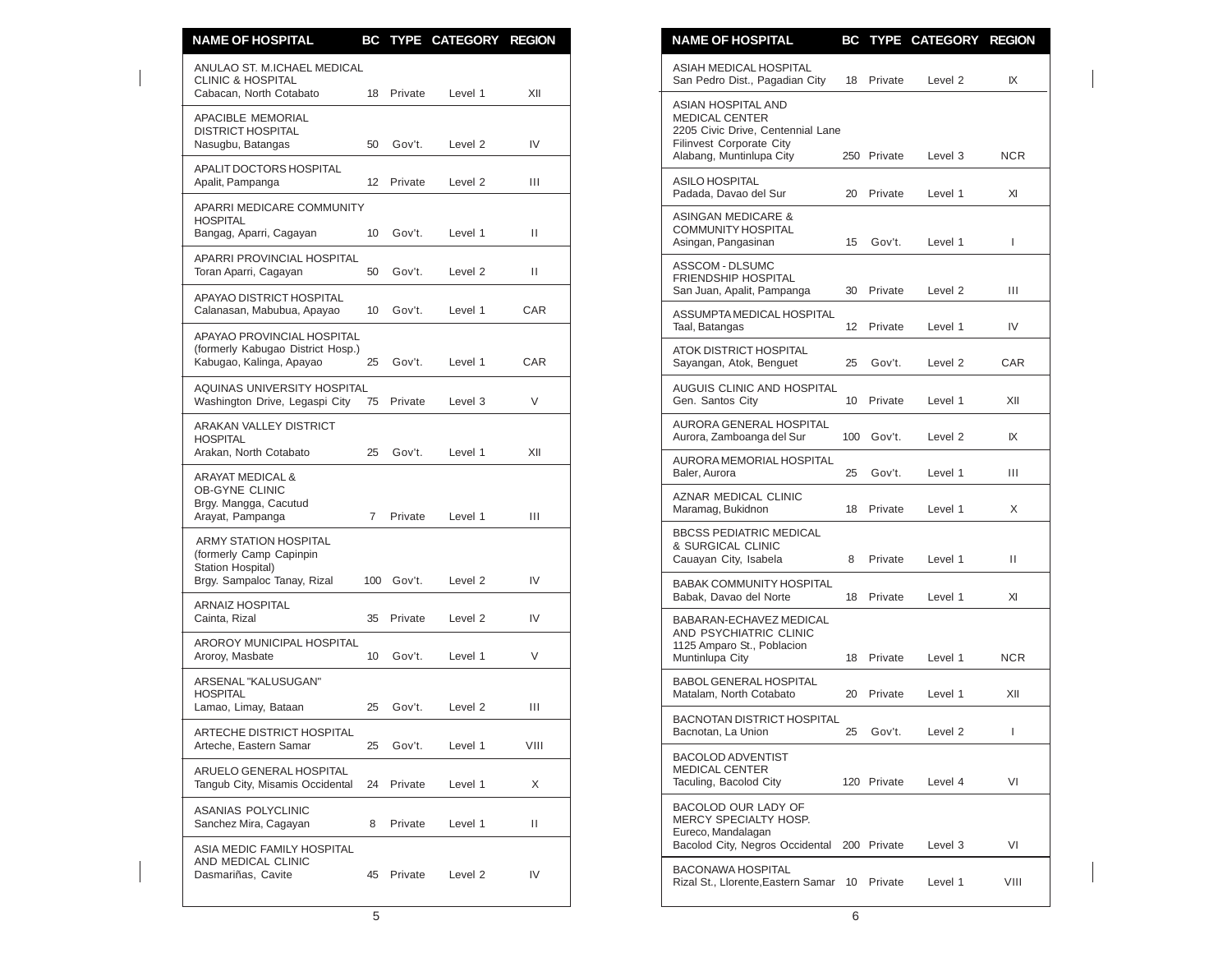| <b>NAME OF HOSPITAL</b>                                                                   |             |            | BC TYPE CATEGORY REGION |              | <b>NAME OF HOSPITAL</b>                                                                    |                 |            | BC TYPE CATEGORY REGION |              |
|-------------------------------------------------------------------------------------------|-------------|------------|-------------------------|--------------|--------------------------------------------------------------------------------------------|-----------------|------------|-------------------------|--------------|
| <b>BADIAN DISTRICT HOSPITAL</b><br>Badian, Cebu City                                      | 25          | Gov't.     | Level 2                 | VII          | <b>BALLESTEROS DISTRICT HOSPITAL</b><br>Ballesteros, Cagayan Valley                        | 25              | Gov't.     | Level 2                 | $\mathbf{H}$ |
| BAESA ADVENT POLYCLINIC<br>AND GENERAL HOSPITAL<br>238 Deparo St., Baesa<br>Caloocan City |             | 10 Private | Level 1                 | <b>NCR</b>   | <b>BALLESTEROS MATERNITY</b><br>AND LYING-IN CLINIC<br>Centro East, Ballesteros<br>Cagayan | 5               | Private    | Level 1                 | $\mathbf{H}$ |
| BAGAC MEDICARE & COMMUNITY HOSPITAL<br>Brgy. Atilano Ricardo, Bagac                       |             |            |                         |              | <b>BALO-I PROVINCIAL HOSPITAL</b>                                                          |                 |            |                         |              |
| Bataan                                                                                    |             | 15 Gov't.  | Level 1                 | Ш            | Balo-I. Lanao Del Norte                                                                    | 10 <sup>1</sup> | Gov't.     | Level 1                 | X            |
| <b>BAGGAO MEDICARE</b><br><b>COMMUNITY HOSPITAL</b><br>Baggao, Cagayan Valley             | 10          | Gov't.     | Level 1                 | Ш            | <b>BALUD MUNICIPAL HOSPITAL</b><br>Balud, Masbate                                          |                 | 10 Gov't.  | Level 1                 | V            |
| BAGGAO MUNICIPAL HOSPITAL<br>Tallang, Baggao, Cagayan                                     | 10          | Gov't.     | Level 1                 | $\mathbf{H}$ | <b>BANEZ HOSPITAL</b><br>(former BAÑEZ CLINIC)<br>Carmen, Rosales, Pangasinan              | 9               | Private    | Level 2                 | $\mathbf{I}$ |
| <b>BAGO CITY HOSPITAL</b><br>Bago City, Negros Occidental                                 | 50          | Gov't.     | Level 2                 | VI           | <b>BANGUED CHRISTIAN HOSPITAL</b><br>Torrijos St., Bangued, Abra                           |                 | 17 Private | Level 2                 | CAR          |
| <b>BAGONG CAINTA MUNICIPAL</b><br><b>HOSPITAL</b><br>Sto. Domingo, Cainta Rizal           |             | 15 Gov't.  | Level 1                 | IV           | <b>BANGUI DISTRICT HOSPITAL</b><br>Bangui, Ilocos Norte                                    | 25              | Gov't.     | Level 2                 | $\mathbf{I}$ |
| <b>BAGTILAY ADULT SPECIALTY</b><br><b>CLINIC AND HOSPITAL</b>                             |             |            | Level 1                 |              | <b>BANSALAN MEDICAL CLINIC</b><br>Bansalan, Davao del Sur                                  |                 | 18 Private | Level 1                 | XI           |
| San Isidro, Isabela<br><b>BAGUIO FILIPINO CHINESE</b>                                     | $7^{\circ}$ | Private    | Special                 | Ш            | <b>BANTAYAN DISTRICT HOSPITAL</b>                                                          | 25              | Gov't.     | Level 1                 | VII          |
| <b>GENERAL HOSPITAL</b><br>Trancoville, Baguio City                                       |             | 12 Private | Level 1                 | <b>CAR</b>   | Bantayan Island, Cebu<br><b>BARILI DISTRICT HOSPITAL</b>                                   |                 |            |                         |              |
| <b>BAGUIO GENERAL HOSPITAL</b><br>& MEDICAL CENTER<br>Gov. Park Rd., Baguio City          |             | 400 Gov't. | Level 4                 | CAR          | Barili, Cebu<br><b>BARLIG DISTRICT HOSPITAL</b>                                            | 10 <sup>°</sup> | Gov't.     | Level 1                 | VII          |
| <b>BAGUIO MEDICAL CENTER</b>                                                              |             |            |                         |              | Barlig, Mt. Province                                                                       | 25              | Gov't.     | Level 2                 | CAR          |
| 9 Military Cut-off Road<br>Baguio City                                                    | 45          | Private    | Level 2                 | CAR          | <b>BARON-YEE HOSPITAL</b><br>Padada, Davao Del Sur                                         | 18              | Private    | Level 1                 | XI           |
| <b>BAILAN DISTRICT HOSPITAL</b><br>Bailan, Pontevedra, Capiz                              | 50          | Gov't.     | Level 2                 | VI           | <b>BAROTAC VIEJO DSTRICT</b><br><b>HOSPITAL</b>                                            |                 |            |                         |              |
| <b>BAIS DISTRICT HOSPITAL</b><br>Bais City, Negros Oriental                               | 50          | Gov't.     | Level 2                 | VII          | Barotac Viejo, Iloilo<br><b>BASA AIR BASE HOSPITAL</b>                                     | 10              | Gov't.     | Level 1                 | VI           |
| <b>BAKING MEDICAL CENTER</b><br>Minglanilla, Cebu City                                    |             | 10 Private | Level 1                 | VII          | Floridablanca, Pampanga<br><b>BASEY DISTRICT HOSPITAL</b>                                  | 60              | Gov't.     | Level 2                 | Ш            |
| BALAMBAN DISTRICT HOSPITAL                                                                |             |            |                         |              | Basey, Western Samar                                                                       | 25              | Gov't.     | Level 1                 | VIII         |
| Balamban, Cebu                                                                            | 25          | Gov't.     | Level 1                 | VII          | <b>BASILAN COMMUNITY</b><br>HOSPITAL, INC                                                  |                 |            |                         |              |
| <b>BALIBAGO POLYCLINIC</b><br><b>AND HOSPITAL</b>                                         |             |            |                         |              | Isabela City, Basilan                                                                      |                 | 35 Private | Level 2                 | IX           |
| Sta. Rosa, Laguna                                                                         |             | 15 Private | Level 2                 | IV           | <b>BASILAN GEN. HOSPITAL</b><br>Basilan, Isabela                                           | 25              | Gov't.     | Level 1                 | IX           |
| <b>BALINDONG DISTRICT</b><br><b>HOSPITAL</b><br>Balindong, Lanao del Sur                  | 10          | Gov't.     | Level 1                 | XII          | BATAAN DOCTOR'S HOSPITAL<br>Dona Francisca Subd.                                           |                 |            | Level 2                 | Ш            |
| <b>BALITUCAN DISTRICT HOSPITAL</b><br>San Pablo, Magalang, Pampanga 25                    |             | Gov't.     | Level 2                 | Ш            | Balanga City, Bataan<br>BATAAN GENERAL HOSPITAL                                            | 25              | Private    |                         |              |
| <b>BALIUAG DISTRICT HOSPITAL</b><br>Sabang Baliuag, Bulacan                               |             | 75 Gov't.  | Level 2                 | Ш            | Balanga, Tenejero Bataan<br>Tenejero, Balanga                                              |                 | 214 Gov't. | Level 3                 | Ш            |

| <b>NAME OF HOSPITAL</b>                                                                    | BC  | <b>TYPE</b> | <b>CATEGORY</b>    | <b>REGION</b> |
|--------------------------------------------------------------------------------------------|-----|-------------|--------------------|---------------|
| <b>BALLESTEROS DISTRICT HOSPITAL</b><br>Ballesteros, Cagayan Valley                        | 25  | Gov't.      | Level <sub>2</sub> | Ш             |
| <b>BALLESTEROS MATERNITY</b><br>AND LYING-IN CLINIC<br>Centro East, Ballesteros<br>Cagayan | 5   | Private     | Level 1            | Ш             |
| <b>BALO-I PROVINCIAL HOSPITAL</b><br>Balo-I, Lanao Del Norte                               | 10  | Gov't.      | Level 1            | X             |
| <b>BALUD MUNICIPAL HOSPITAL</b><br>Balud. Masbate                                          | 10  | Gov't.      | Level 1            | V             |
| <b>BANEZ HOSPITAL</b><br>(former BAÑEZ CLINIC)<br>Carmen, Rosales, Pangasinan              | 9   | Private     | Level 2            | I             |
| <b>BANGUED CHRISTIAN HOSPITAL</b><br>Torrijos St., Bangued, Abra                           | 17  | Private     | Level 2            | CAR           |
| <b>BANGUI DISTRICT HOSPITAL</b><br>Bangui, Ilocos Norte                                    | 25  | Gov't.      | Level 2            | I             |
| <b>BANSALAN MEDICAL CLINIC</b><br>Bansalan. Davao del Sur                                  | 18  | Private     | Level 1            | XI            |
| <b>BANTAYAN DISTRICT HOSPITAL</b><br>Bantayan Island, Cebu                                 | 25  | Gov't.      | Level 1            | VII           |
| <b>BARILI DISTRICT HOSPITAL</b><br>Barili, Cebu                                            | 10  | Gov't.      | Level 1            | VII           |
| <b>BARLIG DISTRICT HOSPITAL</b><br>Barlig, Mt. Province                                    | 25  | Gov't.      | Level 2            | CAR           |
| <b>BARON-YEE HOSPITAL</b><br>Padada, Davao Del Sur                                         | 18  | Private     | Level 1            | XI            |
| <b>BAROTAC VIEJO DSTRICT</b><br><b>HOSPITAL</b><br>Barotac Viejo, Iloilo                   | 10  | Gov't.      | Level 1            | VI            |
| <b>BASA AIR BASE HOSPITAL</b><br>Floridablanca, Pampanga                                   | 60  | Gov't.      | Level <sub>2</sub> | Ш             |
| <b>BASEY DISTRICT HOSPITAL</b><br>Basey, Western Samar                                     | 25  | Gov't.      | Level 1            | VIII          |
| <b>BASILAN COMMUNITY</b><br>HOSPITAL, INC<br>Isabela City, Basilan                         | 35  | Private     | Level 2            | IX            |
| <b>BASILAN GEN. HOSPITAL</b><br>Basilan, Isabela                                           | 25  | Gov't.      | Level 1            | IX            |
| <b>BATAAN DOCTOR'S HOSPITAL</b><br>Dona Francisca Subd.<br>Balanga City, Bataan            | 25  | Private     | Level <sub>2</sub> | Ш             |
| BATAAN GENERAL HOSPITAL<br>Balanga, Tenejero Bataan<br>Tenejero, Balanga                   | 214 | Gov't.      | Level 3            | Ш             |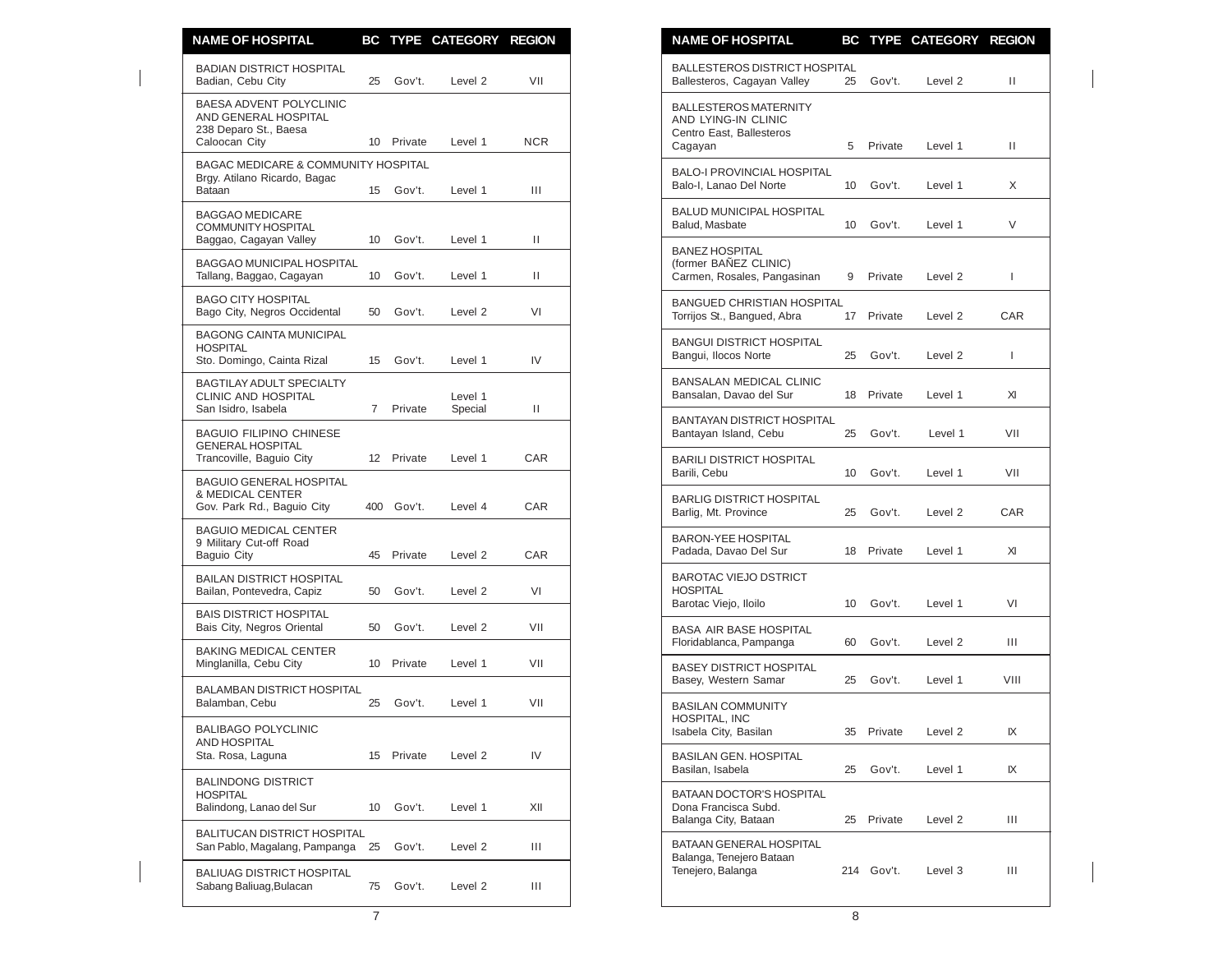| <b>NAME OF HOSPITAL</b>                                                       |            | BC TYPE CATEGORY REGION |                | <b>NAME OF HOSPITAL</b><br>BC TYPE CATEGORY REGION                                                                            |              |
|-------------------------------------------------------------------------------|------------|-------------------------|----------------|-------------------------------------------------------------------------------------------------------------------------------|--------------|
| <b>BATAAN PENINSULA</b><br><b>MEDICAL CENTER</b><br>Dinalupihan, Bataan       | 40 Private | Level 2                 | Ш              | BERNARDINO GENERAL HOSPITAL I<br>680 Quirino Highway, Sn.<br>Bartolome, Novaliches<br>Quezon City<br>80<br>Private<br>Level 3 | <b>NCR</b>   |
| <b>BATAAN ST. JOSEPH HOSPITAL</b><br>Don Manuel Banzon St.<br>Balanga, Bataan | 50 Private | Level 3                 | Ш              | BERNARDINO GENERAL HOSPITAL II<br>North Olympus Subd.                                                                         |              |
| BATAAN WOMEN'S HOSPITAL INC.<br>St. Joseph Subd., Balanga City<br>30          | Private    | Level <sub>2</sub>      | Ш              | Quezon City<br>Private<br>Level <sub>2</sub><br>35<br>BESSANG PASS MEMORIAL                                                   | <b>NCR</b>   |
| BATANES GENERAL HOSPITAL<br>75<br>Basco, Batanes                              | Gov't.     | Level 2                 | $\mathbf{H}$   | <b>HOSPITAL</b><br>Cervantes, Ilocos Sur<br>25<br>Gov't.<br>Level 2                                                           | $\mathbf{I}$ |
| BATANGAS HEALTHCARE HOSPITAL<br>(former Jesus Nazarene Medical Center)        |            |                         |                | BESSAO DISTRICT HOSPITAL<br>Gov't.<br>Bessao. Mt. Province<br>25<br>Level 2                                                   | CAR          |
| Brgy. Gulod Itaas, Batangas City 106 Private                                  |            | Level 3                 | IV             | <b>BETHANY HOSPITAL</b><br>Real St., Tacloban City<br>150 Private<br>Level 4                                                  | VIII         |
| BATANGAS REGIONAL HOSPITAL<br>Batangas City                                   | 200 Gov't. | Level 4                 | IV             | BETHANY HOSPITAL, INC.<br>San Fernando City, La Union<br>Private<br>80<br>Level 3                                             | $\mathbf{I}$ |
| <b>BATO MATERNITY AND</b><br>CHILDREN'S HOSPITAL<br>Bato, Catanduanes<br>25   | Gov't.     | Level 1                 | V              | BETHEL BAPTIST HOSPITAL, INC.<br>Sumpang, Malaybalay<br>Malaybalay City<br>Private<br>50<br>Level 2                           | X            |
| <b>BAUAN DOCTORS GEN. HOSPITAL</b><br>Bauan, Batangas                         | 73 Private | Level 3                 | IV             | <b>BICOL MEDICAL CENTER</b>                                                                                                   |              |
| <b>BAUAN GENERAL HOSPITAL</b><br>Bauan, Batangas<br>45                        | Gov't.     | Level 2                 | IV             | Concepcion Pequeña Sr.<br>Naga City, Camarines Sur<br>450 Gov't.<br>Level 4                                                   | $\vee$       |
| <b>BAUTISTA HOSPITAL</b><br>Caridad, Cavite City<br>60                        | Private    | Level 3                 | IV             | <b>BICOL REGIONAL TRAINING</b><br><b>AND TEACHING HOSPITAL</b><br>Rizal St., Legaspi City, Albay<br>250<br>Gov't.<br>Level 4  | V            |
| <b>BAYAMBANG DISTRICT HOSPITAL</b><br>Bayambang, Pangasinan<br>25             | Gov't.     | Level 2                 | $\overline{1}$ | <b>BICOL SANITARIUM</b><br>Cabusao, Camarines Sur<br>450<br>Gov't.<br>Level 1                                                 | $\vee$       |
| BAYAWAN DISTRICT HOSPITAL<br>Bayawan, Negros Oriental<br>50                   | Gov't.     | Level 2                 | VII            | BILIRAN PROVINCIAL HOSPITAL<br>Gov't.<br>Naval, Biliran<br>75<br>Level 2                                                      | VIII         |
| BAYUGAN COMMUNITY HOSPITAL<br>Bayugan, Agusan del Sur<br>15                   | Gov't.     | Level 1                 | CARAGA         | <b>BINALBAGAN INFIRMARY</b><br>Rizal, Binalbagan<br><b>Negros Occidental</b><br>25<br>Gov't.<br>Level 1                       | VI           |
| BAYUGAN J.M. YAP STO. NIÑO<br><b>HOSPITAL</b><br>Rotunda, Bayugan             |            |                         |                | BIÑAN DOCTOR'S HOSPITAL, INC.<br>Platero, Biñan, Laguna<br>100 Private<br>Level 3                                             | IV           |
| Agusan del Sur<br><b>BEATO CAUILAN HOSPITAL</b>                               | 10 Private | Level 1                 | CARAGA         | <b>BINDOY DISTRICT HOSPITAL</b><br>Bindoy, Negros Oriental<br>25<br>Gov't.<br>Level 2                                         | VII          |
| Villa Carolina I, National Highway<br>Tunasan, Muntinlupa City                | 10 Private | Level 2                 | <b>NCR</b>     | BIRHEN SA REGLA MEDICAL<br><b>CLINIC</b>                                                                                      |              |
| BENDIJO HOSPITAL (former St. Anthony<br>General Hospital)                     |            |                         |                | Tulunan, North Cotabato<br>10<br>Private<br>Level 1<br><b>BIRI DISTRICT HOSPITAL</b>                                          | XII          |
| Hagonoy, Davao del Sur                                                        | 24 Private | Level 1                 | XI             | Biri, Northern Samar<br>25<br>Gov't.<br>Level 1                                                                               | VIII         |
| BENGUET GENERAL HOSPITAL<br>Km. 5, La Trinidad, Benguet                       | 150 Gov't. | Level 3                 | CAR            | <b>BISHOP JOSEPH REAGAN</b><br>MEMORIAL HOSPITAL<br>Christ the King, Tagum City<br>100 Private<br>Level 3                     | XI           |
| BERACHAH MEDICAL CLINIC<br>Nat'l. Hi-way, Brooke's Point<br>Palawan           | 10 Private | Level 1                 | IV             | <b>BISLIG DISTRICT HOSPITAL</b><br>Bislig, Surigao del Sur<br>Gov't.<br>Level 2<br>25                                         | CARAGA       |
| BERMUNDEZ POLYMEDIC HOSPITAL<br>Tala, Kalookan City<br>8                      | Private    | Level 1                 | <b>NCR</b>     | <b>BLANCIA HOSPITAL</b><br>Molave, Zamboanga del Sur<br>Private<br>18<br>Level 1                                              | IX           |

| <b>NAME OF HOSPITAL</b>                                                                           |     |             | <b>BC TYPE CATEGORY</b> | <b>REGION</b> |
|---------------------------------------------------------------------------------------------------|-----|-------------|-------------------------|---------------|
| BERNARDINO GENERAL HOSPITAL I<br>680 Quirino Highway, Sn.<br>Bartolome, Novaliches<br>Quezon City | 80  | Private     | Level 3                 | NCR.          |
| BERNARDINO GENERAL HOSPITAL II<br>North Olympus Subd.<br>Quezon City                              | 35  | Private     | Level 2                 | NCR.          |
| <b>BESSANG PASS MEMORIAL</b><br><b>HOSPITAL</b><br>Cervantes, Ilocos Sur                          | 25  | Gov't.      | Level 2                 | L             |
| BESSAO DISTRICT HOSPITAL<br>Bessao, Mt. Province                                                  | 25  | Gov't.      | Level 2                 | CAR           |
| <b>BETHANY HOSPITAL</b><br>Real St., Tacloban City                                                |     | 150 Private | Level 4                 | VIII          |
| BETHANY HOSPITAL, INC.<br>San Fernando City, La Union                                             | 80  | Private     | Level 3                 | I             |
| BETHEL BAPTIST HOSPITAL, INC.<br>Sumpang, Malaybalay<br>Malaybalay City                           | 50  | Private     | Level 2                 | X             |
| <b>BICOL MEDICAL CENTER</b><br>Concepcion Pequeña Sr.<br>Naga City, Camarines Sur                 | 450 | Gov't.      | Level 4                 | V             |
| <b>BICOL REGIONAL TRAINING</b><br>AND TEACHING HOSPITAL<br>Rizal St., Legaspi City, Albay         | 250 | Gov't.      | Level 4                 | V             |
| <b>BICOL SANITARIUM</b><br>Cabusao, Camarines Sur                                                 | 450 | Gov't.      | Level 1                 | V             |
| BILIRAN PROVINCIAL HOSPITAL<br>Naval, Biliran                                                     | 75  | Gov't.      | Level 2                 | VIII          |
| <b>BINALBAGAN INFIRMARY</b><br>Rizal, Binalbagan<br>Negros Occidental                             | 25  | Gov't.      | Level 1                 | VI            |
| BINAN DOCTOR'S HOSPITAL, INC.<br>Platero, Biñan, Laguna                                           | 100 | Private     | Level 3                 | IV            |
| <b>BINDOY DISTRICT HOSPITAL</b><br>Bindoy, Negros Oriental                                        | 25  | Gov't.      | Level <sub>2</sub>      | VII           |
| BIRHEN SA REGLA MEDICAL<br>CLINIC<br>Tulunan, North Cotabato                                      | 10  | Private     | Level 1                 | XII           |
| <b>BIRI DISTRICT HOSPITAL</b><br>Biri, Northern Samar                                             | 25  | Gov't.      | Level 1                 | VIII          |
| <b>BISHOP JOSEPH REAGAN</b><br><b>MEMORIAL HOSPITAL</b><br>Christ the King, Tagum City            | 100 | Private     | Level 3                 | XI            |
| <b>BISLIG DISTRICT HOSPITAL</b><br>Bislig, Surigao del Sur                                        | 25  | Gov't.      | Level 2                 | CARAGA        |
| <b>BLANCIA HOSPITAL</b><br>Molave, Zamboanga del Sur                                              | 18  | Private     | Level 1                 | IX            |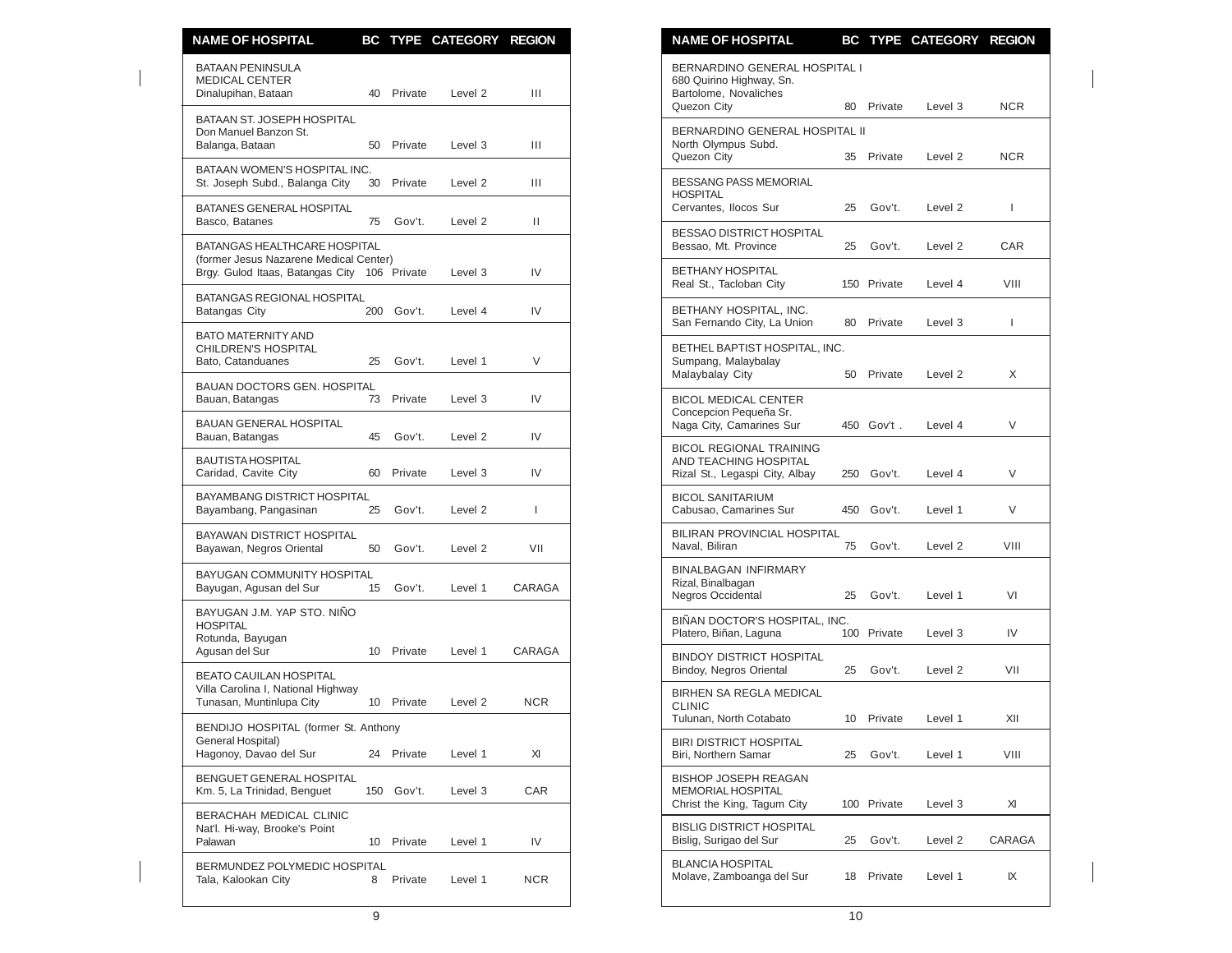| <b>NAME OF HOSPITAL</b>                                                                                             |    |            | BC TYPE CATEGORY REGION |              | <b>NAME OF HOSPITAL</b><br>BC TYPE CATEGORY REGION                                                                       |              |
|---------------------------------------------------------------------------------------------------------------------|----|------------|-------------------------|--------------|--------------------------------------------------------------------------------------------------------------------------|--------------|
| <b>BLESSED FAMILY DOCTORS</b><br><b>GENERAL HOSPITAL</b><br>San Carlos City, Pangasinan                             | 30 | Private    | Level 3                 | $\mathbf{I}$ | <b>BORJA FAMILY HOSPITAL</b><br><b>CORPORATION</b><br><b>Tagbilaran City</b><br>Private<br>40<br>Level 2                 | VII          |
| <b>BLESSED TRINITY MATERNITY</b><br>& MEDICAL HOSPITAL<br>Unit I Bufer Bldg. Avatec Road<br>Marcos Highway, Mayamot |    |            |                         |              | <b>BORONGAN DOCTORS'</b><br><b>HOSPITAL</b><br>Borongan, Eastern Samar<br>Private<br>30<br>Level 2                       | VIII         |
| Antipolo City<br><b>BOGO MEDELLIN MEDICAL CENTER</b>                                                                |    | 12 Private | Level 1                 | IV           | BRENT HOSPITAL & COLLEGES, INC.<br>R.T. Lim Blvd., Zamboanga City 100 Private<br>Level 3                                 | IX           |
| Medellin, Cebu                                                                                                      |    | 25 Private | Level <sub>2</sub>      | VII          | BRIGADIER GEN. BENITO EBUEN                                                                                              |              |
| BOHOL SAINT JOSEPH CLINIC<br>Tubigon, Bohol                                                                         |    | 20 Private | Level 1                 | VII          | AIR BASE HOSPITAL<br>Gov't.<br>Lapu-Lapu City<br>25<br>Level 1                                                           | VII          |
| <b>BOHOL ST. JOHN</b><br><b>COMMUNITY HOSPITAL</b><br>Nar. Hi-way, Canaya-on                                        |    |            |                         |              | <b>BROKENSHIRE INTEGRATED</b><br>HEALTH MINISTRIES, INC.<br>Madapo Hills, Davao City<br>200 Private<br>Level 4           | XI           |
| Garcia Hernandez, Bohol<br><b>BOHOL ST. JUDE HOSPITAL</b>                                                           | 12 | Gov't.     | Level 1                 | VII          | <b>BUCAG'S HOSPITAL</b><br>Cauayan City, Isabela<br>18<br>Private<br>Level 2                                             | Ш            |
| <b>Tagbilaran City</b><br><b>BOISER MEDICAL CLINIC</b>                                                              |    | 25 Private | Level 2                 | VI           | <b>BUCAY MUNICIPAL HOSPITAL</b><br>10<br>Gov't.<br>Siblong, Bucay, Abra<br>Level 1                                       | CAR          |
| Sto. Tomas, Daval del Norte                                                                                         |    | 15 Private | Level 1                 | XI           | <b>BUDA COMMUNITY HEALTH CARE CENTER</b>                                                                                 |              |
| <b>BOLINAO MEDICARE</b><br><b>COMMUNITY HOSPITAL</b>                                                                |    |            |                         |              | Marilog Dist. Davao City<br>18 Private<br>Level 1                                                                        | XI           |
| Bolinao, Pangasinan                                                                                                 | 15 | Gov't.     | Level 1                 | $\mathbf{I}$ | <b>BUENAVISTA EMERGENCY HOSPITAL</b><br>Mac Lain, Buenavista, Guimaras 10 Private<br>Level 1                             | VI           |
| <b>BONDOC PENINSULA</b><br><b>DISTRICT HOSPITAL</b><br>Catanauan, Quezon                                            | 25 | Gov't.     | Level 2                 | IV           | <b>BUGALLON GENERAL HOSPITAL</b><br>AND DIABETES CENTER                                                                  |              |
| <b>BONGABON DISTRICT HOSPITAL</b>                                                                                   |    |            |                         |              | 15 Private<br>Bugallon, Pangasinan<br>Level 1                                                                            | $\mathbf{I}$ |
| Curva, Bongabon, Nueva Ecija<br><b>BONGABONG COMMUNITY</b>                                                          | 50 | Gov't.     | Level 2                 | Ш            | <b>BUGASONG MEDICARE</b><br><b>COMMUNITY HOSPITAL</b><br>Gov't.<br>Level 1<br>Bugasong, Antique<br>15                    | VI           |
| <b>HOSPITAL</b><br>Bongabong, Oriental Mindoro                                                                      | 10 | Gov't.     | Level 1                 | IV           | <b>BUKIDNON COMMUNITY</b>                                                                                                |              |
| BONGAO DOCTOR'S HOSPITAL<br>(formerly Tawi-Tawi Doctor's Hospital)<br>Brgy. Mampallan, Bongao, Tawi-Tawi12 Private  |    |            | Level 1                 | ARMM         | <b>HEALTH CARE CENTER</b><br>Fortich St., Purok 15<br>Valencia City, Bukidnon<br>25 Private<br>Level 1                   | X            |
| <b>BONGCAS HOLY CHILD</b><br><b>HOSPITAL</b>                                                                        |    |            |                         |              | <b>BUKIDNON PROVINCIAL</b><br><b>HOSPITAL - KIBAWE</b><br>Level <sub>2</sub>                                             |              |
| Poblacion, Maramag, Bukidnon                                                                                        |    | 20 Private | Level 2                 | X            | Kibawe, Bukidnon<br>25<br>Gov't.                                                                                         | X            |
| BONIFACIO MEDICAL CLINIC<br>Bonifacio, Misamis Occidental                                                           |    | 15 Private | Level 1                 | X            | <b>BUKIDNON PROVINCIAL</b><br><b>HOSPITAL - KALILANGAN</b><br>West Pob., Kalilangan, Bukidnon<br>Gov't.<br>10<br>Level 1 | X            |
| BONTILAO'S COUNTRY CLINIC<br>Maranding, Lala,<br>Lanao Del Norte                                                    |    | 30 Private | Level 2                 | X            | <b>BUKIDNON PROVINCIAL</b><br><b>HOSPITAL - MALITBOG</b><br>Malitbog, Bukidnon<br>Gov't.<br>10<br>Level 1                | X            |
| BONTOC GENERAL HOSPITAL<br>Bontoc, Mt. Province                                                                     |    | 100 Gov't. | Level 2                 | CAR          | BUKIDNON PROVINCIAL HOSP.-<br><b>MANOLO FORTICH</b>                                                                      |              |
| BONTUYAN MEDICAL CLINIC<br>Polomolok, South Cotabato                                                                |    | 24 Private | Level 1                 | XII          | Manolo Fortich, Bukidnon<br>24<br>Gov't.<br>Level 2<br>BUKIDNON PROVINCIAL HOSPITAL-                                     | X            |
| BORBON GENERAL HOSPITAL<br>Pagadian City, Zamboanga del Sur 15 Private                                              |    |            | Level 2                 | IX           | <b>MARAMAG BUKIDNON</b><br>North Poblacion, Maramag<br>Bukidnon<br>130 Gov't.<br>Level 3                                 | X            |

| <b>NAME OF HOSPITAL</b>                                                                     |     |             | <b>BC TYPE CATEGORY</b> | <b>REGION</b> |
|---------------------------------------------------------------------------------------------|-----|-------------|-------------------------|---------------|
| <b>BORJA FAMILY HOSPITAL</b><br><b>CORPORATION</b>                                          |     |             |                         |               |
| <b>Tagbilaran City</b>                                                                      | 40  | Private     | Level 2                 | VII           |
| <b>BORONGAN DOCTORS'</b><br><b>HOSPITAL</b>                                                 | 30  | Private     | Level 2                 | VIII          |
| Borongan, Eastern Samar                                                                     |     |             |                         |               |
| BRENT HOSPITAL & COLLEGES, INC.<br>R.T. Lim Blvd., Zamboanga City                           |     | 100 Private | Level 3                 | IX            |
| <b>BRIGADIER GEN. BENITO EBUEN</b><br>AIR BASE HOSPITAL<br>Lapu-Lapu City                   | 25  | Gov't.      | Level 1                 | VII           |
| <b>BROKENSHIRE INTEGRATED</b><br>HEALTH MINISTRIES, INC.                                    |     |             |                         |               |
| Madapo Hills, Davao City                                                                    |     | 200 Private | Level 4                 | XI            |
| <b>BUCAG'S HOSPITAL</b><br>Cauayan City, Isabela                                            | 18  | Private     | Level 2                 | Ш             |
| <b>BUCAY MUNICIPAL HOSPITAL</b><br>Siblong, Bucay, Abra                                     | 10  | Gov't.      | Level 1                 | CAR           |
| <b>BUDA COMMUNITY HEALTH CARE CENTER</b><br>Marilog Dist. Davao City                        | 18  | Private     | Level 1                 | XI            |
| BUENAVISTA EMERGENCY HOSPITAL<br>Mac Lain, Buenavista, Guimaras                             | 10  | Private     | Level 1                 | VI            |
| <b>BUGALLON GENERAL HOSPITAL</b>                                                            |     |             |                         |               |
| AND DIABETES CENTER<br>Bugallon, Pangasinan                                                 | 15  | Private     | Level 1                 | L             |
| <b>BUGASONG MEDICARE</b><br><b>COMMUNITY HOSPITAL</b><br>Bugasong, Antique                  | 15  | Gov't.      | Level 1                 | VI            |
| <b>BUKIDNON COMMUNITY</b><br><b>HEALTH CARE CENTER</b><br>Fortich St., Purok 15             |     |             |                         |               |
| Valencia City, Bukidnon                                                                     | 25  | Private     | Level 1                 | X             |
| <b>BUKIDNON PROVINCIAL</b><br><b>HOSPITAL - KIBAWE</b><br>Kibawe, Bukidnon                  | 25  | Gov't.      | Level 2                 | X             |
|                                                                                             |     |             |                         |               |
| <b>BUKIDNON PROVINCIAL</b><br>HOSPITAL - KALILANGAN<br>West Pob., Kalilangan, Bukidnon      | 10  | Gov't.      | Level 1                 | X             |
| <b>BUKIDNON PROVINCIAL</b><br>HOSPITAL - MALITBOG<br>Malitbog, Bukidnon                     | 10  | Gov't.      | Level 1                 | X             |
| BUKIDNON PROVINCIAL HOSP.-                                                                  |     |             |                         |               |
| <b>MANOLO FORTICH</b><br>Manolo Fortich, Bukidnon                                           | 24  | Gov't.      | Level 2                 | X             |
| <b>BUKIDNON PROVINCIAL HOSPITAL-</b><br><b>MARAMAG BUKIDNON</b><br>North Poblacion, Maramag |     |             |                         |               |
| <b>Bukidnon</b>                                                                             | 130 | Gov't.      | Level 3                 | X             |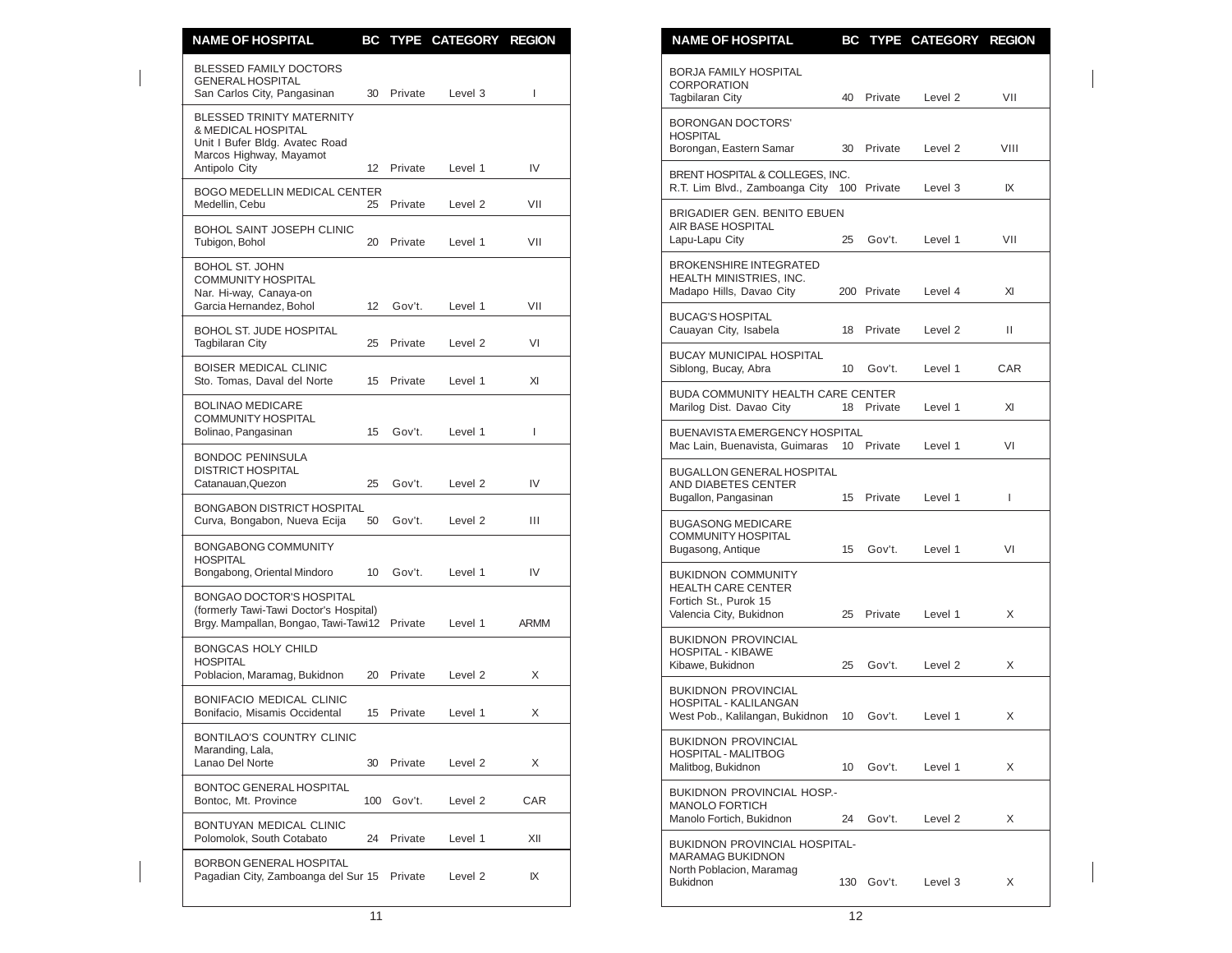| <b>NAME OF HOSPITAL</b>                                                             |                 |             | BC TYPE CATEGORY REGION |             | <b>NAME OF HOSPITAL</b><br>BC TYPE CATEGORY REGION                                                   |              |
|-------------------------------------------------------------------------------------|-----------------|-------------|-------------------------|-------------|------------------------------------------------------------------------------------------------------|--------------|
| BUKIDNON PROVINCIAL HOSP.<br>(IPHO) of MALAYBALAY CITY<br>Malaybalay City, Bukidnon |                 | 100 Gov't.  | Level 3                 | X           | <b>BUTUAN PUERICULTURE CENTER</b><br>No. 394 INC ELISA R.OCHOA<br>MEMORIAL MATERNITY                 |              |
| <b>BUKIDNON PROVINCIAL HOSP.-</b><br>SAN FERNANDO                                   |                 |             |                         |             | & GEN. HOSPITAL<br>702 San Jose St., Butuan City<br>50 Private<br>Level 2                            | CARAGA       |
| San Fernando, Bukidnon<br><b>BUKIDNON PROVINCIAL HOSPITAL-</b>                      | 10 <sup>°</sup> | Private     | Level 1                 | X           | C & H MEDICAL AND SURGICAL CLINIC<br>10 Private<br>Alaminos City, Pangasinan<br>Level 1              | $\mathbf{I}$ |
| <b>TALAKAG</b><br>Talakag, Bukidnon                                                 | 15              | Gov't.      | Level 1                 | X           | C.M. RECTO MEMORIAL                                                                                  |              |
| <b>BULACAN MATERNITY &amp;</b><br>CHILDREN HOSPITAL                                 |                 |             |                         |             | <b>DISTRICT HOSPITAL</b><br>Rizal St., Infanta, Quezon<br>Gov't.<br>25<br>Level 2                    | IV           |
| (formerly Calumpit District Hospital)<br>Canlogan, Calumpit, Bulacan                | 25              | Gov't.      | Level 2                 | Ш           | <b>C.P. REYES HOSPITAL</b><br>Tanauan, Batangas<br>Private<br>Level 2<br>30                          | IV           |
| <b>BULACAN MEDICAL CENTER</b><br>Majon, Malolos, Bulacan                            |                 | 300 Gov't.  | Level 4                 | Ш           | <b>CABA MEDICARE &amp;</b><br><b>COMMUNITY HOSPITAL</b>                                              |              |
| <b>BULACAN MEDICAL MISSION</b>                                                      |                 |             |                         |             | Caba, La Union<br>Gov't.<br>15<br>Level 1                                                            | $\mathbf{I}$ |
| <b>GROUP PHARMACY &amp;</b><br>HOSPITAL - TURO BRANCH<br>Bocaue, Bulacan            |                 | 35 Private  | Level <sub>2</sub>      | Ш           | CABADBARAN DISTRICT HOSP.<br>Cabadbaran, Agusan del Norte<br>Gov't.<br>Level 2<br>25                 | CARAGA       |
| <b>BULACAN POLYMEDIC HOSPITAL</b><br>#113 Cagayan Valley Road                       |                 |             |                         |             | <b>CABANGAN INFIRMARY</b><br>Dolores, Cabangan Zambales<br>5<br>Gov't<br>Level 1                     | Ш            |
| Sta Cruz, Guiguinto, Bulacan                                                        |                 | 14 Private  | Level 2                 | Ш           | CABATUAN FAMILY CLINIC<br>AND HOSPITAL                                                               |              |
| BULALACAO COMMUNITY HOSPITAL<br>Bulalacao, Oriental Mindoro                         | 10 <sup>°</sup> | Gov't.      | Level 1                 | IV          | Cabatuan, Isabella<br>Private<br>10<br>Level 1                                                       | Ш.           |
| <b>BULAN MUNICIPAL HOSPITAL</b><br>Mojon, Bulan, Sorsogon                           | 10 <sup>°</sup> | Gov't.      | Level 1                 | V           | CABIAO GENERAL HOSPITAL, INC.<br>San Fernando Sur, Cabiao<br>Nueva Ecija<br>28<br>Private<br>Level 2 | Ш            |
| BULLECER MEDICAL CLINIC<br>Toril, Davao City                                        |                 | 24 Private  | Level 1                 | XI          | CABINTE MATERNITY AND                                                                                |              |
| <b>BULUAN DISTRICT HOSPITAL</b><br>Buluan, Maguindanao                              | 25              | Gov't.      | Level 2                 | <b>ARMM</b> | CHILDREN'S' HOSPITAL<br>Talon 5, Las Pinas City<br>10 Private<br>Level 1                             | <b>NCR</b>   |
| <b>BULUSAN FAMILY CLINIC</b><br>Bulusan, Sorsogon                                   |                 | 12 Private  | Level 1                 | V           | CABREDO GENERAL HOSPITAL<br>Tabaco City, Albay<br>25 Private<br>Level 2                              | $\vee$       |
| <b>BUNAWAN DISTRICT HOSPITAL</b><br>Bunawan, Agusan del Sur                         | 50              | Gov't.      | Level 2                 | CARAGA      | CADIZ DISTRICT HOSPITAL<br>Hortencia, Cadiz City,                                                    |              |
| BUNGABONG-SANICO<br><b>MEDICAL HOSPITAL</b><br>Sto. Tomas, Davao del Norte          |                 | 20 Private  | Level 1                 | XI          | <b>Negros Occidental</b><br>Gov't.<br>50<br>Level 2<br>CADULONG MEDICAL CLINIC                       | VI           |
| <b>BURAUEN DISTRICT HOSPITAL</b>                                                    |                 |             |                         |             | Roxas, North Cotabato<br>10 Private<br>Level 1<br>CAGAYAN DE ORO MATERNITY                           | XII          |
| Burauen, NorthernLeyte                                                              |                 | 75 Gov't.   | Level <sub>2</sub>      | VIII        | CHILDREN'S HOSPITAL AND<br>PUERICULTURE CENTER                                                       |              |
| <b>BURUANGA MUNICIPAL HOSPITAL</b><br>Buruanga, Aklan                               | 15              | Gov't.      | Level 1                 | VI          | Tiano Justo Gaerlan Street<br>Cagayan De Oro City<br>70 Private<br>Level 2                           | X            |
| <b>BUSTOS COMMUNITY HOSPITAL</b><br>Bustos, Bulacan                                 | 10              | Gov't.      | Level 1                 | Ш           | CAGAYAN DE ORO MEDICAL CENTER, INC.<br>Tiano-Nacalaban St.                                           |              |
| BUTUAN DOCTORS' HOSPITAL, INC.<br>J. C. Aquino Ave., Butuan City                    |                 | 100 Private | Level 3                 | CARAGA      | Cagayan de Oro City<br>112 Private<br>Level 3                                                        | X            |
| BUTUAN MEDICAL CENTER<br>Km 5 Baan, Butuan City                                     |                 | 100 Gov't.  | Level 3                 | CARAGA      | CAGAYAN DE ORO POLYMEDIC<br><b>GENERAL HOSPITAL</b><br>Don Apolinario Velez St.                      |              |
|                                                                                     |                 |             |                         |             | Cagayan de Oro City<br>105 Private<br>Level 3                                                        | X            |

| <b>NAME OF HOSPITAL</b>                                                                                                                  | BС | <b>TYPE</b> | CATEGORY | <b>REGION</b> |
|------------------------------------------------------------------------------------------------------------------------------------------|----|-------------|----------|---------------|
| BUTUAN PUERICULTURE CENTER<br>No. 394 INC ELISA R.OCHOA<br><b>MEMORIAL MATERNITY</b><br>& GEN. HOSPITAL<br>702 San Jose St., Butuan City | 50 | Private     | Level 2  | CARAGA        |
| C & H MEDICAL AND SURGICAL CLINIC<br>Alaminos City, Pangasinan                                                                           | 10 | Private     | Level 1  | L             |
| C.M. RECTO MEMORIAL<br><b>DISTRICT HOSPITAL</b><br>Rizal St., Infanta, Quezon                                                            | 25 | Gov't.      | Level 2  | IV            |
| C.P. REYES HOSPITAL<br>Tanauan, Batangas                                                                                                 | 30 | Private     | Level 2  | IV            |
| <b>CABA MEDICARE &amp;</b><br><b>COMMUNITY HOSPITAL</b><br>Caba, La Union                                                                | 15 | Gov't.      | Level 1  | L             |
| CABADBARAN DISTRICT HOSP.<br>Cabadbaran, Agusan del Norte                                                                                | 25 | Gov't.      | Level 2  | CARAGA        |
| <b>CABANGAN INFIRMARY</b><br>Dolores, Cabangan Zambales                                                                                  | 5  | Gov't       | Level 1  | Ш             |
| CABATUAN FAMILY CLINIC<br><b>AND HOSPITAL</b><br>Cabatuan, Isabella                                                                      | 10 | Private     | Level 1  | Ш             |
| CABIAO GENERAL HOSPITAL, INC.<br>San Fernando Sur, Cabiao<br>Nueva Ecija                                                                 | 28 | Private     | Level 2  | Ш             |
| CABINTE MATERNITY AND<br>CHILDREN'S' HOSPITAL<br>Talon 5, Las Pinas City                                                                 | 10 | Private     | Level 1  | <b>NCR</b>    |
| CABREDO GENERAL HOSPITAL<br>Tabaco City, Albay                                                                                           | 25 | Private     | Level 2  | V             |
| <b>CADIZ DISTRICT HOSPITAL</b><br>Hortencia, Cadiz City,<br>Negros Occidental                                                            | 50 | Gov't.      | Level 2  | VI            |
| CADULONG MEDICAL CLINIC<br>Roxas, North Cotabato                                                                                         | 10 | Private     | Level 1  | XII           |
| CAGAYAN DE ORO MATERNITY<br>CHILDREN'S HOSPITAL AND<br>PUERICULTURE CENTER<br><b>Tiano Justo Gaerlan Street</b><br>Cagayan De Oro City   | 70 | Private     | Level 2  | X             |
| CAGAYAN DE ORO MEDICAL CENTER, INC.<br>Tiano-Nacalaban St.<br>Cagayan de Oro City                                                        |    | 112 Private | Level 3  | X             |
| CAGAYAN DE ORO POLYMEDIC<br><b>GENERAL HOSPITAL</b><br>Don Apolinario Velez St.<br>Cagayan de Oro City                                   |    | 105 Private | Level 3  | Χ             |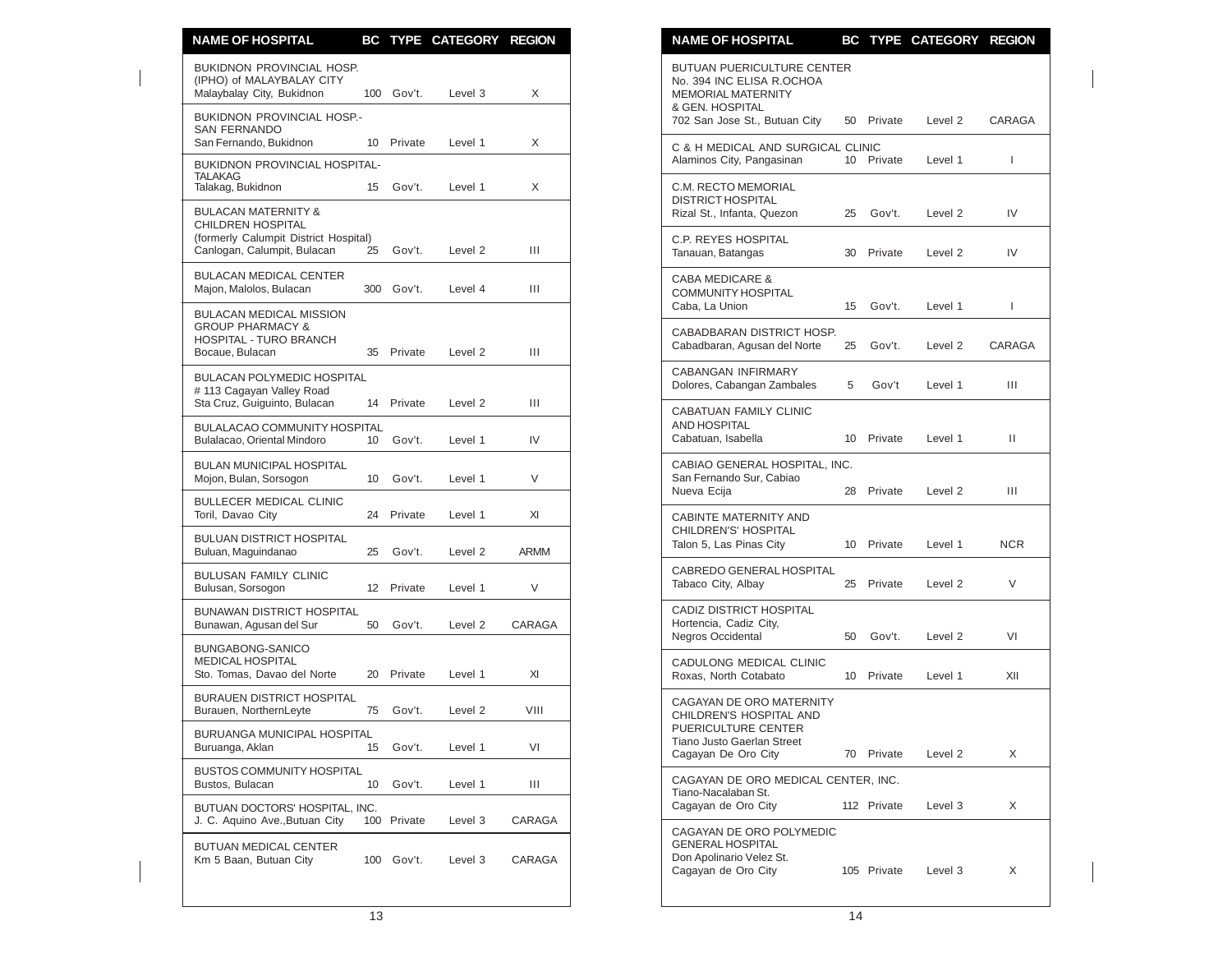| <b>NAME OF HOSPITAL</b>                                                                      |                 |             | BC TYPE CATEGORY REGION |              | <b>NAME OF HOSPITAL</b><br>BC TYPE CATEGORY REGION                                                                            |      |
|----------------------------------------------------------------------------------------------|-----------------|-------------|-------------------------|--------------|-------------------------------------------------------------------------------------------------------------------------------|------|
| CAGAYAN DE ORO POLYMEDIC<br><b>MEDICAL PLAZA</b><br>Kauswagan,<br>Cagayan De Oro City        |                 | 150 Private | Level 3                 | X            | CAMP BRIG.GEN. SALIPADA<br>K. PENDATUN HOSPITAL<br>Camp. BGSKP, Parang,<br>10 <sup>°</sup><br>Gov't<br>Level 1<br>Maguindanao | ARMM |
| CAGAYAN DE TAWI-TAWI<br><b>DISTRICT HOSPITAL</b><br>Brgy. Lupa Lupa Mapun, Tawi-Tawi 25      |                 | Gov't.      | Level 2                 | ARMM         | CAMP EVANGELISTA STATION<br>HOSPITAL 4th ID PA<br>Patag, Cagayan de Oro City<br>100 Gov't.<br>Level 2                         | X    |
| CAGAYAN VALLEY MEDICAL CENTER<br>Carig, Tuguegarao, Cagayan                                  |                 | 500 Gov't.  | Level 4                 | Ш            | CAMP GENERAL ARTEMIO<br>RICARTE STATION HOSPITAL                                                                              |      |
| CAGAYAN VALLEY ADVENTIST<br>HOSPITAL INC.<br>Santiago City, Isabela                          |                 | 50 Private  | Level 3                 | $\mathbf{H}$ | Pto. Princesa City, Palawan<br>20 Gov't.<br>Level 2<br>CAMP GEN. EMILIO AGUINALDO<br>STATION HOSPITAL                         | IV   |
| <b>CAGRARAY DISTRICT HOSPITAL</b><br>Cabasan, Bacacay, Albay                                 | 25              | Gov't.      | Level 1                 | V            | Camp. Gen. E. Aguinaldo<br>Murphy, Cubao, Quezon City<br>Gov't.<br>25<br>Level 2                                              | NCR. |
| CAINGLET MEDICAL CLINIC<br>Panabo, Davao del Norte                                           |                 | 23 Private  | Level 1                 | XI           | CAMP LAPU-LAPU ARMY<br><b>STATION HOSPITAL</b><br>Lahug, Cebu<br>100 Gov't.<br>Level 2                                        | VII  |
| CALALANG GENERAL HOSPITAL<br>16R Valenzuela St., McArthur<br>H-way, Marulas, Valenzuela City |                 | 50 Private  | Level 2                 | <b>NCR</b>   | CAMP LUKBAN STATION HOSPITAL<br>Gov't.<br>Catbalogan, Samar<br>Level 1<br>25                                                  | VIII |
| CALAMBA DISTRICT HOSPITAL<br>Calamba, Misamis Occidental                                     | 50              | Gov't.      | Level <sub>2</sub>      | X            | CAMP MELCHOR F. DELA CRUZ<br>STATION HOSPITAL                                                                                 |      |
| CALAMBA DOCTOR'S HOSPITAL<br>Parian, Calamba City, Laguna                                    |                 | 120 Private | Level 3                 | IV           | Camp MPI, Gamu, Isabela<br>Gov't.<br>Level 2<br>50<br><b>CAMP NAKAR STATION HOSPITAL</b>                                      | Ш    |
| CALAMBA MEDICAL CENTER<br>Calamba City, Laguna                                               |                 | 122 Private | Level 3                 | IV           | Camp Guillermo Nakar<br>Lucena City, Quezon<br>Gov't.<br>Level 1<br>25                                                        | IV   |
| <b>CALATAGAN MEDICARE HOSPITAL</b><br>Calatagan, Batangas                                    | 10 <sup>°</sup> | Gov't.      | Level 1                 | IV           | CAMP NAVARRO GEN. HOSPITAL<br>Upper Calarian, Zamboanga City<br>50<br>Gov't.<br>Level 2                                       | IX   |
| CALATRAVA DISTRICT HOSPITAL<br>Calatrava, Negros Occidental                                  | 10              | Gov't.      | Level 1                 | VI           | <b>CAMP PANACAN STATION</b><br><b>HOSPITAL SOUTHERN AFP</b><br>Camp Panacan, Davao City<br>Gov't.<br>Level 1<br>38            | XI   |
| CALBAYOG DISTRICT HOSPITAL<br>Calbayog City, Western Samar                                   |                 | 75 Gov't.   | Level 1                 | VIII         | CAMP PERALTA STATION HOSPITAL<br>Camp Peralta, Jr., 3rd Infanty                                                               |      |
| CALBAYOG SANITARIUM AND HOSPITAL<br>Calbayog City, Western Samar                             |                 | 15 Private  | Level 2                 | VIII         | (Spearhead) Div. PA, Jamindan,<br>Capiz<br>25<br>Gov't.<br>Level 1                                                            | VI   |
| CALLANG GENERAL HOSPITAL<br>Santiago City, Isabela                                           |                 | 50 Private  | Level 3                 | $\mathbf{H}$ | <b>CAMP SIONGCO STATION HOSPITAL</b><br>CP B. Gen. Gonzalo H.<br>Gov't.<br>Siongco, Awang, Maguindanao<br>50<br>Level 1       | ARMM |
| CALLEJO MEDICAL CLINIC<br>545-A Talon Garden                                                 |                 |             |                         |              | CAN - AVID MUNICIPAL HOSPITAL<br>Can-Avid, Eastern Samar<br>Gov't.<br>10 <sup>°</sup><br>Level 1                              | VIII |
| Las Piñas City<br><b>CAMARINES NORTE</b>                                                     |                 | 10 Private  | Level 1                 | <b>NCR</b>   | CANDELARIA DISTRICT<br><b>HOSPITAL</b>                                                                                        |      |
| PROVINCIAL HOSPITAL<br>Daet, Camarines Norte                                                 |                 | 100 Gov't.  | Level 3                 | V            | Yamat, Candelaria, Zambales<br>25 Gov't.<br>Level 2<br>CANDELARIA MUNICIPAL                                                   | Ш    |
| CAMIGUIN GENERAL HOSPITAL<br>Mambajao, Camiguin                                              |                 | 100 Gov't.  | Level 2                 | X            | <b>HOSPITAL</b><br>Gov't.<br>Candelaria, Quezon<br>10<br>Level 1                                                              | IV   |
| CAMP AQUINO STATION HOSPITAL<br>Camp Aquino, Northern Luzon<br>Command, San Miguel, Tarlac   | 50              | Gov't.      | Level 2                 | Ш            | CANDIJAY MEDICARE<br>COMMUNITY HOSPITAL<br>Gov't.<br>Candijay, Bohol<br>Level 1<br>15                                         | VII  |

| <b>NAME OF HOSPITAL</b>                                                                                        |     |        | <b>BC TYPE CATEGORY</b> | <b>REGION</b> |
|----------------------------------------------------------------------------------------------------------------|-----|--------|-------------------------|---------------|
| CAMP BRIG.GEN. SALIPADA<br>K. PENDATUN HOSPITAL<br>Camp. BGSKP, Parang,<br>Maguindanao                         | 10  | Gov't  | Level 1                 | ARMM          |
| <b>CAMP EVANGELISTA STATION</b><br>HOSPITAL 4th ID PA<br>Patag, Cagayan de Oro City                            | 100 | Gov't. | Level 2                 | X             |
| <b>CAMP GENERAL ARTEMIO</b><br>RICARTE STATION HOSPITAL<br>Pto. Princesa City, Palawan                         | 20  | Gov't. | Level 2                 | IV            |
| CAMP GEN. EMILIO AGUINALDO<br><b>STATION HOSPITAL</b><br>Camp. Gen. E. Aguinaldo<br>Murphy, Cubao, Quezon City | 25  | Gov't. | Level 2                 | NCR           |
| CAMP LAPU-LAPU ARMY<br><b>STATION HOSPITAL</b><br>Lahug, Cebu                                                  | 100 | Gov't. | Level 2                 | VII           |
| <b>CAMP LUKBAN STATION HOSPITAL</b><br>Catbalogan, Samar                                                       | 25  | Gov't. | Level 1                 | VIII          |
| CAMP MELCHOR F. DELA CRUZ<br><b>STATION HOSPITAL</b><br>Camp MPI, Gamu, Isabela                                | 50  | Gov't. | Level 2                 | Ш             |
| <b>CAMP NAKAR STATION HOSPITAL</b><br>Camp Guillermo Nakar<br>Lucena City, Quezon                              | 25  | Gov't. | Level 1                 | IV            |
| CAMP NAVARRO GEN, HOSPITAL<br>Upper Calarian, Zamboanga City                                                   | 50  | Gov't. | Level 2                 | IX            |
| <b>CAMP PANACAN STATION</b><br><b>HOSPITAL SOUTHERN AFP</b><br>Camp Panacan, Davao City                        | 38  | Gov't. | Level 1                 | XI            |
| CAMP PERALTA STATION HOSPITAL<br>Camp Peralta, Jr., 3rd Infanty<br>(Spearhead) Div. PA, Jamindan,<br>Capiz     | 25  | Gov't. | Level 1                 | VI            |
| CAMP SIONGCO STATION HOSPITAL<br>CP B. Gen. Gonzalo H.<br>Siongco, Awang, Maguindanao                          | 50  | Gov't. | Level 1                 | ARMM          |
| CAN - AVID MUNICIPAL HOSPITAL<br>Can-Avid, Eastern Samar                                                       | 10  | Gov't. | Level 1                 | VIII          |
| <b>CANDELARIA DISTRICT</b><br><b>HOSPITAL</b><br>Yamat, Candelaria, Zambales                                   | 25  | Gov't. | Level 2                 | Ш             |
| CANDELARIA MUNICIPAL<br><b>HOSPITAL</b><br>Candelaria, Quezon                                                  | 10  | Gov't. | Level 1                 | IV            |
| CANDIJAY MEDICARE<br><b>COMMUNITY HOSPITAL</b><br>Candijay, Bohol                                              | 15  | Gov't. | Level 1                 | VII           |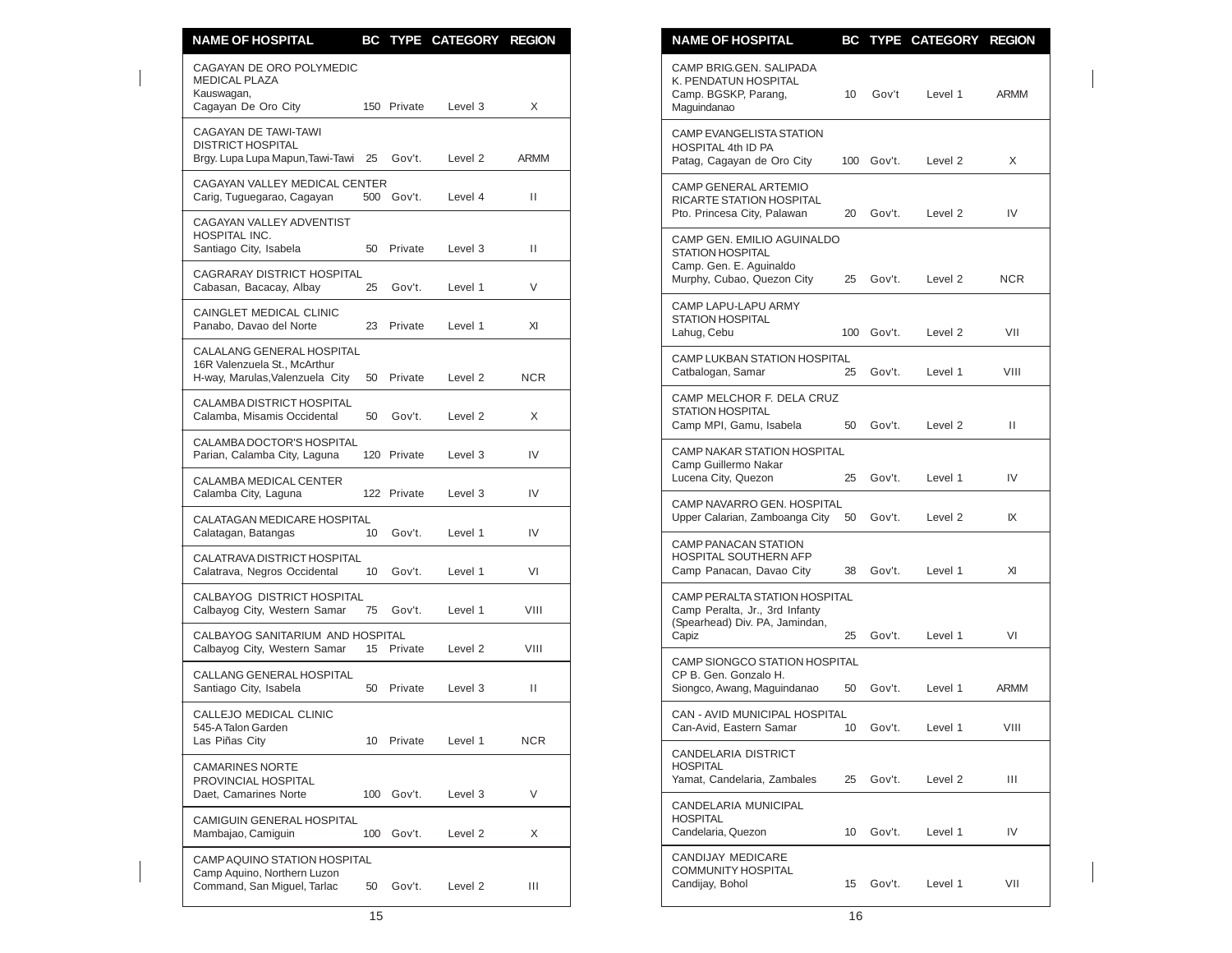| <b>NAME OF HOSPITAL</b>                                                                       |                 |             | BC TYPE CATEGORY REGION |              | <b>NAME OF HOSPITAL</b><br>BC TYPE CATEGORY REGION                                                                        |              |
|-----------------------------------------------------------------------------------------------|-----------------|-------------|-------------------------|--------------|---------------------------------------------------------------------------------------------------------------------------|--------------|
| CANDON GENERAL HOSPITAL<br>Candon, Ilocos Sur                                                 |                 | 25 Private  | Level 2                 | $\mathbf{I}$ | CARMEN DISTRICT HOSPITAL<br>Gov't.<br>Carmen, Davao del Norte<br>25<br>Level 1                                            | XI           |
| CANLAON DISTRICT HOSPITAL<br>Canlaon City, Negros Oriental                                    | 10 <sup>°</sup> | Gov't.      | Level 1                 | VII          | CARMEN MEDICAL CLINIC &<br><b>HOSPITAL</b><br>Carmen, Davao del Norte<br>18 Private<br>Level 1                            | XI           |
| CAPAZ MULTI-SPECIALTY HOSP.<br>M.H. Del Plar St., Sto. Rosario<br>Capaz, Tarlac               |                 | 10 Private  | Level 1                 | Ш            | <b>CARMELITE HOSPITAL</b><br>Nat'l. Highway, Panabo City<br>Davao del Norte<br>18 Private<br>Level 1                      | XI           |
| <b>CAPITOL MEDICAL CENTER</b><br>17 Panay Avenue, Quezon City                                 |                 | 300 Private | Level 4                 | <b>NCR</b>   | <b>CARRANGLAN MEDICARE &amp;</b><br>COMMUNITY HOSPITAL                                                                    |              |
| CAPITOL UNIVERSITY MEDICAL<br>FOUNDATION, INC.                                                |                 |             |                         |              | Carranglan, Nueva Ecija<br>15<br>Gov't.<br>Level 1                                                                        | Ш            |
| Gusa Highway,<br>Cagayan De Oro City                                                          |                 | 144 Private | Level 3                 | X            | CASAUL GENERAL HOSPITAL, INC.<br>16 Tandang Sora Ave.<br>Novaliches, Quezon City<br>100 Private<br>Level 3                | NCR          |
| CAPIZ DOCTOR'S HOSPITAL<br>Fuentes Drive, Roxas City                                          |                 | 55 Private  | Level 2                 | VI           | CASIGURAN DISTRICT HOSPITAL<br>Brgy. Marikit, Casiguran, Aurora<br>25<br>Gov't.<br>Level 1                                | Ш            |
| CAPIZ EMMANUEL HOSP., INC.<br>Roxas Avenue, Roxas City                                        |                 | 100 Private | Level 3                 | VI           | CASTRO MATERNITY & GENERAL<br>HOSPITAL (former CASTRO                                                                     |              |
| CAPT. RUPERTO LUZON<br><b>MEMORIAL HOSPITAL</b>                                               |                 |             |                         |              | <b>MATERNITY HOSPITAL)</b><br>Baliuag, Bulacan<br>30<br>Private<br>Level 2                                                | Ш            |
| Duero, Bohol<br><b>CAPUL DISTRICT HOSPITAL</b>                                                |                 | 25 Private  | Level 1                 | VII          | CATAINGAN DISTRICT HOSPITAL<br>Cataingan, Masbate<br>25<br>Gov't.<br>Level 2                                              | $\vee$       |
| Capul, Northern Samar                                                                         | 25              | Gov't.      | Level 1                 | VIII         | CATALAN MEDICAL HOSPITAL                                                                                                  |              |
| CARAGA HOSPITAL INFANT<br>CARE LYING IN CENTER<br>J.C. Avenue, Libertad<br><b>Butuan City</b> |                 | 16 Private  | Level 1                 | CARAGA       | Carmona, Cavite<br>8<br>Private<br>Level 1<br>CATARMAN DISTRICT HOSPITAL<br>25<br>Gov't.<br>Catarman, Camiguin<br>Level 1 | IV<br>X      |
| CARAGA REGIONAL HOSPITAL<br>Rizal St., Surigao del Norte                                      |                 | 150 Gov't.  | Level 3                 | CARAGA       | CATEEL DISTRICT HOSPITAL<br>Cateel, Davao Oriental<br>Gov't.<br>Level 1<br>15                                             | XI           |
| CARAMOAN MUNICIPAL<br><b>HOSPITAL</b>                                                         |                 |             |                         |              | <b>CATIGBIAN DISTRICT HOSPITAL</b><br>Gov't.<br>Catigbian, Bohol<br>25<br>Level 2                                         | VII          |
| Tawag, Caramoan, Camarines Sur 10<br><b>CARAMORAN MUNICIPAL</b>                               |                 | Gov't.      | Level 1                 | V            | CATUBIG DISTRICT HOSPITAL<br>Catubig, Northern Samar<br>25<br>Gov't.<br>Level 1                                           | VIII         |
| <b>HOSPITAL</b><br>Datag, Caramoran, Catanduanes 10 Gov't.                                    |                 |             | Level 1                 | V            | CAUAYAN DISTRICT HOSPITAL<br>Cauayan City, Isabela<br>50<br>Gov't.<br>Level 2                                             | Ш            |
| CARDINAL SANTOS MEDICAL CENTER<br>Wilson St., Greenhills,                                     |                 |             |                         |              | CAUAYAN FAMILY HOSPITAL                                                                                                   |              |
| San Juan                                                                                      |                 | 245 Private | Level 4                 | <b>NCR</b>   | Prenza, Cauayan City, Isabela<br>12 Private<br>Level 2                                                                    | $\mathbf{H}$ |
| CARIGARA DISTRICT HOSPITAL<br>Carigara, Northern Leyte                                        | 25              | Gov't.      | Level 1                 | VIII         | CAUAYAN MEDICAL SPECIALIST<br><b>HOSPITAL</b><br>Cauayan City, Isabela<br>47 Private<br>Level 2                           | Ш.           |
| CARLITO O. ALVIZO AND<br>CHILDREN'S CLINIC<br>Cantilan, Surigao Del Sur                       | 8               | Private     | Level 1                 | Caraga       | CAUAYAN MUNICIPAL HOSPITAL<br>Gov't.<br>Cauyan, Negros Occidental<br>10 <sup>°</sup><br>Level 1                           | VI           |
| CARLOS MEDICAL AND                                                                            |                 |             |                         |              | CAVITE MEDICAL CENTER                                                                                                     |              |
| <b>MATERNITY CLINIC</b><br>Cardona, Rizal                                                     |                 | 15 Private  | Level 1                 | IV           | Cavite Blvd., Dalahican, Cavite<br>Private<br>60<br>Level 3                                                               | IV           |
| CARMEN COPPER CORP. HOSPITAL<br>Don Andres Soriano, Toledo City 30 Private                    |                 |             | Level 1                 | VII          | CAVITE MUNICIPAL HOSPITAL<br>Maragondon, Cavite<br>10 Gov't.<br>Level 1                                                   | IV           |

| <b>NAME OF HOSPITAL</b>                                                                                        |    |             | BC TYPE CATEGORY REGION |            |
|----------------------------------------------------------------------------------------------------------------|----|-------------|-------------------------|------------|
| CARMEN DISTRICT HOSPITAL<br>Carmen, Davao del Norte                                                            | 25 | Gov't.      | Level 1                 | XI         |
| CARMEN MEDICAL CLINIC &<br><b>HOSPITAL</b><br>Carmen, Davao del Norte                                          | 18 | Private     | Level 1                 | XI         |
| <b>CARMELITE HOSPITAL</b><br>Nat'l. Highway, Panabo City<br>Davao del Norte                                    | 18 | Private     | Level 1                 | XI         |
| <b>CARRANGLAN MEDICARE &amp;</b><br><b>COMMUNITY HOSPITAL</b><br>Carranglan, Nueva Ecija                       | 15 | Gov't.      | Level 1                 | Ш          |
| CASAUL GENERAL HOSPITAL, INC.<br>16 Tandang Sora Ave.<br>Novaliches, Quezon City                               |    | 100 Private | Level 3                 | <b>NCR</b> |
| <b>CASIGURAN DISTRICT HOSPITAL</b><br>Brgy. Marikit, Casiguran, Aurora                                         | 25 | Gov't.      | Level 1                 | Ш          |
| CASTRO MATERNITY & GENERAL<br><b>HOSPITAL (former CASTRO</b><br><b>MATERNITY HOSPITAL)</b><br>Baliuag, Bulacan | 30 | Private     | Level 2                 | Ш          |
| CATAINGAN DISTRICT HOSPITAL<br>Cataingan, Masbate                                                              | 25 | Gov't.      | Level <sub>2</sub>      | V          |
| CATALAN MEDICAL HOSPITAL<br>Carmona, Cavite                                                                    | 8  | Private     | Level 1                 | IV         |
| CATARMAN DISTRICT HOSPITAL<br>Catarman, Camiguin                                                               | 25 | Gov't.      | Level 1                 | X          |
| CATEEL DISTRICT HOSPITAL<br>Cateel, Davao Oriental                                                             | 15 | Gov't.      | Level 1                 | XI         |
| CATIGBIAN DISTRICT HOSPITAL<br>Catigbian, Bohol                                                                | 25 | Gov't.      | Level 2                 | VII        |
| CATUBIG DISTRICT HOSPITAL<br>Catubig, Northern Samar                                                           | 25 | Gov't.      | Level 1                 | VIII       |
| CAUAYAN DISTRICT HOSPITAL<br>Cauayan City, Isabela                                                             | 50 | Gov't.      | Level <sub>2</sub>      | Ш          |
| CAUAYAN FAMILY HOSPITAL<br>Prenza, Cauayan City, Isabela                                                       | 12 | Private     | Level 2                 | Ш          |
| CAUAYAN MEDICAL SPECIALIST<br><b>HOSPITAL</b><br>Cauayan City, Isabela                                         | 47 | Private     | Level 2                 | П          |
| CAUAYAN MUNICIPAL HOSPITAL<br>Cauyan, Negros Occidental                                                        | 10 | Gov't.      | Level 1                 | VI         |
| CAVITE MEDICAL CENTER<br>Cavite Blvd., Dalahican, Cavite                                                       | 60 | Private     | Level 3                 | IV         |
| CAVITE MUNICIPAL HOSPITAL<br>Maragondon, Cavite                                                                | 10 | Gov't.      | Level 1                 | IV         |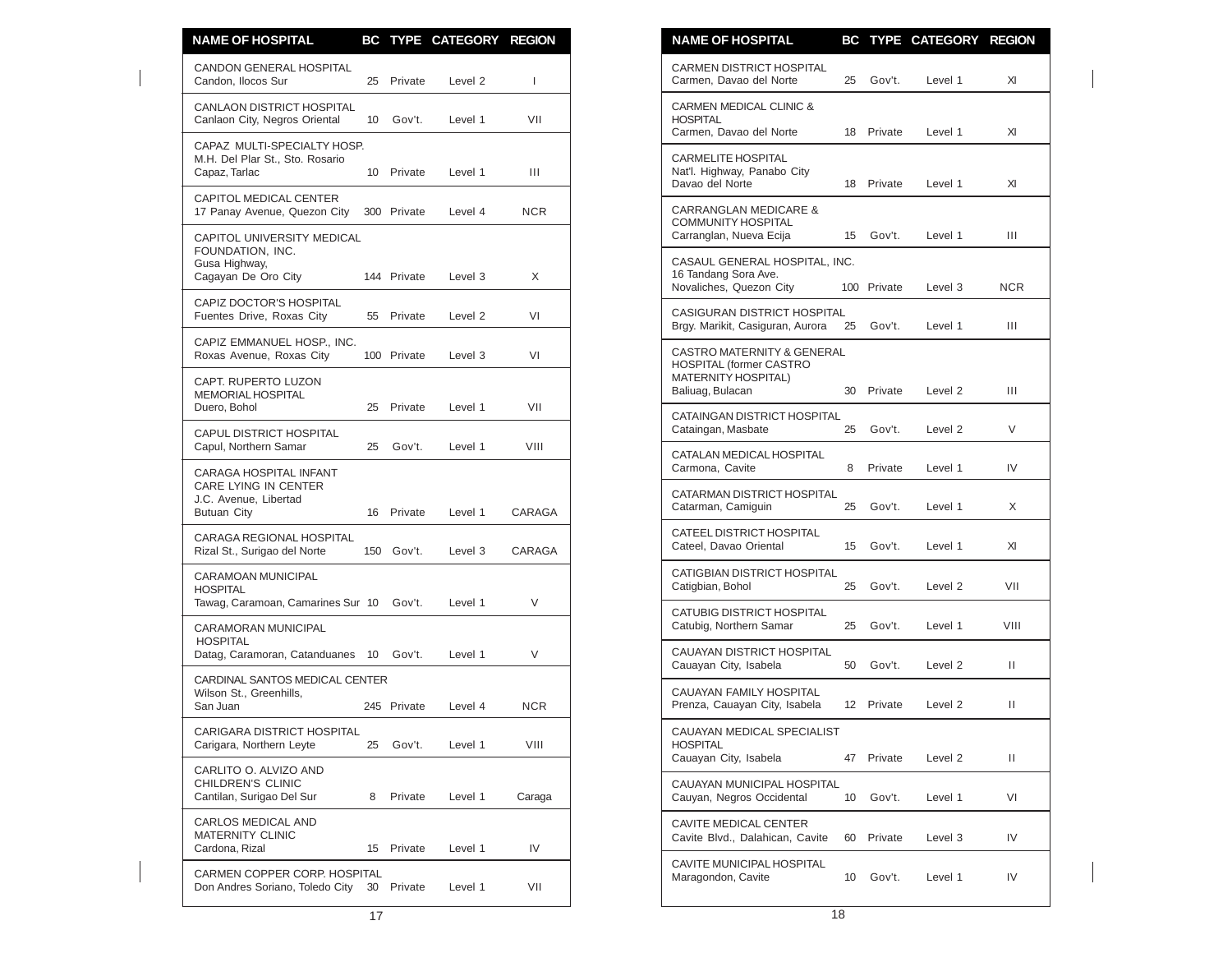| <b>NAME OF HOSPITAL</b>                                                     |                 |             | BC TYPE CATEGORY REGION |                | <b>NAME OF HOSPITAL</b>                                                          |                 |             | BC TYPE CATEGORY REGION |        |
|-----------------------------------------------------------------------------|-----------------|-------------|-------------------------|----------------|----------------------------------------------------------------------------------|-----------------|-------------|-------------------------|--------|
| CAVITE NAVAL HOSPITAL<br>Cavite City                                        |                 | 100 Gov't.  | Level 2                 | IV             | CHINESE GENERAL HOSPITAL<br>AND MEDICAL CENTER<br>286 Blumentritt St.            |                 |             |                         |        |
| CAWAYAN MUNICIPAL HOSPITAL<br>Cawayan, Masbate                              | 10 <sup>°</sup> | Gov't.      | Level 1                 | V              | Sta Cruz, Manila                                                                 |                 | 592 Private | Level 4                 | NCR.   |
| CEBU CITY MEDICAL CENTER                                                    |                 |             |                         |                | CHONG HUA HOSPITAL<br>Fuente, Osmeña Street, Cebu                                |                 | 660 Private | Level 4                 | VII    |
| Natalio, Bacalso Avenue,<br>Cebu City                                       |                 | 300 Gov't.  | Level 4                 | VII            | CHRISTIAN GENERAL HOSPITAL<br>Pagsanjan, Laguna                                  |                 | 20 Private  | Level 2                 | IV     |
| CEBU DOCTORS' HOSPITAL<br>Osmeña Blvd., Cebu City                           |                 | 300 Private | Level 4                 | VII            | CHRIST THE KING                                                                  |                 |             |                         |        |
| CEBU NORTH GENERAL HOSPITAL<br>Talamban, Cebu City                          |                 | 150 Private | Level 3                 | VII            | <b>GENERAL HOSPITAL</b><br>130 Real St., Pamplona<br>Las Piñas City              |                 | 20 Private  | Level 2                 | NCR.   |
| CEBU PUERICULTURE CENTER<br>& MATERNITY HOSPITAL<br>B. Rodriguez, Cebu City |                 | 75 Private  | Level 2<br>Special      | VII            | CICOSAT HOSPITAL<br>Lingsat, San Fernando City<br>La Union                       |                 | 15 Private  | Level 2                 | T      |
| CEBU SOUTH GENERAL HOSPITAL<br>National Road, Tuyan, Naga, Cebu 50          |                 | Private     | Level 3                 | VII            | CITY OF CANDON HOSPITAL<br>Nat'l. Hi-way, San Nicolas<br>Candon City, Ilocos Sur |                 | 25 Gov't.   | Level 2                 | Τ.     |
| CEBU VELEZ GEN. HOSPITAL, INC.<br>F. Ramos, Cebu City                       |                 | 200 Private | Level 4                 | VII            | CIUDAD MEDICAL ZAMBOANGA                                                         |                 |             |                         |        |
| CEFERINO L. JIMENEZ CHILD CLINIC<br>San Fernando City, Pampanga             |                 | 12 Private  | Level 1<br>Special      | Ш              | Nunez Ext., Zamboanga City<br><b>CLARIN COMMUNITY HOSPITAL</b>                   |                 | 160 Private | Level 3                 | IX     |
| CENTENO MEDICAL SPECIALISTS<br>HOSPITAL INC.<br>Bansalan, Davao Del Sur     |                 | 18 Private  | Level 1                 | XI             | Clarin, Bohol<br><b>CLARK AIRBASE HOSPITAL</b>                                   | 15              | Gov't.      | Level 1                 | VII    |
| CENTRAL AZUCARRERA                                                          |                 |             |                         |                | Clark Field, Pampanga<br><b>CLARK CENTRAL MEDICAL CENTER</b>                     | 25              | Gov't.      | Level 1                 | Ш      |
| DON PEDRO HOSPITAL<br>Nasugbu, Batangas                                     |                 | 20 Private  | Level 2                 | IV             | Anunas, Angeles City, Pampanga 9                                                 |                 | Private     | Level 1                 | Ш      |
| CENTRAL ILOCOS SUR DISTRICT<br><b>HOSPITAL</b>                              |                 |             |                         |                | <b>CLAVERIA DISTRICT HOSPITAL</b><br>Claveria, Masbate                           | 25              | Gov't.      | Level 1                 | V      |
| Narvacan, Ilocos Sur<br>CENTRAL LUZON DOCTORS                               | 50              | Gov't       | Level 2                 | $\mathbf{I}$   | CLINICA ARELLANO<br><b>GENERAL HOSPITAL</b>                                      |                 |             |                         |        |
| <b>HOSPITAL</b><br>San Vicente, Tarlac City                                 |                 | 200 Private | Level 4                 | $\mathbf{III}$ | 1430 D. Jose, Sta. Cruz, Manila<br>CLINICA DE LEON                               |                 | 25 Private  | Level 2                 | NCR.   |
| CENTRAL LUZON STATE<br>UNIVERSITY HOSPITAL                                  |                 |             |                         |                | Bonifacio Street, Tuguegarao City 32 Private                                     |                 |             | Level 2                 | Ш.     |
| Muñoz, Nueva Ecija                                                          |                 | 18 Gov't.   | Level 1                 | Ш              | CLINICA FELICIANO II<br>Magsaygay Ave., Calinan<br>Davao City                    |                 | 18 Private  | Level 1                 | XI     |
| <b>CENTRAL MINDANAO</b><br>UNIVERSITY HOSPITAL<br>Musuan, Maramag, Bukidnon |                 | 25 Gov't.   | Level 1                 | Χ              | <b>CLINICA GATCHALIAN AND HOSPITAL</b><br>Ormoc City                             |                 | 25 Private  | Level 2                 | VIII   |
| CEREVILLE MEDICAL CLINIC<br>Sta. Cruz, Davao del Sur                        |                 | 18 Private  | Level 1                 | XI             | <b>CLINICA HENSON</b><br>Angeles City                                            | 10 <sup>°</sup> | Private     | Level 2<br>Special      | Ш      |
| CHARLES W. SELBY MEMORIAL<br>HOSPITAL, INC.                                 |                 |             |                         |                | <b>CLINICA ISAGUIRRE</b><br>Calinan, Davao City                                  | 18              | Private     | Level 1                 | XI     |
| Aparri, Cagayan<br>CHAVEZ MEDICAL CLINIC                                    |                 | 35 Private  | LEvel 2                 | Ш              | CLINICA JESUS NAZARENO                                                           | 20              | Private     | Level 1                 | CARAG/ |
| Pob. Dinas, Zamboanga del Sur                                               | 5               | Private     | Level 1                 | IX             | Magallanes, Agusan Del Norte<br>CLINICA LUNTAO AND HOSPITAL                      |                 |             |                         |        |
| CHILDREN'S MEDICAL HOSPITAL<br>Calapan City, Oriental Mindoro               |                 | 15 Private  | Level 1                 | IV             | Norala, South Cotabato                                                           |                 | 13 Private  | Level 1                 | XII    |

| <b>NAME OF HOSPITAL</b>                                                                       |    |             | BC TYPE CATEGORY REGION |            |
|-----------------------------------------------------------------------------------------------|----|-------------|-------------------------|------------|
| CHINESE GENERAL HOSPITAL<br>AND MEDICAL CENTER<br>286 Blumentritt St.<br>Sta Cruz, Manila     |    | 592 Private | Level 4                 | NCR.       |
| <b>CHONG HUA HOSPITAL</b><br>Fuente, Osmeña Street, Cebu                                      |    | 660 Private | Level 4                 | VII        |
| <b>CHRISTIAN GENERAL HOSPITAL</b><br>Pagsanjan, Laguna                                        | 20 | Private     | Level <sub>2</sub>      | IV         |
| <b>CHRIST THE KING</b><br><b>GENERAL HOSPITAL</b><br>130 Real St., Pamplona<br>Las Piñas City | 20 | Private     | Level 2                 | <b>NCR</b> |
| CICOSAT HOSPITAL<br>Lingsat, San Fernando City<br>La Union                                    | 15 | Private     | Level 2                 | L          |
| CITY OF CANDON HOSPITAL<br>Nat'l. Hi-way, San Nicolas<br>Candon City, Ilocos Sur              | 25 | Gov't.      | Level <sub>2</sub>      | L          |
| CIUDAD MEDICAL ZAMBOANGA<br>Nunez Ext., Zamboanga City                                        |    | 160 Private | Level 3                 | IX         |
| <b>CLARIN COMMUNITY HOSPITAL</b><br>Clarin, Bohol                                             | 15 | Gov't.      | Level 1                 | VII        |
| <b>CLARK AIRBASE HOSPITAL</b><br>Clark Field, Pampanga                                        | 25 | Gov't.      | Level 1                 | Ш          |
| <b>CLARK CENTRAL MEDICAL CENTER</b><br>Anunas, Angeles City, Pampanga                         | 9  | Private     | Level 1                 | Ш          |
| <b>CLAVERIA DISTRICT HOSPITAL</b><br>Claveria, Masbate                                        | 25 | Gov't.      | Level 1                 | V          |
| CLINICA ARELLANO<br><b>GENERAL HOSPITAL</b><br>1430 D. Jose, Sta. Cruz, Manila                | 25 | Private     | Level 2                 | NCR        |
| <b>CLINICA DE LEON</b><br>Bonifacio Street, Tuguegarao City                                   | 32 | Private     | Level 2                 | Ш          |
| CLINICA FELICIANO II<br>Magsaygay Ave., Calinan<br>Davao City                                 | 18 | Private     | Level 1                 | XI         |
| <b>CLINICA GATCHALIAN AND HOSPITAL</b><br>Ormoc City                                          | 25 | Private     | Level 2                 | VIII       |
| <b>CLINICA HENSON</b><br>Angeles City                                                         | 10 | Private     | Level 2<br>Special      | Ш          |
| CLINICA ISAGUIRRE<br>Calinan, Davao City                                                      | 18 | Private     | Level 1                 | XI         |
| CLINICA JESUS NAZARENO<br>Magallanes, Agusan Del Norte                                        | 20 | Private     | Level 1                 | CARAGA     |
| CLINICA LUNTAO AND HOSPITAL<br>Norala, South Cotabato                                         | 13 | Private     | Level 1                 | XII        |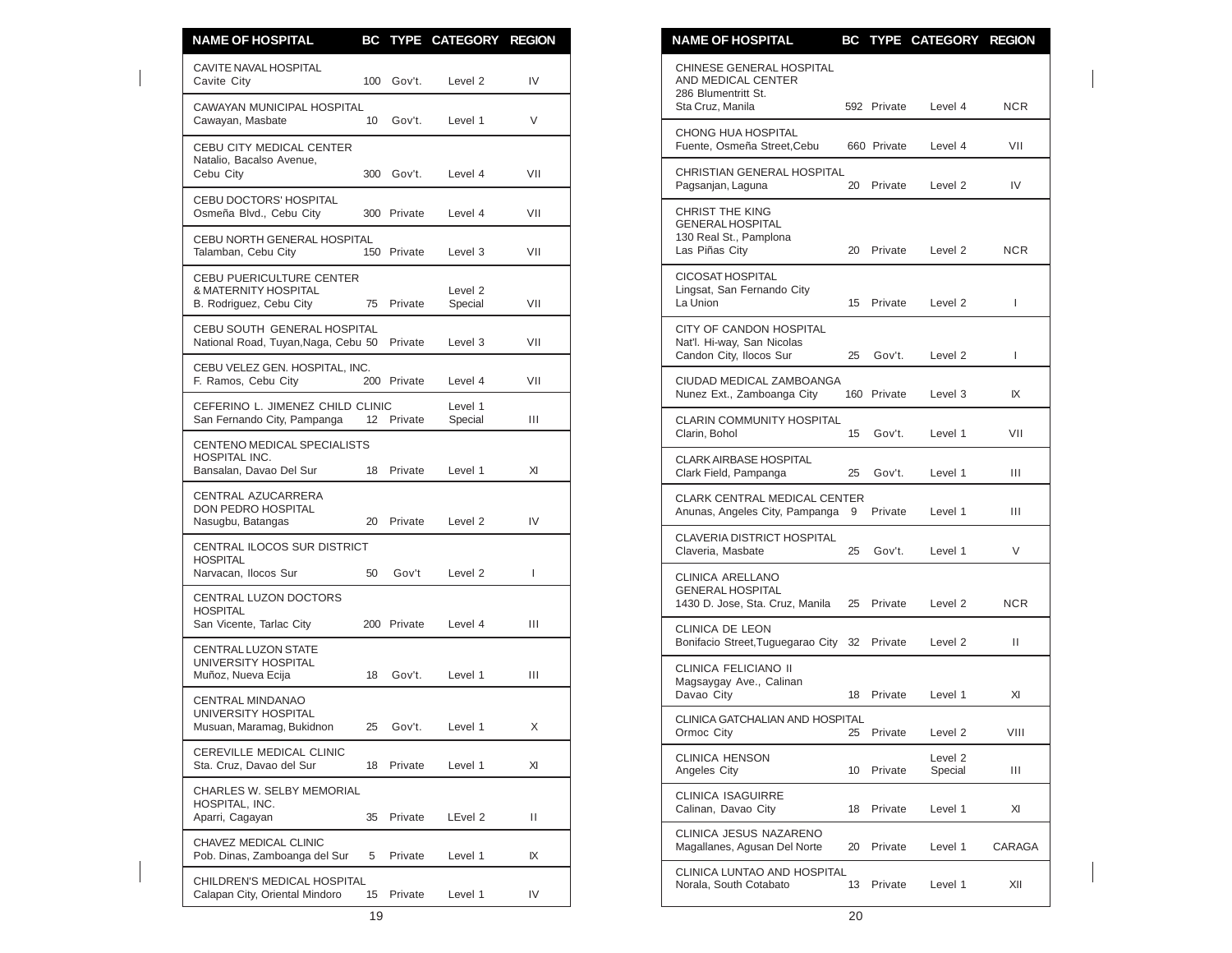| <b>NAME OF HOSPITAL</b>                                                                  |    |            | BC TYPE CATEGORY REGION |                |
|------------------------------------------------------------------------------------------|----|------------|-------------------------|----------------|
| <b>CLINICA OZARAGA</b><br>Bonifacio, Misamis Occidental                                  |    | 24 Private | Level 1                 | X              |
| <b>CLINICA PINEDA</b><br>Malalag, Davao del Sur                                          |    | 10 Private | Level 1                 | XI             |
| <b>CLINICA RUDINAS &amp; HOSPITAL</b><br>Hagonoy, Davao del Sur                          |    | 22 Private | Level 1                 | XI             |
| <b>CLINICA STA, TERESA</b><br>Malalag, Davao del Sur                                     |    | 24 Private | Level 1                 | XI             |
| CODILLA-RAMOS CLINIC AND HOSPITAL<br>Poblacion Esperanza<br>Sultan Kudarat               |    | 15 Private | Level 1                 | XII            |
| COL. DOMINGO A. VALDEZ<br>MEMORIAL HOSPITAL                                              |    |            |                         |                |
| (DASOL MUNICIPAL HOSPITAL)<br>Dasol, Pangasinan                                          | 10 | Gov't.     | Level 1                 | ı              |
| <b>COMMUNITY HEALTH AND</b><br>DEVELOPMENT COOP. HOSPITAL<br>Anda Riverside, City Proper |    |            |                         |                |
| Davao City<br><b>COMMUNITY GENERAL HOSPITAL</b>                                          | 25 | Private    | Level 2                 | XI             |
| SAN PABLO CITY, INC.<br>Colago Avenue, San Pablo City                                    | 99 | Private    | Level 3                 | IV             |
| COMMUNITY MEDICAL CLINIC<br>OF BALAGTAS, CO.<br>Burol 1st, Balagtas, Bulacan             |    | 12 Private | Level 1                 | $\mathbf{III}$ |
| COMPOSTELA VALLEY HOSPITAL                                                               |    |            |                         |                |
| Compostela, Compostela Valley 14 Private<br>COMPOSTELA VALLEY                            |    |            | Level 1                 | XI             |
| PROVINCIAL HOSPITAL<br>Montevista, Compostela Valley                                     | 25 | Gov't      | Level 2                 | XI             |
| CONCEPCION DISTRICT HOSPITAL<br>Brgy. Alfonso, Concepcion                                |    |            |                         |                |
| Tarlac                                                                                   | 50 | Gov't.     | Level 2                 | Ш              |
| CONG. LAMBERTO C. MACIAS<br>MEMORIAL HOSPITAL<br>Siaton, Negros Oriental                 | 25 | Gov't.     | Level 2                 | VII            |
| CONG. NATALIO P. CASTILLO                                                                |    |            |                         |                |
| SR. MEMORIAL HOSPITAL<br>Loon, Bohol                                                     | 25 | Gov't.     | Level 2                 | VII            |
| CONG. SIMEON G. TORIBIO<br><b>MEMORIAL HOSPITAL</b>                                      |    |            |                         |                |
| Carmen, Bohol                                                                            | 50 | Gov't.     | Level 2                 | VII            |
| CONNER DISTRICT HOSPITAL<br>Mabubua, Calafug<br>Conner, Apayao                           | 25 | Gov't.     | Level 1                 | CAR            |
| <b>CONSUELO TAN MEMORIAL</b><br><b>MEDICAL CENTER</b>                                    |    |            |                         |                |
| Sogod, Southern Leyte                                                                    |    | 30 Private | Level 2                 | VIII           |

| <b>NAME OF HOSPITAL</b>                                                                                                          | BC              |         | <b>TYPE CATEGORY</b> | <b>REGION</b> |
|----------------------------------------------------------------------------------------------------------------------------------|-----------------|---------|----------------------|---------------|
| CONTRERAS MEDICAL CLINIC<br>Rosario, Cavite                                                                                      | 24              | Private | Level <sub>2</sub>   | IV            |
| CORADO MEDICAL CLINIC<br><b>AND HOSPITAL</b><br># 25 Tandang Sora St., Victory,<br>Norte, Santiago City, Isabela                 | 14              | Private | Level 1              | Ш             |
| CORAZON LOCSIN MONTELIBANO<br>MEMORIAL REGIONAL HOSPITAL<br>Lacson St., Bacolod City<br>Negros Occidental                        | 400             | Gov't.  | Level 4              | VI            |
| CORON DISTRICT HOSPITAL<br>Brgy. 5, Coron, Palawan                                                                               | 25              | Govt.   | Level 2              | IV            |
| CORPUZ CLINIC AND HOSPITAL<br>Sinait, Ilocos Sur                                                                                 | 42              | Private | Level 2              | I             |
| CORROMPIDO SPECIALTY HOSPITAL<br>Sogod, South Leyte                                                                              | 30              | Private | Level 1              | VIII          |
| CORTES MUNICIPAL HOSPITAL<br>Cortes, Surigao del Sur                                                                             | 10 <sup>°</sup> | Gov't.  | Level 1              | CARAGA        |
| COTABATO MEDICAL<br>SPECIALIST HOSPITAL<br>Quezon Avenue, CotabatoCity,<br>Maguindanao                                           | 40              | Private | Level 3              | XII           |
| COTABATO PROVINCIAL HOSPITAL (IPHO)<br>Armas, Kidapawan<br>North Cotabato                                                        | 143             | Gov't.  | Level 3              | XII           |
| COTABATO PUERRICULTURE CENTER<br>AND GENERAL HOSPITAL<br>Don Rufino Alonzo St.<br>Cotabato City, Maguindanao                     | 30              | Private | Level 1              | XII           |
| COTABATO REGIONAL HOSPITAL<br>AND MEDICAL CENTER<br>Rosary Heights, Cotabato City                                                | 200             | Gov't.  | Level 4              | XII           |
| COTABATO SANITARIUM HOSPITAL<br>S.K. Maguindanao,<br>Cotabato City                                                               | 110             | Gov't.  | Level 1              | XII           |
| <b>CRISOSTOMO GENERAL HOSPITAL</b><br>Bacoor, Cavite                                                                             | 20              | Private | Level 2              | IV            |
| CRISTINO PARAGAS MEMORIAL<br>COMMUNITY HOSPITAL<br>Quinipot, Zamboanga City                                                      | 10              | Gov't.  | Level 1              | ΙX            |
| CRUZ-DALIDA MATERNITY<br>HOSPITAL, INC.<br>F. Salvador Ave., Jordan<br>Plains Subd. Brgy. Sta. Monica<br>Novaliches, Quezon City | 8               | Private | Level 1              | <b>NCR</b>    |
| CRUZ RABE GENERAL HOSPITAL<br>37 Gen. Luna St., Tuktukan<br>Taguig City                                                          | 50              | Private | Level 2              | <b>NCR</b>    |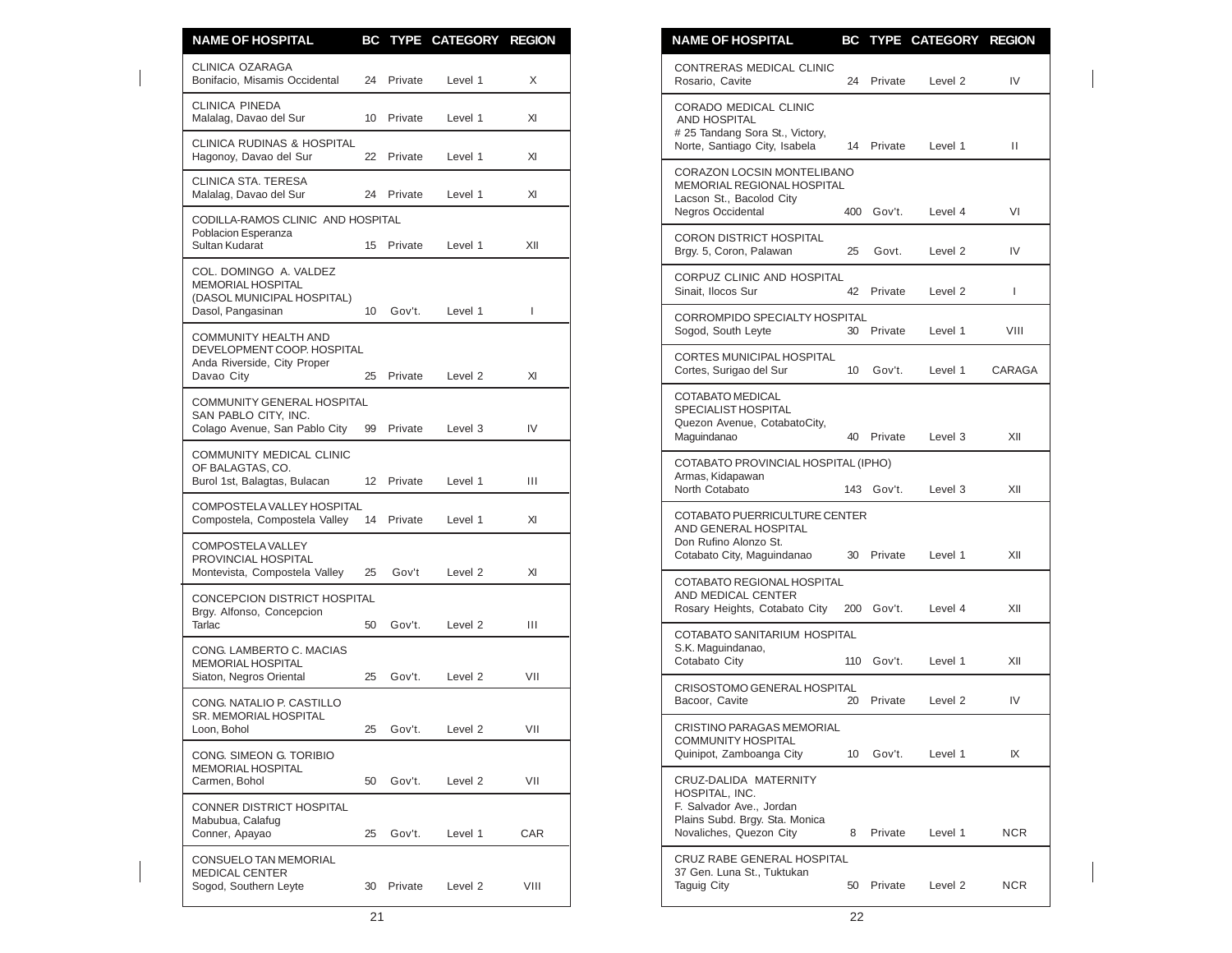| <b>NAME OF HOSPITAL</b>                                                             |           |                  | BC TYPE CATEGORY REGION |              | <b>NAME OF HOSPITAL</b><br>BC TYPE CATEGORY REGION                                                                  |              |
|-------------------------------------------------------------------------------------|-----------|------------------|-------------------------|--------------|---------------------------------------------------------------------------------------------------------------------|--------------|
| CRUZADO MEDICAL CLINIC<br>HOSPITAL AND PHARMACY<br>Pikit, Northern Cotabato         |           | 15 Private       | Level 1                 | XII          | DATU HALUN SAKILAN<br>MEMORIAL HOSPITAL<br>Bongao, Tawi-Tawi<br>50<br>Gov't.<br>Level 1                             | ARMM         |
| <b>CUARTERO GENERAL HOSPITAL</b><br>Navales St., Tandag<br>Surigao del Sur          |           | 10 Private       | Level 1                 | CARAGA       | DAVAO ADVENTIST HOSPITAL<br>Km. 7, McArthur Hi-way<br>Bangkal, Davao City<br>62 Private<br>Level 3                  | XI           |
| CUISON HOSPITAL, INC.<br>(formerly Cuison Family<br>Clinic Hospital)                |           |                  |                         |              | DAVAO DEL SUR PROVINCIAL<br><b>HOSPITAL</b><br>Digos, Davao del Sur<br>100 Gov't.<br>Level 3                        | XI           |
| Dagupan City<br><b>CULASI DISTRICT HOSPITAL</b>                                     |           | 18 Private       | Level 2                 | ı            | DAVAO DOCTORS HOSPITAL<br>Quirino Avenue, Davao City<br>250 Private<br>Level 4                                      | XI           |
| Culasi, Antique<br><b>CULION SANITARIUM</b><br>Culion, Palawan                      | 25<br>600 | Gov't.<br>Gov't. | Level 2<br>Level 2      | VI<br>IV     | DAVAO MEDICAL SCHOOL<br><b>FOUNDATION - HOSPITAL</b><br>Bajada, Davao City<br>100 Private<br>Level 3                | XI           |
| <b>CUYO DISTRICT HOSPITAL</b><br>Cuyo, Catadman, Palawan City                       | 25        | Gov't.           | Level 1                 | IV           | DAVAO MEDIQUEST HOSP. INC.<br>Toril, Davao City<br>46 Private<br>Level 2                                            | XI           |
| D.B.B. MUNICIPAL HOSPITAL<br>DBB. Dasmariñas Cavite                                 | 10        | Gov't.           | Level 1                 | IV           | DAVAO ORIENTAL PROVINCIAL<br><b>HOSPITAL</b><br>Mati, Davao Oriental<br>Gov't.<br>100<br>Level 3                    | XI           |
| D.H. POLINTAN MEDICAL CLINIC<br>Poblacion, Macabebe, Pampanga 12 Private            |           |                  | Level 1                 | Ш            | DAVAO REGIONAL HOSPITAL<br>Apokon, Tagum City                                                                       |              |
| D.O. PLAZA MEMORIAL HOSPITAL<br>Patin-ay, Agusan del Sur<br>D. T. PROTACIO HOSPITAL |           | 100 Gov't.       | Level 3                 | CARAGA       | Davao del Norte<br>200 Gov't.<br>Level 4<br>DAYOS-PASCUAL MEDICAL CLINIC<br>Roxas, Isabela<br>15 Private<br>Level 1 | XI<br>Ш      |
| 484 Quirino Ave., Tambo<br>Street, Parañaque City                                   |           | 30 Private       | Level 2                 | <b>NCR</b>   | DE CASTRO HOSPITAL                                                                                                  |              |
| DAANBANTAYAN DISTRICT HOSPITAL<br>Daanbantayan, Cebu                                | 10        | Gov't.           | Level 1                 | VII          | FOUNDATION, INC.<br>Milagros, Masbate<br>10 Private<br>Level 1                                                      | V            |
| <b>DAGUPAN DOCTORS VILLAFLOR</b><br>MEMORIAL HOSPITAL                               |           | 100 Private      | Level 3                 | <sup>1</sup> | DE JESUS GENERAL HOSPITAL<br>5B. Aquino Ave. Baliuag, Bulacan 15 Private<br>Level 2                                 | Ш            |
| Dagupan City<br>DAGUPAN ORTHOPEDIC CENTER<br>Tapuac District, Dagupan City          |           | 15 Private       | Level 1<br>Special      | T            | DE OCAMPO MEMORIAL MEDICAL CENTER<br>2921 Nagtahan Street<br>Sta. Mesa, Manila<br>20 Private<br>Level 2             | <b>NCR</b>   |
| DANAO DISTRICT HOSPITAL<br>Danao, Cebu                                              | 25        | Gov't.           | Level 2                 | VII          | DE VERA'S MEDICAL CENTER<br>Santiago City, Isabela<br>50<br>Private<br>Level 3                                      | Ш            |
| DANAO MOTHER AND CHILD HOSPITAL<br>National Rd. Danao City                          |           | 15 Private       | Level 1                 | VII          | DECENA GENERAL HOSPITAL<br>(formerly DECENA MEDICAL CLINIC)<br>Bonuan, Dagupan City,                                |              |
| DANAO SALE MEDICAL CLINIC<br>Sta. Clara, Naga                                       |           |                  |                         |              | Pangasinan<br>15 Private<br>Level 2<br>DEE HWA LIONG FOUNDATION                                                     | $\mathbf{I}$ |
| Zamboanga Sibucay<br>DANIEL MERCADO MEDICAL<br>CENTER (formerly Mercado Gen. Hosp.) |           | 15 Private       | Level 1                 | IX           | MEDICAL CENTER - ANGELES BRANCH<br>Henson St., Brgy.<br>Agapito del Rosario, Angeles City 85 Private<br>Level 3     | Ш            |
| Tanauan, Batangas                                                                   |           | 100 Private      | Level 4                 | IV           | DEIPARINE MEDICAL CLINIC<br>Sibonga, Cebu<br>12 Private<br>Level 1                                                  | VII          |
| DATU BLAH T. SINSUAT DISTRICT<br><b>HOSPITAL</b><br>UPI, Maguindanao                | 10        | Gov't.           | Level 1                 | ARMM         | DEL CARMEN DISTRICT HOSPITAL<br>Del Carmen, Surigao del Norte<br>10<br>Gov't.<br>Level 1                            | CARAGA       |
|                                                                                     |           |                  |                         |              | DEL CARMEN MEDICAL CLINIC                                                                                           |              |

| <b>NAME OF HOSPITAL</b>                                                                                               | ВC  |             | TYPE CATEGORY | <b>REGION</b> |
|-----------------------------------------------------------------------------------------------------------------------|-----|-------------|---------------|---------------|
| DATU HALUN SAKILAN<br><b>MEMORIAL HOSPITAL</b><br>Bongao, Tawi-Tawi                                                   | 50  | Gov't.      | Level 1       | <b>ARMM</b>   |
| DAVAO ADVENTIST HOSPITAL<br>Km. 7, McArthur Hi-way<br>Bangkal, Davao City                                             | 62  | Private     | Level 3       | XI            |
| DAVAO DEL SUR PROVINCIAL<br><b>HOSPITAL</b><br>Digos, Davao del Sur                                                   | 100 | Gov't.      | Level 3       | XI            |
| DAVAO DOCTORS HOSPITAL<br>Quirino Avenue, Davao City                                                                  |     | 250 Private | Level 4       | XI            |
| DAVAO MEDICAL SCHOOL<br>FOUNDATION - HOSPITAL<br>Bajada, Davao City                                                   |     | 100 Private | Level 3       | ΧI            |
| DAVAO MEDIQUEST HOSP. INC.<br>Toril, Davao City                                                                       | 46  | Private     | Level 2       | XI            |
| DAVAO ORIENTAL PROVINCIAL<br><b>HOSPITAL</b><br>Mati, Davao Oriental                                                  | 100 | Gov't.      | Level 3       | XI            |
| DAVAO REGIONAL HOSPITAL<br>Apokon, Tagum City<br>Davao del Norte                                                      | 200 | Gov't.      | Level 4       | ΧI            |
| DAYOS-PASCUAL MEDICAL CLINIC<br>Roxas, Isabela                                                                        | 15  | Private     | Level 1       | н             |
| DE CASTRO HOSPITAL<br>FOUNDATION, INC.<br>Milagros, Masbate                                                           | 10  | Private     | Level 1       | V             |
| DE JESUS GENERAL HOSPITAL<br>5B. Aquino Ave. Baliuag, Bulacan                                                         | 15  | Private     | Level 2       | Ш             |
| DE OCAMPO MEMORIAL MEDICAL CENTER<br>2921 Nagtahan Street<br>Sta. Mesa, Manila                                        | 20  | Private     | Level 2       | NCR.          |
| DE VERA'S MEDICAL CENTER<br>Santiago City, Isabela                                                                    | 50  | Private     | Level 3       | Ш             |
| DECENA GENERAL HOSPITAL<br>(formerly DECENA MEDICAL CLINIC)<br>Bonuan, Dagupan City,                                  |     |             |               |               |
| Pangasinan                                                                                                            | 15  | Private     | Level 2       | L             |
| DEE HWA LIONG FOUNDATION<br>MEDICAL CENTER - ANGELES BRANCH<br>Henson St., Brgy.<br>Agapito del Rosario, Angeles City | 85  | Private     | Level 3       | Ш             |
| DEIPARINE MEDICAL CLINIC<br>Sibonga, Cebu                                                                             | 12  | Private     | Level 1       | VII           |
| DEL CARMEN DISTRICT HOSPITAL<br>Del Carmen, Surigao del Norte                                                         | 10  | Gov't.      | Level 1       | CARAGA        |
| <b>DEL CARMEN MEDICAL CLINIC</b><br>Calauag, Quezon                                                                   |     | 17 Private  | Level 1       | IV            |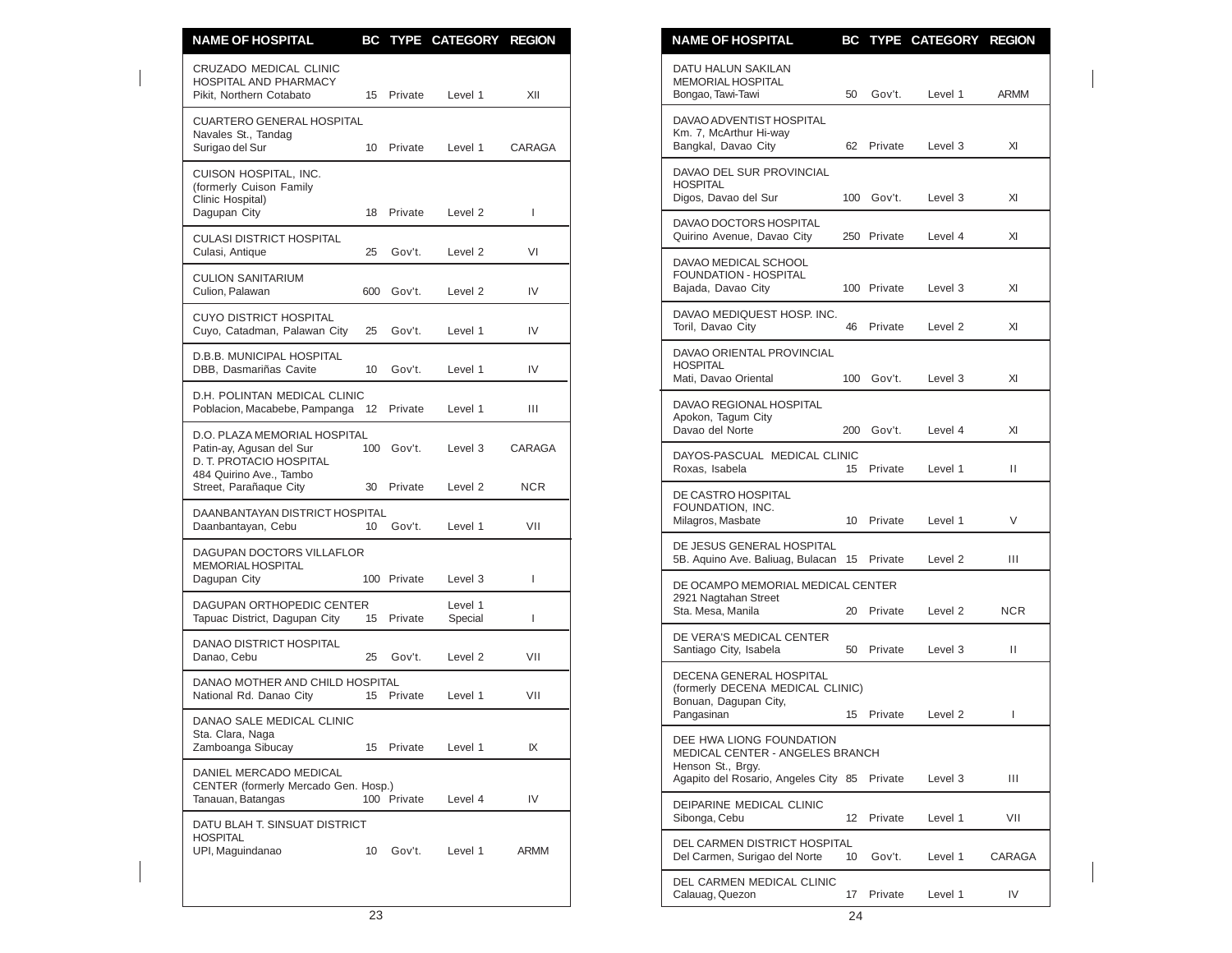| <b>NAME OF HOSPITAL</b>                                                           |    |             | BC TYPE CATEGORY REGION |            | <b>NAME OF HOSPITAL</b><br>BC TYPE CATEGORY REGION                                                |         |             |
|-----------------------------------------------------------------------------------|----|-------------|-------------------------|------------|---------------------------------------------------------------------------------------------------|---------|-------------|
| DEL CARMEN MEDICAL CLINIC<br><b>AND HOSPITAL</b>                                  |    |             |                         |            | <b>DIMIAO MUNICIPAL INFIRMARY</b><br>Nat'l. Hi-way, Pob., Dimiao, Bohol 8<br>Gov't.               | Level 1 | VII         |
| Carmen, Rosales, Pangasinan<br>DEL MONTE BUGO CLINIC                              |    | 11 Private  | Level 1                 | 1          | DINAGAT DISTRICT HOSPITAL<br>Dinagat, Surigao del Norte<br>30<br>Gov't.                           | Level 1 | CARAG/      |
| Bugo, Cagayan de Oro City<br>DELA CERNA MEDICAL CLINIC                            | 6  | Private     | Level 1                 | X          | DINAIG MUNICIPAL HOSPITAL<br>Dalican, Maguindanao<br>10 Gov't.                                    | Level 1 | <b>ARMM</b> |
| Buhangin, Davao City                                                              |    | 15 Private  | Level 1                 | XI         | <b>DINGRAS DISTRICT HOSPITAL</b>                                                                  |         |             |
| <b>DELA CRUZ MATERNITY HOSPITAL</b><br>#910 Crescini St., Caridad<br>Cavite City  |    | 11 Private  | Level 2                 | IV         | 25<br>Gov't.<br>Bo. Suyo, Dingras, Ilocos Norte<br><b>DIONES HOSPITAL</b>                         | Level 2 | T           |
| DELA SALLE UNIVERSITY                                                             |    |             |                         |            | 24 Private<br>Sulop, Davao del Sur                                                                | Level 1 | XI          |
| <b>MEDICAL CENTER</b><br>Bagong Bayan, Dasmarinas<br>Cavite                       |    | 200 Private | Level 4                 | IV         | DIOSDADO P. MACAPAGAL<br>MEMORIAL HOSPITAL<br>(formerly Pampanga<br>Provincial Hospital)          |         |             |
| DELA SALLE UNIVERSITY- DR.<br>RODOLFO POBLETE MEM. HOSP.                          |    |             |                         |            | Sta. Rita-Guagua, Pampanga<br>25<br>Gov't                                                         | Level 2 | Ш           |
| Burgos St., Alfonso, Cavite                                                       |    | 25 Private  | Level 2                 | IV         | DIPOLOG MEDICAL CENTER. INC.<br>Dipolog City, Zamboanga<br>32<br>Private                          | Level 2 | IX          |
| DELBERT JON'S POLYCLINIC<br>Pob. Kapatagan, Lanao del Norte 25 Private            |    |             | Level 1                 | X          | <b>DIVINE CARE HOSPITAL</b>                                                                       |         |             |
| DELFIN ALBANO COMMUNITY HOSPITAL<br>Delfin Albano, Isabela,<br>Cagayan Valley     | 10 | Gov't       | Level 1                 | Ш          | <b>MULTI SERVICES CORP</b><br>Nar'l. Hi-way Sico II, San Juan<br>Private<br><b>Batangas</b><br>21 | Level 3 | IV          |
| DELOS SANTOS - STI MEDICAL CENTER                                                 |    |             |                         |            | DIVINE GRACE MEDICAL CENTER<br>(formerly DIVINE GRACE HOSPITAL                                    |         |             |
| 201 E. Rodriguez Sr., Blvd.<br>Quezon City                                        |    | 150 Private | Level 4                 | <b>NCR</b> | AND MATERNITY CENTER)<br>Rosario, Cavite                                                          |         |             |
| <b>DELOS REYES MEDICAL CLINIC</b><br>Pinamalayan, Oriental Mindoro                |    | 10 Private  | Level 1                 | IV         | Bypass Rd., Bacao, Tejero<br>Private<br>Gen. Trias, Cavite<br>50                                  | Level 2 | IV          |
| DEMANO'S MEDICAL AND<br>PEDIATRIC CLINIC                                          |    |             |                         |            | DIVINE LOVE GENERAL HOSPITAL<br>Lipa City, Batangas<br>25<br>Private                              | Level 2 | IV          |
| Ramon, Isabela                                                                    | 8  | Private     | Level 1                 | Ш          | DIVINE MERCY FOUNDATION OF<br>URDANETA HOSPITAL                                                   |         |             |
| DENNIS MOLINTAS MUNICIPAL<br><b>HOSPITAL</b>                                      |    |             |                         |            | Urdaneta City, Pangasinan<br>14<br>Private                                                        | Level 2 | L           |
| Daclan, Bokod, Benguet                                                            | 10 | Gov't.      | Level 1                 | <b>CAR</b> | DIVINE MERCY HOSPITAL<br>Mac Arthur Hi-way                                                        |         |             |
| DETECIO COMMUNITY HOSPITAL<br>Malay-balay City, Bukidnon                          |    | 10 Private  | Level 1                 | X          | Anupul, Bamban, Tarlac<br>Private<br>18                                                           | Level 2 | Ш           |
| DIFFUN DISTRICT HOSPITAL<br>Diffun, Quirino                                       | 15 | Gov't.      | Level 1                 | Ш          | DIVINE MERCY HOSPITAL<br>San Pedro, Laguna<br>Private<br>29                                       | Level 2 | IV          |
| <b>DIGNUM FOUNDATION</b>                                                          |    |             |                         |            | DIVINE WORD HOSPITAL<br>Hagonoy, Bulacan<br>10 Private                                            | Level 2 | Ш           |
| HOSPITAL INC.<br>Langcangan, Oroquieta City<br>Misamis Occidental                 |    | 48 Private  | Level 1                 | X          | DIVINE WORD HOSPITAL<br>Avenida Veteranos<br>Tacloban City<br>140 Private                         | Level 4 | VIII        |
| DIGOS DOCTOR'S HOSP., INC.<br>Digos, Davao del Sur                                |    | 111 Private | Level 3                 | XI         | DIZON MEDICAL CLINIC & HOSPITAL<br>J. P. Laurel St., Kidapawan City<br>24 Private                 | Level 2 | XII         |
| DIHMESCO GENERAL HOSPITAL<br>(formerly Divine Heart Medical Services Dev't Coop.) |    |             |                         |            | DOLORES MEDICARE AND                                                                              |         |             |
| 215 Gen. Luis St., Novaliches<br>Quezon City                                      |    | 16 Private  | Level 1                 | <b>NCR</b> | <b>COMMUNITY HOSPITAL</b><br>Dolores, Abra<br>Gov't.<br>10                                        | Level 1 | CAR         |

| <b>NAME OF HOSPITAL</b>                                                                                                                                       |    |             | BC TYPE CATEGORY REGION |        |
|---------------------------------------------------------------------------------------------------------------------------------------------------------------|----|-------------|-------------------------|--------|
| DIMIAO MUNICIPAL INFIRMARY<br>Nat'l. Hi-way, Pob., Dimiao, Bohol                                                                                              | 8  | Gov't.      | Level 1                 | VII    |
| <b>DINAGAT DISTRICT HOSPITAL</b><br>Dinagat, Surigao del Norte                                                                                                | 30 | Gov't.      | Level 1                 | CARAGA |
| <b>DINAIG MUNICIPAL HOSPITAL</b><br>Dalican, Maguindanao                                                                                                      | 10 | Gov't.      | Level 1                 | ARMM   |
| DINGRAS DISTRICT HOSPITAL<br>Bo. Suyo, Dingras, Ilocos Norte                                                                                                  | 25 | Gov't.      | Level 2                 | L      |
| <b>DIONES HOSPITAL</b><br>Sulop, Davao del Sur                                                                                                                | 24 | Private     | Level 1                 | XI     |
| DIOSDADO P. MACAPAGAL<br>MEMORIAL HOSPITAL<br>(formerly Pampanga<br>Provincial Hospital)<br>Sta. Rita-Guagua, Pampanga                                        | 25 | Gov't       | Level 2                 | Ш      |
| DIPOLOG MEDICAL CENTER, INC.<br>Dipolog City, Zamboanga                                                                                                       | 32 | Private     | Level 2                 | IX     |
| DIVINE CARE HOSPITAL<br><b>MULTI SERVICES CORP</b><br>Nar'l. Hi-way Sico II, San Juan<br><b>Batangas</b>                                                      | 21 | Private     | Level 3                 | IV     |
| DIVINE GRACE MEDICAL CENTER<br>(formerly DIVINE GRACE HOSPITAL<br>AND MATERNITY CENTER)<br>Rosario, Cavite<br>Bypass Rd., Bacao, Tejero<br>Gen. Trias, Cavite | 50 | Private     | Level 2                 | IV     |
| DIVINE LOVE GENERAL HOSPITAL<br>Lipa City, Batangas                                                                                                           | 25 | Private     | Level 2                 | IV     |
| DIVINE MERCY FOUNDATION OF<br>URDANETA HOSPITAL<br>Urdaneta City, Pangasinan                                                                                  | 14 | Private     | Level 2                 | L      |
| <b>DIVINE MERCY HOSPITAL</b><br>Mac Arthur Hi-way<br>Anupul, Bamban, Tarlac                                                                                   | 18 | Private     | Level 2                 | Ш      |
| <b>DIVINE MERCY HOSPITAL</b><br>San Pedro, Laguna                                                                                                             | 29 | Private     | Level 2                 | IV     |
| DIVINE WORD HOSPITAL<br>Hagonoy, Bulacan                                                                                                                      | 10 | Private     | Level 2                 | Ш      |
| DIVINE WORD HOSPITAL<br>Avenida Veteranos<br><b>Tacloban City</b>                                                                                             |    | 140 Private | Level 4                 | VIII   |
| DIZON MEDICAL CLINIC & HOSPITAL<br>J. P. Laurel St., Kidapawan City                                                                                           | 24 | Private     | Level 2                 | XII    |
| DOLORES MEDICARE AND<br><b>COMMUNITY HOSPITAL</b><br>Dolores, Abra                                                                                            | 10 | Gov't.      | Level 1                 | CAR    |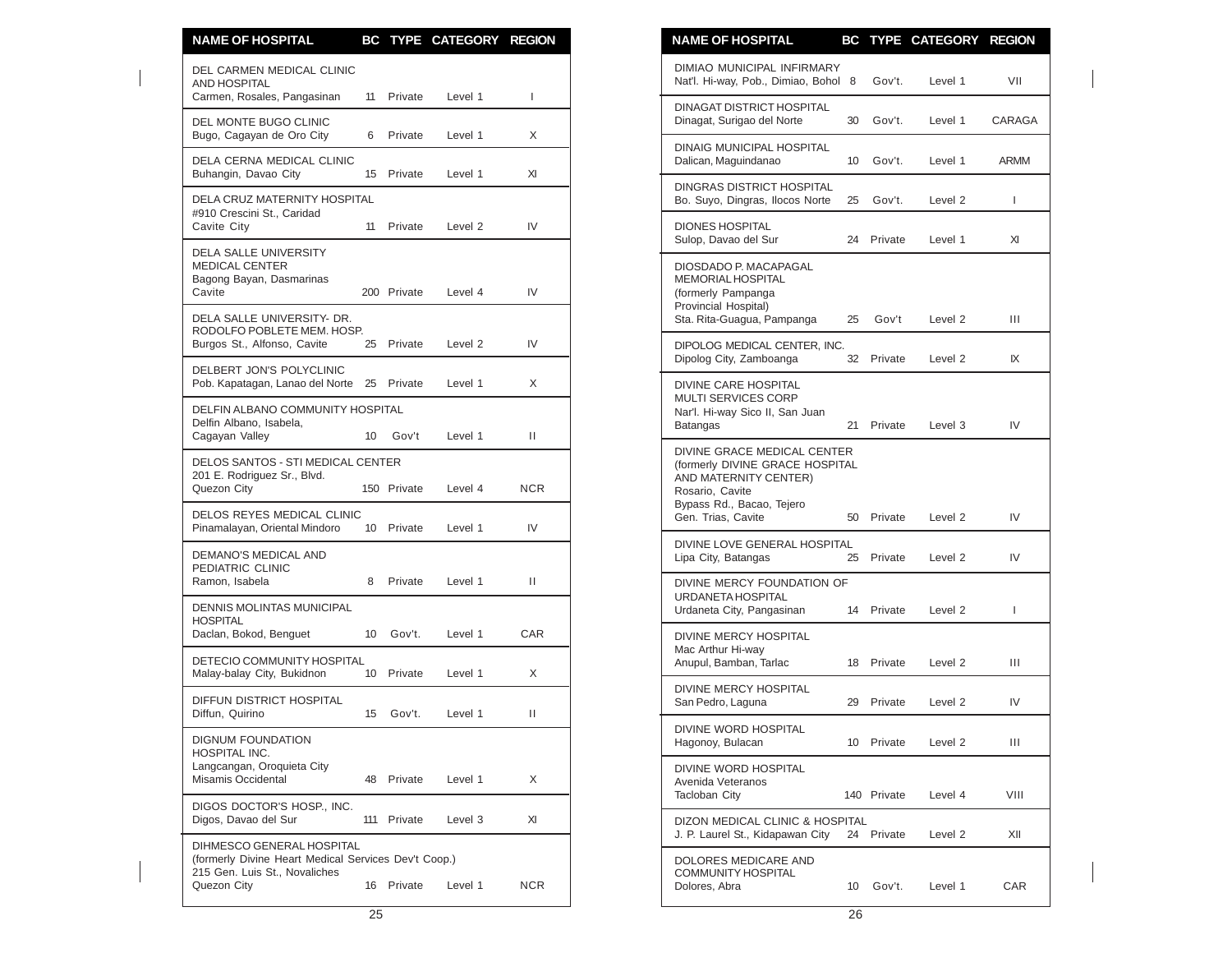| <b>NAME OF HOSPITAL</b>                                                                                   |                 |                      | BC TYPE CATEGORY REGION |              | <b>NAME OF HOSPITAL</b>                                                                                       |    |             | BC TYPE CATEGORY REGION |              |
|-----------------------------------------------------------------------------------------------------------|-----------------|----------------------|-------------------------|--------------|---------------------------------------------------------------------------------------------------------------|----|-------------|-------------------------|--------------|
| DOLORES MUNICIPAL HOSPITAL<br>Dolores, Eastern Samar<br>DOMINGO CASANO HOSPITAL<br>Dolores, Eastern Samar | 10 <sup>°</sup> | Gov't.<br>10 Private | Level 1<br>Level 1      | VIII<br>VIII | DOÑA MARIA D. TAN<br><b>MEMORIAL HOSPITAL</b><br>Baybay Mantio, Tangub City<br>Misamis Occidental             | 50 | Gov't.      | Level 2                 | X            |
| DOMINICAN HOSPITAL, INC.<br>Quezon Avenue, Digos City<br>Davao del Sur                                    |                 | 50 Private           | Level 2                 | XI           | DONA MARTA MEMORIAL<br><b>DISTRICT HOSPITAL</b><br>Atimonan, Quezon                                           | 50 | Gov't.      | Level 2                 | IV           |
| DON CIRIACO S.TIROL SR.<br>MEMORIAL HOSPITAL<br>Boracay Island, Malay, Aklan                              | 10              | Gov't                | Level 1                 | VI           | DONSOL DISTRICT HOSPITAL<br>Donsol, Sorsogon                                                                  | 25 | Gov't.      | Level 2                 | V            |
| DON EMILIO DEL VALLE                                                                                      |                 |                      |                         |              | DR. A. P. ZANTUA GE. HOSPITAL<br>Virac, Catanduanes                                                           |    | 20 Private  | Level 2                 | V            |
| MEMORIAL HOSPITAL<br>Ubay, Bohol                                                                          | 27              | Gov't.               | Level 2                 | VII          | DR. ADOLFO O. FLORES<br><b>MEMORIAL HOSPITAL</b>                                                              |    |             |                         |              |
| DON JOSE S. MONFORT MEDICAL<br>CENTER EXT. HOSPITAL<br>Barotac, Nuevo Iloilo                              | 25              | Gov't.               | Level 2                 | VI           | Villasis, Santiago City<br>DR. ALBERTO M. PASTOR                                                              |    | 25 Private  | Level 2                 | Ш            |
| DON JUAN MAYUGA<br>MEMORIAL HOSPITAL                                                                      |                 |                      |                         |              | <b>HOSPITAL</b><br>Salawagan, Quezon, Bukidnon                                                                |    | 24 Private  | Level 1                 | X            |
| Lemery, Batangas                                                                                          | 50              | Gov't.               | Level 2                 | IV           | DR. AMADO DIAZ PROVINCIAL<br><b>FOUNDATION HOSPITAL</b><br>Midsayap, North Cotabato                           | 25 | Gov't.      | Level 2                 | XII          |
| DON LEOVIGILDO DIAPO SR.<br>MUNICIPAL HOSPITAL<br>Madalag, Aklan                                          | 10 <sup>1</sup> | Gov't.               | Level 1                 | VI           | DR. AMANDO D. COPE<br><b>MEMORIAL HOSPITAL</b>                                                                |    |             |                         |              |
| DON MANUEL LOPEZ MEMORIAL<br><b>DISTRICT HOSPITAL</b>                                                     |                 |                      |                         |              | Tabaco, Albay<br>DR. AMANDO L. GARCIA MEDICAL                                                                 |    | 50 Private  | Level 2                 | V            |
| Balayan, Batangas<br>DON MARIANO C. VERZOSA                                                               | 50              | Gov't.               | Level 2                 | IV           | <b>CENTER</b><br>648 Rizal St., Angeles City                                                                  |    | 100 Private | Level 3                 | Ш            |
| MEMORIAL HOSPITAL<br>(former Lingayen District Hosp.)<br>V. Solis St., Lingayen, Pangasinan 20            |                 | Gov't.               | Level 1                 | T            | DR. ANTONIO RANADA<br>LYING-IN AND HOSPITAL<br>Brgy. 7-A Hernadez Ave.                                        |    |             |                         |              |
| DON MODESTO FORMILLEZA<br>SR. MEMORIAL HOSPITAL<br>Punta, Looc, Romblon                                   | 25              | Gov't.               | Level 2                 | IV           | Laoag City<br>DR. APOLLO DUQUE MEMORIAL<br><b>HOSPITAL</b>                                                    |    | 10 Private  | Level 1                 | $\mathbf{I}$ |
| DON RAMON TUGBANG                                                                                         |                 |                      |                         |              | Cabiao, Nueva Ecija                                                                                           | 8  | Private     | Level 1                 | Ш            |
| <b>MEDICAL CENTER</b><br>(formely Barotac Viejo<br>Medical Center Inc.)<br>Zulueta Drive, Barotac Viejo,  |                 |                      |                         |              | DR. ATANACIO T. DAYRIT, JR.<br><b>MEDICAL HOSPITAL</b><br>Centro, Cabatuan, Isabela                           |    | 10 Private  | Level 1                 | $\mathbf{H}$ |
| <b>Iloilo</b>                                                                                             | 38              | Private              | Level 2                 | VI           | DR. B.G. DONASCO MEDICAL<br><b>CLINIC &amp; HOSPITAL</b>                                                      |    |             |                         |              |
| DON SALVADOR BENEDICTO<br>MEMORIAL DISTRICT HOSPITAL<br>La Carlota City, Negros Occ.                      | 25              | Gov't.               | Level 2                 | VI           | 27 Brgy. Paciano, Rizal,<br>Calamba City, Laguna                                                              |    | 10 Private  | Level 1                 | IV           |
| DON SANTIAGO A. NAHIAL SR.<br>MEMORIAL HOSPITAL<br>Dinas, Zamboanga Del Sur                               | 10              | Gov't                | Level 1                 | IX           | DR. BERNARDO B. CORRAL<br><b>MEMORIAL HOSPITAL</b><br>(former St. Claire Medical Clinic)<br>Tiwi, Tabaco City |    | 17 Private  | Level 1                 | V            |
| DON VALERIO PALMARES, SR.<br>MEMORIAL DISTRICT HOSPITAL<br>Alfelor St., Passi City, Iloilo                | 25              | Gov't.               | Level 2                 | VI           | DR. BONIFACIA V. ALBANO<br><b>MEMORIAL HOSPITAL</b><br>Bacarra, Ilocos Norte                                  | 25 | Private     | Level 1                 | $\mathbf{I}$ |
| DOÑA JOSEFA EDRALIN<br><b>MARCOS DISTRICT HOSPITAL</b><br>Marcos, Ilocos Norte                            | 25              | Gov't.               | Level 2                 | T            | DR. DAMIAN REYES. H. HOSPITAL<br>(formerly Marinduque<br>Provincial Hospital)<br>Boac, Marinduque             |    | 100 Gov't.  | Level 2                 | IV           |

| <b>NAME OF HOSPITAL</b>                                                                                       |                  | <b>BC TYPE</b> | <b>CATEGORY REGION</b> |     |
|---------------------------------------------------------------------------------------------------------------|------------------|----------------|------------------------|-----|
| DOÑA MARIA D. TAN<br><b>MEMORIAL HOSPITAL</b><br>Baybay Mantio, Tangub City<br>Misamis Occidental             | 50               | Gov't.         | Level 2                | X   |
| DONA MARTA MEMORIAL<br>DISTRICT HOSPITAL<br>Atimonan, Quezon                                                  | 50               | Gov't.         | Level 2                | IV  |
| DONSOL DISTRICT HOSPITAL<br>Donsol, Sorsogon                                                                  | 25               | Gov't.         | Level 2                | V   |
| DR. A. P. ZANTUA GE. HOSPITAL<br>Virac, Catanduanes                                                           | 20               | Private        | Level 2                | V   |
| DR. ADOLFO O. FLORES<br><b>MEMORIAL HOSPITAL</b><br>Villasis, Santiago City                                   | 25               | Private        | Level 2                | Ш   |
| DR. ALBERTO M. PASTOR<br><b>HOSPITAL</b><br>Salawagan, Quezon, Bukidnon                                       | 24               | Private        | Level 1                | X   |
| DR. AMADO DIAZ PROVINCIAL<br><b>FOUNDATION HOSPITAL</b><br>Midsayap, North Cotabato                           | 25               | Gov't.         | Level 2                | XII |
| DR. AMANDO D. COPE<br><b>MEMORIAL HOSPITAL</b><br>Tabaco, Albay                                               | 50               | Private        | Level 2                | V   |
| DR. AMANDO L. GARCIA MEDICAL<br><b>CENTER</b><br>648 Rizal St., Angeles City                                  |                  | 100 Private    | Level 3                | Ш   |
| DR. ANTONIO RANADA<br>LYING-IN AND HOSPITAL<br>Brgy. 7-A Hernadez Ave.<br>Laoag City                          | 10               | Private        | Level 1                | L   |
| DR. APOLLO DUQUE MEMORIAL<br><b>HOSPITAL</b><br>Cabiao, Nueva Ecija                                           | 8                | Private        | Level 1                | Ш   |
| DR. ATANACIO T. DAYRIT, JR.<br><b>MEDICAL HOSPITAL</b><br>Centro, Cabatuan, Isabela                           | 10 <sup>10</sup> | Private        | Level 1                | Ш   |
| DR. B.G. DONASCO MEDICAL<br><b>CLINIC &amp; HOSPITAL</b><br>27 Brgy. Paciano, Rizal,<br>Calamba City, Laguna  | 10               | Private        | Level 1                | IV  |
| DR. BERNARDO B. CORRAL<br><b>MEMORIAL HOSPITAL</b><br>(former St. Claire Medical Clinic)<br>Tiwi, Tabaco City | 17               | Private        | Level 1                | V   |
| DR. BONIFACIA V. ALBANO<br><b>MEMORIAL HOSPITAL</b><br>Bacarra. Ilocos Norte                                  | 25               | Private        | Level 1                | L   |
| DR. DAMIAN REYES . H. HOSPITAL<br>(formerly Marinduque<br>Provincial Hospital)<br>Boac, Marinduque            | 100              | Gov't.         | Level 2                | IV  |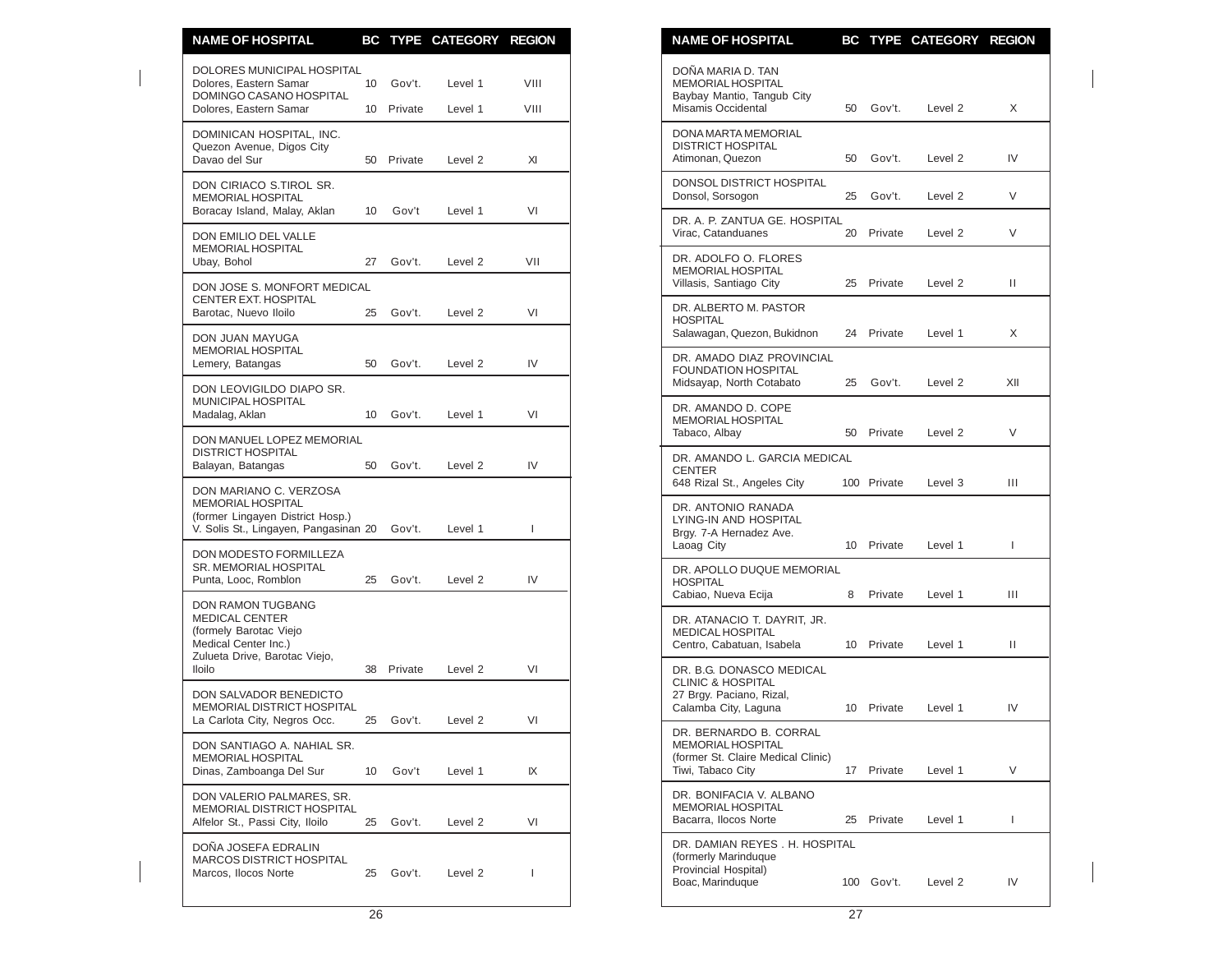| <b>NAME OF HOSPITAL</b>                                                                                      |                 |             | BC TYPE CATEGORY REGION |            | <b>NAME OF HOSPITAL</b><br>BC TYPE CATEGORY REGION                                                           |             |
|--------------------------------------------------------------------------------------------------------------|-----------------|-------------|-------------------------|------------|--------------------------------------------------------------------------------------------------------------|-------------|
| DR. EMIGDIO C. CRUZ SR.<br><b>MEMORIAL HOSPITAL</b><br>San Agustin, Arayat, Pampanga                         |                 | 25 Gov't.   | Level 2                 | Ш          | DR. JANET TUMOLVA<br>LUSUNG MEDICAL CLINIC<br>AND LYING-IN<br>Delfin Albano, Isabela<br>7 Private<br>Level 1 | Ш           |
| DR. ERLINDA B. ESTANISLAO<br><b>MEMORIAL HOSPITAL</b><br>Pio Duran, Albay                                    | 10 <sup>1</sup> | Private     | Level 1                 | V          | DR. JESUS C. DELGADO<br>MEMORIAL HOSPITAL                                                                    |             |
| DR. ERLINDA P. TOLENTINO<br><b>MEDICAL CLINIC &amp; HOSPITAL</b>                                             |                 |             |                         |            | 7 Kamuning Road,<br>Qeuzon City<br>65 Private<br>Level 4                                                     | <b>NCR</b>  |
| Unisan, Quezon                                                                                               | 8               | Private     | Level 1                 | IV         | DR. JOSE FABELLA MEMORIAL HOSPITAL<br>Lope de Vega St.,                                                      |             |
| DR. ERVIN B. LUNTAO FAMILY<br><b>CLINIC AND HOSPITAL</b><br>National Hi-way, Pob. Sto Nino<br>South Cotabato |                 | 11 Private  | Level 1                 | XII        | Sta. Cruz. Manila<br>700 Gov't.<br>Level 4<br>DR. JOSE R. REYES MEMORIAL                                     | <b>NCR</b>  |
| DR. ESTEBAN V. ANTE                                                                                          |                 |             |                         |            | <b>MEDICAL CENTER</b><br>450 Gov't.<br>Rizal Avenue, Sta. Cruz, Manila<br>Level 4                            | <b>NCR</b>  |
| MEMORIAL HOSPITAL<br>Rizal St., Legazpi City                                                                 |                 | 15 Private  | Level 1                 | V          | DR. JOSE P. RIZAL MEMORIAL<br><b>DISTRICT HOSPITAL</b>                                                       |             |
| DR. ESTER GARCIA GENERAL<br><b>HOSPITAL</b>                                                                  |                 |             |                         |            | Bucal, Calamba, Laguna<br>50<br>Gov't.<br>Level 2<br>DR. JOSE RIZAL MEMORIAL HOSPITAL                        | IV          |
| San Fermin, Cauayan City,<br>Isabela                                                                         |                 | 30 Private  | Level 2                 | Ш          | Dapitan City,<br>Zamboanga del Norte<br>75 Gov't.<br>Level 2                                                 | IX          |
| DR. FE DEL MUNDO MEDICAL<br>CENTER FOUNDATION PHILS.<br>11 Banaue Street, Quezon City                        |                 | 107 Private | Level 4                 | <b>NCR</b> | DR. JOSE N. RODRIGUEZ<br>MEMORIAL HOSPITAL<br>Tala, Caloocan City<br>365 Gov't.                              | <b>NCR</b>  |
| DR. EUTIQUIO LL. ALANACIO JR.<br><b>MEMORIAL HOSPITAL</b>                                                    |                 |             |                         |            | Level 2<br>DR. JOSE MA. V. BORROMEO                                                                          |             |
| (formerly Sta. Rita Hospital)                                                                                | 18              | Private     | Level 2                 | Ш          | MEMORIAL HOSPITAL<br>Pandacan, Pinamungahan, Cebu 10<br>Gov't.<br>Level 1                                    | VII         |
| DR. FERNANDO B. DURAN SR.<br>MEMORIAL HOSPITAL<br>Macabog, Sorsogon                                          |                 | 100 Gov't.  | Level 3                 | V          | DR. JOSE MA. TORRES MEMORIAL<br>FOUNDATION HOSP., INC.                                                       |             |
| DR. GLORIA D. LACSON<br><b>GEN. HOSPITAL</b>                                                                 |                 |             |                         |            | Lamitan, Basilan<br>21<br>Private<br>Level 2<br>DR. LIM'S CLINIC AND HOSPITAL                                | <b>ARMM</b> |
| San Leonardo, Nueva Ecija                                                                                    | 50              | Private     | Level 2                 | Ш          | Valencia, Bohol<br>25 Private<br>Level 2                                                                     | VII         |
| DR. GREGORIO B. TAN<br><b>MEMORIAL HOSPITAL</b><br>Laoang, Northern Samar                                    | 50              | Gov't.      | Level 1                 | VIII       | DR. LORENZO B. PRINCIPE<br>CLINIC AND DRUGSTORE<br>Calinan, Davao del Sur<br>12 Private<br>Level 1           | XI          |
| DR. GUMERSINDO GARCIA SR.<br><b>MEMORIAL HOSPITAL</b><br>Kabankalan City, Negros Occ.                        | 25              | Gov't       | Level 1                 | VI         | DR. LUIS P. MALALUAN HOSPITAL<br>Poblacion, Kidapawan                                                        |             |
| DR. HENRY M. DE VILLA                                                                                        |                 |             |                         |            | North Cotabato<br>20 Private<br>Level 1                                                                      | XII         |
| MEMORIAL HOSPITAL<br>(former St. Joseph Clinic)<br>Ipil, Zamboanga Sibugay                                   |                 | 18 Private  | Level 2                 | IX         | DR. MANUEL R. REBUENO<br><b>MEMORIAL HOSPITAL</b><br>8<br>Oas, Albay<br>Private<br>Level 1                   | V           |
| DR. HERNAN SORONGON SR. HOSPITAL<br>M'lang, North Cotabato                                                   |                 | 15 Private  | Level 1                 | XII        | DR. MANUEL VELOSO<br>MEMORIAL HOSPITAL<br>Palompon, Leyte<br>75 Gov't.<br>Level 2                            | VIII        |
| DR. IGNACIO M. CORTEZ<br><b>GENERAL HOSPITAL</b><br>Mandaue City, Cebu                                       | 60              | Private     | Level 3                 | VII        | DR. MARCELO M. CHAN<br>MEMORIAL HOSPITAL<br>Carmen, Rosales, Pangasinan<br>25 Private<br>Level 1             | L           |
| DR. ILDEFONSO ALCANTARA<br><b>MEMORIAL HOSPITAL</b><br>Dalaguete, Cebu                                       | 10              | Private     | Level 2                 | VII        | DR. MARIO D. BEJASA<br><b>GENERAL HOSPITAL</b><br>37 Private<br>Bauan, Batangas<br>Level 2                   | IV          |

| <b>NAME OF HOSPITAL</b>                                                                |             | <b>BC TYPE</b> | <b>CATEGORY</b>    | <b>REGION</b> |
|----------------------------------------------------------------------------------------|-------------|----------------|--------------------|---------------|
| DR. JANET TUMOLVA<br>LUSUNG MEDICAL CLINIC<br>AND LYING-IN<br>Delfin Albano, Isabela   | $7^{\circ}$ | Private        | Level 1            | Ш             |
| DR. JESUS C. DELGADO<br><b>MEMORIAL HOSPITAL</b><br>7 Kamuning Road,<br>Qeuzon City    | 65          | Private        | Level 4            | <b>NCR</b>    |
| DR. JOSE FABELLA MEMORIAL HOSPITAL<br>Lope de Vega St.,<br>Sta. Cruz, Manila           | 700         | Gov't.         | Level 4            | <b>NCR</b>    |
| DR. JOSE R. REYES MEMORIAL<br><b>MEDICAL CENTER</b><br>Rizal Avenue, Sta. Cruz, Manila | 450         | Gov't.         | Level 4            | NCR           |
| DR. JOSE P. RIZAL MEMORIAL<br><b>DISTRICT HOSPITAL</b><br>Bucal, Calamba, Laguna       | 50          | Gov't.         | Level 2            | IV            |
| DR. JOSE RIZAL MEMORIAL HOSPITAL<br>Dapitan City,<br>Zamboanga del Norte               | 75          | Gov't.         | Level 2            | IX            |
| DR. JOSE N. RODRIGUEZ<br><b>MEMORIAL HOSPITAL</b><br>Tala, Caloocan City               | 365         | Gov't.         | Level 2            | NCR           |
| DR. JOSE MA. V. BORROMEO<br><b>MEMORIAL HOSPITAL</b><br>Pandacan, Pinamungahan, Cebu   | 10          | Gov't.         | Level 1            | VII           |
| DR. JOSE MA. TORRES MEMORIAL<br>FOUNDATION HOSP., INC.<br>Lamitan, Basilan             | 21          | Private        | Level 2            | ARMM          |
| DR. LIM'S CLINIC AND HOSPITAL<br>Valencia, Bohol                                       | 25          | Private        | Level <sub>2</sub> | VII           |
| DR. LORENZO B. PRINCIPE<br>CLINIC AND DRUGSTORE<br>Calinan, Davao del Sur              | 12          | Private        | Level 1            | XI            |
| DR. LUIS P. MALALUAN HOSPITAL<br>Poblacion, Kidapawan<br>North Cotabato                | 20          | Private        | Level 1            | XII           |
| DR. MANUEL R. REBUENO<br><b>MEMORIAL HOSPITAL</b><br>Oas, Albay                        | 8           | Private        | Level 1            | V             |
| DR. MANUEL VELOSO<br><b>MEMORIAL HOSPITAL</b><br>Palompon, Leyte                       | 75          | Gov't.         | Level 2            | VIII          |
| DR. MARCELO M. CHAN<br><b>MEMORIAL HOSPITAL</b><br>Carmen, Rosales, Pangasinan         | 25          | Private        | Level 1            | T             |
| DR. MARIO D. BEJASA<br><b>GENERAL HOSPITAL</b><br>Bauan, Batangas                      | 37          | Private        | Level 2            | IV            |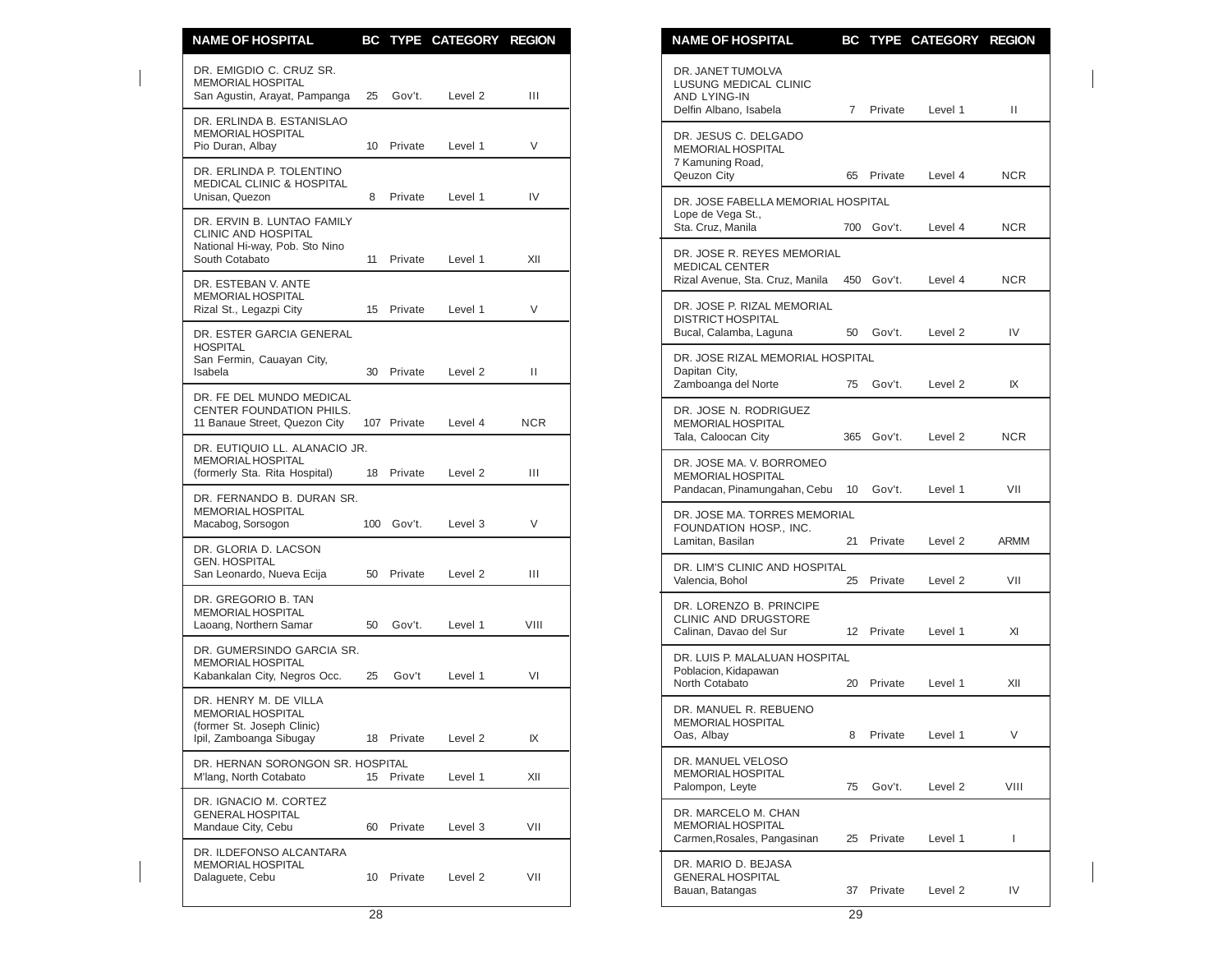| <b>NAME OF HOSPITAL</b>                                                              |             |             | BC TYPE CATEGORY REGION |            | <b>NAME OF HOSPITAL</b>                                                                          |    |             | BC TYPE CATEGORY REGION |        |
|--------------------------------------------------------------------------------------|-------------|-------------|-------------------------|------------|--------------------------------------------------------------------------------------------------|----|-------------|-------------------------|--------|
| DR. MIGUEL V. ALEGRE<br><b>HOSPITAL</b><br>Labo, Camarines Norte                     | 10          | Private     | Level 1                 | V          | DR. ROLAND P. DELA<br>CRUZ MEMORIAL HOSPITAL<br>National Hi-way, Midsayap                        |    |             |                         |        |
| DR. MIRANDO C. UNCIANO<br><b>SR. MEDICAL CENTER</b><br>V. Mapa St., Sta. Mesa Manila |             | 100 Private | Level 2                 | <b>NCR</b> | North Cotabato<br>DR. ROMEO ISANA ROSALES<br><b>GENERAL HOSPITAL</b>                             |    | 10 Private  | Level 1                 |        |
| DR. MONTANO G. RAMOS HOSPITAL<br>46 Bukidnon St., Bago Bantay                        |             |             |                         |            | Brgy. Road Pob., P. Garcia<br>Batangas                                                           |    | 16 Private  | Level <sub>2</sub>      |        |
| Quezon City<br>DR. MONTANO G. RAMOS<br><b>HOSPITAL</b>                               |             | 25 Private  | Level 2                 | <b>NCR</b> | DR. SABILI GENERAL HOSPITAL<br>AND HEALTH SERVICES<br>313 Gen. Santos Ave.<br>L. Bicutan, Taguig |    | 20 Private  | Level 2                 |        |
| Mindanao Avenue<br>Bahay Toro, Quezon City                                           | $7^{\circ}$ | Private     | Level 1                 | <b>NCR</b> | DR. SERAPIO M. MONTANER JR.<br>AL-HAJ PROVINCIAL HOSPITAL                                        |    |             |                         |        |
| DR. NILO O. ROA MEMORIAL<br><b>FOUNDATION HOSPITAL</b><br>Naga City                  |             | 30 Private  | Level 2                 | V          | Malabang, Lanao del Sur<br>DR. SOFRONIO B. GARCIA                                                | 25 | Gov't.      | Level <sub>2</sub>      | ARMM   |
| DR. NOEL DE LEON<br><b>MATERNITY CLINIC</b>                                          |             |             | Special                 |            | MEMORIAL HOSPITAL<br>Ligao City, Albay                                                           | 25 | Private     | Level 1                 |        |
| Vira, Roxas, Isabela<br>DRA. OLIVIA SALAMANCA<br>MEMORIAL DISTRICT HOSPITAL          | 6           | Private     | Level 1                 | Ш          | DR. TOMAS L. NOLASCO SR.<br>MEMORIAL HOSPITAL<br>Centro Gatarao, Gattaran<br>Cagayan Valley      |    | 10 Gov't.   | Level 1                 |        |
| Gomez St., Cavite                                                                    | 50          | Gov't.      | Level <sub>2</sub>      | IV         | DR. UY HOSPITAL, INC.                                                                            |    |             |                         |        |
| DR. PABLO O. TORRE SR.<br><b>MEMORIAL HOSPITAL</b><br>Sen. B. Aquino Drive           |             |             |                         |            | 19 Roxas Ave., Iligan City<br>Lanao del Norte                                                    |    | 70 Private  | Level 3                 |        |
| Bacolod City, Negros Occidental 350 Private<br>DR. PAULINO J. GARCIA MEMORIAL        |             |             | Level 4                 | VI         | DR. VICTOR POTENCIANO<br><b>MEDICAL CENTER</b><br>163 Edsa, Mandaluyong City                     |    | 168 Private | Level 4                 |        |
| RESEARCH & MEDICAL CENTER<br>Mabini St., Cabanatuan City,<br>Nueva Ecija             |             | 400 Gov't.  | Level 4                 | Ш          | DR. VICTOR S. VILLAROMAN<br>MEMORIAL HOSPITAL<br>Burgos St., Ilagan, Isabela                     |    | 17 Private  | Level 1                 |        |
| DR. PETRONILO V. SEARES<br>SR., MEMORIAL HOSPITAL<br>Penarubia St., Bangued, Abra    |             | 24 Private  | Level 2                 | <b>CAR</b> | DR. YANGA'S HOSPITAL, INC.<br>Poblacion, Bocaue, Bulacan                                         |    | 50 Private  | Level 2                 |        |
| DR. RAFAEL S. TUMBOKON<br><b>MEMORIAL PROVINCIAL</b><br><b>HOSPITAL</b>              |             |             |                         |            | DRA. ARACELI D. MENDOZA<br>MEMORIAL MEDICAL CLINIC<br>(formerly Holy Family Medical Clinic)      |    |             |                         |        |
| Kalibo, Aklan                                                                        |             | 100 Gov't.  | Level 2                 | VI         | 24 Int. C.M Recto Ave.<br>Lipa City                                                              |    | 15 Private  | Level 1                 |        |
| DR. RAMON B. LEGASPI SR.<br><b>MEMORIAL HOSPITAL</b><br>Makato, Aklan                |             | 10 Gov't    | Level 1                 | VI         | DRA. OLIVIA SALAMANCA<br>MEMORIAL DISTRICT HOSPITAL<br>P. Gomez St., Cavite City                 |    |             | 50 Gov't. Level 2       |        |
| DR. RICARDO S. PROVIDO SR.<br>MEMORIAL DISTRICT HOSPITAL                             |             |             |                         |            | DRAZEN MEDICAL HOSPITAL<br>Sinacaban, Misamis Occidental                                         |    | 17 Private  | Level 1                 |        |
| Calinog, Iloilo City<br>DR. RICARDO Y. LADRIDO                                       |             | 25 Private  | Level 2                 | VI         | <b>DUAY HOSPITAL</b><br>Brgy. Tolosa, Cabadbaran                                                 |    |             |                         |        |
| MEMORIAL HOSPITAL<br>Ladrido St., Lambunao, Iloilo                                   | 50          | Gov't.      | Level 2                 | VI         | Agusan del Norte                                                                                 |    | 25 Private  | Level 1                 | CARAG/ |
| DR. ROBOSA HOSPITAL<br>Baao, Camarines Sur                                           |             | 25 Private  | Level 2                 | V          | DUBONGCO'S MEDICAL CLINIC<br>Rosero St., Masbate City                                            |    | 10 Private  | Level 1                 |        |
|                                                                                      |             |             |                         |            | DUMANGAS DISTRICT HOSPITAL<br>Dumangas, Iloilo                                                   |    | 50 Gov't.   | Level 2                 |        |

| <b>NAME OF HOSPITAL</b>                                                                                                            | ВC | <b>TYPE</b> | <b>CATEGORY</b>    | <b>REGION</b> |
|------------------------------------------------------------------------------------------------------------------------------------|----|-------------|--------------------|---------------|
| DR. ROLAND P. DELA<br><b>CRUZ MEMORIAL HOSPITAL</b><br>National Hi-way, Midsayap<br>North Cotabato                                 | 10 | Private     | Level 1            | XII           |
| DR. ROMEO ISANA ROSALES<br><b>GENERAL HOSPITAL</b><br>Brgy. Road Pob., P. Garcia<br>Batangas                                       | 16 | Private     | Level 2            | IV            |
| DR. SABILI GENERAL HOSPITAL<br>AND HEALTH SERVICES<br>313 Gen. Santos Ave.<br>L. Bicutan, Taguig                                   | 20 | Private     | Level 2            | NCR.          |
| DR. SERAPIO M. MONTANER JR.<br>AL-HAJ PROVINCIAL HOSPITAL<br>Malabang, Lanao del Sur                                               | 25 | Gov't.      | Level 2            | ARMM          |
| DR. SOFRONIO B. GARCIA<br><b>MEMORIAL HOSPITAL</b><br>Ligao City, Albay                                                            | 25 | Private     | Level 1            | V             |
| DR. TOMAS L. NOLASCO SR.<br><b>MEMORIAL HOSPITAL</b><br>Centro Gatarao, Gattaran<br>Cagayan Valley                                 | 10 | Gov't.      | Level 1            | Ш             |
| DR. UY HOSPITAL, INC.<br>19 Roxas Ave., Iligan City<br>Lanao del Norte                                                             | 70 | Private     | Level 3            | Χ             |
| DR. VICTOR POTENCIANO<br><b>MEDICAL CENTER</b><br>163 Edsa, Mandaluyong City                                                       |    | 168 Private | Level 4            | NCR           |
| DR. VICTOR S. VILLAROMAN<br><b>MEMORIAL HOSPITAL</b><br>Burgos St., Ilagan, Isabela                                                | 17 | Private     | Level 1            | Ш             |
| DR. YANGA'S HOSPITAL, INC.<br>Poblacion, Bocaue, Bulacan                                                                           | 50 | Private     | Level <sub>2</sub> | Ш             |
| DRA. ARACELI D. MENDOZA<br>MEMORIAL MEDICAL CLINIC<br>(formerly Holy Family Medical Clinic)<br>24 Int. C.M Recto Ave.<br>Lipa City | 15 | Private     | Level 1            | IV            |
| DRA. OLIVIA SALAMANCA<br><b>MEMORIAL DISTRICT HOSPITAL</b><br>P. Gomez St., Cavite City                                            | 50 | Gov't.      | Level <sub>2</sub> | IV            |
| DRAZEN MEDICAL HOSPITAL<br>Sinacaban, Misamis Occidental                                                                           | 17 | Private     | Level 1            | X             |
| <b>DUAY HOSPITAL</b><br>Brgy. Tolosa, Cabadbaran<br>Agusan del Norte                                                               | 25 | Private     | Level 1            | CARAGA        |
| <b>DUBONGCO'S MEDICAL CLINIC</b><br>Rosero St., Masbate City                                                                       | 10 | Private     | Level 1            | V             |
| DUMANGAS DISTRICT HOSPITAL<br>Dumangas, Iloilo                                                                                     | 50 | Gov't.      | Level 2            | VI            |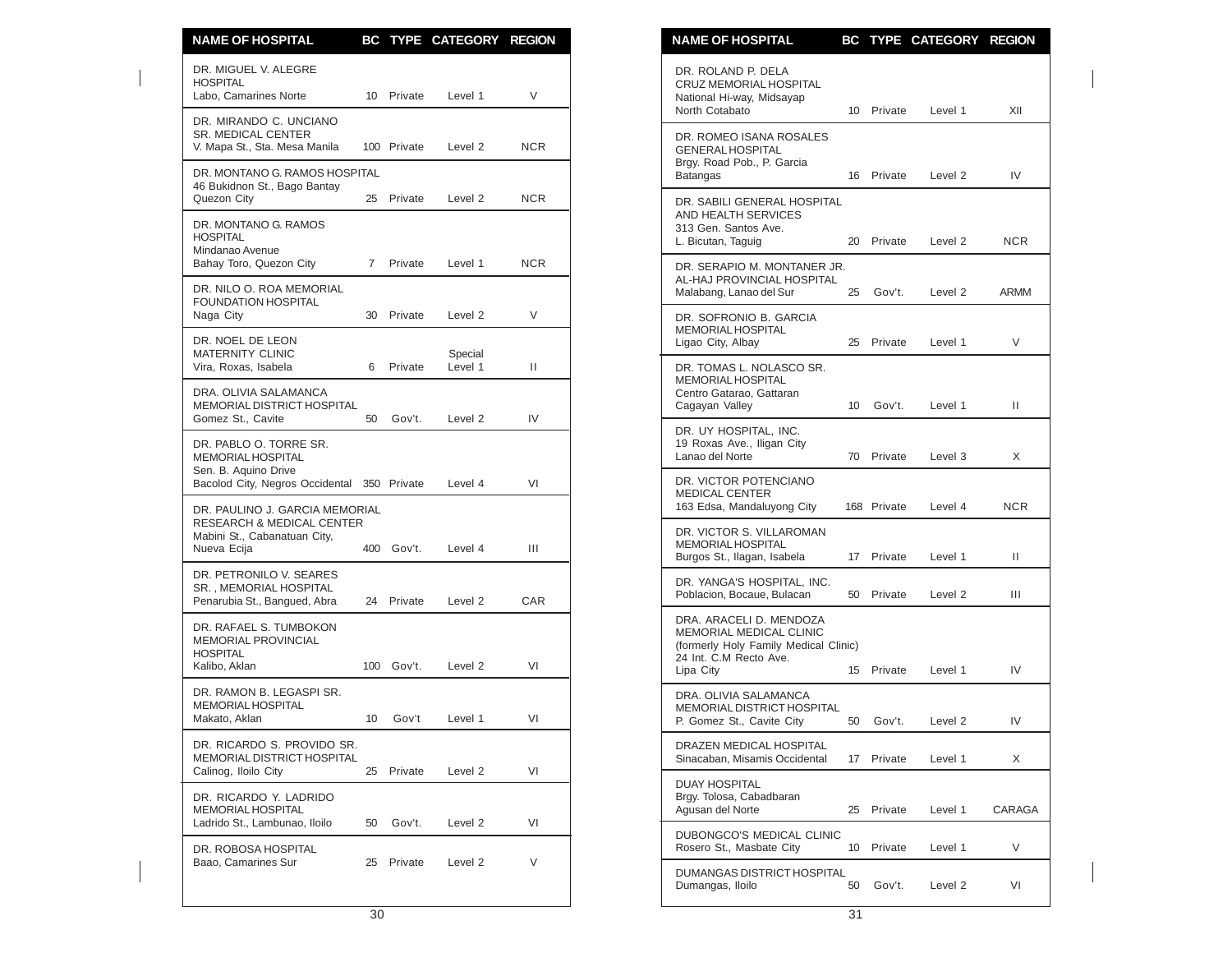| <b>NAME OF HOSPITAL</b>                                                                                  |    |            | BC TYPE CATEGORY REGION |            | <b>NAME OF HOSPITAL</b>                                                                     |                 |         | BC TYPE CATEGORY REGION |                    |
|----------------------------------------------------------------------------------------------------------|----|------------|-------------------------|------------|---------------------------------------------------------------------------------------------|-----------------|---------|-------------------------|--------------------|
| <b>DUAY HOSPITAL</b><br>Brgy. Tolosa, Cabadbaran<br>Agusan Del Norte                                     | 25 | Private    | Level 1                 | CARAGA     | ED AND TITA CRUZ MATERNITY<br>AND SURGICAL HOSPITAL<br>Bagbaguin, Sta. Maria, Bulacan       | 10 Private      |         | Level 1                 | Ш                  |
| DUBONGCO'S MEDICAL CLINIC<br>Rosero St., Masbate City                                                    |    | 10 Private | Level 1                 | V          | EDIBORAH T. YAP MEMORIAL<br><b>HOSPITAL</b><br>Lamitan, Basilan                             | 25              | Gov't   | Level 1                 | <b>ARMM</b>        |
| DUMANGAS DISTRICT HOSPITAL<br>Dumangas, Iloilo                                                           | 50 | Gov't      | Level 2                 | VI         | EDWIN ANDREW'S AIRBASE                                                                      |                 |         |                         |                    |
| <b>DUMDUM MEDICAL CLINIC</b><br>Balamban, Cebu                                                           |    | 10 Private | Level 1                 | VII        | <b>HOSPITAL</b><br>Sta. Maria, Zamboanga City                                               | 29              | Gov't.  | Level 1                 | IX                 |
| <b>DUMLAO HOSPITAL</b><br>Roxas. Isabela                                                                 |    | 15 Private | Level 2                 | Ш.         | ELEUTERIO T. DECENA<br><b>MEMORIAL HOSPITAL</b><br>Bacuyangan, Hinobaan,                    |                 |         |                         |                    |
| <b>DUPAX DISTRICT HOSPITAL</b><br>Dupax del Norte, Nueva Viscaya 25                                      |    | Gov't.     | Level 1                 | Ш.         | Negros Occidental<br>ELGUIRA GENERAL HOSPITAL                                               | 10              | Gov't.  | Level 1                 | VI                 |
| DUQUE GENERAL HOSPITAL<br>San Juan, Batangas                                                             |    | 10 Private | Level 2                 | IV         | Rizal Ave., San Carlos City<br>Pangasinan                                                   | 30              | Pritave | Level 3                 | L                  |
| E.B. MERCADO MEDICAL CLINIC<br>Kapatagan, Davao Del Sur                                                  |    | 18 Private | Level 1                 | XI         | ELVIN U. MASIGAN INTEGRATED<br><b>MEMORIAL HOSPITAL</b><br>Sta. Maria, Isabela              | 10              | Gov't.  | Level 1                 | Ш                  |
| E.D. LIM MATERNITY AND<br><b>GENERAL HOSPITAL</b><br>Apalit, Pampanga                                    |    | 17 Private | Level 2                 | Ш          | <b>EMIL JOANNA GENERAL</b><br><b>HOSPITAL</b><br>147 Quezo St., Atimonan, Quezon 30 Private |                 |         | Level 2                 | IV                 |
| E.L. JOSON MEMORIAL HOSPITAL<br>Cabanatuan City                                                          |    | 100 Gov't. | Level 2                 | Ш          | <b>EMILIO AGUINALDO COLLEGE</b><br><b>MEDICAL CENTER - CAVITE</b>                           |                 |         |                         |                    |
| E & R HOSPITAL & PHARMACY<br>Bo. C. Labao Ext., Iligan City                                              |    | 70 Private | Level 3                 | X          | Brgy. Salitran II<br><b>Dasmarinas Cavite</b>                                               | 154 Private     |         | Level 3                 | IV                 |
| <b>E.S. GARCIA HOSPITAL</b><br>170 Malusak St., Sta Ana<br>Bulacan, Bulacan                              | 3  | Private    | Level 1                 | Ш          | EMILIO G. PEREZ MEMORIAL<br><b>HOSPITAL</b><br>Sto. Niño, Hagonoy, Bulacan                  | 50              | Gov't.  | Level 2                 | Ш                  |
| E. ZARATE HOSPITAL<br>Talon, Las Piñas City                                                              |    | 10 Private | Level 1                 | <b>NCR</b> | <b>EMMANUEL HOSPITAL</b><br>San Jose, San Miguel, Bulacan<br>ENGLEWOOD HOSPITAL             | 30              | Private | Level 2                 | Ш                  |
| EAST AVENUE MEDICAL<br><b>CENTER</b>                                                                     |    |            |                         |            | <b>Tagbilaran City</b>                                                                      | 75 Private      |         | Level 2                 | VII                |
| East Avenue, Quezon City                                                                                 |    | 350 Gov't. | Level 4                 | <b>NCR</b> | ERMAVI HOSPITAL<br>Kibawe, Bukidnon                                                         | 18<br>Private   |         | Level 1                 | X                  |
| <b>EASTERN BICOL</b><br><b>MEDICAL CENTER</b><br>Virac, Catanduanes                                      |    | 100 Gov't. | Level 3                 | $\vee$     | ERNESTO GUADALUPE MEDICAL<br>CLINIC AND LABORATORY<br>Daliao, Toril, Davao City             | 24              | Private | Level 1                 | XI                 |
| <b>EASTERN PANGASINAN</b><br><b>DISTRICT HOSPITAL</b><br>Tayug, Pangasinan                               | 75 | Gov't.     | Level 2                 | ı          | <b>ESCOLASTICA ROMERO</b><br>DISTRICT HOSPITAL                                              |                 |         |                         |                    |
| EASTERN SAMAR PROVINCIAL<br><b>HOSPITAL</b>                                                              |    |            |                         |            | San Nicolas 1st., Lubao<br>Pampanga                                                         | 50              | Gov't.  | Level 2                 | Ш                  |
| Borongan, Eastern Samar                                                                                  |    | 100 Gov't. | Level 3                 | VIII       | <b>ESPERANZA MEDICARE</b><br>COMMUNITY HOSPITAL                                             |                 |         |                         |                    |
| EASTERN VISAYAS REGIONAL<br><b>MEDICAL CENTER</b><br>R. Magsaysay Blvd.<br>Tacloban City, Northern Leyte |    | 275 Gov't. | Level 4                 | VIII       | Esperanza, Agusan del Sur<br>ESPINOZA-ROSARIO HOSPITAL<br>Malasiqui, Pangasinan             | 25<br>7 Private | Gov't.  | Level 1<br>Level 1      | <b>CARAGA</b><br>L |
| ECHAGUE DISTRICT HOSPITAL<br>(PRIMO GAFFUD DIST. HOSP.)<br>Ipil Echague, Isabela                         | 25 | Gov't.     | Level 2                 | Ш.         | <b>ESPIRITU MEDICAL CLINIC</b><br>AND HOSPITAL<br>Sto. Tomas. Davao Del Norte               | 18 Private      |         | Level 1                 | XI                 |

| <u>NAME OF HOSPITAL</u>                                                                                     |          |                    | <b>BC TYPE CATEGORY</b> | <b>REGION</b> |
|-------------------------------------------------------------------------------------------------------------|----------|--------------------|-------------------------|---------------|
| ED AND TITA CRUZ MATERNITY<br>AND SURGICAL HOSPITAL<br>Bagbaguin, Sta. Maria, Bulacan                       | 10       | Private            | Level 1                 | Ш             |
| EDIBORAH T. YAP MEMORIAL<br><b>HOSPITAL</b><br>Lamitan, Basilan                                             | 25       | Gov't              | Level 1                 | ARMM          |
| EDWIN ANDREW'S AIRBASE<br><b>HOSPITAL</b><br>Sta. Maria, Zamboanga City                                     | 29       | Gov't.             | Level 1                 | IX            |
| ELEUTERIO T. DECENA<br><b>MEMORIAL HOSPITAL</b><br>Bacuyangan, Hinobaan,<br><b>Negros Occidental</b>        | 10       | Gov't.             | Level 1                 | VI            |
| ELGUIRA GENERAL HOSPITAL<br>Rizal Ave., San Carlos City<br>Pangasinan                                       | 30       | Pritave            | Level 3                 | L             |
| ELVIN U. MASIGAN INTEGRATED<br><b>MEMORIAL HOSPITAL</b><br>Sta. Maria, Isabela                              | 10       | Gov't.             | Level 1                 | Ш             |
| EMIL JOANNA GENERAL<br><b>HOSPITAL</b><br>147 Quezo St., Atimonan, Quezon 30                                |          | Private            | Level <sub>2</sub>      | IV            |
| <b>EMILIO AGUINALDO COLLEGE</b><br><b>MEDICAL CENTER - CAVITE</b><br>Brgy. Salitran II<br>Dasmarinas Cavite |          | 154 Private        | Level 3                 | IV            |
| <b>EMILIO G. PEREZ MEMORIAL</b><br><b>HOSPITAL</b><br>Sto. Niño, Hagonoy, Bulacan                           | 50       | Gov't.             | Level 2                 | Ш             |
| <b>EMMANUEL HOSPITAL</b><br>San Jose, San Miguel, Bulacan<br>ENGLEWOOD HOSPITAL<br><b>Tagbilaran City</b>   | 30<br>75 | Private<br>Private | Level 2<br>Level 2      | Ш<br>VII      |
| ERMAVI HOSPITAL<br>Kibawe, Bukidnon                                                                         | 18       | Private            | Level 1                 | X             |
| ERNESTO GUADALUPE MEDICAL<br><b>CLINIC AND LABORATORY</b><br>Daliao, Toril, Davao City                      | 24       | Private            | Level 1                 | XI            |
| <b>ESCOLASTICA ROMERO</b><br><b>DISTRICT HOSPITAL</b><br>San Nicolas 1st., Lubao<br>Pampanga                | 50       | Gov't.             | Level 2                 | Ш             |
| <b>ESPERANZA MEDICARE</b><br><b>COMMUNITY HOSPITAL</b><br>Esperanza, Agusan del Sur                         | 25       | Gov't.             | Level 1                 | CARAGA        |
| ESPINOZA-ROSARIO HOSPITAL<br>Malasiqui, Pangasinan                                                          | 7        | Private            | Level 1                 | I             |
| <b>ESPIRITU MEDICAL CLINIC</b><br><b>AND HOSPITAL</b><br>Sto. Tomas, Davao Del Norte                        | 18       | Private            | Level 1                 | XI            |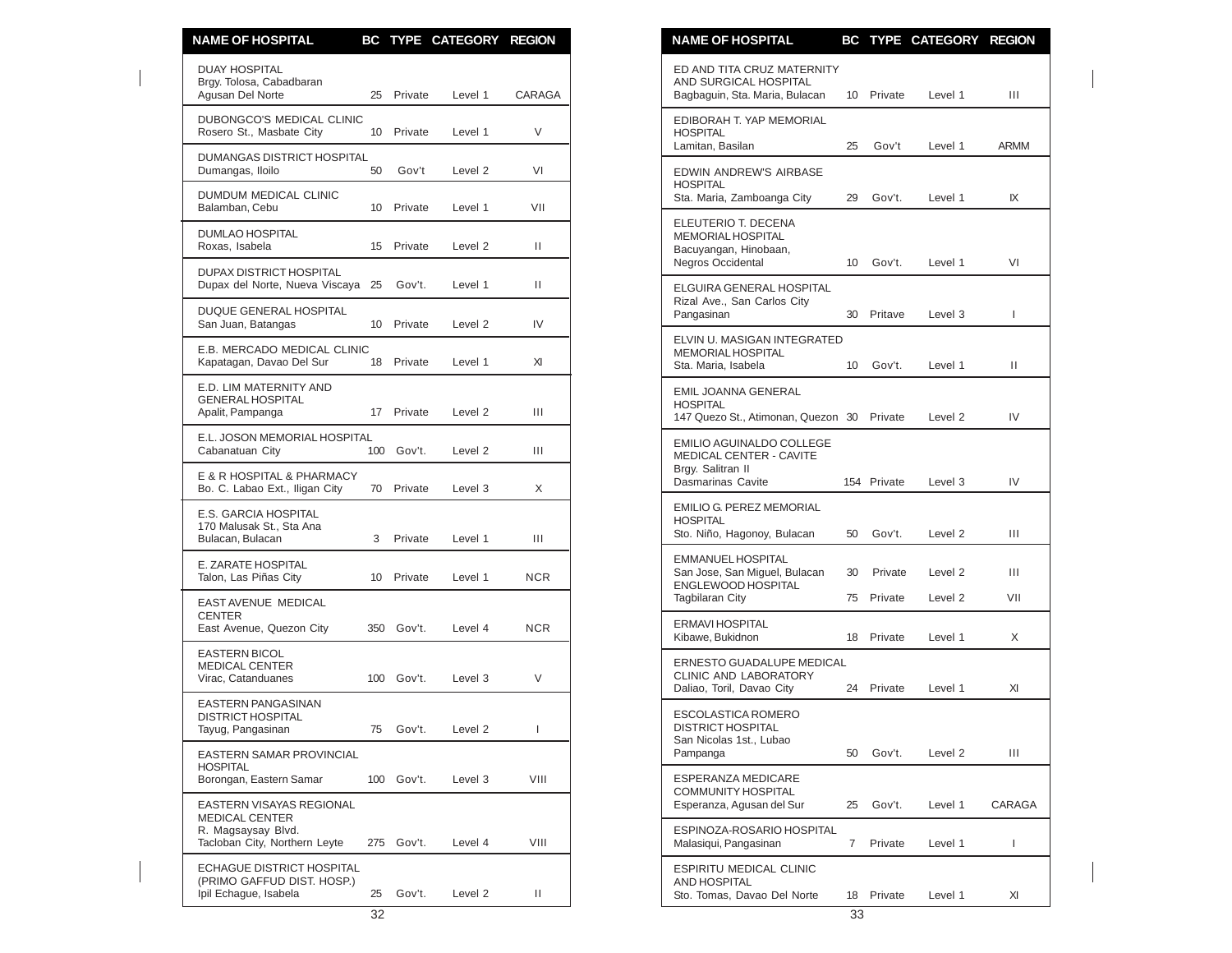| <b>NAME OF HOSPITAL</b>                                                                                |    |             | BC TYPE CATEGORY REGION |            | <b>NAME OF HOSPITAL</b><br>BC TYPE CATEGORY REGION                                                                          |            |
|--------------------------------------------------------------------------------------------------------|----|-------------|-------------------------|------------|-----------------------------------------------------------------------------------------------------------------------------|------------|
| <b>ESTACION MEDICAL CLINIC</b><br>AND HOSPITAL<br>Malita, Davao del Sur                                |    | 18 Private  | Level 1                 | XI         | <b>FAMILY MEDICAL CLINIC</b><br>#4 Caramcam District, Mangagoy<br>Bislig City, Surigao del Sur<br>25 Private<br>Level 1     | CARAG/     |
| <b>ESTELA MEDICAL CLINIC</b><br><b>AND PHARMACY</b><br>Sto. Tomas, Davao del Norte                     |    | 10 Private  | Level 1                 | XI         | FANLO MEDICAL CLINIC<br>Malita, Davao del Sur<br>18 Private<br>Level 1                                                      | XI         |
| ESTEVEZ MEMORIAL HOSP., INC.<br>Legaspi City<br><b>ESTHER HOSPITAL</b>                                 |    | 100 Private | Level 3                 | V          | FAR NORTH LUZON GEN.<br><b>HOSP. &amp; TRAINING CENTER</b><br>Pob. Luna, Apayao<br>35 Gov't.<br>Level 2                     | CAR        |
| Pob. Highway, Valencia City<br><b>Bukidnon</b>                                                         |    | 14 Private  | Level 1                 | X          | FATIMA UNIVERSITY MEDICAL<br>CENTER, INC.                                                                                   |            |
| <b>ESTRELLA HOSPITAL</b><br>Aguin H-way, Silang, Cavite                                                |    | 20 Private  | Level 2                 | IV         | 120 McArthur Highway<br>Valenzuela City<br>150 Private<br>Level 4                                                           | <b>NCR</b> |
| EUSER MEDICAL HOSPITAL<br>Tambulig, Zamboanga del Sur                                                  |    | 14 Private  | Level 1                 | IX         | FEDERICO ROMAN TIRADOR SR.<br>MEMORIAL DISTRICT HOSPITAL<br>Janiuay, Iloilo<br>25 Gov't.<br>Level 2                         | VI         |
| EUSTAQUIO MEDICAL AND<br>OB-GYNE MEDICAL CLINIC<br>Plazang Luma, Arayat, Pampanga 9                    |    | Private     | Level 1<br>Special      | Ш          | <b>FELIPE ABRIGO MEMORIAL</b><br><b>HOSPITAL</b><br>Guiuan, Eastern Samar<br>50 Gov't.<br>Level 2                           | VIII       |
| EVANGELISTA MEDICAL CLINIC<br><b>AND HOSPITAL</b><br>Lambayong, Sultan Kudarat                         |    | 15 Private  | Level 1                 | XII        | FERNANDO AIR BASE HOSPITAL<br>Lipa City, Batangas<br>70 Gov't.<br>Level 2                                                   |            |
| EVANGELISTA MEDICAL AND<br>SPECIALTY HOSPITAL<br>San Pedro, Laguna                                     |    | 36 Private  | Level 2                 | IV         | <b>FIGUERRES CLINIC &amp; HOSPITAL</b><br>Vigan, Ilocos Sur<br>20 Private<br>Level 1                                        |            |
| EVERSLEY CHILDS SANITARIUM<br>Mandaue City                                                             | 50 | Gov't.      | Level 2                 | VII        | FIRST FILIPINO SAINT HOSPITAL<br>(SAN LORENZO RUIZ)<br>40 Private                                                           |            |
| F. DAGOHOY MUNICIPAL HOSPITAL<br>Inabanga, Bohol                                                       | 10 | Gov't.      | Level 1                 | VII        | Brgy. San Roque, Naic, Cavite<br>Level 2<br><b>FLORA DISTRICT HOSPITAL</b><br>Flora, Apayao<br>25 Gov't.<br>Level 1         | CAR        |
| F.E.U. - NICANOR REYES MEDICAL<br>FOUNDATION MEDICAL CENTER<br>Regalado Ave., Fairview,<br>Quezon City |    | 300 Private | Level 4                 | <b>NCR</b> | FLORDELIZ MEDICAL CLINIC<br>Mawab, Campostela Valley<br>10 Private<br>Level 1                                               |            |
| F & P HERNANDEZ MATERNITY<br>AND LYING-IN CLINIC<br>McArthur Highway,                                  |    |             | Level 1                 |            | FLORANTE V. BERNABE, SR.<br><b>MEMORIAL HOSPITAL</b><br>Quirino Ave., La Huerta<br>Paranaque City<br>50<br>Gov't<br>Level 2 | <b>NCR</b> |
| Valenzuela City<br>F. Y. MANALO MEDICAL                                                                |    | 6 Private   | Special                 | <b>NCR</b> | FORT BONIFACIO GENERAL HOSPITAL                                                                                             |            |
| FOUNDATION. INC.<br>NEW ERA GEN. HOSPITAL                                                              |    |             |                         |            | Fort Andres Bonifacio<br>200 Gov't.<br>Level 2<br>Makati City                                                               | <b>NCR</b> |
| Commonwealth Ave., cor<br>Tandang Sora, New Era<br>Quezon City                                         |    | 40 Private  | Level 2                 | <b>NCR</b> | FORT DEL PILAR STATION HOSPITAL<br>PMA, Fort Del Pilar<br><b>Baguio City</b><br>50<br>Gov't.<br>Level <sub>2</sub>          | CAR        |
| FAIRVIEW GENERAL HOSPITAL<br>L20 cor. Mercury Street<br>Quezon City                                    |    | 30 Private  | Level 2                 | NCR.       | FORT MAGSAYSAY ARMY<br><b>STATION HOSPITAL</b>                                                                              |            |
| <b>FAITH HOSPITAL</b><br>Ozamis City                                                                   | 50 | Private     | Level 2                 | X          | 7th Infantry Division, Phil. Army<br>Fort Ramon Magsaysay<br>Palayan City, Nueva Ecija<br>50<br>Gov't.<br>Level 1           |            |
| FAMILY CARE HOSPITAL, INC.<br>San Pedro, Laguna                                                        |    | 40 Private  | Level 2                 | IV         | FR. GERRY FILIPPETTO MEMORIAL<br><b>FOUNDATION HOSPITAL</b><br>Sta Cruz, Cagayan<br>17 Private<br>Level 1                   |            |

| <b>NAME OF HOSPITAL</b>                                                                                                                  |     |             | BC TYPE CATEGORY REGION |            |
|------------------------------------------------------------------------------------------------------------------------------------------|-----|-------------|-------------------------|------------|
| <b>FAMILY MEDICAL CLINIC</b><br>#4 Caramcam District, Mangagoy<br>Bislig City, Surigao del Sur                                           | 25  | Private     | Level 1                 | CARAGA     |
| <b>FANLO MEDICAL CLINIC</b><br>Malita, Davao del Sur                                                                                     | 18  | Private     | Level 1                 | XI         |
| FAR NORTH LUZON GEN.<br>HOSP. & TRAINING CENTER<br>Pob. Luna, Apayao                                                                     | 35  | Gov't.      | Level 2                 | <b>CAR</b> |
| <b>FATIMA UNIVERSITY MEDICAL</b><br>CENTER, INC.<br>120 McArthur Highway<br>Valenzuela City                                              |     | 150 Private | Level 4                 | <b>NCR</b> |
| FEDERICO ROMAN TIRADOR SR.<br><b>MEMORIAL DISTRICT HOSPITAL</b><br>Janiuay, Iloilo                                                       | 25  | Gov't.      | Level 2                 | VI         |
| <b>FELIPE ABRIGO MEMORIAL</b><br><b>HOSPITAL</b><br>Guiuan, Eastern Samar                                                                | 50  | Gov't.      | Level <sub>2</sub>      | VIII       |
| FERNANDO AIR BASE HOSPITAL<br>Lipa City, Batangas                                                                                        | 70  | Gov't.      | Level <sub>2</sub>      | IV         |
| FIGUERRES CLINIC & HOSPITAL<br>Vigan, Ilocos Sur                                                                                         | 20  | Private     | Level 1                 | L          |
| FIRST FILIPINO SAINT HOSPITAL<br>(SAN LORENZO RUIZ)<br>Brgy. San Roque, Naic, Cavite                                                     | 40  | Private     | Level <sub>2</sub>      | IV         |
| FLORA DISTRICT HOSPITAL<br>Flora, Apayao                                                                                                 | 25  | Gov't.      | Level 1                 | <b>CAR</b> |
| <b>FLORDELIZ MEDICAL CLINIC</b><br>Mawab, Campostela Valley                                                                              | 10  | Private     | Level 1                 | XI         |
| FLORANTE V. BERNABE, SR.<br><b>MEMORIAL HOSPITAL</b><br>Quirino Ave., La Huerta<br>Paranaque City                                        | 50  | Gov't       | Level 2                 | NCR        |
| FORT BONIFACIO GENERAL HOSPITAL<br>Fort Andres Bonifacio<br>Makati City                                                                  | 200 | Gov't.      | Level <sub>2</sub>      | <b>NCR</b> |
| FORT DEL PILAR STATION HOSPITAL<br>PMA, Fort Del Pilar<br><b>Baquio City</b>                                                             | 50  | Gov't.      | Level 2                 | CAR        |
| FORT MAGSAYSAY ARMY<br><b>STATION HOSPITAL</b><br>7th Infantry Division, Phil. Army<br>Fort Ramon Magsaysay<br>Palayan City, Nueva Ecija | 50  | Gov't.      | Level 1                 | Ш          |
| FR. GERRY FILIPPETTO MEMORIAL<br><b>FOUNDATION HOSPITAL</b><br>Sta Cruz, Cagayan                                                         | 17  | Private     | Level 1                 | Ш          |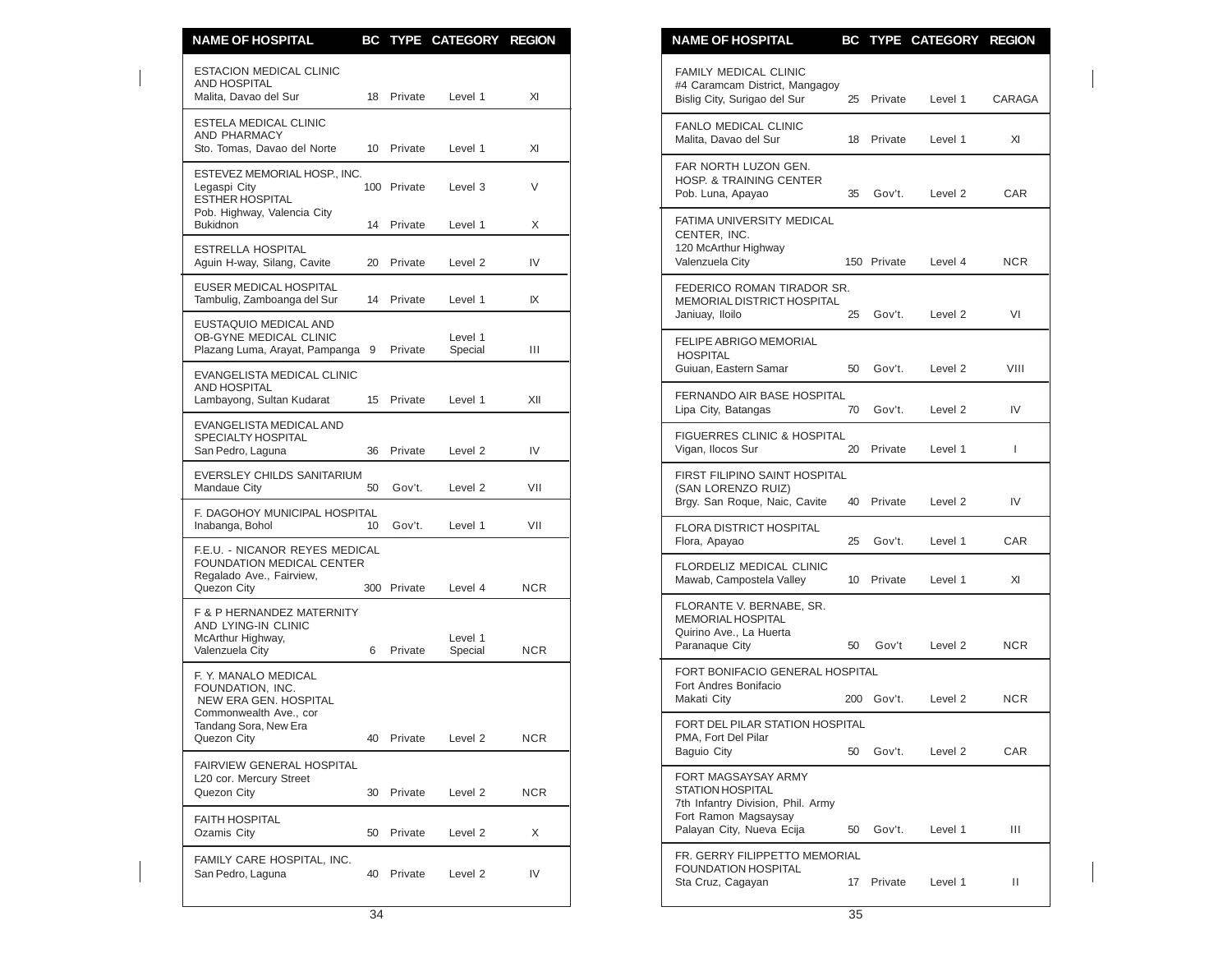| <b>NAME OF HOSPITAL</b>                                                                            |    |                         | BC TYPE CATEGORY REGION |                | <b>NAME OF HOSPITAL</b><br>BC TYPE CATEGORY REGION                                                                     |            |
|----------------------------------------------------------------------------------------------------|----|-------------------------|-------------------------|----------------|------------------------------------------------------------------------------------------------------------------------|------------|
| FR. TULIO FAVALI MUNICIPAL<br><b>HOSPITAL</b><br>Tulunan, North Cotabato                           | 10 | Gov't.                  | Level 1                 | XII            | <b>GATA GENERAL HOSPITAL</b><br>Guinobatan, Albay<br>12 Private<br>Level 1                                             | V          |
| FRANCISCO GENERAL HOSPITAL<br>Urdaneta City, Pangasinan                                            |    | 16 Private              | Level 2                 | $\mathbf{I}$   | GATTARAN EMERGENCY HOSPITAL<br>Gov't.<br>Calaoagan, Dakkel, Cagayan<br>10 <sup>°</sup><br>Level 1                      | Ш.         |
| FRANCO MEDICAL CLINIC                                                                              |    |                         |                         |                | <b>GEMARINO HOSPITAL</b><br>Diplahan, Zamboanga Sibugay<br>15<br>Private<br>Level 1                                    | IX         |
| <b>AND HOSPITAL</b><br>Trento, Agusan Del Sur                                                      |    | 10 Private              | Level 1                 | CARAGA         | GEN. EMILIO AGUINALDO<br>MEMORIAL HOSPITAL                                                                             |            |
| <b>G. GONZALES MEDICAL CLINIC</b><br>Tiwi, Albay                                                   |    | 18 Private              | Level 1                 | $\vee$         | Luciano, Trece Martires City,<br>260 Gov't.<br>Cavite<br>Level 4                                                       | IV         |
| <b>G.M.A. MEDICARE HOSPITAL</b><br>G.M.A., Cavite                                                  |    | 10 Gov't.               | Level 1                 | IV             | GEN. J. CAILLES MEMORIAL HOSPITAL<br>Tavera, Pakil, Laguna<br>50 Gov"t.<br>Level 2                                     | IV         |
| <b>GABALDON MEDICARE</b><br>COMMUNITY HOSPITAL<br>Gabaldon, Nueva Ecija                            |    | 15 Gov't.               | Level 1                 | Ш              | <b>GEN. MAC ARTHUR MUNICIPAL</b><br><b>HOSPITAL</b><br>Gen. MacArthur, Eastern Samar<br>10<br>Gov't.<br>Level 1        | VIII       |
| GABRIELA SILANG GENERAL<br><b>HOSPITAL</b><br>Tamag, Vigan, Ilocos Sur                             |    | 100 Gov't,              | Level 4                 | $\mathbf{I}$   | <b>GEN. MIGUEL MALVAR MEDICAL</b><br><b>FOUNDATION HOSPITAL</b><br>531 Commonwealth, Quezon City 20 Private<br>Level 2 | <b>NCR</b> |
| <b>GALINATO FAMILY CLINIC &amp; HOSPITAL</b><br>Guyabano St., Kalawag II Isulan,<br>Sultan Kudarat |    | 24 Private              | Level 1                 | XII            | <b>GEN. SANTOS CITY HOSPITAL</b><br>Gen. Santos City,<br>South Cotabato<br>100 Gov't.<br>Level 2                       | XII        |
| <b>GAMAY DISTRICT HOSPITAL</b><br>Gamay, Northern Samar                                            | 25 | Gov't.                  | Level 1                 | VIII           | <b>GEN. TINIO MEDICARE AND</b><br><b>COMMUNITY HOSPITAL</b><br>15 Gov't.<br>Level 1                                    | Ш          |
| GAMBALAN HOSPITAL<br>San Antonio Delfin, Albano, Isabela 8                                         |    | Private                 | Level 1                 | $\mathbf{H}$   | General Tinio, Nueva Ecija<br><b>GEN. TRIAS MATERNITY AND</b>                                                          |            |
| GAMEZ HOSPITAL<br>218 J. P. Rizal St., Calamba                                                     |    |                         |                         |                | PEDIATRIC HOSPITAL<br>Gen. Trias, Cavite<br>41<br>Private<br>Level 2                                                   | IV         |
| Laguna<br>GANDARA DISTRICT HOSPITAL<br>Gandara, Western Samar                                      |    | 12 Private<br>10 Gov't. | Level 2<br>Level 1      | IV<br>VIII     | <b>GEN. TRIAS MEDICARE</b><br><b>HOSPITAL</b><br>Pinagtipunan, Gen. Trias, Cavite 10 Gov't.<br>Level 1                 | IV         |
| GAOAT GENERAL HOSPITAL<br>Brgy. 11 Ben Agan, Batac<br><b>Ilocos Norte</b>                          |    | 16 Private              | Level 2                 | $\overline{1}$ | <b>GEORGE DEWEY MEDICAL AND</b><br><b>WELLNESS CENTER</b><br>Olongapo City, Zambales<br>100 Private<br>Level 3         | Ш          |
| <b>GAPAN DISTRICT HOSPITAL</b><br>Bayanihan, Gapan, Nueva Ecija                                    | 25 | Gov't.                  | Level 2                 | Ш              | <b>GERONA HOSPITAL OF THE</b><br><b>SACRED HEART</b><br>Abagon, Gerona, Tarlac<br>20 Private<br>Level 2                | Ш          |
| <b>GARCHITORENA MEDICARE</b><br>COMMUNITY HOSPITAL<br>Garchitorena, Camarines Sur                  | 15 | Gov't.                  | Level 1                 | V              | <b>GERTES CLINIC AND HOSPITAL</b><br>Brgy# 15 San Nicolas, Ilocos Norte 10 Private<br>Level 1                          |            |
| <b>GARCIA GENERAL HOSPITAL</b><br>49 B. Bayanan Ave.                                               |    |                         |                         |                | <b>GIGAQUIT MUNICIPAL HOSPITAL</b><br>Gigaquit, Surigao del Norte<br>10 Gov't.<br>Level 1                              | CARAG/     |
| Concepcion, Marikina City                                                                          |    | 24 Private              | Level 2                 | <b>NCR</b>     | GIGMOTO DISTRICT HOSPITAL<br>Gigmoto, Catanduanes<br>25 Gov't.<br>Level 1                                              | V          |
| GARCIA MEMORIAL PROVINCIAL<br><b>HOSPITAL</b><br>Talibon, Bohol                                    | 75 | Gov't.                  | Level 2                 | VII            | GIG. OCA ROBLES SEAMEN'S HOSPITAL<br>R. Castillo St., Davao City<br>50<br>Private<br>Level 3                           | XI         |
| <b>GAT ANDRES BONIFACIO</b><br><b>MEMORIAL MEDICAL CENTER</b><br>Delpan St., Tondo, Manila         |    | 150 Gov't.              | Level 3                 | <b>NCR</b>     | GILBERTO O. TEODORO<br>MEMORIAL HOSPITAL                                                                               |            |

| <b>NAME OF HOSPITAL</b>                                                                             |     |             | BC TYPE CATEGORY REGION |        |
|-----------------------------------------------------------------------------------------------------|-----|-------------|-------------------------|--------|
| <b>GATA GENERAL HOSPITAL</b><br>Guinobatan, Albay                                                   | 12  | Private     | Level 1                 | V      |
| <b>GATTARAN EMERGENCY HOSPITAL</b><br>Calaoagan, Dakkel, Cagayan                                    | 10  | Gov't.      | Level 1                 | н      |
| <b>GEMARINO HOSPITAL</b><br>Diplahan, Zamboanga Sibugay                                             | 15  | Private     | Level 1                 | IX     |
| <b>GEN. EMILIO AGUINALDO</b><br><b>MEMORIAL HOSPITAL</b><br>Luciano, Trece Martires City,<br>Cavite | 260 | Gov't.      | Level 4                 | IV     |
| <b>GEN. J. CAILLES MEMORIAL HOSPITAL</b><br>Tavera, Pakil, Laguna                                   | 50  | Gov"t.      | Level 2                 | IV     |
| <b>GEN. MAC ARTHUR MUNICIPAL</b><br><b>HOSPITAL</b><br>Gen. MacArthur, Eastern Samar                | 10  | Gov't.      | Level 1                 | VIII   |
| <b>GEN. MIGUEL MALVAR MEDICAL</b><br><b>FOUNDATION HOSPITAL</b><br>531 Commonwealth, Quezon City 20 |     | Private     | Level 2                 | NCR    |
| <b>GEN. SANTOS CITY HOSPITAL</b><br>Gen. Santos City,<br>South Cotabato                             | 100 | Gov't.      | Level 2                 | XII    |
| <b>GEN. TINIO MEDICARE AND</b><br>COMMUNITY HOSPITAL<br>General Tinio, Nueva Ecija                  | 15  | Gov't.      | Level 1                 | Ш      |
| <b>GEN. TRIAS MATERNITY AND</b><br>PEDIATRIC HOSPITAL<br>Gen. Trias, Cavite                         | 41  | Private     | Level 2                 | IV     |
| <b>GEN. TRIAS MEDICARE</b><br><b>HOSPITAL</b><br>Pinagtipunan, Gen. Trias, Cavite                   | 10  | Gov't.      | Level 1                 | IV     |
| <b>GEORGE DEWEY MEDICAL AND</b><br><b>WELLNESS CENTER</b><br>Olongapo City, Zambales                |     | 100 Private | Level 3                 | Ш      |
| <b>GERONA HOSPITAL OF THE</b><br><b>SACRED HEART</b><br>Abagon, Gerona, Tarlac                      | 20  | Private     | Level 2                 | Ш      |
| GERTES CLINIC AND HOSPITAL<br>Brgy# 15 San Nicolas, Ilocos Norte 10 Private                         |     |             | Level 1                 | I      |
| <b>GIGAQUIT MUNICIPAL HOSPITAL</b><br>Gigaguit, Surigao del Norte                                   | 10  | Gov't.      | Level 1                 | CARAGA |
| GIGMOTO DISTRICT HOSPITAL<br>Gigmoto, Catanduanes                                                   | 25  | Gov't.      | Level 1                 | V      |
| GIG. OCA ROBLES SEAMEN'S HOSPITAL<br>R. Castillo St., Davao City                                    | 50  | Private     | Level 3                 | XI     |
| GILBERTO O. TEODORO<br><b>MEMORIAL HOSPITAL</b><br>Brgy. Malacampa, Camiling, Tarlac 25             |     | Gov't       | Level 2                 | Ш      |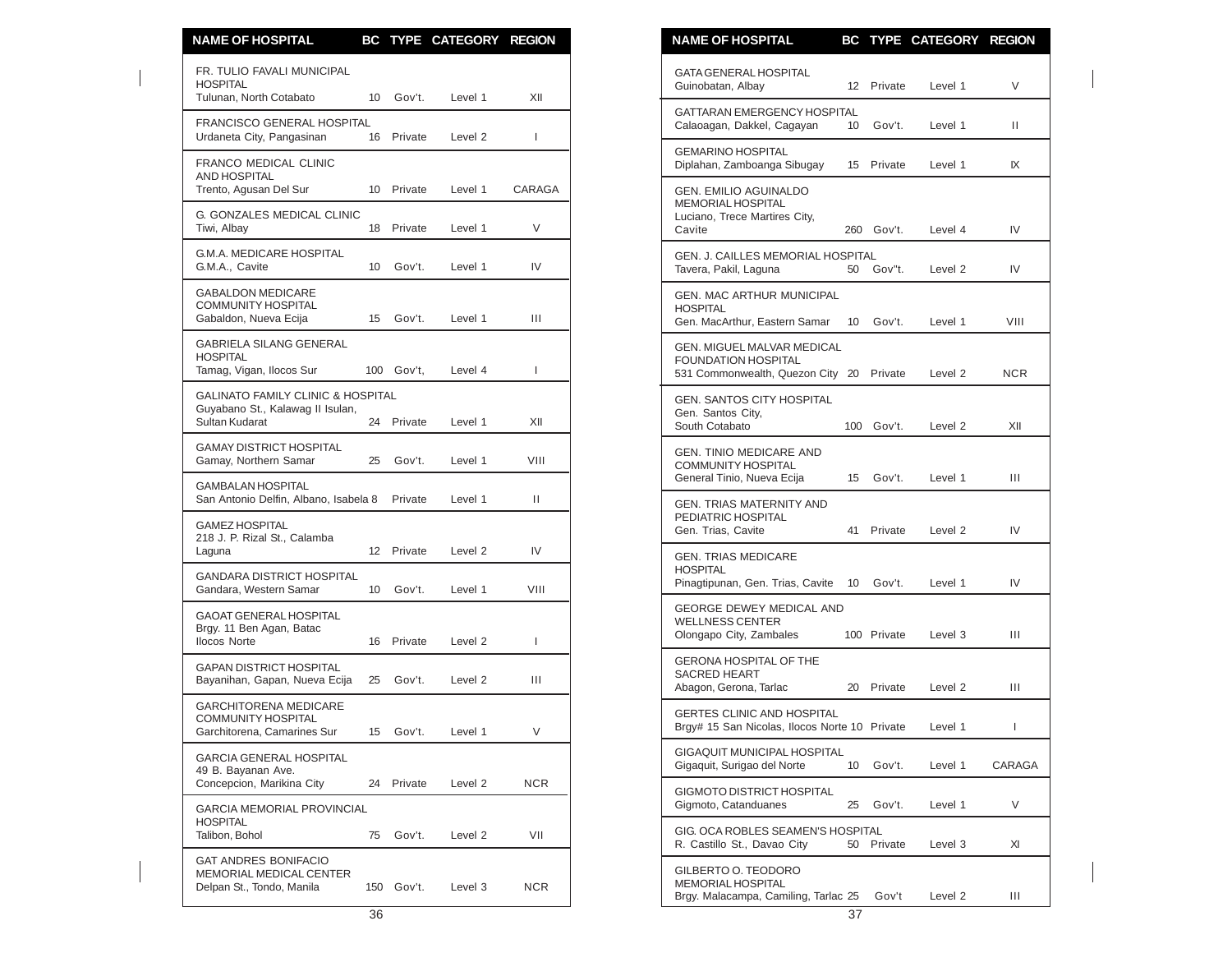| <b>NAME OF HOSPITAL</b>                                                                                 |    |                       | BC TYPE CATEGORY REGION |              | <b>NAME OF HOSPITAL</b><br>BC TYPE CATEGORY REGION                                                                           |        |
|---------------------------------------------------------------------------------------------------------|----|-----------------------|-------------------------|--------------|------------------------------------------------------------------------------------------------------------------------------|--------|
| <b>GINES HOSPITAL</b><br>Roxas St, Cauayan, Isabela                                                     |    | 12 Private            | Level <sub>2</sub>      | Ш            | GOV. VALERIANO GATUSLAO<br>MEMORIAL DIST. HOSP.<br>Gov't.<br>Himamaylan, Negros Occidental<br>75<br>Level 2                  |        |
| <b>GINGOOG SANITARIUM AND</b><br>HOSPITAL, INC.<br>Bagaipo St., Gingoog City<br><b>Misamis Oriental</b> |    | 30 Private            | Level 2                 | X            | <b>GOZO COMMUNITY HOSPITAL</b><br>Maranding, Lala, Lanao Del Norte 27 Private<br>Level 1                                     |        |
| <b>GLAN MEDICARE COMMUNITY</b><br><b>HOSPITAL</b><br>Glan, Sarangani                                    | 30 | Gov't.                | Level 1                 | XII          | <b>GRACE CHRISTIAN CLINIC</b><br>AND HOSPITAL<br>03 Capitol Road, Surigao City<br>15 Private<br>Surigao del Norte<br>Level 1 | CARAGA |
| <b>GLORIA MEDICARE</b><br><b>COMMUNITY HOSPITAL</b><br>Gloria, Oriental Mindoro                         |    | 10 Gov't.             | Level 1                 | IV           | <b>GRACE MEMORIAL HOSPITAL</b><br>FOUNDATION. INC.<br>(formerly Grace Memorial Maternity<br>and General Hospital)            |        |
| <b>GOLDEN ACRES DOCTOR'S</b><br><b>HOSPITAL</b><br>Talon V, Las Piñas City                              |    | 16 Private            | Level 2                 | <b>NCR</b>   | 003 Burol 2nd, Balagtas, Bulacan 8<br>Private<br>Level 2<br><b>GRACE MISSION HOSPITAL</b>                                    |        |
| <b>GOLDEN GATE GENERAL</b><br><b>HOSPITAL</b>                                                           |    |                       |                         |              | Katiningan, Socorro<br>Oriental Mindoro<br>15 Private<br>Level 1                                                             |        |
| Batangas City<br><b>GOLINGAY GENERAL HOSPITAL</b>                                                       |    | 100 Private           | Level 3                 | IV           | <b>GREAT SAVIOUR INTERNATIONAL</b><br>HOSPITAL. INC.<br>Solis St., Tap-oc, Molo, Iloilo City 79 Private<br>Level 3           |        |
| Malalag, Davao del Sur<br><b>GONZAGA COMMUNITY CLINIC</b>                                               | 20 | Private               | Level 1                 | XI           | GREG HOSPITAL - SARIAYA, INC<br>43 Private<br>Gen Luna St., Sariaya, Quezon<br>Level 2                                       |        |
| Gonzaga, Cagayan<br>GONZALES GENERAL HOSPITAL<br>San Leonardo, Nueva Ecija                              | 6  | Private<br>18 Private | Level 1<br>Level 2      | Ш<br>Ш       | <b>GREGORIO DEL PILAR</b><br><b>DISTRICT HOSPITAL</b><br>Bagumbayan, Balagtas, Bulacan<br>25<br>Gov't.<br>Level <sub>2</sub> |        |
| <b>GONZALES MARANAN CLINIC</b><br><b>AND HOSPITAL</b><br>Digos City, Davao del Sur                      |    | 100 Private           | Level 3                 | XI           | <b>GREGORIO T. LLUCH MEMORIAL</b><br><b>HOSPITAL</b><br>Pala-o, Iligan City<br>119 Gov't.<br>Level 3                         |        |
| <b>GONZALES MEDICAL AND</b><br>CHILDRENS HOSPITAL<br>Tanauan City, Batangas                             |    | 26 Private            | Level <sub>2</sub>      | IV           | <b>GREGORIO MATAS DISTRICT</b><br><b>HOSPITAL</b><br>Kibiawan, Davao del Sur<br>Gov't.<br>Level 2<br>18                      |        |
| <b>GOOD NEWS CLINIC</b><br>Banawe, Ifugao                                                               | 5  | Private               | Level 1                 | CAR          | <b>GUBA COMMUNITY HOSPITAL</b><br>Guba, Cebu<br>Gov't.<br>10<br>Level 1                                                      | VII    |
| <b>GOV. CELESTINO GALLARES</b><br>MEMORIAL HOSPITAL                                                     |    |                       |                         |              | <b>GUBAT DISTRICT HOSPITAL</b><br>Gubat, Sorsogon<br>Gov't.<br>25<br>Level 2                                                 |        |
| Tagbilaran City, Bohol<br>GOV. FAUSTINO N. DY SR.                                                       |    | 200 Gov't.            | Level 3                 | VII          | <b>GUBATAN CLINIC</b><br>Burol 2nd, Balagtas, Bulacan<br>14 Private<br>Level 1                                               |        |
| <b>MEMORIAL HOSPITAL</b><br>Ilagan, Isabela                                                             |    |                       | 100 Gov't. Level 2      | Ш            | <b>GUIMARAS PROVINCIAL</b><br>HOSPITAL (IPHO)<br>San Miguel Jordan, Guimaras<br>Gov't.<br>25<br>Level 2                      |        |
| GOV. GENEROSO MUNICIPAL<br><b>HOSPITAL</b><br>Gov. Generoso, Davao Oriental                             |    | 10 Gov't.             | Level 1                 | XI           | <b>GUIMBA DISTRICT HOSPITAL</b><br>Pacac, Guimba, Nueva Ecija<br>Gov't.<br>Level 2<br>25                                     |        |
| GOV. ROQUE B. ABLAN SR.<br>MEMORIAL HOSPITAL                                                            |    |                       |                         |              | <b>GUIMBA GENERAL HOSPITAL</b><br>Guimba, Nueva Ecija<br>25 Private<br>Level 2                                               |        |
| P. Gomez, Laoag City<br><b>Ilocos Norte</b><br>GOV. WILLIAM "BILLY" VILLEGAS                            |    | 100 Gov't.            | Level 3                 | $\mathbf{I}$ | <b>GUINAYANGAN MEDICARE</b><br>COMMUNITY HOSPITAL<br>Guinayangan, Quezon<br>Level 1                                          |        |
| MEMORIAL HOSPITAL<br>Guihulngan, Negros Oriental                                                        |    | 50 Gov't.             | Level 2                 | VII          | 15 Gov't.                                                                                                                    |        |

| VI<br>X<br>CARAGA |
|-------------------|
|                   |
|                   |
|                   |
|                   |
| Ш                 |
| IV                |
| VI                |
| IV                |
| Ш                 |
| X                 |
| XI                |
| VII               |
| V                 |
| Ш                 |
| VI                |
| Ш                 |
| Ш                 |
| IV                |
|                   |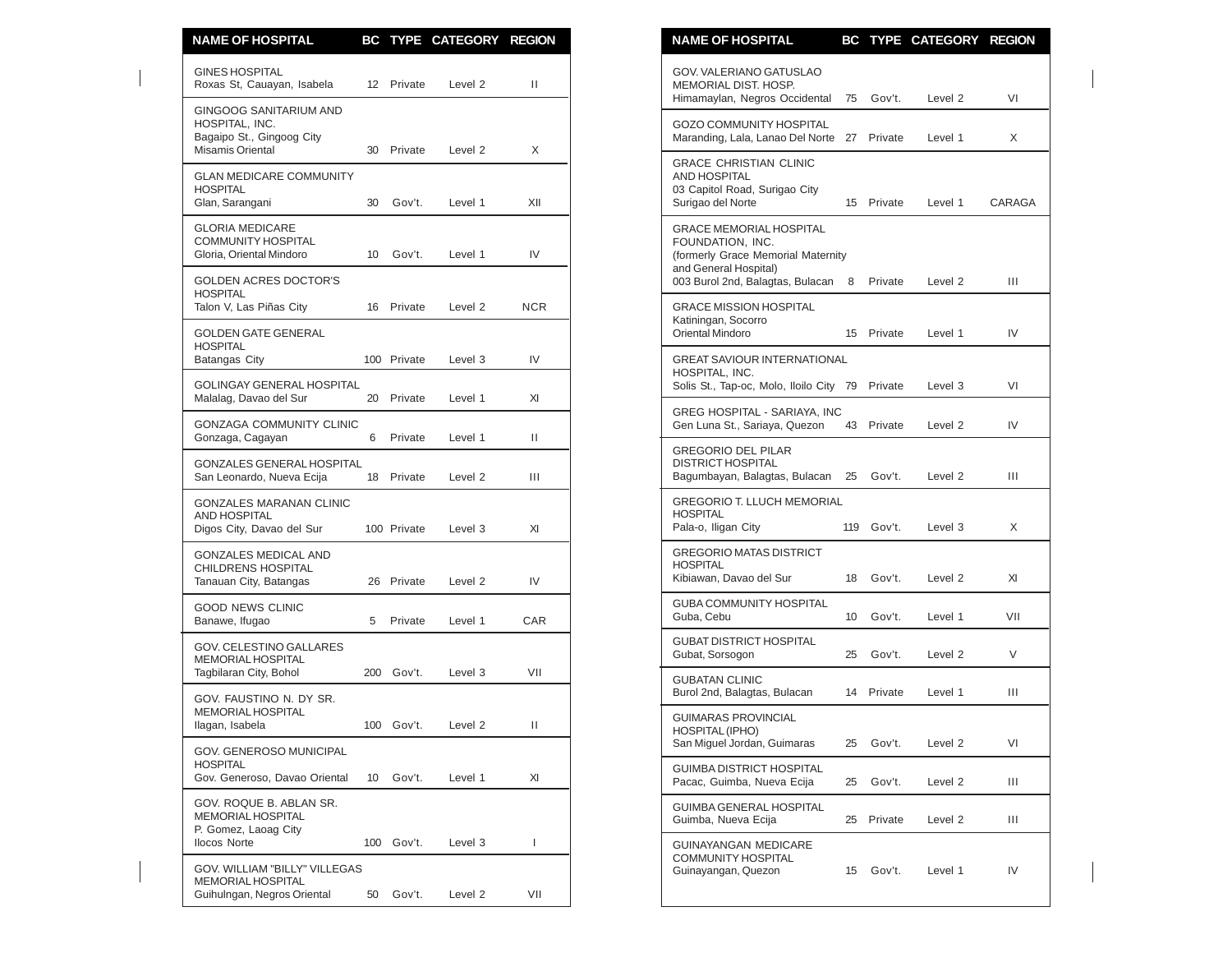| <b>NAME OF HOSPITAL</b>                                                                    |              |             | BC TYPE CATEGORY REGION |        | <b>NAME OF HOSPITAL</b><br>BC TYPE CATEGORY REGION                                                                            |            |
|--------------------------------------------------------------------------------------------|--------------|-------------|-------------------------|--------|-------------------------------------------------------------------------------------------------------------------------------|------------|
| <b>GUMACA DISTRICT HOSPITAL</b><br>Gumaca, Quezon                                          |              | 75 Gov't.   | Level 2                 | IV     | HOLYLIFE HEALTHCARE CENTER<br>Pres. Quezon Ave.<br>Lifehomes Subd.                                                            |            |
| <b>HCGC MEDICAL PLAZA</b><br>260 San Jose St., Carmona<br>Cavite                           |              | 10 Private  | Level 1                 | IV     | Rosario, Pasig City<br>7 Private<br>Level 1<br>HOLY NAZARENE CLINIC                                                           | <b>NCR</b> |
| H.M. CORACHEA GENERAL<br><b>HOSPITAL</b><br>Tanauan City, Batangas                         |              | 27 Private  | Level 2                 | IV     | <b>AND HOSPITAL</b><br>Valdez St., Kalawag II<br>Isulan, Sultan Kudarat<br>8 Private<br>Level 1                               | XII        |
| H. VILL HOSPITAL<br>Manggahan, Rodriguez, Rizal                                            |              | 42 Private  | Level 2                 | IV     | HOLY ROSARY HOSPITAL<br>San Isidro, Lopez, Quezon<br>30 Private<br>Level 2                                                    | IV         |
| H.W. MILLER MEMORIAL<br>SANITARIUM AND HOSPITAL<br>400 Tres de Abril St., Cebu City        |              | 100 Private | Level 3                 | VII    | HOLY SPIRIT OF MINTAL CLINIC<br>Sampaguita St., Mintal<br>Davao City<br>30 Private<br>Level 2                                 | XI         |
| <b>HEALTH SERVICES LOS BANOS</b><br>HOSPITAL AND MEDICAL CENTER<br>Los Banos, Laguna       | $\mathbf{1}$ | Private     | Level 1                 | IV     | HOLY TRINITY HOSPITAL<br>(former Jose S. Domingo Hosp.)<br>505 Quezon St.<br>San Miguel, Tarlac City<br>10 Private<br>Level 1 | Ш          |
| HEART OF JESUS HOSPITAL<br>San Jose City, Nueva Ecija                                      |              | 35 Private  | Level 2                 | Ш      | HOLY TRINITY MEDICAL CLINIC<br>Tabuk, Kalinga<br>10 Private<br>Level 1                                                        | CAR        |
| HERAMIL'S MATERNITY AND<br>CHILDREN'S HOSPITAL<br>Polomolok, South Cotabato                |              | 25 Private  | Level 1                 | XII    | HOLY TRINITY PLAZANG LUMA<br>MEDICAL CLINIC<br>Plazang Luma, Arayat, Pampanga 8 Private<br>Level 1                            | III        |
| HILONGOS DISTRICT HOSPITAL<br>Hilongos, Northern Leyte                                     | 25           | Gov't.      | Level 2                 | VIII   | <b>HOMONHON ISLAND</b>                                                                                                        |            |
| HINATUAN DISTRICT HOSPITAL<br>Hinatuan, Surigao del Sur                                    |              | 25 Gov't.   | Level 2                 | CARAGA | <b>COMMUNITY HOSPITAL</b><br>Homonhon Island, Eastern Samar 10<br>Gov't.<br>Level 1                                           | VIII       |
| HINIGARAN MEDICAL CLINIC<br>Hinigaran, Negros Occidental                                   |              | 10 Private  | Level 1                 | VI     | HOSPITAL DE SAN JUAN BAUTISTA<br>Kap Isko Brgy II, Lian, Batangas 10 Private<br>Level 2                                       | IV         |
| HINUNANGAN COMMUNITY HOSPITAL<br>Hinunangan, Southern Leyte                                | 10           | Gov't.      | Level 1                 | VIII   | HOSPITAL OF THE HOLY CROSS<br>VR Medrano Calapan City<br><b>Oriental Mindoro</b><br>30<br>Private<br>Level 2                  | IV         |
| HOFILEÑA HOSPITAL<br>Pagadian City                                                         |              | 15 Private  | Level 1                 | IX     | HOSPITAL OF THE INFANT JESUS<br>1556 Laong Laan St.<br>Sampaloc, Manila<br>140 Private<br>Level 4                             | <b>NCR</b> |
| HOLY CHILD OF BUTUAN HOSPITAL, INC.<br>102 South Drive, Guingona Subd.<br>Agusan del Norte |              | 24 Private  | Level 1                 | CARAGA | <b>HOWARD HUBBARD</b><br><b>MEMORIAL HOSPITAL</b>                                                                             |            |
| HOLY CHILD HOSPITAL<br>Dumaguete City, Negros Oriental 100 Private                         |              |             | Level 3                 | VII    | Polomolok, South Cotabato<br>95 Private<br>Level 3                                                                            | XII        |
| HOLY CHILD MATERNITY                                                                       |              |             |                         |        | HUNGDUAN MUNICIPAL HOSPITAL<br>Gov't.<br>Hungduan, Ifugao<br>10<br>Level 1                                                    | CAR        |
| AND CHILDREN'S CLINIC<br>Ambrosio St., Urdaneta City                                       |              | 12 Private  | Level 1                 |        | <b>IBAJAY DISTRICT HOSPITAL</b><br>25<br>Gov't.<br>Level 1<br>Ibajay, Aklan                                                   | VI         |
| HOLY FAMILY HOSPITAL<br>Bongao, Tawi-Tawi                                                  |              | 12 Private  | Level 1                 | ARMM   | IFUGAO GENERAL HOSPITAL<br>Lagawe, Ifugao<br>75 Gov't.<br>Level 2                                                             | CAR        |
| HOLY FAMILY MEDICAL CENTER<br>Sto. Cristo, Angeles City,<br>Pampanga                       | 25           | Private     | Level 2                 | Ш      | IGNACIO L. ARROYO SR.,<br>MEMORIAL DISTRICT HOSPITAL<br>Burgos St., Isabela                                                   |            |
| HOLY INFANT CLINIC<br>Roxas Avenue, Tuguegarao City 35 Private                             |              |             | Level 2                 | Ш      | <b>Negros Occidental</b><br>25<br>Gov't.<br>Level 1                                                                           | VI         |

| <b>NAME OF HOSPITAL</b>                                                                                     | BС             | <b>TYPE</b> | <b>CATEGORY</b> | <b>REGION</b> |
|-------------------------------------------------------------------------------------------------------------|----------------|-------------|-----------------|---------------|
| HOLYLIFE HEALTHCARE CENTER<br>Pres. Quezon Ave.<br>Lifehomes Subd.<br>Rosario, Pasig City                   | $\overline{7}$ | Private     | Level 1         | <b>NCR</b>    |
| HOLY NAZARENE CLINIC<br><b>AND HOSPITAL</b><br>Valdez St., Kalawag II<br>Isulan, Sultan Kudarat             | 8              | Private     | Level 1         | XII           |
| <b>HOLY ROSARY HOSPITAL</b><br>San Isidro, Lopez, Quezon                                                    | 30             | Private     | Level 2         | IV            |
| HOLY SPIRIT OF MINTAL CLINIC<br>Sampaguita St., Mintal<br>Davao City                                        | 30             | Private     | Level 2         | XI            |
| <b>HOLY TRINITY HOSPITAL</b><br>(former Jose S. Domingo Hosp.)<br>505 Quezon St.<br>San Miguel, Tarlac City | 10             | Private     | Level 1         | Ш             |
| HOLY TRINITY MEDICAL CLINIC<br>Tabuk, Kalinga                                                               | 10             | Private     | Level 1         | <b>CAR</b>    |
| HOLY TRINITY PLAZANG LUMA<br><b>MEDICAL CLINIC</b><br>Plazang Luma, Arayat, Pampanga 8                      |                | Private     | Level 1         | Ш             |
| <b>HOMONHON ISLAND</b><br><b>COMMUNITY HOSPITAL</b><br>Homonhon Island, Eastern Samar 10 Gov't.             |                |             | Level 1         | VIII          |
| HOSPITAL DE SAN JUAN BAUTISTA<br>Kap Isko Brgy II, Lian, Batangas                                           | 10             | Private     | Level 2         | IV            |
| HOSPITAL OF THE HOLY CROSS<br>VR Medrano Calapan City<br>Oriental Mindoro                                   | 30             | Private     | Level 2         | IV            |
| HOSPITAL OF THE INFANT JESUS<br>1556 Laong Laan St.<br>Sampaloc, Manila                                     |                | 140 Private | Level 4         | NCR.          |
| <b>HOWARD HUBBARD</b><br><b>MEMORIAL HOSPITAL</b><br>Polomolok, South Cotabato                              | 95             | Private     | Level 3         | XII           |
| HUNGDUAN MUNICIPAL HOSPITAL<br>Hungduan, Ifugao                                                             | 10             | Gov't.      | Level 1         | CAR           |
| <b>IBAJAY DISTRICT HOSPITAL</b><br>Ibajay, Aklan                                                            | 25             | Gov't.      | Level 1         | VI            |
| IFUGAO GENERAL HOSPITAL<br>Lagawe, Ifugao                                                                   | 75             | Gov't.      | Level 2         | CAR           |
| IGNACIO L. ARROYO SR.,<br>MEMORIAL DISTRICT HOSPITAL<br>Burgos St., Isabela<br>Negros Occidental            | 25             | Gov't.      | Level 1         | VI            |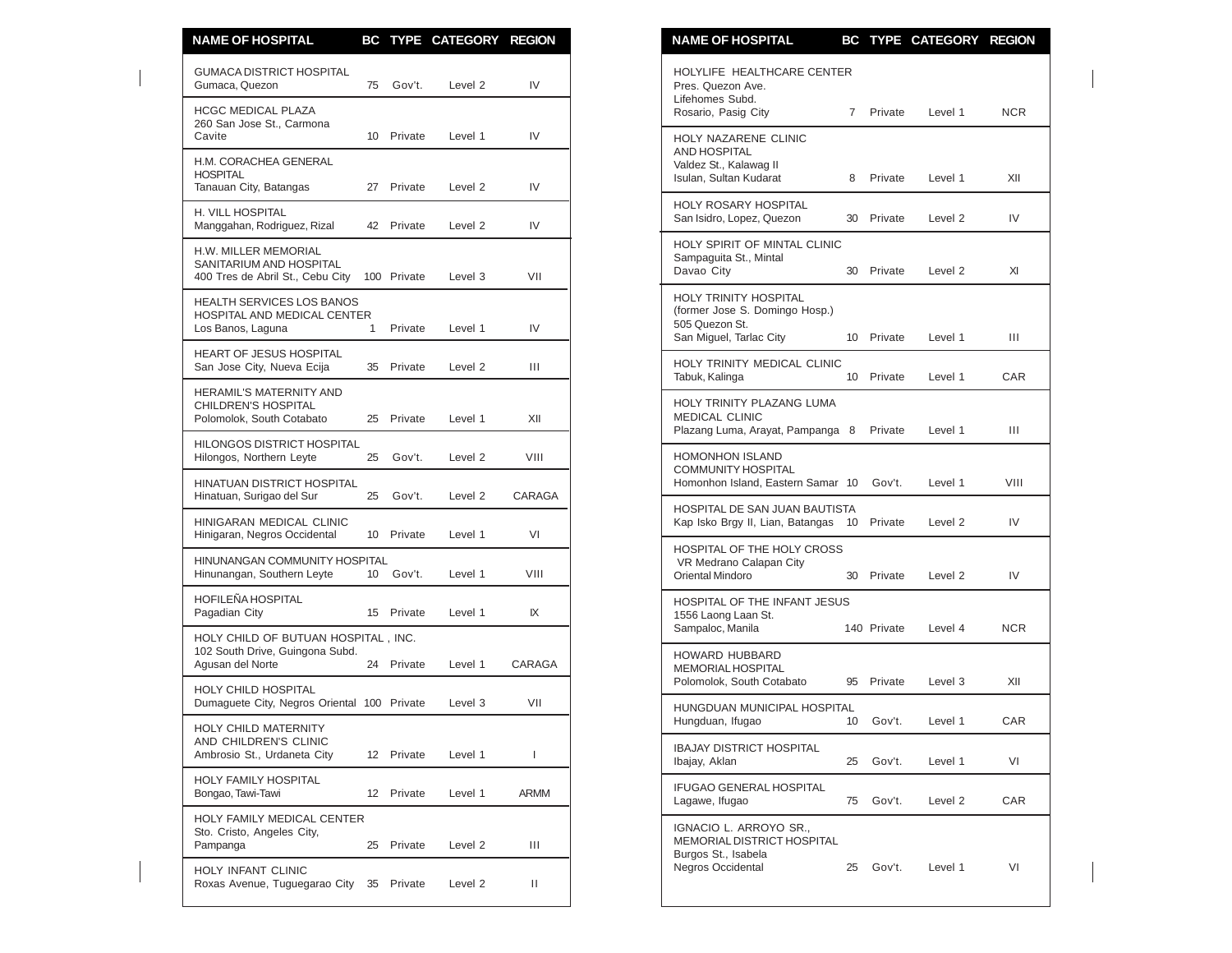| <b>NAME OF HOSPITAL</b>                                                                              |    |             | BC TYPE CATEGORY REGION |              | <b>NAME OF HOSPITAL</b><br>BC TYPE CATEGORY REGION                                                                                              |              |
|------------------------------------------------------------------------------------------------------|----|-------------|-------------------------|--------------|-------------------------------------------------------------------------------------------------------------------------------------------------|--------------|
| ILIGAN MEDICAL CENTER HOSPITAL<br>San Miguel Village, Pala-o<br>Iligan City, Lanao Del Norte         |    | 80 Private  | Level 3                 | X            | <b>INFANTE HOSPITAL</b><br>MANAGEMENT CORPORATION<br>25 Private<br>Isabela City, Basilan<br>Level 2                                             | IX           |
| ILOCOS MED. AND HEALTH<br>SERVICES COOPERATIVE<br>(ST. THERESE HOSP.)                                |    |             |                         |              | INTERGRATED CITY HEALTH OFFICE<br>(formerly Palayan City Emergency Hospital)<br>Palayan City, Nueva Ecija<br>$\overline{4}$<br>Gov't<br>Level 1 | Ш            |
| San Lorenzo, Ilocos Norte<br><b>ILOCOS SUR COOPERATIVE</b>                                           |    | 10 Private  | Level 1                 | 1            | IPIL DOCTORS HOSPITAL<br>Ipil, Sibugay, Zamboanga<br>18 Private<br>Level 2                                                                      | IX           |
| <b>MEDICAL MISSION GROUP</b><br>AND HOSPITAL<br>Jose Singson, Vigan City                             | 8  | Private     | Level 1                 | 1            | <b>IROSIN DISTRICT HOSPITAL</b><br>Irosin, Sorsogon<br>25<br>Gov't.<br>Level 2                                                                  | V            |
| <b>ILOCOS TRAINING AND</b><br>REGIONAL MEDICAL CENTER<br>San Fernando City, La Union                 |    | 200 Gov't.  | Level 4                 | $\mathbf{I}$ | <b>ISAAC &amp; CATALINA MED. CENTER</b><br>Capitol Drive, Balanga City<br>Bataan<br>90 Private<br>Level 2                                       | Ш            |
| <b>ILOILO DOCTOR'S</b><br>HOSPITAL INC.<br>West Avenue, Molo, Iloilo                                 |    | 300 Private | Level 4                 | VI           | <b>ISAAC T. ROBILLO MEMORIAL</b><br><b>HOSPITAL</b><br>Calinan, Davao City<br>25 Private<br>Level 2                                             | XI           |
| <b>ILOILO MISSION HOSPITAL</b><br>Mission Road, Jaro, Iloilo                                         |    | 230 Private | Level 4                 | VI           | ISABELA DOCTOR'S GEN. HOSP.<br>Baligatan, Ilagan City, Isabela<br>50 Private<br>Level 2                                                         | $\mathbf{H}$ |
| <b>ILOILO PROVINCIAL HOSPITAL</b><br>Pototan, Iloilo                                                 |    | 100 Gov't.  | Level 2                 | VI           | <b>ISIDRO C. KINTANAR</b><br><b>MEMORIAL HOSPITAL</b>                                                                                           |              |
| <b>IMMACULATE CONCEPCION</b><br><b>CLINIC AND HOSPITAL</b><br>Guiuan, Eastern Samar                  |    | 20 Private  | Level 2                 | VIII         | Argao, Cebu<br>25<br>Gov't.<br>Level <sub>2</sub><br>ISIDRO M. OLAN SR. MEMORIAL<br>CLINIC AND HOSPITAL<br>Pagantayan, Cantilan                 | VII          |
| <b>IMMACULATE CONCEPCION</b><br><b>HEALTH CENTER</b><br>Victorias City, Negros Occidental 17 Private |    |             | Level 1                 | VI           | Surigao del Sur<br>10 Private<br>Level 1<br>ISIP GENERAL HOSPITAL                                                                               | CARAG/       |
| IMMACULATE CONCEPCION<br>HOSPITAL, INC.                                                              |    |             |                         |              | Polangui, Albay<br>9<br>Private<br>Level 1<br><b>ISULAN DOCTORS SPECIALIST</b>                                                                  | V            |
| San Pablo City<br><b>IMMACULATE CONCEPCION</b><br>MEDICAL CENTER OF                                  |    | 25 Private  | Level 2                 | IV           | CENTER, INC.<br>National Highway, Isulan<br>Sultan Kudarat<br>25 Private<br>Level 2                                                             | XII          |
| CENTRAL LUZON, INC.<br>Circumference Road<br>San Juan, Cabanatuan City                               |    |             |                         |              | <b>ITBAYAT DISTRICT HOSPITAL</b><br>Itbayat, Batanes<br>15 Gov't.<br>Level 1                                                                    | Ш            |
| Nueva Ecija<br><b>IMMACULATE CONCEPCION</b>                                                          |    | 50 Private  | Level 3                 | Ш            | <b>ITOGON MUNICIPAL HOSPITAL</b><br>Bagueng Tinogdan, Itogon<br>Benguet<br>10 <sup>°</sup><br>Gov't.<br>Level 1                                 | <b>CAR</b>   |
| POLYCLINIC AND HOSPITAL<br>Green Vill., Concepcion, Tarlac                                           |    | 30 Private  | Level 2                 | Ш            | J. CABAHUG HOSPITAL                                                                                                                             |              |
| <b>IMMACULATE HEART OF</b><br><b>MARY HOSPITAL</b><br>Raines Virac, Catanduanes                      |    | 24 Private  | Level 2                 | V            | Cabrera St., Pagadian City<br>10 Private<br>Level 2<br>J. HAGONOY MEDICAL CLINIC<br>Hagonoy, Davao Del Sur<br>18 Private<br>Level 1             | IX<br>XI     |
| <b>IMUS FAMILY HOSPITAL</b><br>Justine Ville II Subd.,<br>Imus, Cavite                               |    | 15 Private  | Level 2                 | IV           | J. P. SIOSON GENERAL HOSPITAL<br>AND COLLEGES, INC.<br>75 Bukidnon St., Bago Bantay                                                             |              |
| <b>INAPOY COMMUNITY PRIMARY</b><br><b>HOSPITAL</b>                                                   |    |             |                         |              | Quezon City<br>80 Private<br>Level 2                                                                                                            | NCR.         |
| Mabinay, Negros Oriental                                                                             | 10 | Gov't.      | Level 1                 | VII          | J.R. BORJA MEMORIAL CITY HOSPITAL<br>Cagayan de Oro City<br>100 Gov't.<br>Level 2                                                               | X            |

| <b>NAME OF HOSPITAL</b>                                                                                     |     | <b>BC TYPE</b> | <b>CATEGORY</b>    | <b>REGION</b> |
|-------------------------------------------------------------------------------------------------------------|-----|----------------|--------------------|---------------|
| <b>INFANTE HOSPITAL</b><br><b>MANAGEMENT CORPORATION</b><br>Isabela City, Basilan                           | 25  | Private        | Level 2            | IX            |
| INTERGRATED CITY HEALTH OFFICE<br>(formerly Palayan City Emergency Hospital)<br>Palayan City, Nueva Ecija   | 4   | Gov't          | Level 1            | Ш             |
| IPIL DOCTORS HOSPITAL<br>Ipil, Sibugay, Zamboanga                                                           | 18  | Private        | Level <sub>2</sub> | IX            |
| <b>IROSIN DISTRICT HOSPITAL</b><br>Irosin, Sorsogon                                                         | 25  | Gov't.         | Level 2            | V             |
| <b>ISAAC &amp; CATALINA MED. CENTER</b><br>Capitol Drive, Balanga City<br>Bataan                            | 90  | Private        | Level <sub>2</sub> | Ш             |
| <b>ISAAC T. ROBILLO MEMORIAL</b><br><b>HOSPITAL</b><br>Calinan, Davao City                                  | 25  | Private        | Level <sub>2</sub> | XI            |
| ISABELA DOCTOR'S GEN. HOSP.<br>Baligatan, Ilagan City, Isabela                                              | 50  | Private        | Level <sub>2</sub> | Ш             |
| <b>ISIDRO C. KINTANAR</b><br><b>MEMORIAL HOSPITAL</b><br>Argao, Cebu                                        | 25  | Gov't.         | Level <sub>2</sub> | VII           |
| <b>ISIDRO M. OLAN SR. MEMORIAL</b><br><b>CLINIC AND HOSPITAL</b><br>Pagantayan, Cantilan<br>Surigao del Sur | 10  | Private        | Level 1            | CARAGA        |
| <b>ISIP GENERAL HOSPITAL</b><br>Polangui, Albay                                                             | 9   | Private        | Level 1            | V             |
| <b>ISULAN DOCTORS SPECIALIST</b><br>CENTER, INC.<br>National Highway, Isulan<br>Sultan Kudarat              | 25  | Private        | Level 2            | XII           |
| <b>ITBAYAT DISTRICT HOSPITAL</b><br>Itbayat, Batanes                                                        | 15  | Gov't.         | Level 1            | Ш             |
| <b>ITOGON MUNICIPAL HOSPITAL</b><br>Bagueng Tinogdan, Itogon<br>Benguet                                     | 10  | Gov't.         | Level 1            | CAR           |
| J. CABAHUG HOSPITAL<br>Cabrera St., Pagadian City                                                           | 10  | Private        | Level 2            | IX            |
| J. HAGONOY MEDICAL CLINIC<br>Hagonoy, Davao Del Sur                                                         | 18  | Private        | Level 1            | XI            |
| J. P. SIOSON GENERAL HOSPITAL<br>AND COLLEGES, INC.<br>75 Bukidnon St., Bago Bantay<br>Quezon City          | 80  | Private        | Level <sub>2</sub> | NCR           |
| J.R. BORJA MEMORIAL CITY HOSPITAL<br>Cagayan de Oro City                                                    | 100 | Gov't.         | Level 2            | X             |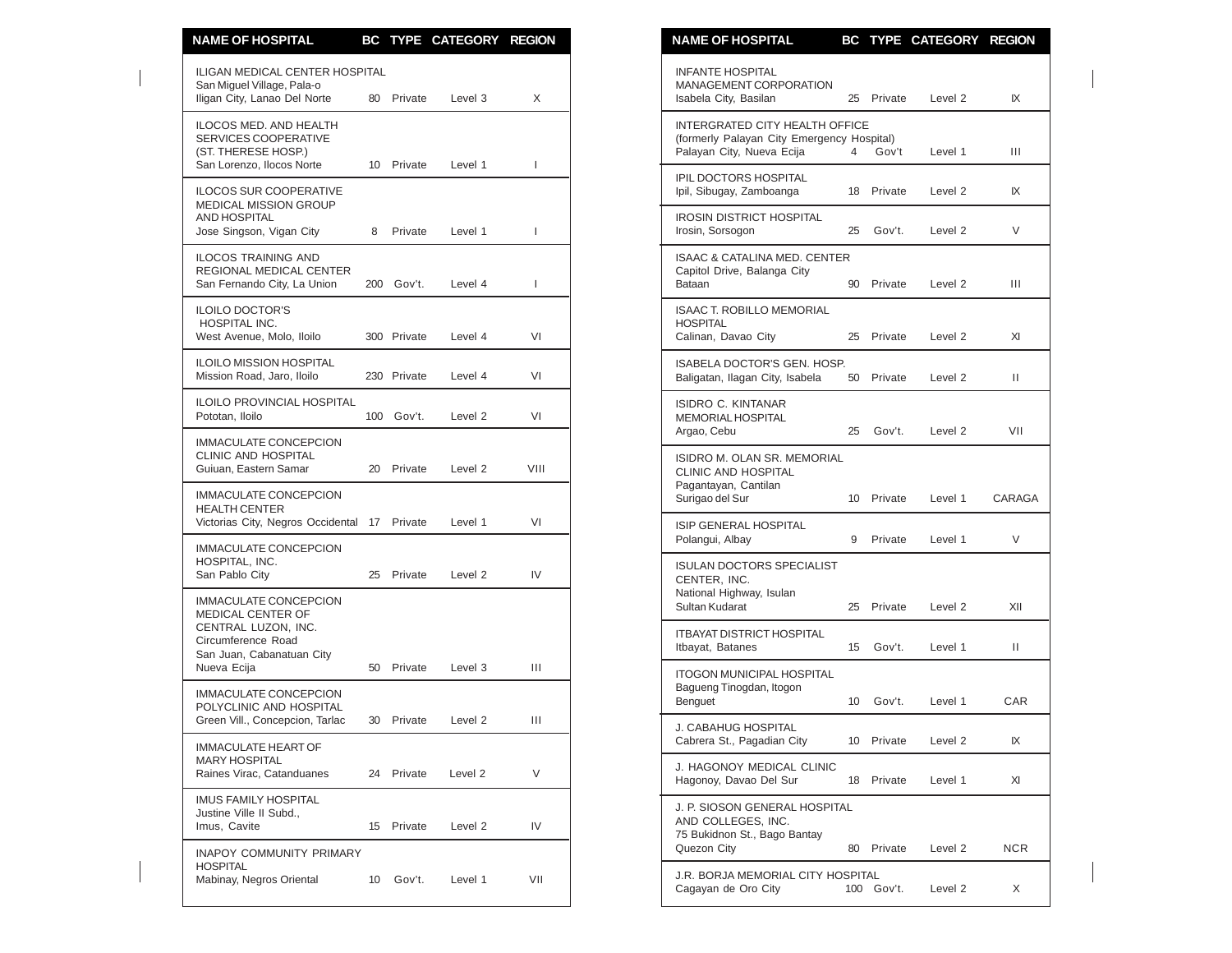| <b>NAME OF HOSPITAL</b>                                                                            |    |                          | BC TYPE CATEGORY REGION |              | <b>NAME OF HOSPITAL</b>                                                                           |    |            | BC TYPE CATEGORY REGION |              |
|----------------------------------------------------------------------------------------------------|----|--------------------------|-------------------------|--------------|---------------------------------------------------------------------------------------------------|----|------------|-------------------------|--------------|
| JVF CLINIC & LYING-IN MEMORIAL HOSPITAL                                                            |    |                          |                         |              | JESUS THE GOOD SHEPHERD HOSPITAL                                                                  |    |            |                         |              |
| Cor. Rivera Zamora.<br>Dagupan City, Pangasinan                                                    |    | 10 Private               | Level 1                 |              | National Road, Poblacion<br>Pulilan, Bulacan                                                      |    | 10 Private | Level 2                 | Ш            |
| <b>JABONGA MUNICIPAL HOSPITAL</b><br>Jabonga, Agusan Del Norte                                     | 10 | Gov't.                   | Level 1                 | CARAGA       | <b>JESUS THE SAVIOR HOSPITAL</b><br>Sto. Angel Central<br>Sta. Cruz, Laguna                       |    | 18 Private | Level 2                 | IV           |
| <b>JACALAN HOSPITAL</b><br>Abadilla Subd., Pob.<br>Tacurong City, Sultan Kudarat                   |    | 12 Private               | Level 1                 | XII          | <b>JNRAL FAMILY GENERAL HOSPITAL</b><br>Tanza, Cavite                                             | 44 | Private    | Level <sub>2</sub>      | IV           |
| JAIME B.BERCES MEMORIAL<br><b>HOSPITAL</b><br>Tabaco City, Albay                                   |    | 25 Private               | Level 2                 | V            | JOHN PAUL HOSPITAL<br>26 Mariano Ponce cor. Tirad<br>Pass Street, Caloocan City                   |    | 15 Private | Level 2                 | <b>NCR</b>   |
| JAMELARIN HOSPITAL (formerly<br>Pagadian Community Hospital)<br>Bagong Silang, Balangasan District |    |                          |                         |              | JONES MEDICARE COMMUNITY<br><b>HOSPITAL</b><br>Jones, Isabela                                     | 10 | Gov't.     | Level 1                 | Ш            |
| Pagadian City, Zamboanga del Sur 24 Private<br>JAMES L. GORDON MEMORIAL                            |    |                          | Level 2                 | IX           | JOSE B. LINGAD MEMORIAL<br><b>REGIONAL HOSPITAL</b><br>Dolores, San Fernando City,                |    |            |                         |              |
| <b>HOSPITAL</b><br>New Asinan, Olongapo City,                                                      |    | 270 Gov't.               | Level 4                 | Ш            | Pampanga                                                                                          |    | 250 Gov't  | Level 4                 | Ш            |
| <b>JANE COUNTY HOSPITAL</b><br>C. M. Recto St.,                                                    |    |                          |                         |              | JOSE C. PAYUMO, JR.<br><b>MEMORIAL HOSPITAL</b><br>San Ramon, Dinalupihan, Bataan                 | 50 | Gov't.     | Level 2                 | Ш            |
| Pagbilao, Quezon<br><b>JANUARIA MARCIAL</b><br><b>MEMORIAL HOSPITAL</b><br>Banga, South Cotabato   |    | 30 Private<br>25 Private | Level 2<br>Level 2      | IV<br>XII    | JOSE PANGANIBAN PRIMARY<br>SERVICE COOPERATIVE HOSP.<br>Jose Panganiban<br><b>Camarines Norte</b> |    | 15 Private | Level 1                 | V            |
| JASAAN MUNICIPAL HOSPITAL<br>(formerly JASAAN HOSPITAL)                                            |    |                          |                         |              | <b>JOSE R. REYES MEMORIAL</b><br><b>MEDICAL CENTER</b><br>Sta. Cruz, Manila                       |    | 450 Gov't. | Level 4                 | <b>NCR</b>   |
| Jasaan, Misamis Oriental                                                                           |    | 15 Gov't.                | Level 1                 | X            | JOSEFINA BELMONTE DURAN                                                                           |    |            |                         |              |
| JAVILLONAR CLINIC AND HOSPITAL<br>73 Dr. Pilapil St., Sagad Street<br>Pasig City                   |    | 15 Private               | Level 1                 | <b>NCR</b>   | MEMORIAL DISTRICT HOSP.<br>Tuburan, Ligao, Albay                                                  | 25 | Gov't.     | Level 2                 | $\vee$       |
| <b>JAVONILLO HOSPITAL</b><br>Nat'l H-Way, Magsaysay Cordon,<br>Isabela                             |    | 17 Private               | Level 2                 | Ш            | <b>JOWELL GENERAL HOSPITAL</b><br>#1 Coral, Magallenes St.<br>Paniqui, Tarlac                     |    | 20 Private | Level 2                 | Ш            |
| JECSONS MEDICAL CENTER<br>San Nicolas, Tarlac City                                                 |    | 100 Private              | Level 3                 | Ш            | <b>JUAN S. ALANO MEMORIAL</b><br><b>HOSPITAL</b><br>Isabela City, Basilan                         |    | 25 Private | Level 2                 | IX           |
| <b>JESUS COLMENARES DISTRICT</b><br><b>HOSPITAL</b><br>(formerly Aleosan District Hospital)        |    |                          |                         |              | JUAN M. ALBERTO MEMORIAL<br><b>HOSPITAL</b><br>San Andres, Catanduanes                            | 25 | Gov't.     | Level 1                 | V            |
| Balasan, Iloilo                                                                                    | 25 | Gov't.                   | Level 2                 | VI           | JUAN B. DOSADO MEMORIAL                                                                           |    |            |                         |              |
| <b>JESUS IMMACULATE</b><br>CONCEPCION HOSPITAL<br>Katipunan Avenue                                 |    |                          |                         |              | <b>HOSPITAL</b><br>Sogod, Cebu                                                                    | 25 | Gov't.     | Level 2                 | VII          |
| Concepcion, Marikina City                                                                          |    | 15 Private               | Level 2                 | <b>NCR</b>   | JUAN M. DUYAN DISTRICT HOSPITAL<br>Rizal, Kalinga                                                 |    | 25 Gov't.  | Level 1                 | CAR          |
| <b>JESUS NAZARENE GENERAL HOSPITAL</b><br>Solis St., Lingayen, Pangasinan                          | 44 | Private                  | Level 3                 | $\mathbf{I}$ | JUDGE CELESTINO GUERERO                                                                           |    |            |                         |              |
| JESUS OF NAZARETH HOSPITAL<br>Guiguinto, Bulacan                                                   |    | 18 Private               | Level 1                 | Ш            | MEMORIAL HOSPITAL<br>Sta. Maria, Ilocos Sur                                                       | 8  | Private    | Special<br>Level 1      | $\mathbf{I}$ |

| <b>NAME OF HOSPITAL</b>                                                                           |                 |         | BC TYPE CATEGORY REGION |      |
|---------------------------------------------------------------------------------------------------|-----------------|---------|-------------------------|------|
| JESUS THE GOOD SHEPHERD HOSPITAL<br>National Road, Poblacion<br>Pulilan, Bulacan                  | 10 <sup>1</sup> | Private | Level 2                 | Ш    |
|                                                                                                   |                 |         |                         |      |
| JESUS THE SAVIOR HOSPITAL<br>Sto. Angel Central<br>Sta. Cruz, Laguna                              | 18              | Private | Level 2                 | IV   |
| JNRAL FAMILY GENERAL HOSPITAL<br>Tanza, Cavite                                                    | 44              | Private | Level 2                 | IV   |
| JOHN PAUL HOSPITAL<br>26 Mariano Ponce cor. Tirad<br>Pass Street, Caloocan City                   | 15              | Private | Level 2                 | NCR. |
| JONES MEDICARE COMMUNITY<br><b>HOSPITAL</b><br>Jones, Isabela                                     | 10 <sup>1</sup> | Gov't.  | Level 1                 | Ш    |
| JOSE B. LINGAD MEMORIAL<br>REGIONAL HOSPITAL<br>Dolores, San Fernando City,<br>Pampanga           | 250             | Gov't   | Level 4                 | Ш    |
| JOSE C. PAYUMO, JR.<br><b>MEMORIAL HOSPITAL</b><br>San Ramon, Dinalupihan, Bataan                 | 50              | Gov't.  | Level 2                 | Ш    |
| JOSE PANGANIBAN PRIMARY<br>SERVICE COOPERATIVE HOSP.<br>Jose Panganiban<br><b>Camarines Norte</b> | 15              | Private | Level 1                 | V    |
| JOSE R. REYES MEMORIAL<br><b>MEDICAL CENTER</b><br>Sta. Cruz, Manila                              | 450             | Gov't.  | Level 4                 | NCR. |
| JOSEFINA BELMONTE DURAN<br>MEMORIAL DISTRICT HOSP.<br>Tuburan, Ligao, Albay                       | 25              | Gov't.  | Level 2                 | V    |
| JOWELL GENERAL HOSPITAL<br>#1 Coral, Magallenes St.<br>Paniqui, Tarlac                            | 20              | Private | Level 2                 | Ш    |
| JUAN S. ALANO MEMORIAL<br><b>HOSPITAL</b><br>Isabela City, Basilan                                | 25              | Private | Level 2                 | IX   |
| <b>JUAN M. ALBERTO MEMORIAL</b><br><b>HOSPITAL</b><br>San Andres, Catanduanes                     | 25              | Gov't.  | Level 1                 | V    |
| JUAN B. DOSADO MEMORIAL<br><b>HOSPITAL</b><br>Sogod, Cebu                                         | 25              | Gov't.  | Level 2                 | VII  |
| JUAN M. DUYAN DISTRICT HOSPITAL<br>Rizal, Kalinga                                                 | 25              | Gov't.  | Level 1                 | CAR  |
| JUDGE CELESTINO GUERERO<br><b>MEMORIAL HOSPITAL</b><br>Sta. Maria, Ilocos Sur                     | 8               | Private | Special<br>Level 1      | L    |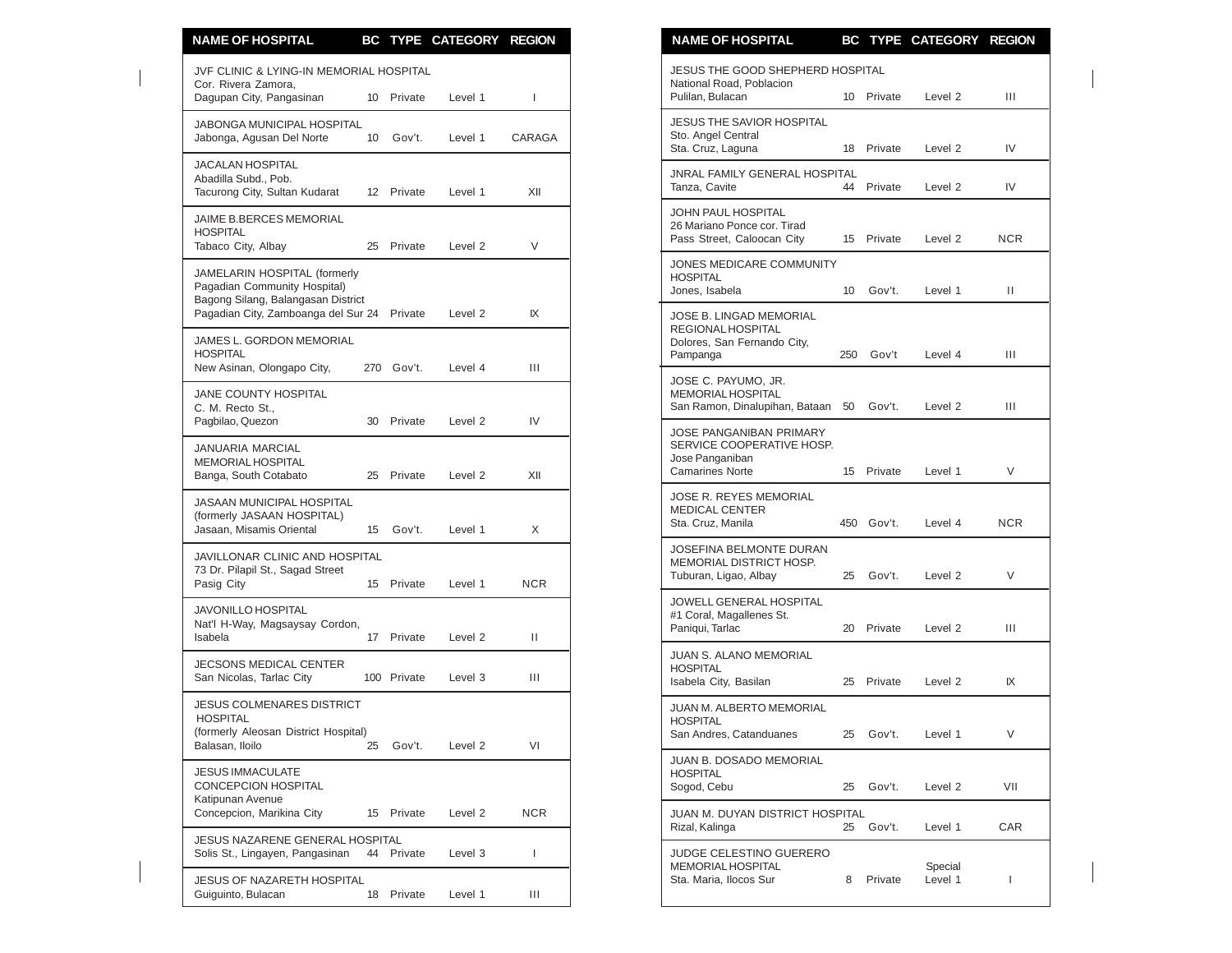| <b>NAME OF HOSPITAL</b>                                                                             |                 |            | BC TYPE CATEGORY REGION |            | <b>NAME OF HOSPITAL</b><br>BC TYPE CATEGORY REGION                                                                             |              |
|-----------------------------------------------------------------------------------------------------|-----------------|------------|-------------------------|------------|--------------------------------------------------------------------------------------------------------------------------------|--------------|
| <b>JULIO CARDINAL ROSALES</b><br>MEMORIAL HOSPITAL<br>Dalaguete, Cebu                               |                 | 15 Private | Level 2                 | VII        | <b>KAPATAGAN DISTRICT</b><br><b>HOSPITAL</b><br>Kapatagan, Lanao Del Sur<br>50 Gov't,<br>Level 2                               | X            |
| JUSTICE CALIXTO O. ZALDIVAR<br>MEMORIAL HOSPITAL (formerly                                          |                 |            |                         |            | KASIBU MUNICIPAL HOSPITAL<br>Kasibu, Nueva Viscaya<br>10<br>Gov't.<br>Level 1                                                  | Ш            |
| Gov. Leandro Fullon District Hospital)<br>Pandan, Antique                                           |                 | 25 Private | Level 1                 | VI         | KAUSWAGAN PROVINCIAL HOSPITAL<br>Kauswagan, Lanao del Norte<br>10 <sup>°</sup><br>Gov't.<br>Level 1                            | XII          |
| <b>JUSTICE JOSE ABAD SANTOS</b><br>MOTHER AND CHILD HOSPITAL<br>Binondo, Manila                     |                 | 150 Gov't. | Level 3                 | <b>NCR</b> | KAWIT KALAYAAN HOSPITAL<br>Kawit, Cavite<br>25<br>Gov't.<br>Level 2                                                            | IV           |
| <b>KC CALDERON HOSPITAL</b><br>5001 Gen. T. De Leon 120<br>Mc Arthur Hi-way, Valenzuela City 5      |                 | Private    | Level 1                 | <b>NCR</b> | <b>KAWIT MATERNITY &amp; GENERAL</b><br><b>HOSPITAL</b><br>Kawit, Cavite<br>20 Private<br>Level 1                              | IV           |
| <b>KABACAN MEDICAL</b><br>SPECIALIST HOSPITAL                                                       |                 | 30 Private |                         |            | KIAMBA DISTRICT HOSPITAL<br>Gov't.<br>Kiamba, Saranggani<br>25<br>Level 1                                                      | XI           |
| Kabacan, North Cotabato<br><b>KABACAN POLYMEDIC</b>                                                 |                 |            | Level 2                 | XII        | KIDAPAWAN DOCTORS HOSP., INC.<br>110 Private<br>Kidapawan City<br>Level 3                                                      | XII          |
| COOPERATIVE HOSPITAL<br>Osias. Kabacan, North Cotabato                                              |                 | 20 Private | Level 2                 | XII        | KIDAPAWAN CITY HOSPITAL<br>Quezon Blvd., Poblacion,                                                                            |              |
| KABANKALAN CITY HOSPITAL<br>Brgy. Tabugon, Kabankalan City<br>Negros Occidental                     | 10 <sup>1</sup> | Gov't.     | Level 1                 | VI         | Kidapawan City<br>Gov't<br>Level 1<br>10<br>KIDAPAWAN MEDICAL<br>SPECIALIST CENTER, INC.                                       | XII          |
| KABASALAN FATHFINDER HOSPITAL<br>Kabasalan, Sibugay, Zamboanga 12                                   |                 | Gov't      | Level 1                 | IX         | 130 Private<br>Sudapin, Kidapawan City<br>Level 3                                                                              | XII          |
| KABASALAN GENERAL HOSPITAL                                                                          |                 |            |                         |            | KISOLON EMERGENCY HOSPITAL<br>Kisolon, Sumilao, Bukidnon<br>10 Private<br>Level 1                                              | X            |
| Kabasalan, Zamboanga del Sur                                                                        | 6               | Private    | Level 1                 | IX         | KITCHARAO DISTRICT HOSPITAL<br>Kitcharao, Agusan del Norte<br>25<br>Gov't.<br>Level <sub>2</sub>                               | CARAGA       |
| KAIROS MATERNITY AND<br><b>GENERAL HOSPITAL</b><br>Muzon, San Jose Del Monte City<br><b>Bulacan</b> | 36              | Private    | Level 2                 | Ш          | KOLAMBUGAN PROVINCIAL HOSPITAL<br>Kolambugan, Lanao del Norte<br>75 Gov't.<br>Level 2                                          | X            |
| KALAMANSAG MUNICIPAL STATION<br>Kalamansag, Sultan Kudarat                                          | 10              | Gov't      | Level 1                 | XII        | KUTA MAJ. SANG-AN STATION HOSPITAL<br>Labangan, Zamboanga Del Sur<br>25 Gov't<br>Level 1                                       | IX           |
| KALINGA DISTRICT HOSPITAL<br>Lubuagan, Kalinga                                                      | 50              | Gov't.     | Level 1                 | <b>CAR</b> | L.G. CUTAMORA COMMUNITY HOSPITAL<br>Ubay, Bohol<br>16 Private<br>Level 1                                                       | VII          |
| KALINGA PROVINCIAL HOSPITAL<br>Bulanao, Tabuk, Kalinga                                              |                 | 100 Gov't. | Level 2                 | <b>CAR</b> | LA PAZ DISTRICT HOSPITAL<br>Gov't.<br>La Paz, Abra<br>25<br>Level 1                                                            | CAR          |
| KALUMBOYAN COMMUNITY<br>PRIMARY HOSPITAL<br>Bayawan, Negros Oriental                                | 10              | Gov't.     | Level 1                 | VII        | LA PAZ MEDICARE AND<br><b>COMMUNITY HOSPITAL</b><br>San Roque, La Paz, Tarlac<br>Gov't.<br>Level 1<br>15                       | Ш            |
| KANANGA COMMUNITY HOSPITAL<br>Kananga, Northern Leyte                                               | 10              | Gov't.     | Level 1                 | VIII       | LA PAZ MUNICIPAL HOSPITAL<br>Gov't.<br>La Paz, Agusan del Sur<br>10<br>Level 1                                                 | CARAGA       |
| KAPALONG DISTRICT HOSPITAL<br>Kapalong, Davao del Norte                                             | 25              | Gov't.     | Level 2                 | XI         | LA UNION MEDICAL DIAGNOSTIC<br>CENTER AND HOSPITAL<br>San Fernando City, La Union<br>Private<br>Level 3<br>28                  | $\mathbf{I}$ |
| KAPANGAN MEDICARE<br>COMMUNITY HOSPITAL<br>Kapangan, Benguet                                        | 15              | Gov't.     | Level 1                 | CAR        | LA UNION MEDICAL CENTER<br>(formerly Doña Gregoria<br>Memorial Hospital)<br>Nazareno, Agoo, La Union<br>$100$ Gov't<br>level 3 |              |

| <u>NAME OF HOSPITAL</u>                                                                              | ВG              | <u>IYPE</u> | <b>CAI EGORY</b>   | <b>KEGIUN</b> |
|------------------------------------------------------------------------------------------------------|-----------------|-------------|--------------------|---------------|
| <b>KAPATAGAN DISTRICT</b><br><b>HOSPITAL</b><br>Kapatagan, Lanao Del Sur                             | 50              | Gov't,      | Level <sub>2</sub> | X             |
| KASIBU MUNICIPAL HOSPITAL                                                                            |                 |             |                    |               |
| Kasibu, Nueva Viscaya                                                                                | 10              | Gov't.      | Level 1            | Ш             |
| KAUSWAGAN PROVINCIAL HOSPITAL<br>Kauswagan, Lanao del Norte                                          | 10              | Gov't.      | Level 1            | XII           |
| KAWIT KALAYAAN HOSPITAL<br>Kawit, Cavite                                                             | 25              | Gov't.      | Level 2            | IV            |
| KAWIT MATERNITY & GENERAL<br><b>HOSPITAL</b>                                                         |                 |             |                    |               |
| Kawit, Cavite                                                                                        | 20              | Private     | Level 1            | IV            |
| KIAMBA DISTRICT HOSPITAL<br>Kiamba, Saranggani                                                       | 25              | Gov't.      | Level 1            | XI            |
| KIDAPAWAN DOCTORS HOSP., INC.<br>Kidapawan City                                                      |                 | 110 Private | Level 3            | XII           |
| KIDAPAWAN CITY HOSPITAL<br>Quezon Blvd., Poblacion.<br>Kidapawan City                                | 10 <sup>°</sup> | Gov't       | Level 1            | XII           |
| KIDAPAWAN MEDICAL<br>SPECIALIST CENTER, INC.<br>Sudapin, Kidapawan City                              |                 | 130 Private | Level 3            | XII           |
| KISOLON EMERGENCY HOSPITAL<br>Kisolon, Sumilao, Bukidnon                                             | 10              | Private     | Level 1            | X             |
| KITCHARAO DISTRICT HOSPITAL<br>Kitcharao, Agusan del Norte                                           | 25              | Gov't.      | Level 2            | CARAGA        |
| KOLAMBUGAN PROVINCIAL HOSPITAL<br>Kolambugan, Lanao del Norte                                        | 75              | Gov't.      | Level 2            | X             |
| KUTA MAJ. SANG-AN STATION HOSPITAL<br>Labangan, Zamboanga Del Sur                                    | 25              | Gov't       | Level 1            | IX            |
| L.G. CUTAMORA COMMUNITY HOSPITAL<br>Ubay, Bohol                                                      | 16              | Private     | Level 1            | VII           |
| LA PAZ DISTRICT HOSPITAL<br>La Paz. Abra                                                             | 25              | Gov't.      | Level 1            | CAR           |
| LA PAZ MEDICARE AND<br><b>COMMUNITY HOSPITAL</b><br>San Roque, La Paz, Tarlac                        | 15              | Gov't.      | Level 1            | Ш             |
| LA PAZ MUNICIPAL HOSPITAL<br>La Paz, Agusan del Sur                                                  | 10              | Gov't.      | Level 1            | CARAGA        |
| LA UNION MEDICAL DIAGNOSTIC<br><b>CENTER AND HOSPITAL</b><br>San Fernando City, La Union             | 28              | Private     | Level 3            | I             |
| LA UNION MEDICAL CENTER<br>(formerly Doña Gregoria<br>Memorial Hospital)<br>Nazareno, Agoo, La Union | 100             | Gov't.      | Level 3            | I             |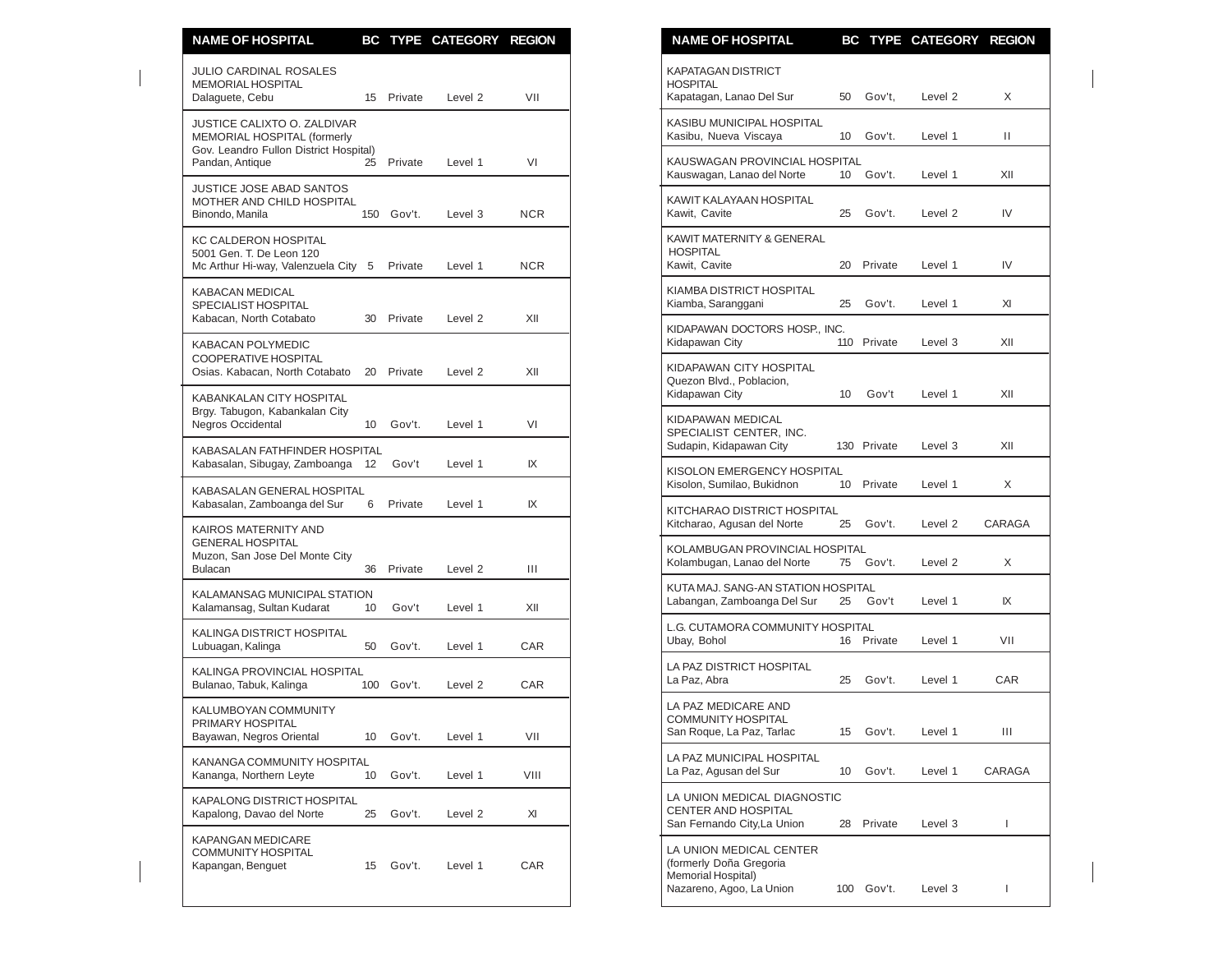| <b>NAME OF HOSPITAL</b>                                                                    |                 |            | BC TYPE CATEGORY REGION |              | <b>NAME OF HOSPITAL</b><br>BC TYPE CATEGORY REGION                                                                                                          |            |
|--------------------------------------------------------------------------------------------|-----------------|------------|-------------------------|--------------|-------------------------------------------------------------------------------------------------------------------------------------------------------------|------------|
| LA VINA GENERAL HOSPITAL, INC.<br>M.L. Quezon St., Pob.                                    |                 |            |                         |              | <b>LAPU-LAPU CITY HOSPITAL</b><br>Gov't.<br>Lapu-Lapu City, Cebu<br>75<br>Level 2                                                                           | VII        |
| Valencia City, Bukidnon<br><b>LAAK MUNICIPAL HOSPITAL</b>                                  | 93              | Private    | Level <sub>2</sub>      | X            | <b>LARIOSA CLINIC &amp; HOSPITAL</b><br>Surralah, South Cotabato<br>Private<br>30<br>Level 1                                                                | XII        |
| San Vicente, Compustela Valley                                                             | 10 <sup>1</sup> | Gov't.     | Level 1                 | XI           | LAS NIEVES MUNICIPAL HOSPITAL                                                                                                                               |            |
| <b>LABASON DIST. HOSPITAL</b><br>(LILOY MEDICARE HOSPITAL)<br>Liloy, Zamboanga del Norte   | 25              | Gov't.     | Level 1                 | IX           | Pob. Las Nieves,<br>Agusan del Norte<br>Gov't.<br>Level 1<br>10                                                                                             | CARAGA     |
| LABO DISTRICT HOSPITAL<br>Labo. Camarines Norte                                            | 25              | Gov't.     | Level 2                 | V            | LAS PIÑAS CITY MEDICAL CENTER<br>Talon V, Las Piñas City<br>Private<br>66<br>Level 3                                                                        | <b>NCR</b> |
| <b>LABRADOR MUNICIPAL HOSPITAL</b><br>Pob. Labrador, Pangasinan                            | 10 <sup>°</sup> | Gov't      | Level 1<br>Special      | T            | LAS PIÑAS DOCTORS HOSP INC.<br>CRM Ave., BF Homes, Almanza<br>Las Piñas Clty<br>100 Private<br>Level 4                                                      | <b>NCR</b> |
| LABUAN PUBLIC HOSPITAL<br>Labuan, Zamboanga City                                           | 10              | Gov't.     | Level 1                 | IX           | LAS PIÑAS GEN. HOSPITAL<br>& SATELLITE TRAUMA CTR.                                                                                                          |            |
| LADY OF LOURDES HOSPITAL<br>OF CAYBIGA, INC.<br>15 Gen. Luis St., Caybiga<br>Caloocan City |                 | 20 Private | Level 2                 | <b>NCR</b>   | (formerly Las Piñas District Hosp.<br>& Satellite Trauma Center)<br>Bernabe Cmpd., Diego Cera St.<br>Pulang Lupa I, Las Piñas City<br>150 Gov't.<br>Level 2 | <b>NCR</b> |
| LAGUNA DOCTORS HOSPITAL<br>P Guevara St., Sta. Cruz, Laguna 45                             |                 | Private    | Level 2                 | IV           | <b>LASAM DISTRICT HOSPITAL</b><br>Lasam, Cagayan Valley<br>25<br>Gov't.<br>Level 1                                                                          | Ш          |
| LAGUNA HOLY FAMILY HOSPITAL<br>(formerly HOLY FAMILY CLINIC)<br>Sta. Cruz, Laguna          | 30              | Private    | Level 2                 | IV           | LAUREL MEMORIAL DISTRICT<br><b>HOSPITAL</b><br>Santor Tanauan, Batangas<br>Gov't.<br>25<br>Level 2                                                          | IV         |
| LAGUNA PROVINCIAL HOSPITAL<br>Sta.Cruz, Laguna                                             |                 | 150 Gov't. | Level 3                 | IV           | LAUREL MUNICIPAL HOSPITAL<br>Brgy. Ticub, Laurel, Batangas<br>10 Gov't.<br>Level 1                                                                          | IV         |
| LAHOZ CLINIC AND HOSPITAL<br>Vigan, Ilocos Sur                                             | 20              | Private    | Level 2                 | $\mathbf{I}$ | <b>LAZI MEDICARE</b><br><b>COMMUNITY HOSPITAL</b><br>Gov't.<br>Lazi, Siquijor<br>15<br>Level 1                                                              | VII        |
| LAKE SEBU MUNICIPAL HOSPITAL<br>Lake Sebu, South Cotabato                                  | 10              | Gov't.     | Level 1                 | XII          | <b>LEBAK MEDICARE</b><br><b>COMMUNITY HOSPITAL</b>                                                                                                          |            |
| LAMBAYONG DISTRICT HOSPITAL<br>Maligaya, Lambayong,                                        |                 |            |                         |              | Salaman, Lebak, Sultan Kudarat<br>Gov't.<br>Level 1<br>15                                                                                                   | XII        |
| Sultan Kudarat<br><b>LANAO DEL NORTE</b>                                                   | 25              | Gov't      | Level 2                 | XII          | <b>LEBAK DOCTOR'S HOSPITAL</b><br>Rizal Avenue, Lebak<br>Sultan Kudarat<br>12 Private<br>Level 1                                                            | XII        |
| PROVINCIAL HOSPITAL<br>Sagadan Baroy, Lanao Del Norte 100 Gov't.                           |                 |            | Level 2                 | X            | <b>LEBAK FAMILY DOCTORS HOSPITAL</b><br>12 Private<br>Pob. Lebak, Sultan Kudarat<br>Level 1                                                                 | XII        |
| LANCETA MEDICAL HOSPITAL<br>Imelda Sibugay, Zamboanga                                      | 6               | Private    | Level 1                 | IX           | LEMERY DOCTORS' MEDICAL CENTER<br>R. Diokno St., Lemery, Batangas 40 Private<br>Level 3                                                                     | IV         |
| LANDERO CLINIC AND HOSPITAL<br>Surralah, South Cotabato                                    | 10              | Private    | Level 1                 | XII          | LEON D. HERNANDEZ<br>MEMORIAL HOSPITAL                                                                                                                      |            |
| LANGUYAN MUNICIPAL HOSPITAL<br>Languyan, Tawi-Tawi                                         | 10              | Gov't.     | Level 1                 | ARMM         | Daet, Camarines Norte<br>50 Private<br>Level 3<br>LEPANTO CONSOLIDATED                                                                                      | V          |
| LAOAG CITY GENERAL HOSPITAL<br>46 Brgy. Nalbo Laoag City<br><b>Ilocos Norte</b>            |                 |            |                         | I.           | MINING HOSPITAL<br>Makayan, Benguet<br>30 Private<br>Level 2                                                                                                | CAR        |
|                                                                                            | 15              | Gov't.     | Level 1                 |              | LEONA O. LIM MEMORIAL<br><b>HOSPITAL</b>                                                                                                                    | VII        |
| <b>LAOAG PEDIATRIC HOSPITAL</b><br>Andres Castro St., Laoag City                           | 6               | Private    | Level 1                 | $\mathbf{I}$ | Valencia, Bohol<br>100 Private<br>Level 2                                                                                                                   |            |

| N | <b>NAME OF HOSPITAL</b>                                                                                                                                                                  |    |             | BC TYPE CATEGORY REGION |            |
|---|------------------------------------------------------------------------------------------------------------------------------------------------------------------------------------------|----|-------------|-------------------------|------------|
|   | LAPU-LAPU CITY HOSPITAL<br>Lapu-Lapu City, Cebu                                                                                                                                          | 75 | Gov't.      | Level <sub>2</sub>      | VII        |
|   | LARIOSA CLINIC & HOSPITAL<br>Surralah, South Cotabato                                                                                                                                    | 30 | Private     | Level 1                 | XII        |
|   | LAS NIEVES MUNICIPAL HOSPITAL<br>Pob. Las Nieves,<br>Agusan del Norte                                                                                                                    | 10 | Gov't.      | Level 1                 | CARAGA     |
|   | LAS PIÑAS CITY MEDICAL CENTER<br>Talon V, Las Piñas City                                                                                                                                 | 66 | Private     | Level 3                 | NCR        |
|   | LAS PIÑAS DOCTORS HOSP INC.<br>CRM Ave., BF Homes, Almanza<br>Las Piñas Clty                                                                                                             |    | 100 Private | Level 4                 | NCR        |
|   | LAS PIÑAS GEN. HOSPITAL<br>& SATELLITE TRAUMA CTR.<br>(formerly Las Piñas District Hosp.<br>& Satellite Trauma Center)<br>Bernabe Cmpd., Diego Cera St.<br>Pulang Lupa I, Las Piñas City |    | 150 Gov't.  | Level 2                 | NCR        |
|   | LASAM DISTRICT HOSPITAL<br>Lasam, Cagayan Valley                                                                                                                                         | 25 | Gov't.      | Level 1                 | Ш.         |
|   | LAUREL MEMORIAL DISTRICT<br><b>HOSPITAL</b><br>Santor Tanauan, Batangas                                                                                                                  | 25 | Gov't.      | Level 2                 | IV         |
|   | LAUREL MUNICIPAL HOSPITAL<br>Brgy. Ticub, Laurel, Batangas                                                                                                                               | 10 | Gov't.      | Level 1                 | IV         |
|   | <b>LAZI MEDICARE</b><br>COMMUNITY HOSPITAL<br>Lazi, Siquijor                                                                                                                             | 15 | Gov't.      | Level 1                 | VII        |
|   | <b>LEBAK MEDICARE</b><br>COMMUNITY HOSPITAL<br>Salaman, Lebak, Sultan Kudarat                                                                                                            | 15 | Gov't.      | Level 1                 | XII        |
|   | LEBAK DOCTOR'S HOSPITAL<br>Rizal Avenue, Lebak<br>Sultan Kudarat                                                                                                                         | 12 | Private     | Level 1                 | XII        |
|   | LEBAK FAMILY DOCTORS HOSPITAL<br>Pob. Lebak, Sultan Kudarat                                                                                                                              |    | 12 Private  | Level 1                 | XII        |
|   | LEMERY DOCTORS' MEDICAL CENTER<br>R. Diokno St., Lemery, Batangas 40 Private                                                                                                             |    |             | Level 3                 | IV         |
|   | LEON D. HERNANDEZ<br><b>MEMORIAL HOSPITAL</b><br>Daet, Camarines Norte                                                                                                                   | 50 | Private     | Level 3                 | V          |
|   | LEPANTO CONSOLIDATED<br><b>MINING HOSPITAL</b><br>Makayan, Benguet                                                                                                                       | 30 | Private     | Level 2                 | <b>CAR</b> |
|   | LEONA O. LIM MEMORIAL<br><b>HOSPITAL</b><br>Valencia, Bohol                                                                                                                              |    | 100 Private | Level 2                 | VII        |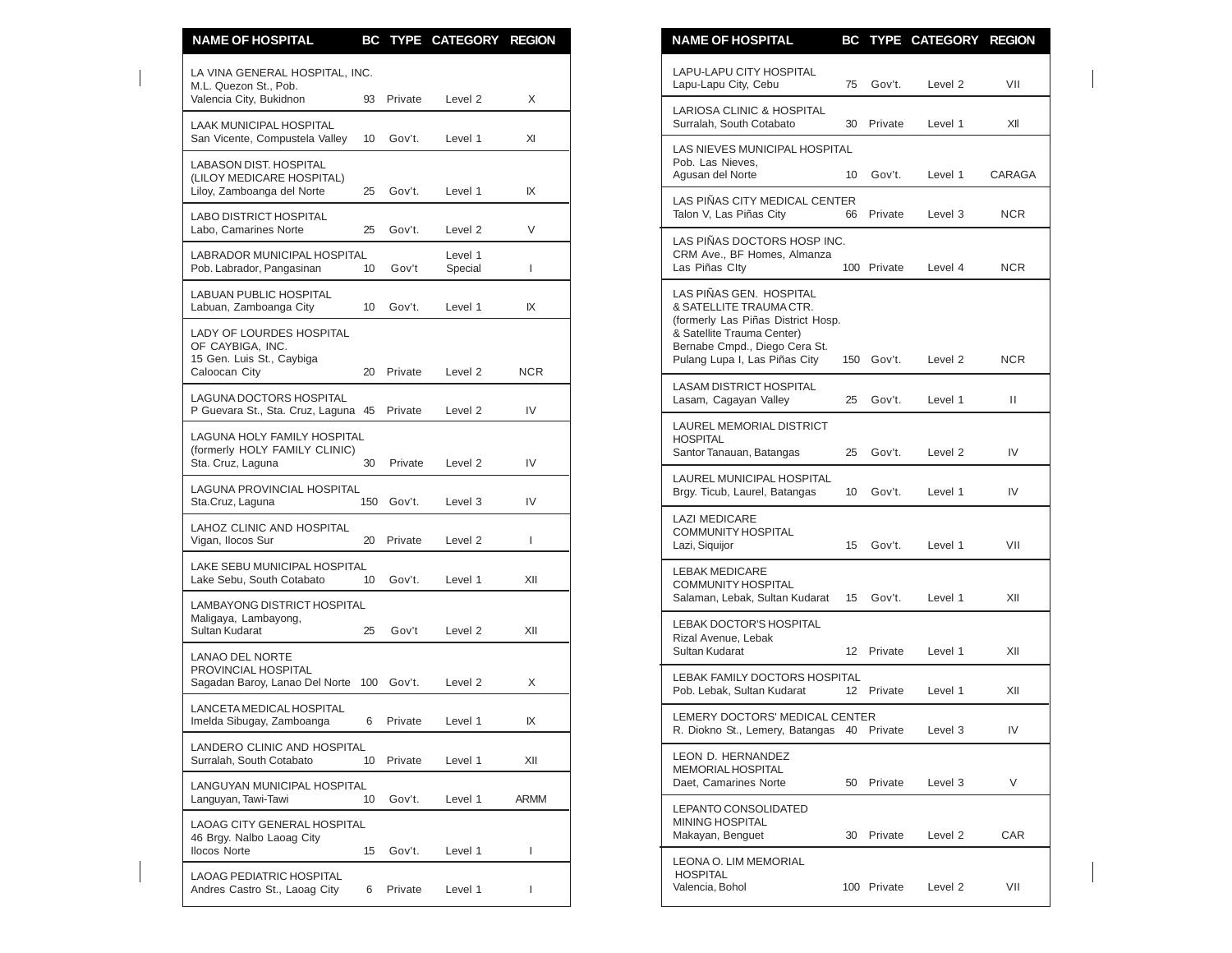| <b>NAME OF HOSPITAL</b>                                                         |                 |             | BC TYPE CATEGORY REGION |        | <b>NAME OF HOSPITAL</b><br>BC TYPE CATEGORY REGION                                                           |              |
|---------------------------------------------------------------------------------|-----------------|-------------|-------------------------|--------|--------------------------------------------------------------------------------------------------------------|--------------|
| <b>LEONCIO GENERAL HOSPITAL</b><br>Brgy. Pangobilian, Brooke's Point<br>Palawan |                 | 17 Private  | Level 2                 | IV     | <b>LLANOS MEDICAL CLINIC</b><br>Digos City, Davao del Sur<br>30<br>Private<br>Level 1                        | XI           |
| <b>LEONCIO UY MEMORIAL</b><br><b>HOSPITAL</b>                                   |                 |             |                         |        | LLORENTE MUNICIPAL HOSPITAL<br>Llorente, Eastern Samar<br>10 Gov't.<br>Level 1                               | VIII         |
| Catarman, Northern Samar<br>LEYTE BAPTIST HOSPITAL, INC.                        |                 | 15 Private  | Level 1                 | VIII   | LOBO MUNICIPAL HOSPITAL<br>Fabrica Lobo, Batangas<br>Gov't.<br>14<br>Level 1                                 | IV           |
| Hilongos, Leyte                                                                 |                 | 35 Private  | Level 2                 | VIII   | LOPEZ DISTRICT FARMER'S HOSPITAL<br>Sagay City, Western Visayas<br>55 Private<br>Level 2                     | VI           |
| LEYTE PROVINCIAL HOSPITAL<br>Candahug, Palo, Northern Leyte                     | 50              | Gov't.      | Level 2                 | VIII   | LOPEZ FAMILY CLINIC AND HOSPITAL                                                                             |              |
| <b>LIANGA DISTRICT HOSPITAL</b><br>Lianga, Surigao del Sur                      | 25              | Gov't.      | Level 2                 | CARAGA | Mangatarem, Pangasinan<br>12 Private<br>Level 1<br>LOPEZ ST. JUDE GENERAL                                    | $\mathbf{I}$ |
| LIANKO'S MEDICAL CLINIC<br>Malinao, Albay                                       |                 | 25 Private  | Level 1                 | V      | <b>HOSPITAL CORP</b><br>Real St., Lopez, Quezon<br>50<br>Private<br>Level 2                                  | IV           |
| LIAO'S CLINIC AND HOSPITAL<br>Sawang, Guindulman, Bohol                         | 18              | Private     | Level 1                 | VII    | <b>LORETO DISTRICT HOSPITAL</b><br>Loreto, Surigao del Norte<br>10 <sup>°</sup><br>Gov't.<br>Level 1         | CARAG/       |
| <b>LIBMANAN DISTRICT HOSPITAL</b><br>Libmanan, Camarines Sur                    | 25              | Gov't.      | Level 2                 | V      | <b>LORETO MUNICIPAL HOSPITAL</b><br>Loreto, Agusan del Sur<br>10 Gov't.<br>Level 1                           | CARAG/       |
| <b>LIDE PASAR HOSPITAL</b><br>Isabel, Leyte                                     |                 | 15 Private  | Level <sub>2</sub>      | VIII   | <b>LORMA MEDICAL CENTER</b><br>Carlatan, San Fernado City<br>La Union<br>136 Private<br>Level 4              | $\mathsf{I}$ |
| LILOAN COMMUNITY HOSPITAL<br>Liloan, Southern Leyte                             |                 | 10 Gov't.   | Level 1                 | VIII   | LORENZO D. ZAYCO DISTRICT HOSPITAL<br>Kabankalan City                                                        |              |
| LILOY INTEGRATED HEALTH<br><b>DISTRICT HOSPITAL</b>                             |                 |             |                         |        | Negros Occidental<br>Gov't.<br>Level 2<br>25                                                                 | VI           |
| Liloy, Zamboanga City                                                           | 30              | Gov't.      | Level 1                 | IX     | LOS BAÑOS DOCTORS HOSPITAL<br>Los Baños, Laguna<br>80<br>Private<br>Level 3                                  | IV           |
| LIM COMMUNITY HOSPITAL<br>Jagna, Bohol                                          |                 | 29 Private  | Level 2                 | VII    | LOURDES HOSPITAL<br>Iriga City<br>25<br>Private<br>Level 2                                                   | V            |
| LINGIG COMMUNITY HOSPITAL<br>Lingig, Surigao del Sur                            | 10 <sup>°</sup> | Gov't.      | Level 1                 | CARAGA | LT. TIDANG MEMORIAL HOSPITAL<br>Kayapa, Nueva Viscaya<br>15 Gov't.<br>Level 1                                | $\mathbf{H}$ |
| LIPA CITY DISTRICT HOSPITAL<br>Lipa City, Batangas                              | 75              | Gov't.      | Level 2                 | IV     | LU CLINIC AND HOSPITAL<br>National Highway, Tacurong City                                                    |              |
| LIPA DOCTOR'S HOSPITAL<br>Rizal St., Lipa City                                  |                 | 10 Private  | Level 1                 | IV     | Sultan Kudarat<br>15 Private<br>Level 2<br><b>LUBANG DISTRICT HOSPITAL</b>                                   | XII          |
| LIPA MEDIX MEDICAL CENTER<br>Balintawak Lipa City                               |                 | 125 Private | Level 3                 | IV     | Lubang, Occidental Mindoro<br>25 Gov't.<br>Level 1                                                           | IV           |
| LIPUNAN HOSPITAL, INC.                                                          |                 |             |                         |        | LUCAS-PAGUILA MEDICAL CLINIC<br>Magsaysay, Alicia, Isabela<br>25 Private<br>Level 2                          | Ш.           |
| Gingoog City,<br>Cagayan de Oro City                                            |                 | 25 Private  | Level <sub>2</sub>      | X      | <b>LUCBAN MMG HOSPITAL</b><br>(formerly Dr. Francisco Faller                                                 |              |
| LITTLE ANGELS MEDICAL<br><b>HOSPITAL</b>                                        |                 | 20 Private  |                         | IV     | Memorial Hosp.) Lucban, Quezon 15 Private<br>Level 2<br>LUCENA MMG GENERAL HOSPITAL                          | IV           |
| Elustre Ave., Lemery, Batangas<br>LIWAG MEDICAL CLINIC, INC.                    |                 |             | Level 1                 |        | Ibabang Dupay Red V,<br>Lucena City, Quezon<br>Private<br>95<br>Level 3                                      | IV           |
| A Mayo St., Pob II,<br>Tiaong, Quezon                                           |                 | 20 Private  | Level 2                 | IV     | LUCENA UNITED DOCTORS HOSPITAL<br>Brgy. Isabang, Lucena City,<br>Q <sub>II</sub><br>80 Private<br>$1$ avel 3 | $\mathbf{N}$ |

| <b>NAME OF HOSPITAL</b>                                                                 |    |             | BC TYPE CATEGORY REGION |        |
|-----------------------------------------------------------------------------------------|----|-------------|-------------------------|--------|
| <b>LLANOS MEDICAL CLINIC</b><br>Digos City, Davao del Sur                               | 30 | Private     | Level 1                 | XI     |
| LLORENTE MUNICIPAL HOSPITAL<br>Llorente, Eastern Samar                                  | 10 | Gov't.      | Level 1                 | VIII   |
| <b>LOBO MUNICIPAL HOSPITAL</b><br>Fabrica Lobo, Batangas                                | 14 | Gov't.      | Level 1                 | IV     |
| LOPEZ DISTRICT FARMER'S HOSPITAL<br>Sagay City, Western Visayas                         | 55 | Private     | Level 2                 | VI     |
| LOPEZ FAMILY CLINIC AND HOSPITAL<br>Mangatarem, Pangasinan                              | 12 | Private     | Level 1                 | L      |
| LOPEZ ST. JUDE GENERAL<br><b>HOSPITAL CORP</b><br>Real St., Lopez, Quezon               | 50 | Private     | Level 2                 | IV     |
| LORETO DISTRICT HOSPITAL<br>Loreto, Surigao del Norte                                   | 10 | Gov't.      | Level 1                 | CARAGA |
| LORETO MUNICIPAL HOSPITAL<br>Loreto, Agusan del Sur                                     | 10 | Gov't.      | Level 1                 | CARAGA |
| LORMA MEDICAL CENTER<br>Carlatan, San Fernado City<br>La Union                          |    | 136 Private | Level 4                 | L      |
| LORENZO D. ZAYCO DISTRICT HOSPITAL<br>Kabankalan City<br>Negros Occidental              | 25 | Gov't.      | Level 2                 | VI     |
| LOS BAÑOS DOCTORS HOSPITAL<br>Los Baños, Laguna                                         | 80 | Private     | Level 3                 | IV     |
| <b>LOURDES HOSPITAL</b><br>Iriga City                                                   | 25 | Private     | Level 2                 | V      |
| LT. TIDANG MEMORIAL HOSPITAL<br>Kayapa, Nueva Viscaya                                   | 15 | Gov't.      | Level 1                 | н      |
| LU CLINIC AND HOSPITAL<br>National Highway, Tacurong City<br>Sultan Kudarat             | 15 | Private     | Level <sub>2</sub>      | XII    |
| LUBANG DISTRICT HOSPITAL<br>Lubang, Occidental Mindoro                                  | 25 | Gov't.      | Level 1                 | IV     |
| LUCAS-PAGUILA MEDICAL CLINIC<br>Magsaysay, Alicia, Isabela                              | 25 | Private     | Level 2                 | Ш      |
| LUCBAN MMG HOSPITAL<br>(formerly Dr. Francisco Faller<br>Memorial Hosp.) Lucban, Quezon | 15 | Private     | Level <sub>2</sub>      | IV     |
| LUCENA MMG GENERAL HOSPITAL<br>Ibabang Dupay Red V,<br>Lucena City, Quezon              | 95 | Private     | Level 3                 | IV     |
| LUCENA UNITED DOCTORS HOSPITAL<br>Brgy. Isabang, Lucena City,<br>Quezon                 | 80 | Private     | Level 3                 | IV     |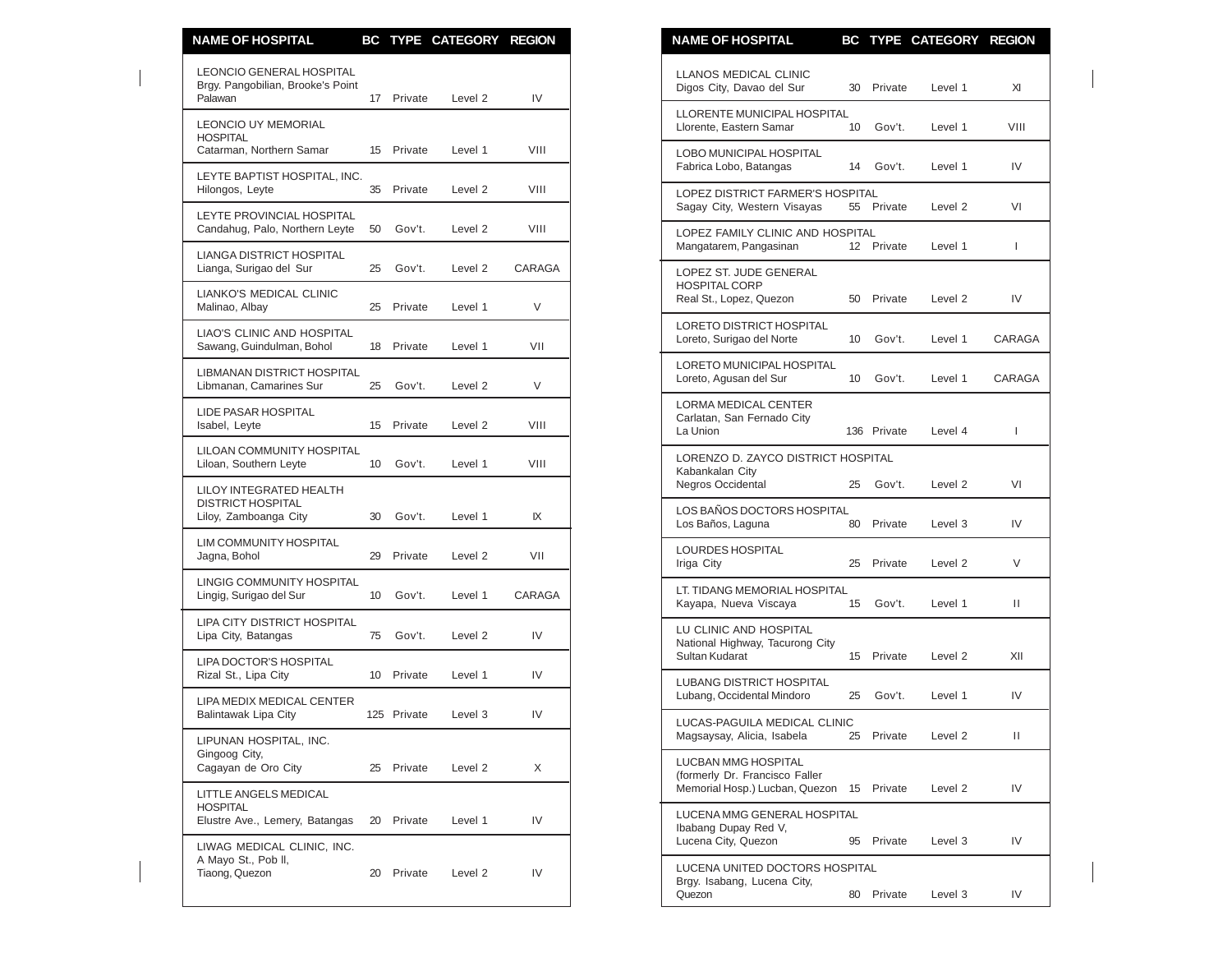| <b>NAME OF HOSPITAL</b>                                                            |    |             | BC TYPE CATEGORY REGION |              | <b>NAME OF HOSPITAL</b><br>BC TYPE CATEGORY REGION                                                                         |            |
|------------------------------------------------------------------------------------|----|-------------|-------------------------|--------------|----------------------------------------------------------------------------------------------------------------------------|------------|
| LUDOVICE GENERAL HOSPITAL<br>Daraga, Albay                                         |    | 24 Private  | Level <sub>2</sub>      | V            | MMG HOSPITAL AND HEALTH<br><b>SERVICES COOPERATIVE</b><br>OF ORIENTAL MINDORO                                              |            |
| LUIS HORA MEMORIAL &<br>REGIONAL HOSPITAL                                          |    |             |                         |              | Tawiran, Calapan City,<br>Oriental Mindoro<br>Private<br>Level 2<br>50                                                     | IV         |
| Bauko, Mt. Province<br>LUIS VILLA MEMORIAL HOSPITAL                                | 75 | Gov't.      | Level 2                 | CAR          | MMG HOSPITAL AND HEALTH<br>SERVICES COOP. PUERTO                                                                           |            |
| Pob. 3 Clarin, Misamis Occidental 25                                               |    | Private     | Level 2                 | X            | PRINCESA CHAPTER<br>#14 Taft St., Puerto Princesa City 25 Private<br>Level 2                                               | IV         |
| LUISIANA DISTRICT HOSPITAL<br>Luisiana, Laguna                                     | 50 | Gov't.      | Level 2                 | IV           | MPI-MEDICAL CENTER MUNTINLUPA<br>38 Nat'l Rd. Putatan,                                                                     |            |
| LUMBIS - RANCES GEN. HOSP.<br>Oas, Albay                                           | 20 | Private     | Level 2                 | V            | Muntinlupa City<br>90 Private<br>Level 3<br>MA. ESTRELLA GENERAL HOSPITAL                                                  | <b>NCR</b> |
| LUNA GOCO MEDICAL CLINIC<br>Calapan City, Oriental Mindoro                         |    | 10 Private  | Level 1                 | IV           | Tawiran Calapan City,<br>Oriental Mindoro<br>Private<br>35<br>Level 2                                                      | IV         |
| LUNG CENTER OF THE PHILS.<br>Quezon Avenue, Quezon City                            |    | 210 Gov't.  | Level 4                 | <b>NCR</b>   | MA. LOURDES MATERNITY HOSPITAL<br>Chino Roces Ave., cor. Solchuaga<br>Makati City<br>20 Private<br>Level 2                 | <b>NCR</b> |
| LUPON DISTRICT HOSPITAL<br>Lupon, Davao Oriental                                   |    | 25 Gov't.   | Level <sub>2</sub>      | XI           | MAASIM MUNICIPAL HOSPITAL<br>Maasim, Sarangani<br>10<br>Gov't.<br>Level 1                                                  | XI         |
| LUTHERAN MEDICAL MISSION<br>AND FOUNDATION INC.<br>(former Lutheran Hospital)      |    |             |                         |              | MABALACAT DISTRICT HOSPITAL<br>Mabalacat, Pampanga<br>Gov't.<br>Level 2<br>25                                              | Ш          |
| Baguis, Benguet<br>LUUK DISTRICT HOSPITAL                                          | 35 | Private     | Level <sub>2</sub>      | CAR          | <b>MABINAY MEDICARE</b><br><b>CUMMUNITY HOSPITAL</b><br>Mabinay, NEgros Oriental<br>Gov't<br>Level 1<br>15                 | VII        |
| Luuk, Sulu                                                                         | 25 | Gov't.      | Level 1                 | <b>ARMM</b>  | MACABEBE DISTRICT HOSPITAL                                                                                                 |            |
| LUZ-SIKATUNA COMMUNITY<br>PRIMARY HOSPITAL<br>Guihulngan, Negros Oriental          | 10 | Gov't.      | Level 1                 | VII          | Gov't.<br>Macabebe, Pampanga<br>25<br>Level 1                                                                              | Ш          |
| <b>LUZON MEDICAL CENTER</b>                                                        |    |             |                         |              | MACTAN DOCTOR'S HOSPITAL<br>Basak, Lapu-Lapu City<br>160 Private<br>Level 4                                                | VII        |
| Tapuac District, Dagupan City                                                      | 35 | Private     | Level 3                 | $\mathbf{I}$ | MADDELA MUNICIPAL HOSPITAL<br>Maddela, Quirino<br>10 <sup>°</sup><br>Gov't.<br>Level 1                                     | Ш          |
| LYCEUM OF APARRI HOSPITAL<br>Macanaya, Aparri, Cagayan                             | 50 | Private     | Level 2                 | Ш.           | MADONNA AND CHILD HOSPITAL<br>Carmen, Cagayan de Oro City<br>95 Private<br>Level 3                                         | X          |
| M.V. GALLEGO CABANATUAN<br>CITY GENERAL HOSPITAL<br>Maharlika Rd., Cabanatuan City | 76 | Gov't.      | Level 2                 | Ш            | MADONNA GENERAL HOSPITAL<br>Balayan, Batangas<br>35 Private<br>Level 2                                                     | IV         |
| M. NAPEÑAS MEDICAL CLINIC<br>Sta. Rita, Concepcion, Tarlac                         |    | 14 Private  | Level 1                 | Ш            | MADONNA GENERAL<br>HOSPITAL, INC.                                                                                          |            |
| M.V. SANTIAGO MEDICAL CENTER                                                       |    |             |                         |              | Lanao St., Kidapawan City<br>40 Private<br>Level 2                                                                         | XII        |
| Brgy. De Ocampo<br>Trece Martirez, Cavite                                          |    | 63 Private  | Level 2                 | IV           | <b>MADRID DISTRICT HOSPITAL</b><br>Madrid, Surigao del Sur<br>25<br>Gov't.<br>Level 2                                      | CARAGA     |
| M. SIMON MEDICAL CLINIC<br>Ipil, Zamboanga Sibugay                                 |    | 15 Private  | Level 2                 | IX           | MAGALLANES MEDICARE<br>COMMUNITY HOSPITAL<br>Magallanes, Sorsogon<br>15 Gov't.<br>Level 1                                  | V          |
| MCU-FDT MEDICAL<br><b>FOUNDATION HOSPITAL</b><br>Edsa, Caloocan City               |    | 215 Private | Level 4                 | <b>NCR</b>   | MAGTABOG GENERAL HOSPITAL<br>(former Gonzales - Advincula Med Clinic)<br>Sta Maria, Davao Del Sur<br>18 Private<br>Level 1 | XI         |
|                                                                                    |    |             |                         |              |                                                                                                                            |            |

| <b>NAME OF HOSPITAL</b>                                                                                                     | BС  |         | <b>TYPE CATEGORY</b> | <b>REGION</b> |
|-----------------------------------------------------------------------------------------------------------------------------|-----|---------|----------------------|---------------|
| MMG HOSPITAL AND HEALTH<br>SERVICES COOPERATIVE<br>OF ORIENTAL MINDORO<br>Tawiran, Calapan City,<br><b>Oriental Mindoro</b> | 50  | Private | Level <sub>2</sub>   | IV            |
| MMG HOSPITAL AND HEALTH<br>SERVICES COOP. PUERTO<br>PRINCESA CHAPTER<br>#14 Taft St., Puerto Princesa City 25               |     | Private | Level 2              | IV            |
| <b>MPI-MEDICAL CENTER MUNTINLUPA</b><br>38 Nat'l Rd. Putatan,<br>Muntinlupa City                                            | 90  | Private | Level 3              | NCR           |
| MA. ESTRELLA GENERAL HOSPITAL<br>Tawiran Calapan City,<br><b>Oriental Mindoro</b>                                           | 35  | Private | Level <sub>2</sub>   | IV            |
| MA. LOURDES MATERNITY HOSPITAL<br>Chino Roces Ave., cor. Solchuaga<br>Makati City                                           | 20  | Private | Level <sub>2</sub>   | <b>NCR</b>    |
| <b>MAASIM MUNICIPAL HOSPITAL</b><br>Maasim, Sarangani                                                                       | 10  | Gov't.  | Level 1              | XI            |
| <b>MABALACAT DISTRICT HOSPITAL</b><br>Mabalacat, Pampanga                                                                   | 25  | Gov't.  | Level 2              | Ш             |
| <b>MABINAY MEDICARE</b><br><b>CUMMUNITY HOSPITAL</b><br>Mabinay, NEgros Oriental                                            | 15  | Gov't   | Level 1              | VII           |
| <b>MACABEBE DISTRICT HOSPITAL</b><br>Macabebe, Pampanga                                                                     | 25  | Gov't.  | Level 1              | Ш             |
| <b>MACTAN DOCTOR'S HOSPITAL</b><br>Basak, Lapu-Lapu City                                                                    | 160 | Private | Level 4              | VII           |
| MADDELA MUNICIPAL HOSPITAL<br>Maddela, Quirino                                                                              | 10  | Gov't.  | Level 1              | Ш             |
| <b>MADONNA AND CHILD HOSPITAL</b><br>Carmen, Cagayan de Oro City                                                            | 95  | Private | Level 3              | X             |
| MADONNA GENERAL HOSPITAL<br>Balayan, Batangas                                                                               | 35  | Private | Level <sub>2</sub>   | IV            |
| <b>MADONNA GENERAL</b><br>HOSPITAL, INC.<br>Lanao St., Kidapawan City                                                       | 40  | Private | Level <sub>2</sub>   | XII           |
| <b>MADRID DISTRICT HOSPITAL</b><br>Madrid, Surigao del Sur                                                                  | 25  | Gov't.  | Level <sub>2</sub>   | CARAGA        |
| <b>MAGALLANES MEDICARE</b><br>COMMUNITY HOSPITAL<br>Magallanes, Sorsogon                                                    | 15  | Gov't.  | Level 1              | V             |
| MAGTABOG GENERAL HOSPITAL<br>(former Gonzales - Advincula Med Clinic)<br>Sta Maria, Davao Del Sur                           | 18  | Private | Level 1              | XI            |
|                                                                                                                             |     |         |                      |               |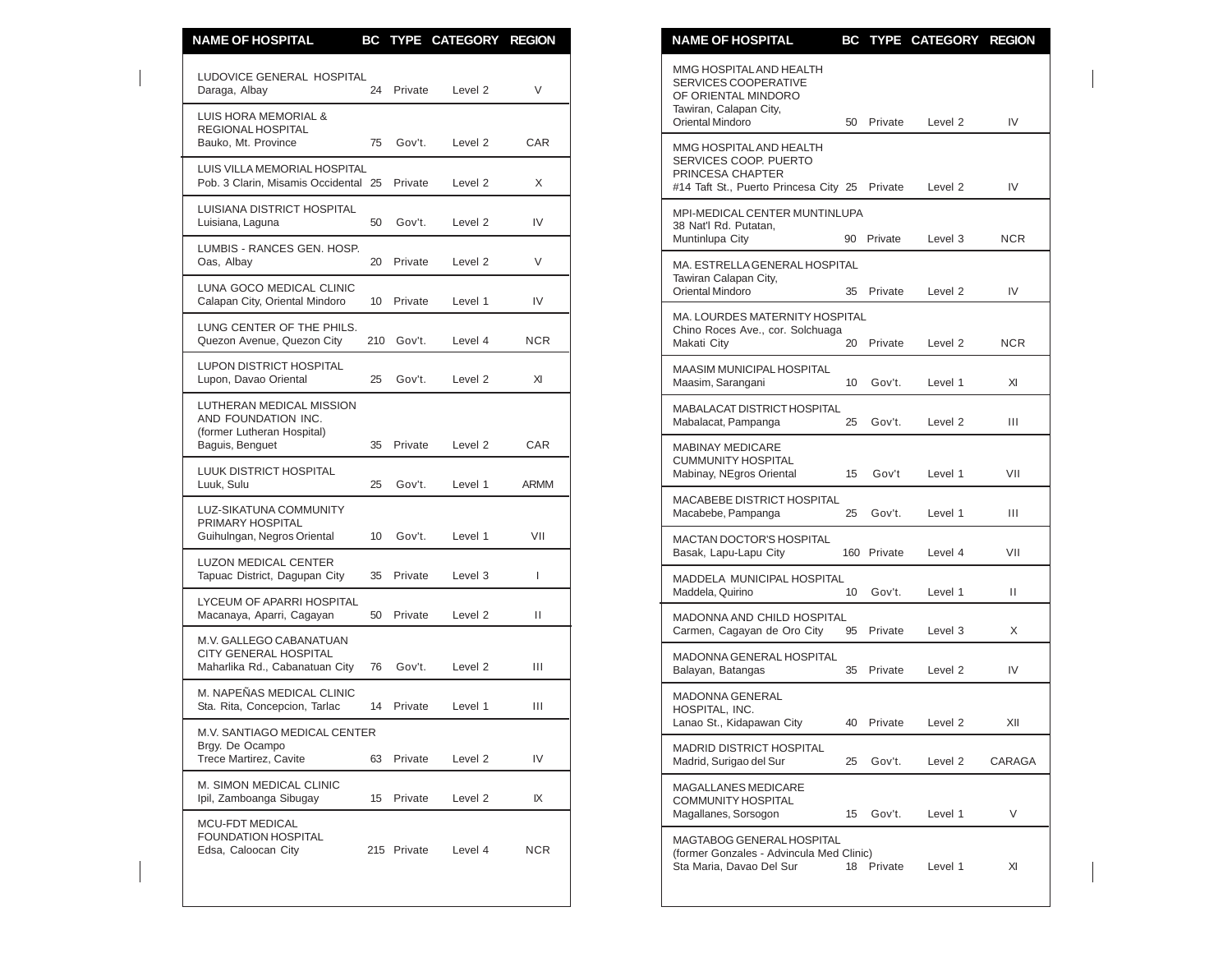| <b>NAME OF HOSPITAL</b>                                                                       |    |             | BC TYPE CATEGORY REGION |                | <b>NAME OF HOSPITAL</b><br>BC TYPE CATEGORY REGION                                                                                 |              |
|-----------------------------------------------------------------------------------------------|----|-------------|-------------------------|----------------|------------------------------------------------------------------------------------------------------------------------------------|--------------|
| <b>MAGPOC MATERNITY</b><br>HOSPITAL, INC.<br>Guiguinto, Bulacan                               |    | 12 Private  | Level 1                 | Ш              | MALAY MUNICIPAL HOSPITAL<br>Malay, Aklan<br>10<br>Gov't.<br>Level 1                                                                | VI           |
| <b>MAGRINA CLINIC &amp; HOSPITAL</b><br>Buluan, Maguindanao                                   | 20 | Private     | Level 1                 | <b>ARMM</b>    | MALAYBALAY MEDICAL HOSPITAL<br>Fortichst Brgy.Malaybalay City<br><b>Bukidnon</b><br>22 Private<br>Level 1                          | X            |
| <b>MAGSAYSAY MEMORIAL</b><br><b>DISTRICT HOSPITAL</b><br>Lopez, Quezon                        |    | 75 Gov't.   | Level 2                 | IV             | MALAYBALAY POLYMEDIC<br><b>GENERAL HOSPITAL</b><br>Fortichst, Brgy. Malaybalay City<br><b>Bukidnon</b><br>60<br>Private<br>Level 2 | X            |
| MAGSINGAL DISTRICT HOSPITAL<br>Magsingal, Ilocos Sur                                          | 25 | Gov't.      | Level 1                 | $\mathbf{I}$   | MALIMONO DISTRICT HOSPITAL<br>Malimono, Surigao del Norte<br>10<br>Gov't.<br>Level 1                                               | CARAG/       |
| MAGUINDANAO PROVINCIAL<br><b>HOSPITAL</b><br>Shariff Aguak, Maguindanao                       | 50 | Gov't.      | Level 2                 | <b>ARMM</b>    | MALIPAYON DISTRICT HOSPITAL<br>Corcuera, Romblon<br>25<br>Gov't<br>Level 1                                                         | IV           |
| MAHAL NA VIRGEN MARIA<br>STO. ROSARIO DISTRICT HOSPITAL                                       |    |             |                         |                | <b>MALITA DISTRICT HOSPITAL</b><br>Malita, Davao del Sur<br>18 Gov't.<br>Level 1                                                   | XI           |
| (formerly M.V.M. Sto. Rosario<br>Municipal Hospital)<br>Rosario, Batangas                     | 25 | Gov't.      | Level <sub>2</sub>      | IV             | <b>MALOLOS MATERNITY</b><br><b>HOSPITAL &amp; EYE CENTER</b><br>McArthur H-way, Malolos, Bulacan 21<br>Private<br>Level 2          | Ш            |
| MAHAYAG DISTRICT HOSPITAL<br>Mahayag, Zamboanga del Sur                                       |    | 10 Gov't.   | Level 1                 | IX             | MALOLOS SAN ILDEFONSO<br><b>COUNTY HOSPITAL</b><br>Brgy. Canalate, Malolos, Bulacan 14 Private<br>Level <sub>2</sub>               | Ш            |
| MAHESECO MULTI-PURPOSE<br><b>COOPERATIVE</b><br>Lakandula St., Poblacion<br>Mariveles, Bataan |    | 12 Private  | Level <sub>2</sub>      | $\mathbf{III}$ | <b>MALTA MEDICAL CENTER</b><br>Toril, Davao City<br>15 Private<br>Level 1                                                          | XI           |
| MAINIT MEDICARE COMMUNITY<br><b>HOSPITAL</b>                                                  |    |             |                         |                | MALUNGON MUNICIPAL HOSPITAL<br>Malungon, Sarangani<br>19<br>Gov't.<br>Level 1                                                      | XI           |
| Mainit, Surigao del Norte                                                                     | 15 | Gov't.      | Level 1                 | CARAGA         | MAMBUSAO DISTRICT HOSPITAL<br>Mambusao, Capiz<br>50<br>Gov't.<br>Level 2                                                           | VI           |
| MAITUM MUNICIPAL HOSPITAL<br>Maitum, Sarangani                                                | 10 | Gov't.      | Level 1                 | XII            | MANABAT MATERNITY AND<br><b>GENERAL HOSPITAL</b>                                                                                   |              |
| MAJAYJAY MEDICARE HOSPITAL<br>Majayjay, Laguna                                                | 15 | Gov't.      | Level 1                 | IV             | San Matias, Sto. Tomas,<br>30<br>Private<br>Level 2<br>Pampanga                                                                    | Ш            |
| <b>MAJOR DANILO ATIENZA</b><br>AIR BASE HOSPITAL                                              |    |             |                         |                | MANANGAN CLINIC AND HOSPITAL<br>Buluan, Maguindanao<br>Private<br>Level 1<br>25                                                    | ARMM         |
| Sangley Point, Cavite<br><b>MAKATI MEDICAL CENTER</b>                                         | 10 | Gov't.      | Level 1                 | IV             | MANANGO HOSPITAL<br>Nat'l. Hi-way, San Antonio<br>14 Private<br>Level 2<br>Alicia, Isabela                                         | Ш            |
| 2 Amorsolo St., Makati City<br>MAKILALA MEDICAL SPECIALIST                                    |    | 600 Private | Level 4                 | <b>NCR</b>     | MANAOAG COMMUNITY HOSPITAL<br>Manaoag, Pangasinan<br>10 Gov't.<br>Level 1                                                          | $\mathbf{I}$ |
| HOSPITAL, INC.<br>Makilala, North Cotabato                                                    |    | 30 Private  | Level 2                 | XII            | MANAY DISTRICT HOSPITAL                                                                                                            |              |
| MALASIQUI MUNICIPAL HOSPITAL<br>Malasiqui, Pangasinan                                         |    | 15 Gov't.   | Level 1                 | L              | Sta. Maria, Manay<br>Davao Oriental<br>10 Gov't.<br>Level 1                                                                        | XI           |
| MALATE MEDICAL CLINIC<br>Saypon Highway, Toril                                                |    |             |                         |                | MANDALUYONG CITY<br><b>MEDICAL CENTER</b><br>Boni Avenue, Mandaluyong City 150 Gov't.<br>Level 4                                   | NCR.         |
| Davao City                                                                                    |    | 18 Private  | Level 1                 | XI             | <b>MANDAON MEDICARE</b><br><b>COMMUNITY HOSPITAL</b>                                                                               |              |

| <b>NAME OF HOSPITAL</b>                                                                                | BС  | <b>TYPE</b> | <b>CATEGORY</b>    | <b>REGION</b> |
|--------------------------------------------------------------------------------------------------------|-----|-------------|--------------------|---------------|
| <b>MALAY MUNICIPAL HOSPITAL</b><br>Malay, Aklan                                                        | 10  | Gov't.      | Level 1            | VI            |
| <b>MALAYBALAY MEDICAL HOSPITAL</b><br>Fortichst Brgy.Malaybalay City<br><b>Bukidnon</b>                | 22  | Private     | Level 1            | X             |
| MALAYBALAY POLYMEDIC<br><b>GENERAL HOSPITAL</b><br>Fortichst, Brgy. Malaybalay City<br><b>Bukidnon</b> | 60  | Private     | Level <sub>2</sub> | X             |
| <b>MALIMONO DISTRICT HOSPITAL</b><br>Malimono, Surigao del Norte                                       | 10  | Gov't.      | Level 1            | CARAGA        |
| <b>MALIPAYON DISTRICT HOSPITAL</b><br>Corcuera, Romblon                                                | 25  | Gov't       | Level 1            | IV            |
| MALITA DISTRICT HOSPITAL<br>Malita, Davao del Sur                                                      | 18  | Gov't.      | Level 1            | XI            |
| <b>MALOLOS MATERNITY</b><br><b>HOSPITAL &amp; EYE CENTER</b><br>McArthur H-way, Malolos, Bulacan 21    |     | Private     | Level 2            | Ш             |
| MALOLOS SAN ILDEFONSO<br><b>COUNTY HOSPITAL</b><br>Brgy. Canalate, Malolos, Bulacan                    | 14  | Private     | Level 2            | Ш             |
| <b>MALTA MEDICAL CENTER</b><br>Toril, Davao City                                                       | 15  | Private     | Level 1            | XI            |
| <b>MALUNGON MUNICIPAL HOSPITAL</b><br>Malungon, Sarangani                                              | 19  | Gov't.      | Level 1            | XI            |
| MAMBUSAO DISTRICT HOSPITAL<br>Mambusao, Capiz                                                          | 50  | Gov't.      | Level <sub>2</sub> | VI            |
| <b>MANABAT MATERNITY AND</b><br><b>GENERAL HOSPITAL</b><br>San Matias, Sto. Tomas,<br>Pampanga         | 30  | Private     | Level 2            | Ш             |
| <b>MANANGAN CLINIC AND HOSPITAL</b><br>Buluan, Maguindanao                                             | 25  | Private     | Level 1            | <b>ARMM</b>   |
| <b>MANANGO HOSPITAL</b><br>Nat'l. Hi-way, San Antonio<br>Alicia, Isabela                               | 14  | Private     | Level 2            | П             |
| <b>MANAOAG COMMUNITY HOSPITAL</b><br>Manaoag, Pangasinan                                               | 10  | Gov't.      | Level 1            | L             |
| <b>MANAY DISTRICT HOSPITAL</b><br>Sta. Maria, Manay<br>Davao Oriental                                  | 10  | Gov't.      | Level 1            | XI            |
| <b>MANDALUYONG CITY</b><br><b>MEDICAL CENTER</b><br>Boni Avenue, Mandaluyong City                      | 150 | Gov't.      | Level 4            | NCR.          |
| <b>MANDAON MEDICARE</b><br><b>COMMUNITY HOSPITAL</b><br>Mandaon, Masbate                               | 15  | Gov't.      | Level 1            | V             |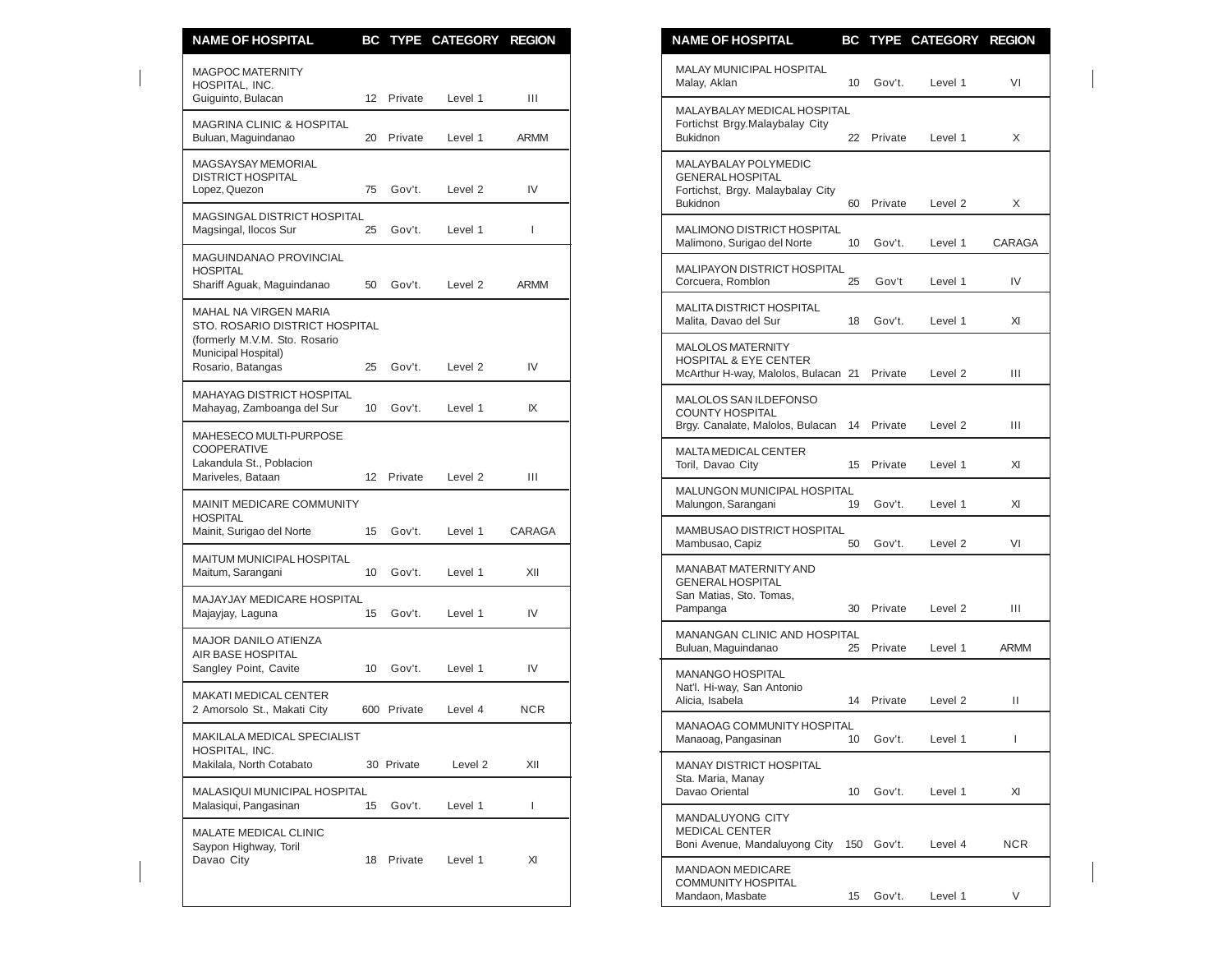| <b>NAME OF HOSPITAL</b>                                                                               |                 |             | BC TYPE CATEGORY REGION |              | <b>NAME OF HOSPITAL</b><br>BC TYPE CATEGORY REGION                                                                                           |              |
|-------------------------------------------------------------------------------------------------------|-----------------|-------------|-------------------------|--------------|----------------------------------------------------------------------------------------------------------------------------------------------|--------------|
| MANGATAREM DISTRICT HOSP.<br>Mangatarem, Pangasinan                                                   | 25              | Gov't.      | Level 2                 | $\mathbf{L}$ | MARCELLO-PADILLA CHILDREN'S<br>AND MEDICAL HOSPITAL<br>20 Private<br>Level 2                                                                 | Ш            |
| MANILA ADVENTIST MEDICAL<br>CENTER AND SCHOOL OF<br>MEDICAL ARTS INC.<br>1975Donada St., Pasay City   |                 | 150 Private | Level 4                 | <b>NCR</b>   | Banga I. Plaridel, Bulacan<br>MARGOSA TUBIG REGIONAL<br><b>HOSPITAL</b><br>Margosatubig, Zamboanga del Sur 25<br>Gov't.<br>Level 2           | IX           |
| MANILA DOCTOR'S HOSPITAL<br>667 UN Avenue, Ermita, Manila                                             |                 | 300 Private | Level 4                 | <b>NCR</b>   | MARIA L. ELEAZAR MEMORIAL<br>DISITRICT HOSPITAL (formerly                                                                                    |              |
| <b>MANILA EAST MEDICAL CENTER</b><br>Manila East Rd., Bgy. Dolores<br>Taytay, Rizal                   |                 | 75 Private  | Level 3                 | IV           | Tagkawayan District Hosp.)<br>Tagkawayan, Quezon<br>25<br>Gov't.<br>Level 2                                                                  | IV           |
| MANILA NAVAL HOSPITAL<br>Fort Bonifacio, Taguig City                                                  |                 | 100 Gov't.  | Level 2                 | <b>NCR</b>   | <b>MARIA LOURDES MATERNITY</b><br><b>HOSPITAL</b><br>Don Chino Roces Ave.,<br>Makati City<br>Private<br>Level 2<br>20                        | <b>NCR</b>   |
| MANITO MUNICIPAL HOSPITAL<br>Manito, Albay                                                            | 10 <sup>°</sup> | Gov't.      | Level 1                 | V            | MARIA REYNA HOSPITAL<br>Cagayan de Oro City<br>Private<br>Level 4<br>90                                                                      | X            |
| MANSALAY MEDICARE HOSPITAL<br>Mansalay, Oriental Mindoro                                              | 10              | Gov't.      | Level 1                 | IV           | MARIAN HOSPITAL OF STA. ROSA, INC.<br>Brgy. Tagapo, Sta. Rosa City,                                                                          |              |
| MANUEL HOSPITAL<br>Lanao St., Kidapawan City                                                          | 15              | Private     | Level 1                 | XII          | Laguna<br>14 Private<br>Level 2<br>MARIANO JESUS CUENCO                                                                                      | IV           |
| MANUEL A. ROXAS DISTRICT HOSPITAL<br>Roxas, Isabela                                                   |                 | 50 Gov't.   | Level 2                 | Ш            | <b>MEMORIAL HOSPITAL</b><br>Malabuyoc, Cebu City<br>Gov't<br>Level 2<br>25                                                                   | VII          |
| MANUEL J. SANTOS HOSPITAL<br>Montillana Blvd., Butuan City                                            |                 | 100 Private | Level 3                 | CARAGA       | MARIANO MARCOS MEMORIAL<br><b>HOSPITAL &amp; MEDICAL CENTER</b><br>Batac, Ilocos Norte<br>200 Gov't.<br>Level 4                              | $\mathbf{I}$ |
| <b>MANUKAN MEDICARE</b><br>COMMUNITYHOSPITAL<br>Manukan, Zamboanga del Norte                          | 10              | Gov't.      | Level 1                 | IX           | MARIHATAG DISTRICT HOSPITAL<br>Marihatag, Surigao del Sur<br>Gov't.<br>Level 2<br>25                                                         | CARAGA       |
| MAPANDAN MUNICIPAL HOSPITAL<br>Mapandan, Pangasinan                                                   | 10 <sup>°</sup> | Gov't.      | Level 1                 | L            | MARIKINA ST. VINCENT<br>GENERALHOSPITAL, INC.<br>Concepcion, Marikina City<br>90 Private<br>Level 2                                          | <b>NCR</b>   |
| <b>MAPANDI MEMORIAL HOSPITAL</b><br>048 Buanda Boulevard Saduc<br>Marawi City, Lanao Del Sur          |                 | 30 Private  | Level 1                 | <b>ARMM</b>  | MARIKINA VALLEY MEDICAL CENTER<br>Sumulong Hi-way Cor.,<br>Aguinaldo Ave., Marikina City<br>99 Private<br>Level 3                            | <b>NCR</b>   |
| MARAAT MEDICAL HOSPITAL<br>Publacion Quezon, Bukidnon                                                 |                 | 23 Private  | Level 1                 | X            | <b>MARKVIM HOSPITAL</b><br>Almar Subd., Kalookan City<br>Private<br>Level 1<br>$7\overline{ }$                                               | <b>NCR</b>   |
| MARAGUSAN MUNICIPAL<br><b>HOSPITAL</b><br>Maragusan, Compostela Valley                                | 10              | Gov't.      | Level 1                 | XI           | MARIBOJOC COMMUNITY<br><b>HOSPITAL</b><br>Gov't.<br>Maribojoc, Bohol<br>15<br>Level 1                                                        | VII          |
| MARAMAG MEDICLINIC AND<br>LABORATORY (formerly MARAMAG<br><b>MEDICAL CLINIC)</b><br>Maramag, Bukidnon |                 | 20 Private  | Level 1                 | X            | <b>MARSMAN ESTATE</b><br>PLANTATION, INC. (MEPI)<br><b>MEDICAL CLINIC / HOSPITAL</b><br>Sto. Tomas, Davao del Norte<br>10 Private<br>Level 1 | XI           |
| <b>MARANDING COMMUNITY HOSPITAL</b><br>Fernan Subd., Maranding Lala,<br>Lanao Del Norte               |                 | 50 Private  | Level 2                 | X            | MARTIN MARASIGAN MEMORIAL<br><b>HOSPITAL (formerly Cuenca</b><br>Medicare Community Hosp.)<br>Cuenca, Batangas<br>Gov't.<br>Level 2<br>25    | IV           |
| MARCELLO HOSPITAL<br>237 M. Ponce St., Baliuag<br><b>Bulacan</b>                                      |                 | 27 Private  | Level 2                 | Ш            | MARTINEZ MEMORIAL HOSPITAL<br>198 A. Mabini St., Maypajo,<br>Caloocan City<br>100 Private<br>Level 2                                         | <b>NCR</b>   |
|                                                                                                       |                 |             |                         |              |                                                                                                                                              |              |

|  | NAME OF HOSPITAL                                                                                                      |    |             | BC TYPE CATEGORY REGION |        |
|--|-----------------------------------------------------------------------------------------------------------------------|----|-------------|-------------------------|--------|
|  | MARCELLO-PADILLA CHILDREN'S<br>AND MEDICAL HOSPITAL<br>Banga I. Plaridel, Bulacan                                     | 20 | Private     | Level 2                 | Ш      |
|  | <b>MARGOSA TUBIG REGIONAL</b><br><b>HOSPITAL</b><br>Margosatubig, Zamboanga del Sur 25                                |    | Gov't.      | Level 2                 | IX     |
|  | MARIA L. ELEAZAR MEMORIAL<br>DISITRICT HOSPITAL (formerly<br>Tagkawayan District Hosp.)<br>Tagkawayan, Quezon         | 25 | Gov't.      | Level 2                 | IV     |
|  | <b>MARIA LOURDES MATERNITY</b><br><b>HOSPITAL</b><br>Don Chino Roces Ave.,<br>Makati City                             | 20 | Private     | Level 2                 | NCR.   |
|  | <b>MARIA REYNA HOSPITAL</b><br>Cagayan de Oro City                                                                    | 90 | Private     | Level 4                 | X      |
|  | MARIAN HOSPITAL OF STA. ROSA, INC.<br>Brgy. Tagapo, Sta. Rosa City,<br>Laguna                                         |    | 14 Private  | Level 2                 | IV     |
|  | <b>MARIANO JESUS CUENCO</b><br><b>MEMORIAL HOSPITAL</b><br>Malabuyoc, Cebu City                                       | 25 | Gov't       | Level 2                 | VII    |
|  | <b>MARIANO MARCOS MEMORIAL</b><br><b>HOSPITAL &amp; MEDICAL CENTER</b><br>Batac, Ilocos Norte                         |    | 200 Gov't.  | Level 4                 | L      |
|  | <b>MARIHATAG DISTRICT HOSPITAL</b><br>Marihatag, Surigao del Sur                                                      | 25 | Gov't.      | Level 2                 | CARAGA |
|  | <b>MARIKINA ST. VINCENT</b><br>GENERALHOSPITAL, INC.<br>Concepcion, Marikina City                                     | 90 | Private     | Level 2                 | NCR    |
|  | MARIKINA VALLEY MEDICAL CENTER<br>Sumulong Hi-way Cor.,<br>Aguinaldo Ave., Marikina City                              | 99 | Private     | Level 3                 | NCR    |
|  | <b>MARKVIM HOSPITAL</b><br>Almar Subd., Kalookan City                                                                 | 7  | Private     | Level 1                 | NCR    |
|  | MARIBOJOC COMMUNITY<br><b>HOSPITAL</b><br>Maribojoc, Bohol                                                            | 15 | Gov't.      | Level 1                 | VII    |
|  | <b>MARSMAN ESTATE</b><br>PLANTATION, INC. (MEPI)<br><b>MEDICAL CLINIC / HOSPITAL</b><br>Sto. Tomas, Davao del Norte   | 10 | Private     | Level 1                 | XI     |
|  | <b>MARTIN MARASIGAN MEMORIAL</b><br><b>HOSPITAL (formerly Cuenca</b><br>Medicare Community Hosp.)<br>Cuenca, Batangas | 25 | Gov't.      | Level 2                 | IV     |
|  | MARTINEZ MEMORIAL HOSPITAL<br>198 A. Mabini St., Maypajo,<br>Caloocan City                                            |    | 100 Private | Level <sub>2</sub>      | NCR    |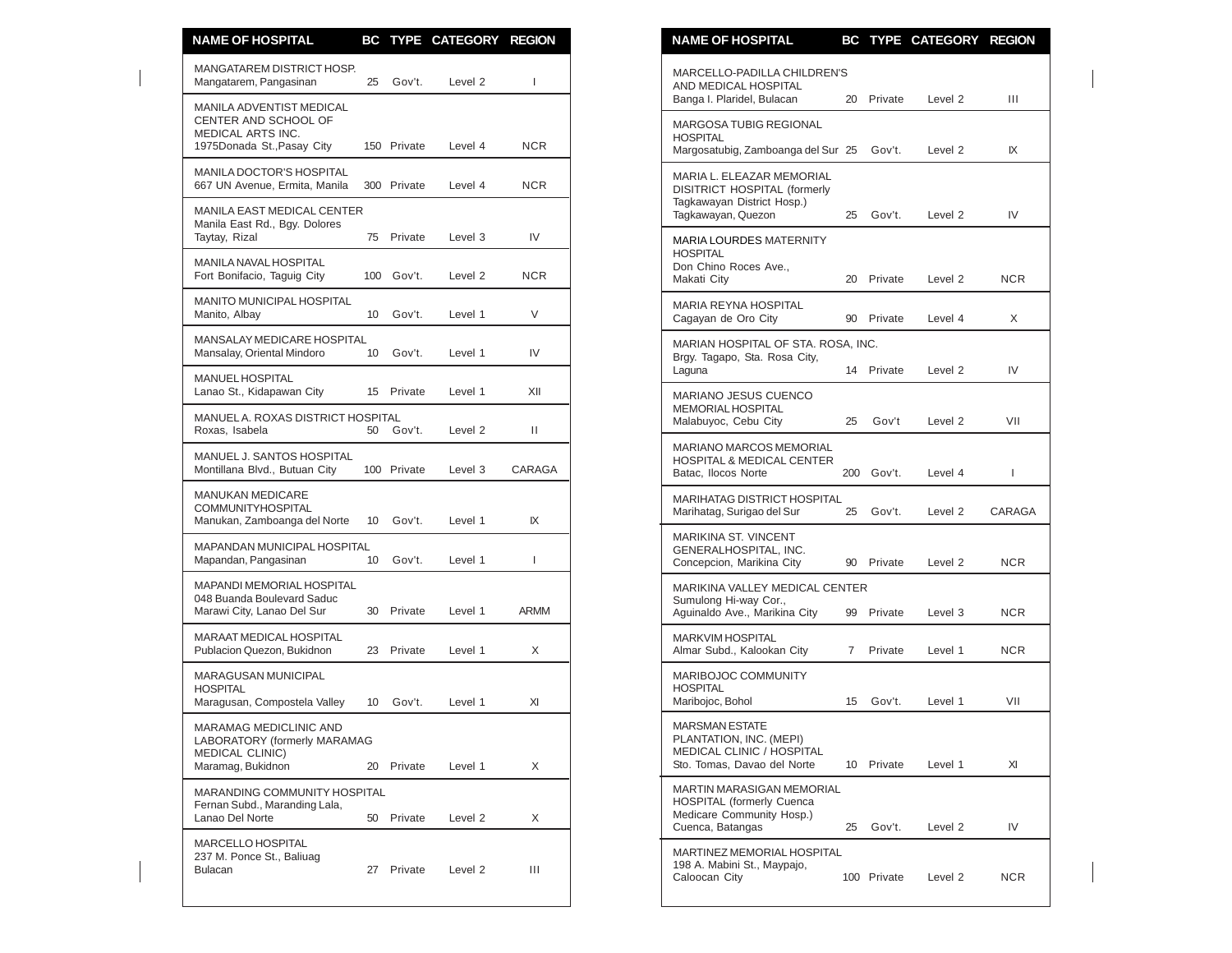| <b>NAME OF HOSPITAL</b>                                                                          |    |             | BC TYPE CATEGORY REGION |            | <b>NAME OF HOSPITAL</b><br>BC TYPE CATEGORY REGION                                                                      |              |
|--------------------------------------------------------------------------------------------------|----|-------------|-------------------------|------------|-------------------------------------------------------------------------------------------------------------------------|--------------|
| MARY CHILES GENERAL HOSPITAL<br>667 Gastambide St.,<br>Sampaloc, Manila                          |    | 100 Private | Level 4                 | <b>NCR</b> | MAYOR HILARION A. RAMIRO SR.<br>REGIONAL TRAINING AND<br><b>TEACHING HOSPITAL</b>                                       |              |
| <b>MARY IMMACULATE</b><br><b>MATERNITY HOSPITAL</b><br>Sto. Rosario, Malolos, Bulacan            | 20 | Private     | Level 2                 | Ш          | Maningcal, Ozamis City<br>150 Gov't.<br>Level 3<br>MAYOR JOAQUIN G. MACIAS<br><b>MEMORIAL HOSPITAL</b>                  | X            |
| MARY IMMACULATE HOSPITAL                                                                         |    |             |                         |            | Sindangan, Zamboanga del Norte 10 Private<br>Level 1                                                                    | IX           |
| E. Rodriguez Ave.,<br>Bagong Ilog, Pasig City                                                    |    | 25 Private  | Level 2                 | <b>NCR</b> | MAYOYAO DISTRICT HOSPITAL<br>Mayoyao, Ifugao<br>30<br>Gov't.<br>Level 2                                                 | CAR          |
| <b>MARY JOHNSTON HOSPITAL</b><br>1221 Juan Nolasco St.<br>Tondo, Manila                          |    | 150 Private | Level 4                 | <b>NCR</b> | MCPC ST. THERESE OF USIEUX<br>DOCTORS HOSPITAL<br>Maybunga, Pasig City<br>Private<br>Level 2<br>25                      | <b>NCR</b>   |
| MARY MEDIATRIX MEDICAL<br><b>CENTER</b><br>Lipa City, Batangas                                   |    | 120 Private | Level 4                 | IV         | MEDICAL CENTER OF DIGOS<br>COOP. HOSPITAL<br>Digos, Davao del Sur<br>101 Private<br>Level 2                             | XI           |
| MARY THE QUEEN MATERNITYAND<br>GEN. HOSPITAL FOUNDATION INC.<br>Sto. Niño, Plaridel, Bulacan     |    | 18 Private  | Level 2                 | Ш          | MEDICAL CENTER IMUS<br>Imus, Cavite<br>90 Private<br>Level 3                                                            | IV           |
| MASBATE DOCTORS HOSPITAL<br>Rosero St., Masbate City                                             |    | 20 Private  | Level 2                 | V          | MEDICAL CENTER MANILA<br>1122 Gen. Luna, Ermita, Manila<br>250 Private<br>Level 4                                       | <b>NCR</b>   |
| MASBATE PROVINCIAL HOSPITAL<br>Masbate. Masbate                                                  |    | 100 Gov't.  | Level 3                 | V          | MEDICAL CENTER PARAÑAQUE. INC.<br>Dr. A. Santos Ave.<br>Sucat Road, Parañaque City<br>95 Private<br>Level 4             | <b>NCR</b>   |
| MASONGSONG CLINIC<br>Digos City, Davao del Sur                                                   | 30 | Private     | Level 1                 | XI         | MEDICAL CENTRUM DAGUPAN                                                                                                 |              |
| MATAAS NA KAHOY COMMUNITY                                                                        |    |             |                         |            | A. B. Fernandez East,<br>Dagupan City<br>42 Private<br>Level 3                                                          | $\mathbf{I}$ |
| <b>HOSPITAL</b><br>Pob., Mataas na Kahoy, Batangas 11 Private                                    |    |             | Level 2                 | IV         | MEDICAL MISSION GROUP<br><b>HOSPITAL &amp; HEALTH SERVICES</b>                                                          |              |
| <b>MATEO'S DIAGNOSTIC CLINIC</b><br>AND GENERAL HOSPITAL, INC.<br>Bagbaguin, Sta. Maria, Bulacan |    | 40 Private  | Level 2                 | Ш          | COOP - BOHOL<br>Tagbilaran City, Bohol<br>37 Private<br>Level 2                                                         | VII          |
| MATIAS CLINIC AND HOSPITAL<br>National Highway, Isulan<br>Isulan, Sultan Kudarat                 |    | 20 Private  | Level 1                 | XII        | MEDICAL MISSION GROUP<br><b>HOSPITAL &amp; HEALTH SERVICES</b><br>COOPERATIVE OF DAVAO CITY<br>Leon Garcia St., Sta Ana |              |
| MATILDE A. OLIVAS DISTRICT<br><b>HOSPITAL</b><br>Camalaniugan, Cagayan                           | 25 | Gov't.      | Level 2                 | Ш          | Davao City<br>80 Private<br>Level 3<br>MEDICAL MISSION GROUP<br><b>HOSPITAL &amp; HEALTH SERVICES</b>                   | XI           |
| <b>MATNOG MEDICARE</b>                                                                           |    |             |                         |            | COOP-NUEVA VIZCAYA<br>Solano, Nueva Vizcaya<br>34 Private<br>Level 2                                                    | Ш            |
| <b>COMMUNITY HOSPITAL</b><br>Matnog, Sorsogon                                                    |    | 15 Gov't.   | Level 1                 | V          | <b>MEDICAL MISSION GROUP HOSPITAL</b><br>AND HEALTH SERVICES                                                            |              |
| MATUTES MEDICAL CLINIC<br>AND HOSPITAL                                                           |    |             |                         |            | COOPERATIVE OF TACURONG<br>Tacurong City, Sultan Kudarat<br>13 Private<br>Level 1                                       | XII          |
| Sto. Tomas, Davao del Norte<br><b>MAUBAN DISTRICT HOSPITAL</b>                                   |    | 12 Private  | Level 1                 | XI         | MEDICAL MISSION GROUP HOSPITAL<br>AND HEALTH SERVICES OF TAGUM<br>Visayan Village, Tagum City,                          |              |
| Mauban, Quezon                                                                                   | 25 | Gov't.      | Level 2                 | IV         | Davao del Norte<br>150 Private<br>Level 3                                                                               | XI           |
| MAWAB MEDICAL CLINIC AND<br><b>HOSPITAL</b><br>Mawab, Compostela Valley                          |    | 18 Private  | Level 1                 | XI         | MEDICARE COMMUNITY<br>HOSPITAL-JIMENEZ<br>Poblacion Jimenez,<br>Misamis Occidnetal<br>Gov't<br>Level 1<br>15            | X —          |

| <b>NAME OF HOSPITAL</b>                                                                                                               |                  |             | BC TYPE CATEGORY REGION |            |
|---------------------------------------------------------------------------------------------------------------------------------------|------------------|-------------|-------------------------|------------|
| MAYOR HILARION A. RAMIRO SR.<br>REGIONAL TRAINING AND<br>TEACHING HOSPITAL<br>Maningcal, Ozamis City                                  | 150              | Gov't.      | Level 3                 | X          |
| MAYOR JOAQUIN G. MACIAS<br>MEMORIAL HOSPITAL<br>Sindangan, Zamboanga del Norte                                                        | 10 <sup>10</sup> | Private     | Level 1                 | IX         |
| <b>MAYOYAO DISTRICT HOSPITAL</b><br>Mayoyao, Ifugao                                                                                   | 30               | Gov't.      | Level <sub>2</sub>      | <b>CAR</b> |
| MCPC ST. THERESE OF USIEUX<br>DOCTORS HOSPITAL<br>Maybunga, Pasig City                                                                | 25               | Private     | Level 2                 | <b>NCR</b> |
| MEDICAL CENTER OF DIGOS<br>COOP. HOSPITAL<br>Digos, Davao del Sur                                                                     |                  | 101 Private | Level 2                 | XI         |
| MEDICAL CENTER IMUS<br>Imus, Cavite                                                                                                   | 90               | Private     | Level 3                 | IV         |
| MEDICAL CENTER MANILA<br>1122 Gen. Luna, Ermita, Manila                                                                               |                  | 250 Private | Level 4                 | NCR.       |
| MEDICAL CENTER PARAÑAQUE, INC.<br>Dr. A. Santos Ave.<br>Sucat Road, Parañaque City                                                    | 95               | Private     | Level 4                 | <b>NCR</b> |
| <b>MEDICAL CENTRUM DAGUPAN</b><br>A. B. Fernandez East.<br>Dagupan City                                                               | 42               | Private     | Level 3                 | L          |
| <b>MEDICAL MISSION GROUP</b><br><b>HOSPITAL &amp; HEALTH SERVICES</b><br>COOP - BOHOL<br>Tagbilaran City, Bohol                       | 37               | Private     | Level 2                 | VII        |
| MEDICAL MISSION GROUP<br><b>HOSPITAL &amp; HEALTH SERVICES</b><br>COOPERATIVE OF DAVAO CITY<br>Leon Garcia St., Sta Ana<br>Davao City | 80               | Private     | Level 3                 | XI         |
| <b>MEDICAL MISSION GROUP</b><br><b>HOSPITAL &amp; HEALTH SERVICES</b><br>COOP-NUEVA VIZCAYA<br>Solano, Nueva Vizcaya                  | 34               | Private     | Level 2                 | Ш          |
| MEDICAL MISSION GROUP HOSPITAL<br>AND HEALTH SERVICES<br>COOPERATIVE OF TACURONG<br>Tacurong City, Sultan Kudarat                     | 13               | Private     | Level 1                 | XII        |
| <b>MEDICAL MISSION GROUP HOSPITAL</b><br>AND HEALTH SERVICES OF TAGUM<br>Visayan Village, Tagum City,<br>Davao del Norte              | 150              | Private     | Level 3                 | XI         |
| <b>MEDICARE COMMUNITY</b><br>HOSPITAL-JIMENEZ<br>Poblacion Jimenez,<br>Misamis Occidnetal                                             | 15               | Gov't       | Level 1                 | X          |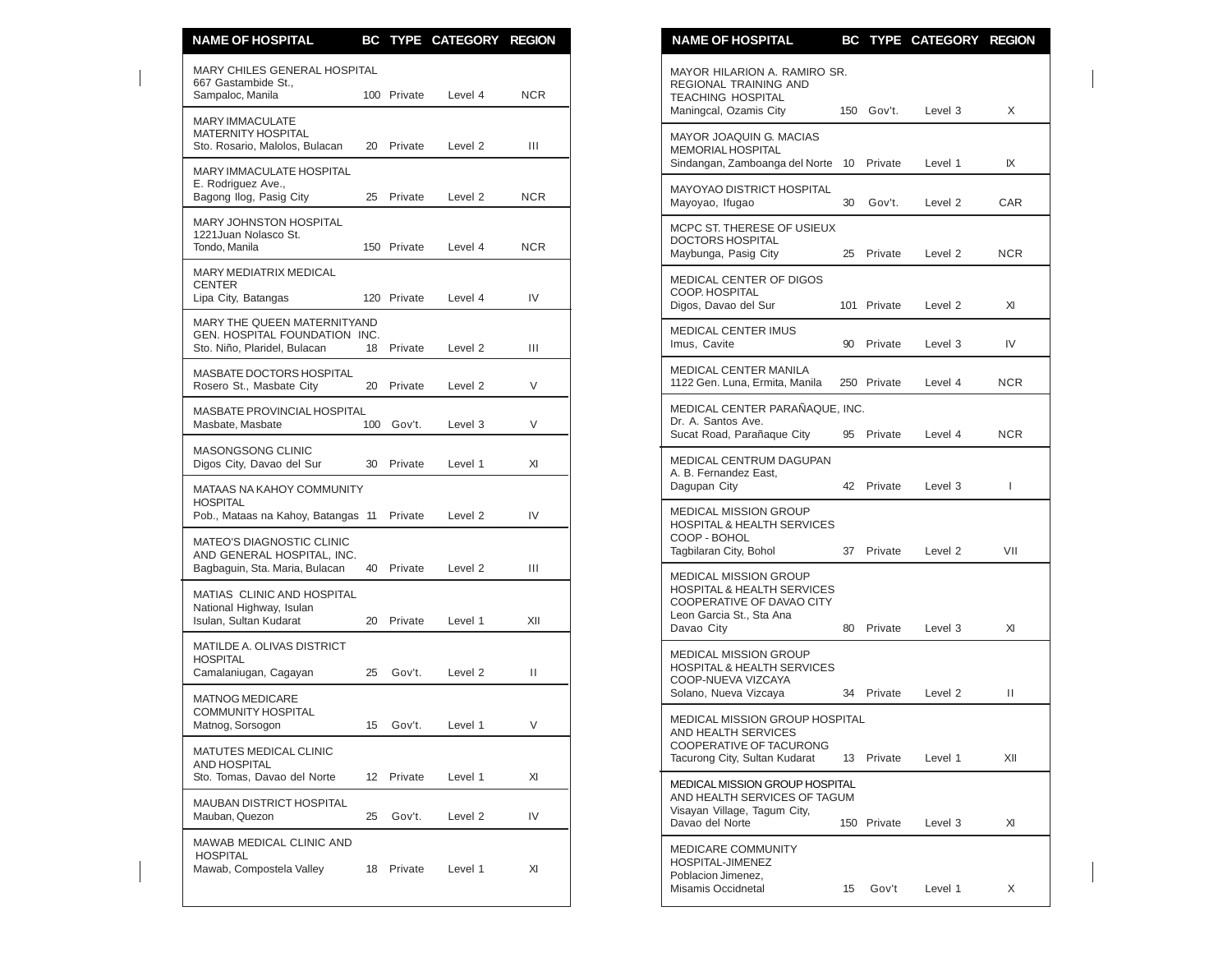| <b>NAME OF HOSPITAL</b>                                                                            |    |             | BC TYPE CATEGORY REGION |              | <b>NAME OF HOSPITAL</b><br>BC TYPE CATEGORY REGION                                                                          |                |
|----------------------------------------------------------------------------------------------------|----|-------------|-------------------------|--------------|-----------------------------------------------------------------------------------------------------------------------------|----------------|
| <b>MEDIDAS MEDICAL CLINIC</b><br>Roxas St., Valencia City, Bukidnon 10 Private                     |    |             | Level 1                 | X            | MIDSAYAP COMMUNITY<br><b>DOCTOR'S HOSPITAL</b><br>Private<br>Midsayap, North Cotabato<br>25<br>Level 3                      | XII            |
| MEDINA GENERAL HOSPITAL<br>Ozamis City, Misamis Occidental 200 Private                             |    |             | Level 3                 | X            | MIDSAYAP DIAGNOSTIC<br><b>CENTER AND HOSPITAL</b>                                                                           |                |
| MELVERY MATERNITY HOSPITAL<br>Tabang, Plaridel, Bulacan                                            |    | 14 Private  | Special<br>Level 2      | Ш            | Pob. 8 Quezon Ave.<br>Midsayap, North Cotabato<br>Private<br>Level <sub>2</sub><br>25                                       | XII            |
| MENDOZA GENERAL<br><b>HOSPITAL</b>                                                                 |    |             |                         |              | MIGUEL CLINIC<br>Estacion, Paniqui, Tarlac<br>10<br>Private<br>Level 1                                                      | $\mathbf{III}$ |
| Sta. Maria, Bulacan<br><b>MERCEDES MEDICAL CENTER</b>                                              | 50 | Private     | Level 2                 | Ш            | MILAGROS DISTRICT HOSPITAL<br>Cabagan, Isabela<br>50<br>Gov't.<br>Level <sub>2</sub>                                        | Ш              |
| (formerly Pamana Medical Center)<br>Sto. Entierro St., Angeles City                                |    | 25 Private  | Level 2                 | Ш            | MINA DE ORO GENERAL<br><b>HOSPITAL</b>                                                                                      |                |
| MERCY CLINIC AND HOSPITAL<br>Cardinal Santos St., Sto. Nino                                        |    |             |                         |              | Victoria, Oriental Mindroro<br>8<br>Private<br>Level 1                                                                      | IV             |
| Guagua, Pampanga<br><b>MERCY COMMUNITY</b>                                                         |    | 15 Private  | Level 2                 | Ш            | MINDANAO SPECIALIST HOSPITAL<br>FOUNDATION, INC.<br>Panggao Saduc, Marawi City<br>Lanao Del Sur<br>50<br>Private<br>Level 2 | <b>ARMM</b>    |
| HOSPITAL, INC.<br>Kamague, Iligan City                                                             | 95 | Private     | Level 3                 | X            | MINDANAO CENTRAL SANITARIUM                                                                                                 |                |
| METRO LEMERY MED. CENTER<br>Palanas, Lemery, Batangas                                              |    | 72 Private  | Level 3                 | IV           | Gov't.<br>Pasobolong, Zamboanga City<br>450<br>Level 1                                                                      | IX             |
| METRO LIPA MEDICAL CENTER<br>J.P. Laurel Highway                                                   |    |             |                         |              | MINDANAO SANITARIUM AND HOSPITAL<br>Tibanga, Iligan City<br>Lanao del Norte<br>100 Private<br>Level 4                       | X              |
| Marawoy, Lipa City                                                                                 |    | 71 Private  | Level 3                 | IV           | MINGLANILLA DISTRICT HOSPITAL<br>Gov't.<br>Minglanilla, Cebu<br>50<br>Level 1                                               | VII            |
| METRO PAGADIAN HOSPITAL, INC.<br>V. Sagun St., Lumbia Dist.<br>Pagadian City,<br>Zamboanga Del Sur |    | 10 Private  | Level 1                 | IX           | MIRACULOUS MEDAL EMERGENCY<br>MEDICAL CLINIC                                                                                |                |
| METRO RIZAL DOCTORS HOSPITAL                                                                       |    |             |                         |              | Singalong, Malate, Manila<br>Private<br>Level 1<br>$\overline{4}$                                                           | <b>NCR</b>     |
| San Roque, Cainta, Rizal                                                                           | 33 | Private     | Level 2                 | IV           | MIRANDA FAMILY HOSPITAL<br>Km. I, Surigao City,<br>Surigao del Norte<br>25 Private<br>Level 2                               | CARAGA         |
| METRO SOUTH MEDICAL CENTER<br>Molino IV, Bacoor, Cavite                                            | 50 | Private     | Level 3                 | IV           | MISAMIS COMMUNITY                                                                                                           |                |
| <b>METRO VIGAN COOPERATIVE HOSPITAL</b><br>Roxas Dike (Bantay)<br>Vigan, Ilocos Sur                |    | 47 Private  | Level 3                 | $\mathbf{I}$ | HOSPITAL, INC.<br>Tinago, Ozamis City,<br>Misamis Occidental<br>14 Private<br>Level 1                                       | X              |
| <b>METROPOLITAN MEDICAL</b><br>CENTER-NASUGBU BRANCH                                               |    |             |                         |              | <b>MISAMIS OCCIDENTAL</b><br>PROVINCIAL HOSPITAL (IPHO)<br>Oroquieta City, Misamis Occ.<br>159 Gov't.<br>Level 3            | X              |
| Km. 72 Brgy. Kaylaway Sitio<br>Batulao, Nasugbu, Batangas                                          |    | 50 Private  | Level 2                 | IV           | MISAMIS ORIENTAL PROVINCIAL                                                                                                 |                |
| METROPOLITAN MEDICAL CENTER<br>(formerly Metropolitan Hospital)<br>1357 G. Masangkay St.           |    |             |                         |              | HOSPITAL-CLAVERIA<br>Poblacion, Claveria<br><b>Misamis Oriental</b><br>10<br>Gov't<br>Level 1                               | X              |
| Tondo, Manila                                                                                      |    | 300 Private | Level 4                 | <b>NCR</b>   | MISAMIS ORIENTAL PROVINCIAL<br>HOSPITAL-BALINGASAG                                                                          |                |
| MEYCAUAYAN DOCTORS<br>HOSPITAL INC.<br>Banga, Meycauayan, Bulacan                                  |    | 44 Private  | Level 2                 | Ш            | Poblacion, Balingasag<br>Misamis Oriental<br>52<br>Gov't<br>Level 2                                                         | X              |
| MIDSALIP INFIRMARY HOSPITAL<br>Midsalip, Zamboanga Del Sur                                         | 10 | Gov't       | Level 1                 | IX           | MISAMIS ORIENTAL PROVINCIAL<br>HOSPITAL-GINGOOG<br>Doña Graciana St., Gingoog City 50<br>Gov't<br>Level 2                   | X              |

| <b>NAME OF HOSPITAL</b>                                                                                              |     |             | BC TYPE CATEGORY   | <b>REGION</b> |
|----------------------------------------------------------------------------------------------------------------------|-----|-------------|--------------------|---------------|
| MIDSAYAP COMMUNITY<br>DOCTOR'S HOSPITAL<br>Midsayap, North Cotabato                                                  | 25  | Private     | Level 3            | XII           |
| <b>MIDSAYAP DIAGNOSTIC</b><br><b>CENTER AND HOSPITAL</b><br>Pob. 8 Quezon Ave.<br>Midsayap, North Cotabato           | 25  | Private     | Level 2            | XII           |
| <b>MIGUEL CLINIC</b><br>Estacion, Paniqui, Tarlac                                                                    | 10  | Private     | Level 1            | Ш             |
| <b>MILAGROS DISTRICT HOSPITAL</b><br>Cabagan, Isabela                                                                | 50  | Gov't.      | Level 2            | Ш             |
| MINA DE ORO GENERAL<br><b>HOSPITAL</b><br>Victoria, Oriental Mindroro                                                | 8   | Private     | Level 1            | IV            |
| MINDANAO SPECIALIST HOSPITAL<br>FOUNDATION, INC.<br>Panggao Saduc, Marawi City<br>Lanao Del Sur                      | 50  | Private     | Level 2            | ARMM          |
| MINDANAO CENTRAL SANITARIUM<br>Pasobolong, Zamboanga City                                                            |     | 450 Gov't.  | Level 1            | IX            |
| MINDANAO SANITARIUM AND HOSPITAL<br>Tibanga, Iligan City<br>Lanao del Norte                                          |     | 100 Private | Level 4            | X             |
| MINGLANILLA DISTRICT HOSPITAL<br>Minglanilla, Cebu                                                                   | 50  | Gov't.      | Level 1            | VII           |
| MIRACULOUS MEDAL EMERGENCY<br><b>MEDICAL CLINIC</b><br>Singalong, Malate, Manila                                     | 4   | Private     | Level 1            | <b>NCR</b>    |
| MIRANDA FAMILY HOSPITAL<br>Km. I, Surigao City,<br>Surigao del Norte                                                 | 25  | Private     | Level 2            | CARAGA        |
| MISAMIS COMMUNITY<br>HOSPITAL, INC.<br>Tinago, Ozamis City,<br>Misamis Occidental                                    | 14  | Private     | Level 1            | X             |
| MISAMIS OCCIDENTAL<br>PROVINCIAL HOSPITAL (IPHO)<br>Oroquieta City, Misamis Occ.                                     | 159 | Gov't.      | Level 3            | X             |
| MISAMIS ORIENTAL PROVINCIAL<br>HOSPITAL-CLAVERIA<br>Poblacion, Claveria<br><b>Misamis Oriental</b>                   | 10  | Gov't       | Level 1            | X             |
| <b>MISAMIS ORIENTAL PROVINCIAL</b><br><b>HOSPITAL-BALINGASAG</b><br>Poblacion, Balingasag<br><b>Misamis Oriental</b> | 52  | Gov't       | Level <sub>2</sub> | X             |
| <b>MISAMIS ORIENTAL PROVINCIAL</b><br><b>HOSPITAL-GINGOOG</b><br>Doña Graciana St., Gingoog City 50                  |     | Gov't       | Level <sub>2</sub> | X.            |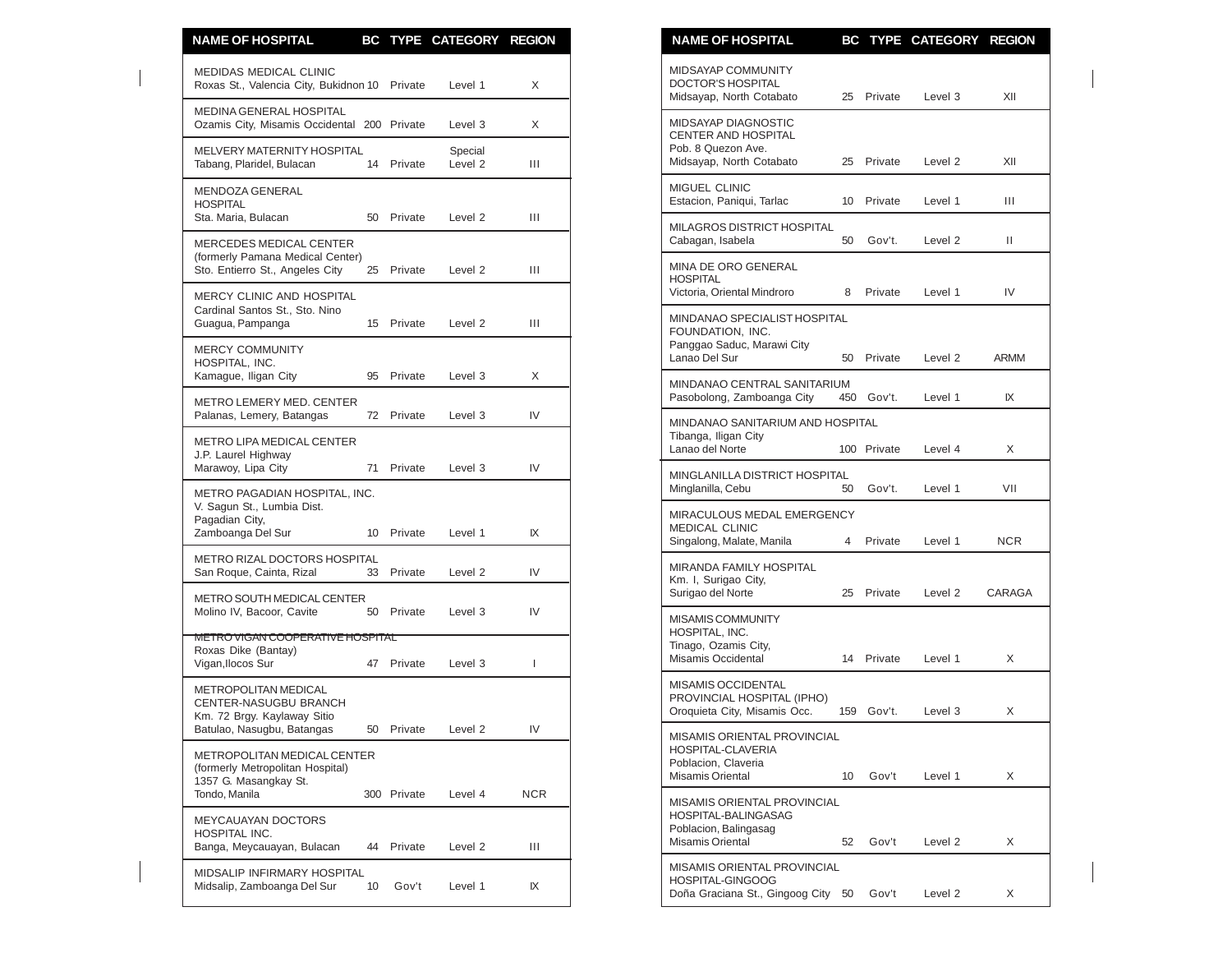| <b>NAME OF HOSPITAL</b>                                                                       |    |             | BC TYPE CATEGORY REGION |                | <b>NAME OF HOSPITAL</b>                                                                                                | BC TYPE CATEGORY REGION        |
|-----------------------------------------------------------------------------------------------|----|-------------|-------------------------|----------------|------------------------------------------------------------------------------------------------------------------------|--------------------------------|
| MISAMIS ORIENTAL PROVINCIAL<br>HOSPITAL-INITAO<br>Codilla St., Poblacion, Initao              | 25 | Gov't       | Level 2                 | X              | MT. CARMEL HOSPITAL MEDICAL<br>CENTER OF BULACAN, CORP<br>Bunlo, Bocaue, Bulacan<br>100 Private                        | Level 3<br>Ш                   |
| MISAMIS ORIENTAL PROVINCIAL<br>HOSPITAL-MAGSAYSAY                                             |    |             |                         |                | MT. OF BLESSINGS HOSPITAL<br>Libungan, North Cotabato<br>15 Private                                                    | XII<br>Level 1                 |
| Cabubuhan, Magsaysay<br>Misamis Oriental<br>MISAMIS ORIENTAL PROVINCIAL                       | 10 | Gov't       | Level 1                 | X              | MUÑOZ CLINIC<br>San Nicolas, San Fernando City<br>Pampanga<br>10 Private                                               | Level 1<br>Ш                   |
| HOSPITAL-MANTICAO<br>Poblacion, Manticao,<br><b>MIsamis Oriental</b>                          | 25 | Gov't       | Level 2                 | X              | N. L. VILLA MEMORIAL MEDICAL<br><b>CENTER</b>                                                                          |                                |
| MISAMIS ORIENTAL PROVINCIAL<br>HOSPITAL-TALISAYAN<br>Poblacion, Talisayan<br>Misamis Oriental | 25 | Gov't       | Level 2                 | X              | Lipa City<br>90 Private<br>N. MED-CARE HOSPITAL<br>143 A. Mabini, Burgos<br>Rodriguez, Rizal<br>Private<br>$7^{\circ}$ | IV<br>Level 3<br>IV<br>Level 1 |
| MISAMIS UNIVERSITY MEDICAL CENTER<br>Bagakay, Ozamis City,<br>Misamis Occidental              |    | 100 Private | Level 3                 | X              | NABILOG COMMUNITY<br>PRIMARY HOSPITAL<br>Tayasan, Negros Oriental<br>Gov't.<br>10                                      | Level 1<br>VII                 |
| <b>MISSION HOSPITAL</b><br>Km. 17, Ortigas Ave., Ext.<br>Rosario, Pasig City                  | 30 | Private     | Level 2                 | <b>NCR</b>     | NABUNTURAN DOCTORS HOSPITAL.<br>INC. (former Flores Medical Clinic)<br>Nabunturan, Campostela Valley<br>18<br>Private  | XI<br>Level 1                  |
| M'LANG DISTRICT HOSPITAL<br>Kabacan, North Cotabato                                           | 50 | Gov't.      | Level 2                 | XII            | NAGA CITY HOSPITAL<br>Penafrancia Avenue<br>Naga City<br>Gov't.<br>16                                                  | $\vee$<br>Level 1              |
| M'LANG DOCTOR'S HOSPITAL, INC.<br>M. H. del Pilar St., M'lang.<br>North Cotabato City         |    | 25 Private  | Level 2                 | XII            | NAGCARLAN DISTRICT<br><b>HOSPITAL</b>                                                                                  |                                |
| MOISES ESPINOSA SR. MEMORIAL<br>MUNICIPAL HOSPITAL<br>Dimasalang, Masbate                     | 10 | Gov't       | Level 1                 | V              | Nagcarlan, Laguna<br>Gov't.<br>25<br><b>NAGUILIAN DISTRICT</b><br><b>HOSPITAL</b>                                      | IV<br>Level 2                  |
| <b>MOLINO DOCTORS HOSPITAL</b><br>Bacoor, Cavite                                              |    | 38 Private  | Level 2                 | IV             | Naguilian, La Union<br>Gov't.<br>25<br>NAIC DOCTORS HOSPITAL                                                           | Level 2<br>$\mathbf{I}$        |
| MORONG DOCTORS HOSPITAL<br>Morong, Rizal                                                      |    | 25 Private  | Level 2                 | IV             | Daang Makina, Naic, Cavite<br>30 Private<br>NAIC MEDICARE HOSPITAL                                                     | IV<br>Level 2                  |
| MOTHER AND CHILD HOSPITAL<br>75 Kessing St., Olongapo City<br>Zambales                        |    | 18 Private  | Level 2                 | $\mathbf{III}$ | Naic, Cavite<br>Gov't.<br>10<br>NAQUITQUITAN MEDICAL                                                                   | IV<br>Level 1                  |
| MOTHER OF MERCY HOSPITAL<br>Tacloban City, Eastern Samar                                      |    | 50 Private  | Level 3                 | VIII           | <b>CLINIC AND HOSPITAL</b><br>15 Private<br>Carmen, North Cotabato<br>NARRA MUNICIPAL HOSPITAL                         | XII<br>Level 1                 |
| MOTHER OF PERPETUAL HELP HOSPITAL<br>Sto. Entierro, Angeles City                              |    | 50 Private  | Level 2                 | Ш              | Narra, Palawan<br>10 <sup>1</sup><br>Gov't.<br><b>NASIPIT DISTRICT HOSPITAL</b>                                        | Level 1<br>IV                  |
| MOTHER TERESA OF CALCUTTA<br><b>MEDICAL CENTER</b>                                            |    |             |                         |                | Nasipit, Agusan del Norte<br>15 Gov't.<br>NATIONAL CENTER FOR                                                          | Level 2<br>XII                 |
| Maimpis, San Fernando City,<br>Pampanga                                                       |    | 142 Private | Level 3                 | Ш              | <b>MENTAL HEALTH</b><br>9 Febrero Street<br>Mandaluyong City<br>4200 Gov't.                                            | <b>NCR</b><br>Level 4          |
| MT. CARMEL DIOCESAN<br><b>GENERAL HOSPITAL</b><br>Allarey Extension,<br>Lucena City           |    | 155 Private | Level 3                 | IV             | NATIONAL CHILDREN'S HOSPITAL<br>266 E. Rodriguez Sr. Blvd.<br>Quezon City<br>250 Gov't.                                | <b>NCR</b><br>Level 4          |

| <u>NAME OF HOSPITAL</u>                                                                              | вc  |             | THE CATEGORY | <b>KEGIUN</b> |
|------------------------------------------------------------------------------------------------------|-----|-------------|--------------|---------------|
| MT. CARMEL HOSPITAL MEDICAL<br>CENTER OF BULACAN, CORP<br>Bunlo, Bocaue, Bulacan                     | 100 | Private     | Level 3      | Ш             |
| MT. OF BLESSINGS HOSPITAL<br>Libungan, North Cotabato                                                | 15  | Private     | Level 1      | XII           |
| <b>MUNOZ CLINIC</b><br>San Nicolas, San Fernando City<br>Pampanga                                    | 10  | Private     | Level 1      | Ш             |
| N. L. VILLA MEMORIAL MEDICAL<br><b>CENTER</b><br>Lipa City                                           | 90  | Private     | Level 3      | IV            |
| N. MED-CARE HOSPITAL<br>143 A. Mabini, Burgos<br>Rodriguez, Rizal                                    | 7   | Private     | Level 1      | IV            |
| NABILOG COMMUNITY<br>PRIMARY HOSPITAL<br>Tayasan, Negros Oriental                                    | 10  | Gov't.      | Level 1      | VII           |
| NABUNTURAN DOCTORS HOSPITAL,<br>INC. (former Flores Medical Clinic)<br>Nabunturan, Campostela Valley | 18  | Private     | Level 1      | XI            |
| <b>NAGA CITY HOSPITAL</b><br>Penafrancia Avenue<br>Naga City                                         | 16  | Gov't.      | Level 1      | V             |
| NAGCARLAN DISTRICT<br><b>HOSPITAL</b><br>Nagcarlan, Laguna                                           | 25  | Gov't.      | Level 2      | IV            |
| <b>NAGUILIAN DISTRICT</b><br><b>HOSPITAL</b><br>Naguilian, La Union                                  | 25  | Gov't.      | Level 2      | I             |
| NAIC DOCTORS HOSPITAL<br>Daang Makina, Naic, Cavite                                                  | 30  | Private     | Level 2      | IV            |
| NAIC MEDICARE HOSPITAL<br>Naic, Cavite                                                               | 10  | Gov't.      | Level 1      | IV            |
| NAQUITQUITAN MEDICAL<br>CLINIC AND HOSPITAL<br>Carmen, North Cotabato                                | 15  | Private     | Level 1      | XII           |
| NARRA MUNICIPAL HOSPITAL<br>Narra, Palawan                                                           | 10  | Gov't.      | Level 1      | IV            |
| <b>NASIPIT DISTRICT HOSPITAL</b><br>Nasipit, Agusan del Norte                                        | 15  | Gov't.      | Level 2      | XII           |
| NATIONAL CENTER FOR<br><b>MENTAL HEALTH</b><br>9 Febrero Street<br>Mandaluyong City                  |     | 4200 Gov't. | Level 4      | NCR.          |
| NATIONAL CHILDREN'S HOSPITAL<br>266 E. Rodriguez Sr. Blvd.<br>Quezon City                            | 250 | Gov't.      | Level 4      | <b>NCR</b>    |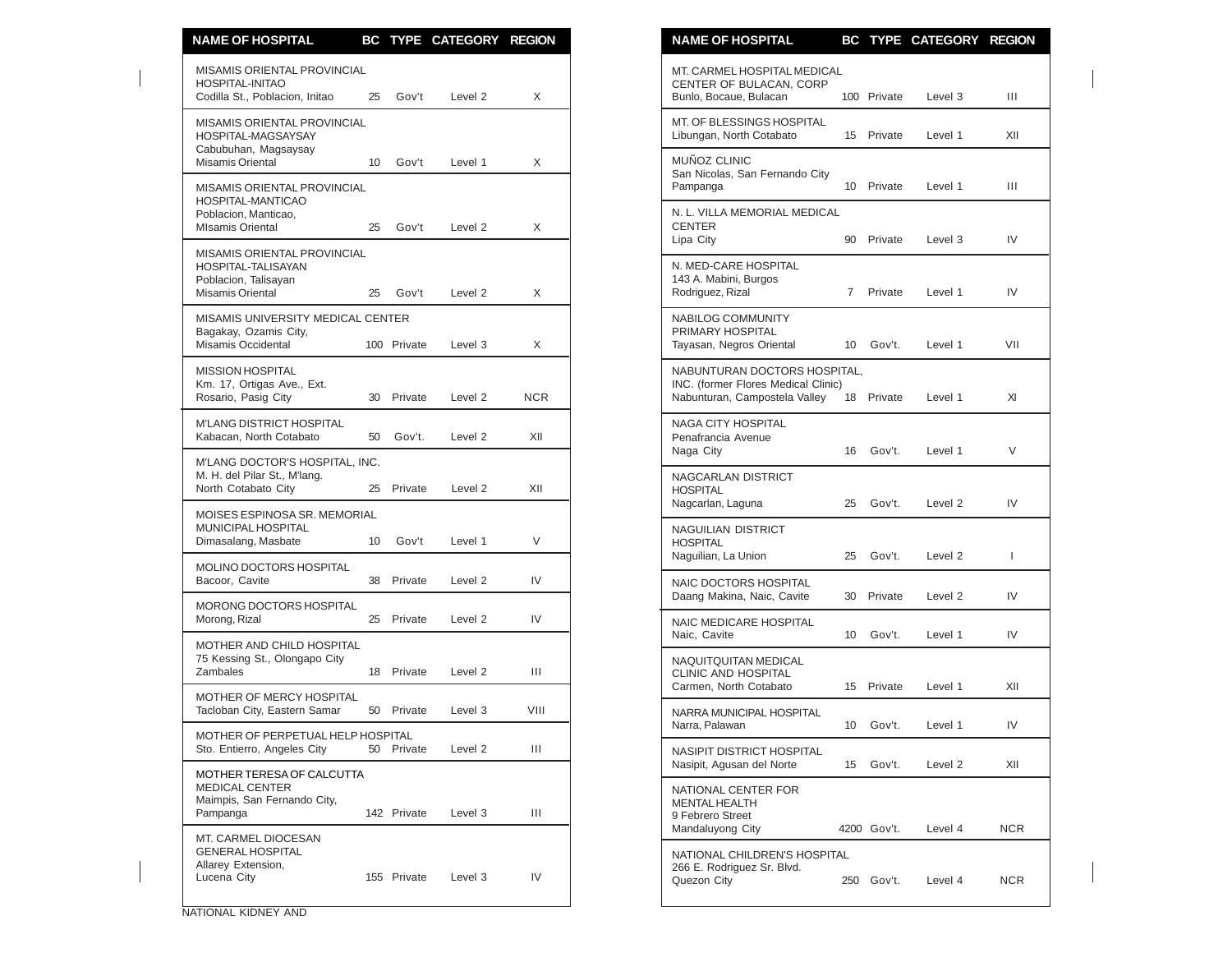| <b>NAME OF HOSPITAL</b>                                                                |                 |             | BC TYPE CATEGORY REGION |              | <b>NAME OF HOSPITAL</b><br>BC TYPE CATEGORY REGION                                                                     |              |
|----------------------------------------------------------------------------------------|-----------------|-------------|-------------------------|--------------|------------------------------------------------------------------------------------------------------------------------|--------------|
| <b>TRANSPLANT INSTITUTE</b><br>East Avenue, Quezon City                                |                 | 224 Gov't.  | Level 4                 | <b>NCR</b>   | NORTHERN CAGAYAN<br><b>DISTRICT HOSPITAL</b><br>Sanchez Mira, Cagayan Valley<br>Gov't<br>25<br>Level 2                 | П.           |
| NATONIN COMMUNITY HOSPITAL<br>Natonin, Mt. Province                                    |                 | 10 Gov't.   | Level 1                 | CAR          | NORTHERN DOCTORS                                                                                                       |              |
| NAUJAN MUNICIPAL HOSPITAL<br>Santiago, Naujan                                          |                 |             |                         |              | <b>GENERAL HOSPITAL</b><br>Laoag City, Ilocos Norte<br>15 Private<br>Level 2                                           | $\mathbf{I}$ |
| Oriental Mindoro<br>NAZARENUS COLLEGE                                                  | 10 <sup>°</sup> | Gov't.      | Level 1                 | IV           | NORTHERN LA UNION MATERNITY<br>& CHILDREN'S HOSPITAL<br>Balaoan, La Union<br>25<br>Gov't.<br>Level 2                   | T            |
| <b>FOUNDATION HOSPITAL</b><br>Saluysoy, Bulacan                                        |                 | 100 Private | Level 3                 | Ш            | NORTHERN MINDANAO<br><b>MEDICAL CENTER</b>                                                                             |              |
| NAZARETH GENERAL HOSPITAL, INC.<br>203 Perez St., Dagupan City                         |                 | 48 Private  | Level 3                 | $\mathbf{I}$ | Cagayan de Oro City<br>300 Gov't.<br>Level 4                                                                           | X            |
| NEGROS ORIENTAL PROVINCIAL HOSPITAL<br>Piapi, Dumaguete City                           |                 |             |                         |              | NORTHERN SAMAR PROVINCIAL<br><b>HOSPITAL</b><br>Catarman, Northern Samar<br>100<br>Gov't.<br>Level 2                   | VIII         |
| Negros Occidental<br>NEOPOLITAN MEDICAL MATERNITY<br>CHILDREN'S & LYING-IN CLINIC INC. |                 | 250 Gov't.  | Level 3                 | VII          | NORTHWESTERN LEYTE<br><b>DISTRICT HOSPITAL</b><br>Calubian, Northern Leyte<br>75<br>Gov't.<br>Level 1                  | VIII         |
| Flordeliza Bldg., km 23<br>Quirino Hi-way, Lagro<br>Novaliches, Quezon City            |                 | 15 Private  | Level 1                 | <b>NCR</b>   | NORZAGARAY MUNICIPAL HOSPITAL<br>Pob. Norzagaray, Bulacan<br>25 Gov't.<br>Level 2                                      | Ш            |
| NEW BAYUGAN MEDICAL HOSPITAL<br>Bayugan, Agusan del Sur                                |                 | 25 Private  | Level 1                 | CARAGA       | NOTRE DAME HOSPITAL AND<br>SCHOOL OF MIDWIFERY, INC.<br>Rosary Heights, Cotabato City<br>100 Private                   |              |
| NEW BILIBID PRISONS HOSPITAL<br>N.B.P. Reservation<br>Muntinlupa City                  |                 | 500 Gov't.  | Level 2                 | <b>NCR</b>   | Level 3<br>NOTRE DAME OF DE CHARTERS<br><b>HOSPITAL</b>                                                                | XII          |
| NEW LUCENA POLYTECHNIC COLLEGE<br>MEDICAL CLINIC AND HOSPITAL<br>New Lucena, Iloilo    |                 | 15 Gov't.   | Level 1                 | VI           | General Luna, Baguio City<br>Private<br>Level 3<br>50<br>NOVALICHES DISTRICT HOSPITAL<br>Quirino Hi-way, San Bartolome | CAR          |
| NEW SAMARITAN MEDICAL<br>AND PEDIATRIC CLINIC<br>San Mateo, Isabela                    | 5               | Private     | Level 1                 | Ш            | Novaliches, Quezon City<br>30<br>Gov't.<br>Level 2<br>NOVALICHES GENERAL HOSPITAL                                      | <b>NCR</b>   |
| NEW SINAI MDI HOSPITAL                                                                 |                 |             |                         |              | Quirino Highway, Gulod<br>Novaliches, Quezon City<br>100 Private<br>Level 4                                            | <b>NCR</b>   |
| Nat'l. Highway, Tagapo<br>Sta. Rosa, Laguna                                            | 50              | Private     | Level 3                 | IV           | NUESTRA SEÑORA DE PIAT<br><b>DISTRICT HOSPITAL</b><br>Maquilling Piat, Cagayan Valley<br>50 Gov't.<br>Level 1          | Ш            |
| NODADO GENERAL HOSPITAL<br>Bigte, Norzagaray, Bulacan                                  | 15              | Private     | Level 2                 | Ш            | NUESTRO ESPIRITU MEDICALSURGICAL                                                                                       |              |
| NODADO GENERAL HOSPITAL<br>Novaliches, Quezon City                                     |                 | 17 Private  | Level 1                 | <b>NCR</b>   | AND DIAGNOSTIC CENTER<br>Bongabong, Oriental Mindoro<br>4 Private<br>Level 1                                           | IV           |
| NODADO GENERAL HOSPITAL<br>Area A, Camarin, Caloocan City                              |                 | 40 Private  | Level 2                 | <b>NCR</b>   | NUEVA ECIJA DOCTOR'S HOSP. INC.<br>Km. 111 Maharlika High Way<br>Cabanatuan City                                       |              |
| NORALA DISTRICT HOSPITAL<br>Norala, South Cotabato                                     | 25              | Gov't.      | Level 2                 | XI           | Nueva Ecija<br>113 Private<br>Level 3<br>NUEVA ECIJA GOOD SAMARITAN                                                    | Ш            |
| NORTH CALOOCAN<br><b>DOCTORS HOSPITAL</b><br>Banker's Vill 2, Quirino Hi-way           |                 |             |                         |              | GEN. HOSP. INC.<br>Burgos Avenue, Cabanatuan City<br>Nueva Ecija<br>100 Private<br>Level 3                             | Ш            |
| Kaloocan City                                                                          |                 | 20 Private  | Level 2                 | <b>NCR</b>   | NUEVA ECIJA GOOD SAMARITAN<br>GEN. HOSP. INC. (EXT.)<br>Rucana, Canan, Nuova Ecija<br>67 Drivato<br>N <sub>0</sub>     |              |

| <b>NAME OF HOSPITAL</b>                                                                         |                |             | BC TYPE CATEGORY REGION |            |
|-------------------------------------------------------------------------------------------------|----------------|-------------|-------------------------|------------|
| NORTHERN CAGAYAN<br><b>DISTRICT HOSPITAL</b><br>Sanchez Mira, Cagayan Valley                    | 25             | Gov't       | Level <sub>2</sub>      | Ш          |
| NORTHERN DOCTORS<br><b>GENERAL HOSPITAL</b><br>Laoag City, Ilocos Norte                         | 15             | Private     | Level 2                 | L          |
| NORTHERN LA UNION MATERNITY<br>& CHILDREN'S HOSPITAL<br>Balaoan, La Union                       | 25             | Gov't.      | Level 2                 | L          |
| NORTHERN MINDANAO<br><b>MEDICAL CENTER</b><br>Cagayan de Oro City                               | 300            | Gov't.      | Level 4                 | Χ          |
| NORTHERN SAMAR PROVINCIAL<br><b>HOSPITAL</b><br>Catarman, Northern Samar                        | 100            | Gov't.      | Level 2                 | VIII       |
| NORTHWESTERN LEYTE<br><b>DISTRICT HOSPITAL</b><br>Calubian, Northern Leyte                      | 75             | Gov't.      | Level 1                 | VIII       |
| NORZAGARAY MUNICIPAL HOSPITAL<br>Pob. Norzagaray, Bulacan                                       | 25             | Gov't.      | Level 2                 | Ш          |
| NOTRE DAME HOSPITAL AND<br>SCHOOL OF MIDWIFERY, INC.<br>Rosary Heights, Cotabato City           |                | 100 Private | Level 3                 | XII        |
| NOTRE DAME OF DE CHARTERS<br><b>HOSPITAL</b><br>General Luna, Baguio City                       | 50             | Private     | Level 3                 | CAR        |
| <b>NOVALICHES DISTRICT HOSPITAL</b><br>Quirino Hi-way, San Bartolome<br>Novaliches, Quezon City | 30             | Gov't.      | Level 2                 | <b>NCR</b> |
| NOVALICHES GENERAL HOSPITAL<br>Quirino Highway, Gulod<br>Novaliches, Quezon City                |                | 100 Private | Level 4                 | <b>NCR</b> |
| NUESTRA SEÑORA DE PIAT<br><b>DISTRICT HOSPITAL</b><br>Maquilling Piat, Cagayan Valley           | 50             | Gov't.      | Level 1                 | Ш          |
| NUESTRO ESPIRITU MEDICALSURGICAL<br>AND DIAGNOSTIC CENTER<br>Bongabong, Oriental Mindoro        | $\overline{4}$ | Private     | Level 1                 | IV         |
| NUEVA ECIJA DOCTOR'S HOSP. INC.<br>Km. 111 Maharlika High Way<br>Cabanatuan City<br>Nueva Ecija |                | 113 Private | Level 3                 | Ш          |
| NUEVA ECIJA GOOD SAMARITAN<br>GEN. HOSP. INC.<br>Burgos Avenue, Cabanatuan City<br>Nueva Ecija  |                | 100 Private | Level 3                 | Ш          |
| NUEVA ECIJA GOOD SAMARITAN<br>GEN. HOSP. INC. (EXT.)<br>Bucana, Gapan, Nueva Ecija              | 67             | Private     | Level 3                 | Ш          |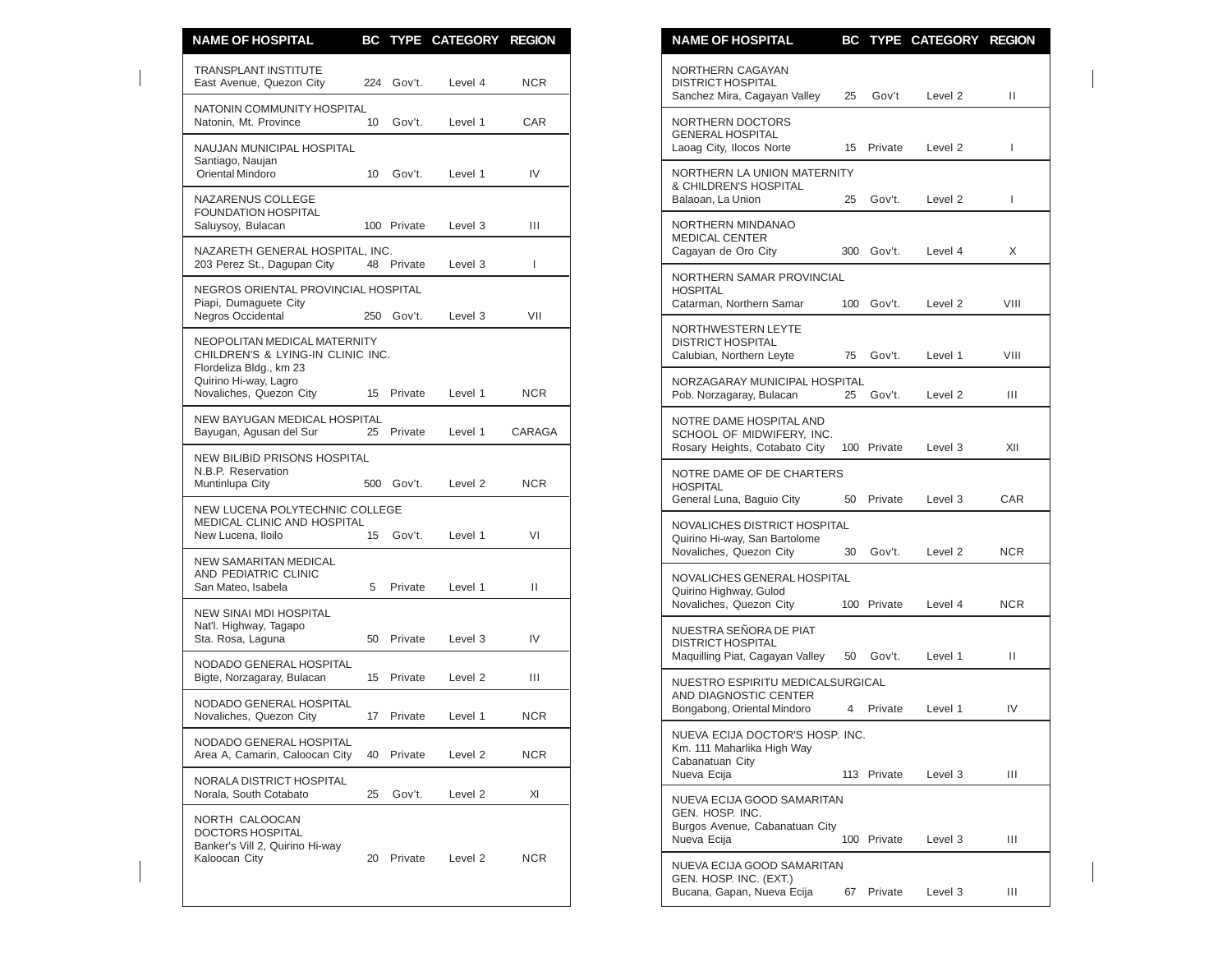| <b>NAME OF HOSPITAL</b>                                                                                |                 |                       | BC TYPE CATEGORY REGION |              | <b>NAME OF HOSPITAL</b>                                                                      |     |                          | BC TYPE CATEGORY REGION |                          |
|--------------------------------------------------------------------------------------------------------|-----------------|-----------------------|-------------------------|--------------|----------------------------------------------------------------------------------------------|-----|--------------------------|-------------------------|--------------------------|
| NUEVA VALENCIA DISTRICT HOSPITAL<br>Lanipe, Nueva Valencia<br>Guimaras, Sub Province                   |                 | 15 Gov't.             | Level 1                 | VI           | <b>OSPITAL NING ANGELES</b><br>Visitacion St. cor Pampang Rd.<br>Brgy. Pampang, Angeles City | 120 | Gov't                    | Level 2                 | Ш                        |
| NUEVA VISCAYA PROVINCIAL HOSPITAL<br>Bambang, Nueva Viscaya                                            |                 | 123 Gov't             | Level 2                 | $\mathbf{H}$ | <b>OSPITAL NING CAPAS</b><br>Capas, Tarlac                                                   | 16  | Gov't                    | Level 1                 | Ш                        |
| OCAMPO MUNICIPAL HOSPITAL<br>Ocampo, Camarines Sur                                                     |                 | 10 Gov't.             | Level 1                 | V            | <b>OSPITAL NG BARAS</b><br>Baras, Rizal                                                      |     | 10 Private               | Level 1                 | IV                       |
| OCCIDENTAL MINDORO<br>PROVINCIAL HOSPITAL                                                              |                 |                       |                         | IV           | OSPITAL NG BIÑAN<br>Canlalay, Biñan, Laguna                                                  | 50  | Govt'.                   | Level 2                 | IV                       |
| Mamburao, Occ. Mindoro<br>OFELIA MENDOZA MATERNITY                                                     |                 | 100 Gov't.            | Level 2                 |              | OSPITAL NG CABUYAO<br>Brgy. Tres, Cabuyao, Laguna                                            | 40  | Gov't.                   | Level 2                 | IV                       |
| & GENERAL HOSPITAL<br>Mojon, Malolos, Bulacan                                                          | 9               | Private               | Level 2                 | Ш            | <b>OSPITAL NG GUIGUINTO</b><br>Tabe, Guiguinto, Bulacan                                      | 25  | Gov't                    | Level 2                 | Ш                        |
| OLIVAREZ GENERAL HOSPITAL<br>Dr. A. Santos Ave., Sucat Road<br>Parañaque City                          |                 | 50 Private            | Level 2                 | <b>NCR</b>   | OSPITAL NG KABATAAN<br>NG DIPOLOG INC.<br>Dipolog City                                       |     | 32 Private               | Level 2                 | IX                       |
| OLUTANGA MUNICIPAL HOSPITAL<br>Sibugay, Zamboanga del Sur                                              | 10 <sup>°</sup> | Gov't.                | Level 1                 | IX           | OSPITAL NG LUNGSOD NG<br>SAN JOSE DEL MONTE                                                  |     |                          |                         |                          |
| ORANI DISTRICT HOSPITAL<br>Orani, Bataan                                                               | 45              | Gov't.                | Level 2                 | Ш            | Sapang Palay,<br>San Jose Del Monte, Bulacan                                                 | 50  | Gov't.                   | Level 2                 | Ш                        |
| ORAS DISTRICT HOSPITAL<br>Oras. Eastern Samar                                                          | 25              | Gov't.                | Level 1                 | VIII         | <b>OSPITAL NG MAKATI</b><br>Malugay Street, Makati City                                      |     | 200 Gov't.               | Level 4                 | <b>NCR</b>               |
| ORDOÑEZ ADULT AND<br><b>CHILDREN'S CLINIC</b><br>Pugaro, Balungao, Pangasinan                          | $7^{\circ}$     | Private               | Level 1                 | Ť            | <b>OSPITAL NG MAKATI</b><br>ACUTE CARE CENTER<br>Bel-Air, Makati City                        | 36  | Gov't.                   | Level 2                 | <b>NCR</b>               |
| ORDOÑEZ MEDICAL HOSPITAL<br>Villasis, Pangasinan                                                       |                 | 10 Private            | Level 1                 | T            | <b>OSPITAL NG MAYNILA</b><br><b>MEDICAL CENTER</b><br>Pres. Quirino Ave., cor.               |     |                          |                         |                          |
| ORIENTAL MINDORO<br>PROVINCIAL HOSPITAL<br>Calapan City, Oriental Mindoro                              |                 | 100 Gov't.            | Level 2                 | IV           | Roxas Blvd., Manila<br>OSPITAL NG MUNTINLUPA<br>Alabang, Muntinlupa                          |     | 300 Gov't.<br>149 Gov't. | Level 4<br>Level 3      | <b>NCR</b><br><b>NCR</b> |
| ORION ST. MICHAEL HOSPITAL<br>Calle JP Rizal, Wakas, Orion,<br>Bataan                                  |                 | 10 Private            | Level 2                 | Ш            | <b>OSPITAL NG PALAWAN</b><br>220 Malvar St., Puerto<br>Princesa City, Palawan                | 100 | Gov't.                   | Level 2                 | IV                       |
| ORMOC DISTRICT HOSPITAL<br>Ormoc City, Northern Leyte                                                  |                 | 100 Gov't.            | Level 2                 | VIII         | OSPITAL NG SAMPALOC<br>677 Geronimo cor. Carola St.                                          |     |                          |                         |                          |
| ORMOC MATERNITY AND<br>CHILDREN'S HOSPITAL<br>Ormoc City                                               |                 | 14 Private            | Level 1                 | VIII         | Sampaloc, Manila<br>OSPITAL NG STA. CRUZ<br>Sta. Cruz, Zambales                              | 15  | 50 Gov't.<br>Gov't.      | Level 2<br>Level 2      | <b>NCR</b><br>Ш          |
| OROQUIETA COMMUNITY<br>HOSPITAL, INC.<br>J.P. Quijano St., Oroquieta City<br><b>MIsamis Occidental</b> |                 | 15 Private            | Level 1                 | X            | OSPITAL NG TAGAYTAY<br>Bacolod St., Kaybagal<br>Tagaytay City                                | 12  | Gov't.                   | Level 1                 | IV                       |
| OSLOB DISTRICT HOSPITAL                                                                                |                 |                       |                         |              | <b>OSPITAL NG TONDO</b><br>J. Abad Santos, Tondo, Manila                                     |     | 50 Gov't.                | Level 2                 | <b>NCR</b>               |
| Oslob, Cebu City<br>OSPA FARMERS MEDICAL CENTER<br>Ormoc City                                          | 10              | Gov't.<br>100 Private | Level 1<br>Level 2      | VII<br>VIII  | OUR LADY OF CAYSASAY<br><b>MEDICAL CENTER</b><br>V. Illustre St., Lemery, Batangas           |     | 100 Private              | Level 3                 | IV                       |

| NAME OF HOSPITAL                                                                                      |     |             | BC TYPE CATEGORY REGION |      |
|-------------------------------------------------------------------------------------------------------|-----|-------------|-------------------------|------|
| <b>OSPITAL NING ANGELES</b><br>Visitacion St. cor Pampang Rd.<br>Brgy. Pampang, Angeles City          | 120 | Gov't       | Level 2                 | Ш    |
| <b>OSPITAL NING CAPAS</b><br>Capas, Tarlac                                                            | 16  | Gov't       | Level 1                 | Ш    |
| OSPITAL NG BARAS<br>Baras, Rizal                                                                      | 10  | Private     | Level 1                 | IV   |
| OSPITAL NG BIÑAN<br>Canlalay, Biñan, Laguna                                                           | 50  | Govť.       | Level 2                 | IV   |
| OSPITAL NG CABUYAO<br>Brgy. Tres, Cabuyao, Laguna                                                     | 40  | Gov't.      | Level 2                 | IV   |
| OSPITAL NG GUIGUINTO<br>Tabe, Guiguinto, Bulacan                                                      | 25  | Gov't       | Level 2                 | Ш    |
| OSPITAL NG KABATAAN<br>NG DIPOLOG INC.<br>Dipolog City                                                | 32  | Private     | Level 2                 | IX   |
| OSPITAL NG LUNGSOD NG<br>SAN JOSE DEL MONTE<br>Sapang Palay,<br>San Jose Del Monte, Bulacan           | 50  | Gov't.      | Level 2                 | Ш    |
| <b>OSPITAL NG MAKATI</b><br>Malugay Street, Makati City                                               | 200 | Gov't.      | Level 4                 | NCR. |
| <b>OSPITAL NG MAKATI</b><br><b>ACUTE CARE CENTER</b><br>Bel-Air, Makati City                          | 36  | Gov't.      | Level <sub>2</sub>      | NCR. |
| <b>OSPITAL NG MAYNILA</b><br><b>MEDICAL CENTER</b><br>Pres. Quirino Ave., cor.<br>Roxas Blvd., Manila | 300 | Gov't.      | Level 4                 | NCR. |
| OSPITAL NG MUNTINLUPA<br>Alabang, Muntinlupa                                                          | 149 | Gov't.      | Level 3                 | NCR. |
| OSPITAL NG PALAWAN<br>220 Malvar St., Puerto<br>Princesa City, Palawan                                | 100 | Gov't.      | Level 2                 | IV   |
| OSPITAL NG SAMPALOC<br>677 Geronimo cor. Carola St.<br>Sampaloc, Manila                               | 50  | Gov't.      | Level 2                 | NCR  |
| OSPITAL NG STA. CRUZ<br>Sta. Cruz, Zambales                                                           | 15  | Gov't.      | Level 2                 | Ш    |
| <b>OSPITAL NG TAGAYTAY</b><br>Bacolod St., Kaybagal<br>Tagaytay City                                  | 12  | Gov't.      | Level 1                 | IV   |
| <b>OSPITAL NG TONDO</b><br>J. Abad Santos, Tondo, Manila                                              | 50  | Gov't.      | Level 2                 | NCR  |
| OUR LADY OF CAYSASAY<br><b>MEDICAL CENTER</b><br>V. Illustre St., Lemery, Batangas                    |     | 100 Private | Level 3                 | IV   |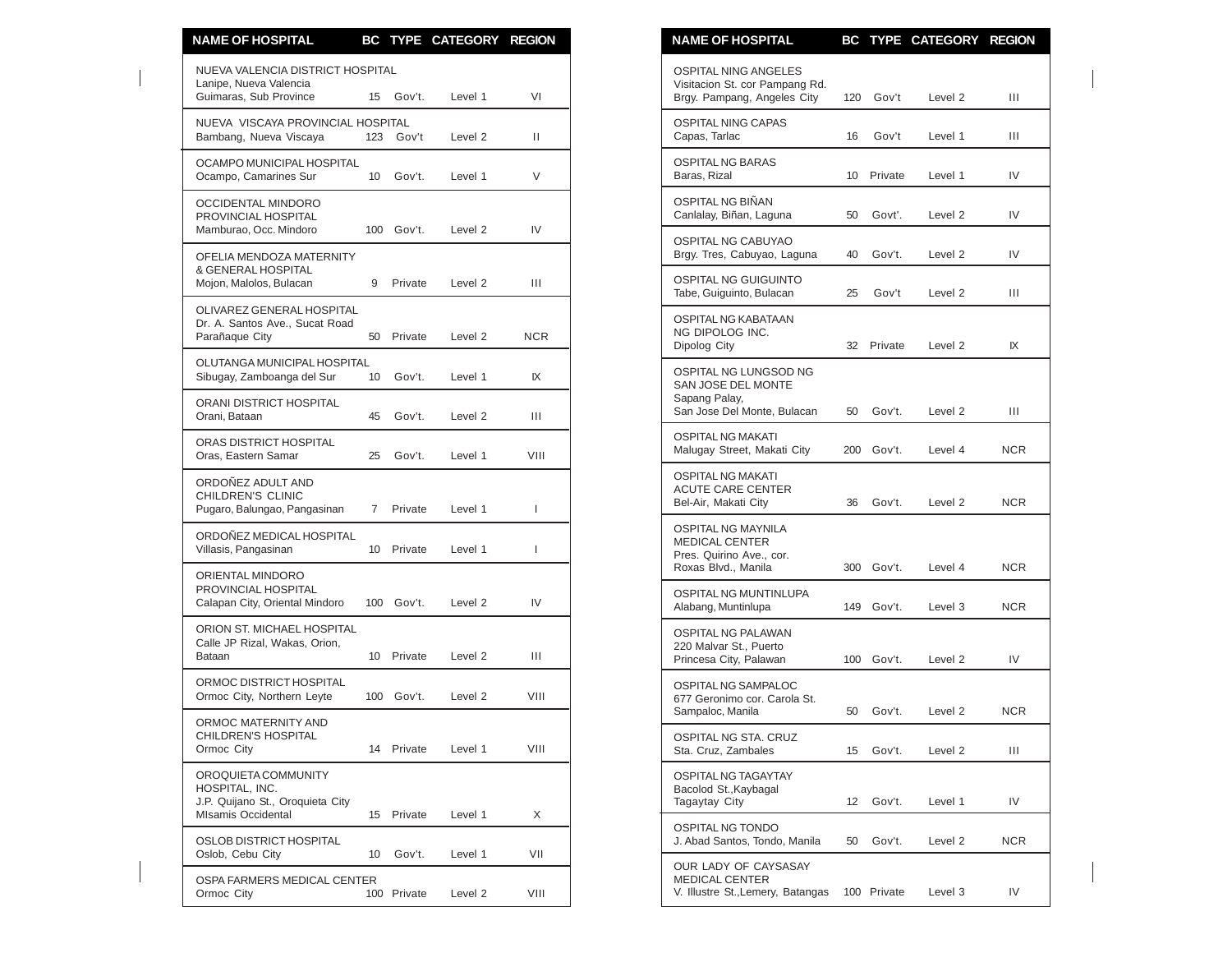| <b>NAME OF HOSPITAL</b>                                                                               |    |             | BC TYPE CATEGORY REGION       |                          |
|-------------------------------------------------------------------------------------------------------|----|-------------|-------------------------------|--------------------------|
| OUR LADY OF FATIMA HOSPITAL<br>Panganiban, Catanduanes                                                |    | 10 Private  | Level 1                       | V                        |
| OUR LADY OF FATIMA MEDICAL<br><b>CLINIC &amp; HOSPITAL</b><br>18-A Mabini St., Laoag City             | 8  | Private     | Level 1                       | $\overline{\phantom{a}}$ |
| OUR LADY OF GRACE HOSPITAL<br>8th Avenue cor. F. Roxas St.<br>Grace Park, Caloocan City               |    | 28 Private  | Level 2                       | <b>NCR</b>               |
| OUR LADY OF GUADALUPE HOSPITAL<br>(former Cero's Medical Clinic)<br>Gen. McArthur, Eastern Samar      |    | 10 Private  | Level 1                       | VIII                     |
| OUR LADY OF HOPE MEDICAL<br>CLINIC AND HOSPITAL                                                       |    |             |                               | XII                      |
| Esperanza, Sultan Kudarat<br>OUR LADY OF LOURDES HOSPITAL<br>Vinzons Avenue, Daet                     |    | 13 Private  | Level 1                       |                          |
| <b>Camarines Norte</b><br><b>OUR LADY OF LOURDES</b>                                                  |    | 50 Private  | Level 3                       | V                        |
| HOSPITAL, INC.<br>46 P. Sanchez St.<br>Sta. Mesa, Manila                                              |    | 230 Private | Level 4                       | <b>NCR</b>               |
| OUR LADY OF LOURDES<br>INTERNATIONAL MEDICAL CENTER<br>Bo. Baretto, Olongapo City,<br><b>Zambales</b> | 99 | Private     | Level 3                       | Ш                        |
| OUR LADY OF MEDIATRIX HOSPITAL<br>San Jose, Iriga City<br><b>Camarines Sur</b>                        |    | 50 Private  | Level 2                       | V                        |
| OUR LADY OF MERCY<br>GENERAL HOSPITAL, CO.<br>Dona Remedios Trinidad Highway                          |    |             |                               |                          |
| Brgy. Longos, Pulilan, Bulacan<br>OUR LADY OF MT. CARMEL<br><b>MEDICAL CENTER</b>                     |    | 30 Private  | Level 3                       | Ш                        |
| Saguin, San Fernando City,<br>Pampanga<br>OUR LADY OF MT. CARMEL                                      |    | 108 Private | Level 4                       | Ш                        |
| MEDICAL CENTER-CLARK<br>Ninoy Aquino Ave., SBFZ,<br>Angeles City                                      | 4  | Private     | Level <sub>2</sub><br>Special | Ш                        |
| OUR LADY OF PEACE HOPSITAL<br>Coastal Road, Paranaque City                                            |    | 90 Private  | Level 2                       | <b>NCR</b>               |
| OUR LADY OF PIAT POLYCLINIC<br><b>AND HOSPITAL</b><br>Biñan, Laguna                                   |    | 12 Priavte  | Level                         | IV                       |
| OUR LADY OF PORCIUNCULA<br>HOSPITAL INC.                                                              |    |             |                               |                          |
| Magsaysay Blvd. cor. East Awang<br>Calbayog, Eastern Samar                                            |    | 80 Private  | Level 3                       | VIII                     |

| <b>NAME OF HOSPITAL</b>                                                                                      |    |             | BC TYPE CATEGORY REGION |              |
|--------------------------------------------------------------------------------------------------------------|----|-------------|-------------------------|--------------|
| OUR LADY OF PURIFICATION<br>DOCTORS HOSPITAL<br>Binmaley, Pangasinan                                         | 25 | Private     | Level 2                 | L            |
| OUR LADY OF ROSARY<br>HOSPITAL INC.<br>Talag St., Macabebe, Pampanga                                         | 20 | Private     | Level 2                 | Ш            |
| OUR LADY OF RULE MATERNITY<br>AND GENERAL HOSPITAL<br>Pajo, Lapu-Lapu City                                   | 16 | Private     | Level 1                 | VII          |
| OUR LADY OF THE PILLAR<br><b>MEDICAL CENTER</b><br>Tamsire Ave., Imus, Cavite                                |    | 108 Private | Level 3                 | IV           |
| OUR LADY OF THE WAY<br><b>MEDICAL &amp; PEDIATRICS CLINIC</b><br>Magallanes, Cavite                          | 5  | Private     | Level 1                 | IV           |
| OUR SAVIOR HOSPITAL., INC.<br>Gen. Trias Drive, Rosario, Cavite 30 Private                                   |    |             | Level 2                 | IV           |
| OVERSEAS CONTRACT<br><b>WORKERS GENERAL HOSPITAL</b><br>39 Tandang Sora Avenue<br>Culiat Street, Quezon City |    | 10 Private  | Level 2                 | NCR          |
| OZAMIS CITY ST. JOSEPH<br><b>GENERAL HOSPITAL</b><br>Washington St., Ozamis City                             | 20 | Private     | Level 1                 | X            |
| P. GONZALES MEMORIAL<br>HOSPITAL, INC.<br>Malanday, Marikina City                                            | 8  | Private     | Level 1                 | NCR.         |
| PLT COLLEGE, INC - LUIS TIAM<br><b>MEMORIAL HOSPITAL</b><br>Bascaran, Solano, Nueva Vizcaya 60               |    | Private     | Level 3                 | $\mathbf{H}$ |
| PACENCIA GONZALES MEMORIAL<br><b>EMERGENCY HOSPITAL</b><br>48 Del Pilar, Tagudin, Ilocos Sur 10              |    | Private     | Level 1                 | L            |
| PACUAN COMMUNITY<br>PRIMARY HOSPITAL<br>La Libertad, Negros Oriental                                         | 10 | Gov't.      | Level 1                 | VII          |
| <b>PADRE BURGOS</b><br><b>COMMUNITY HOSPITAL</b><br>Padre Burgos, Southern Leyte                             |    | 00 Gov't.   | Level 1<br>Special      | VIII         |
| PADRIGUILAN'S MATERNITY<br>AND MEDICAL CLINIC<br>McArthur Highway, Bancal<br>Meycauayan, Bulacan             | 6  | Private     | Level 1                 | Ш            |
| PADRON - TIBIO MEDICAL CLINIC<br>Pasuquin, San Jose<br>Aurora, Isabela                                       | 6  | Private     | Level 1                 | Ш            |
| PAETE GENERAL HOSPITAL<br>JP Rizal St,, Paete, Laguna                                                        | 15 | Private     | Level 2                 | IV           |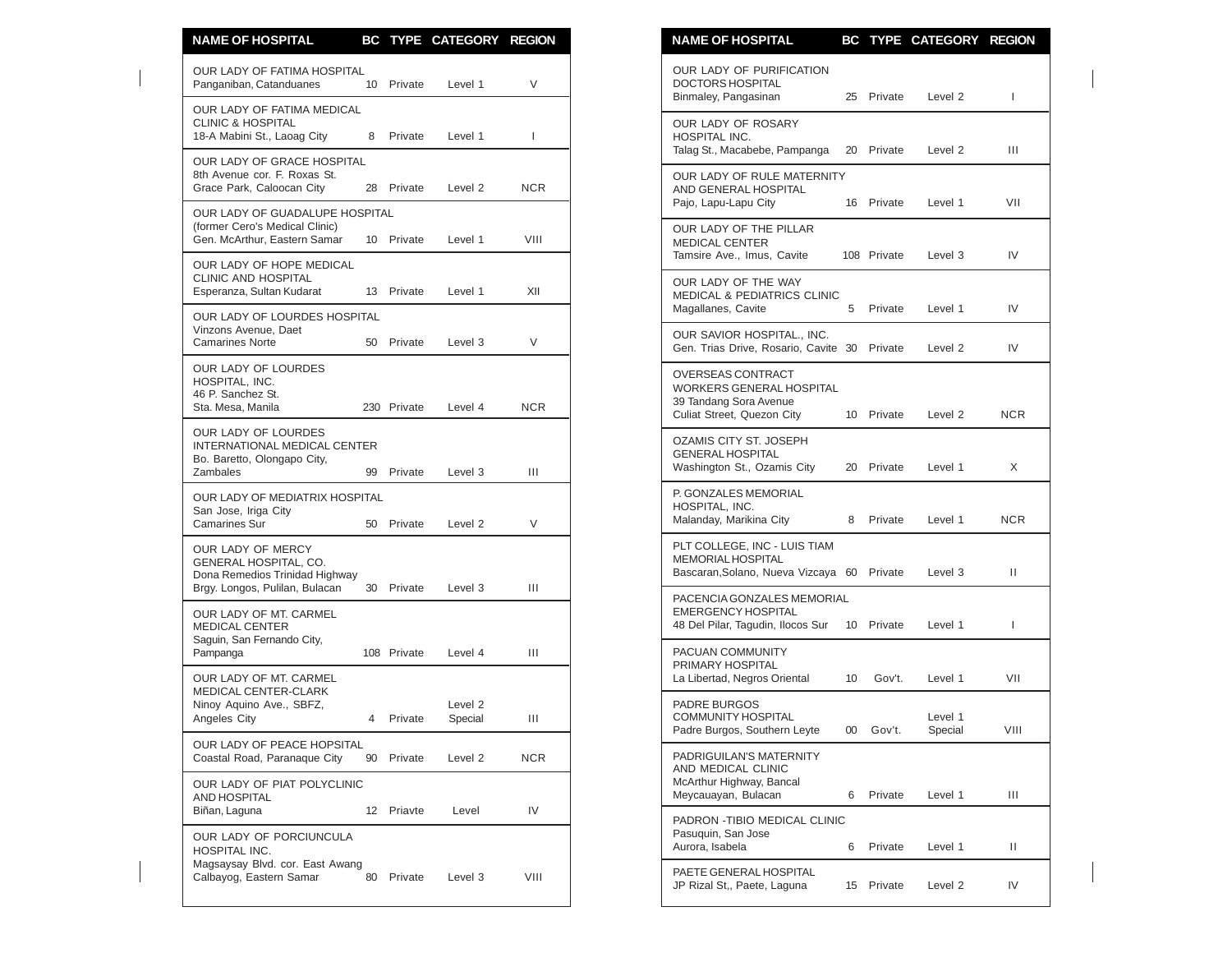| <b>NAME OF HOSPITAL</b>                                                                                 |    |             | BC TYPE CATEGORY REGION |              | <b>NAME OF HOSPITAL</b><br>BC TYPE CATEGORY REGION                                                                                |                    |
|---------------------------------------------------------------------------------------------------------|----|-------------|-------------------------|--------------|-----------------------------------------------------------------------------------------------------------------------------------|--------------------|
| PAGADIAN CITY MEDICAL HOSPITAL<br>Cabrera St., Pagadian City,<br>Zamboanga Peninsula                    |    | 100 Private | Level 3                 | IX           | PANABO POLYMEDIC HOSPITAL<br>36 Private<br>Panabo, Davao del Norte<br>Level <sub>2</sub>                                          | XI                 |
| PAGADIAN DOCTOR'S HOSPITAL<br>Lumbia Dist., Pagadian City                                               |    | 15 Private  | Level 2<br>Special      | IX           | PANAYAMAN GENERAL HOSPLITAL<br>Bula, Gen. Santos City<br>10 Private<br>Level 1                                                    | XI                 |
| PAGAMUTANG BAYAN NG CARMONA<br>Carmona, Cavite                                                          | 15 | Gov't       | Level 1                 | IV           | PANDAN DISTRICT HOSPITAL<br>Pandan, Catanduanes<br>25<br>Gov't<br>Level 1                                                         | V                  |
| PAGAMUTANG BAYAN NG MALABON<br>Maya-Maya St., cor Dagatan<br>Ave. Kaunlaran Vill. Malabon               | 18 | Gov't       | Level 1                 | <b>NCR</b>   | PANGASINAN CENTER FOR<br><b>FAMILY MEDICINE</b><br><b>Tapuac District</b><br>Dagupan City, Pangasinan<br>Private<br>Level 3<br>40 | $\mathbf{I}$       |
| PAGAMUTANG BAYAN NG CARMONA<br>Carmona, Cavite                                                          | 15 | Gov't       | Level 1                 | IV           | PANGASINAN DOCTORS HOSPITAL<br>Rizal Ave., San Carlos City                                                                        |                    |
| PAGAMUTANG PANGMASA NG LAGUNA<br>Maitim Bay, Laguna                                                     | 25 | Gov't       | Level 1                 | IV           | Pangasinan<br>37 Private<br>Level 3<br>PANGASINAN MEDICAL                                                                         | $\mathbf{I}$       |
| PAG-ASA HOSPITAL<br>National Road, Sitio Sapa                                                           |    |             |                         |              | CENTER, INC.<br>Nable St., Dagupan City<br>75<br>Private<br>Level 3                                                               | T                  |
| Brgy. Pag-asa, Binangonan, Rizal 19<br>PAGSANJAN MEDICAL CLINIC INC.                                    |    | Private     | Level 2                 | IV           | PANGUTARAN DISTRICT HOSPITAL<br>Pangutaran, Sulu<br>25<br>Gov't<br>Level 1                                                        | <b>ARMM</b>        |
| Pagsanjan, Laguna                                                                                       | 25 | Private     | Level 2                 | IV           | PANLALAWIGAN PAGAMUTAN<br>NG LAGUNA (formerly San Pablo                                                                           |                    |
| PAHILAN FAMILY CLINIC<br>Don Carlos, Bukidnon                                                           | 40 | Private     | Level 2                 | X            | City District Hospital)<br>San Pablo City, Laguna<br>100 Gov't.<br>Level 3                                                        | IV                 |
| PALANAN STATION HOSPITAL<br>Palanan, Isabela                                                            |    | 10 Gov't.   | Level 1                 | $\mathbf{H}$ | PANOPDOPAN DISTRICT HOSPITAL<br>Gov't.<br>Lamut, Ifugao<br>25<br>Level 1                                                          | CAR                |
| PALAWAN ADVENTIST HOSPITAL<br>San Pedro, Pto. Princesa City,<br>Palawan                                 | 53 | Private     | Level 2                 | IV           | PANOPIO MEDICAL AND<br><b>MATERNITY CLINIC</b><br>21 de Guzman St., Toril,                                                        |                    |
| PALAWAN BAPTIST HOSPITAL<br>Roxas, Palawan                                                              |    | 12 Private  | Level 1                 | IV           | Davao City<br>20 Private<br>Level 1                                                                                               | XI                 |
| PALMA-MALALUAN HOSPITAL<br>J. Magtibay, Rosario, Batangas                                               |    | 38 Private  | Level 2                 | IV           | PANTALEON G. GOTLADERA<br>MEMORIAL HOSPITAL<br>Pawa, Bulan, Sorsogon<br>10 Private<br>Level 1                                     | $\vee$             |
| PALUAN MEDICARE<br><b>COMMUNITY HOSPITAL</b>                                                            |    |             |                         |              | PANTAO DISTRICT HOSPITAL<br>Pantao, Libon, Albay<br>25<br>Gov't.<br>Level 1                                                       | V                  |
| Paluan, Occidental Mindoro<br>PAMANA MEDICAL CENTER                                                     | 10 | Gov't.      | Level 1                 | IV           | PANTINOPLE MEDICAL CLINIC<br>Media, Argao, Cebu<br>10 Private<br>Level 1                                                          | VII                |
| (formerly Pamana Golden Care<br>Foundation, Inc.)<br>Calamba City, Laguna                               | 35 | Private     | Level 2                 | IV           | PANTUKAN DISTRICT HOSPITAL<br>Pantukan, Compostela Valley<br>25 Gov't.<br>Level 1                                                 | XI                 |
| PAMPANGA EENT AND<br><b>GENERAL HOSPITAL</b>                                                            |    |             |                         |              | PARACELIS DISTRICT HOSPITAL<br>Paracelis, Mt. Province<br>25<br>Gov't.<br>Level 1                                                 | CAR                |
| 17 San Nicolas, San Fernando City,<br>Pampanga                                                          |    | 15 Private  | Level 2                 | Ш            | PARAÑAQUE DOCTOR'S HOSPITAL<br>Better Living Subd.,                                                                               |                    |
| PAMPANGA MEDICAL SPECIALIST<br><b>HOSPITAL AND PHARMACY</b><br>San Antonio, Guagua, Pampanga 80 Private |    |             | Level 3                 | Ш            | Parañaque City<br>50 Private<br>Level 3<br>PARANG DISTRICT HOSPITAL<br>Parang, Sulu<br>25 Gov't.<br>Level 1                       | <b>NCR</b><br>ARMM |
| PAMPLONA MEDICAL CLINIC<br>46 Real St., Pamplona<br>Las Piñas City                                      |    | 15 Private  | Level 2                 | ${\sf NCR}$  | PASAY CITY GENERAL HOSPITAL<br>150 Gov't.<br>P. Burgos Street, Pasay City<br>Level 4                                              | <b>NCR</b>         |

| <b>NAME OF HOSPITAL</b>                                                                                      | BС  |         | <b>TYPE CATEGORY</b> | <b>REGION</b> |
|--------------------------------------------------------------------------------------------------------------|-----|---------|----------------------|---------------|
| PANABO POLYMEDIC HOSPITAL<br>Panabo. Davao del Norte                                                         | 36  | Private | Level <sub>2</sub>   | XI            |
| PANAYAMAN GENERAL HOSPLITAL<br>Bula, Gen. Santos City                                                        | 10  | Private | Level 1              | XI            |
| PANDAN DISTRICT HOSPITAL<br>Pandan, Catanduanes                                                              | 25  | Gov't   | Level 1              | V             |
| PANGASINAN CENTER FOR<br><b>FAMILY MEDICINE</b><br><b>Tapuac District</b><br>Dagupan City, Pangasinan        | 40  | Private | Level 3              | L             |
| PANGASINAN DOCTORS HOSPITAL<br>Rizal Ave., San Carlos City<br>Pangasinan                                     | 37  | Private | Level 3              | L             |
| PANGASINAN MEDICAL<br>CENTER, INC.<br>Nable St., Dagupan City                                                | 75  | Private | Level 3              | L             |
| PANGUTARAN DISTRICT HOSPITAL<br>Pangutaran, Sulu                                                             | 25  | Gov't   | Level 1              | ARMM          |
| PANLALAWIGAN PAGAMUTAN<br>NG LAGUNA (formerly San Pablo<br>City District Hospital)<br>San Pablo City, Laguna | 100 | Gov't.  | Level 3              | IV            |
| PANOPDOPAN DISTRICT HOSPITAL<br>Lamut, Ifugao                                                                | 25  | Gov't.  | Level 1              | CAR           |
| PANOPIO MEDICAL AND<br><b>MATERNITY CLINIC</b><br>21 de Guzman St., Toril,<br>Davao City                     | 20  | Private | Level 1              | XI            |
| PANTALEON G. GOTLADERA<br><b>MEMORIAL HOSPITAL</b><br>Pawa, Bulan, Sorsogon                                  | 10  | Private | Level 1              | V             |
| PANTAO DISTRICT HOSPITAL<br>Pantao, Libon, Albay                                                             | 25  | Gov't.  | Level 1              | V             |
| PANTINOPLE MEDICAL CLINIC<br>Media, Argao, Cebu                                                              | 10  | Private | Level 1              | VII           |
| PANTUKAN DISTRICT HOSPITAL<br>Pantukan, Compostela Valley                                                    | 25  | Gov't.  | Level 1              | XI            |
| PARACELIS DISTRICT HOSPITAL<br>Paracelis, Mt. Province                                                       | 25  | Gov't.  | Level 1              | CAR           |
| PARAÑAQUE DOCTOR'S HOSPITAL<br>Better Living Subd.,<br>Parañaque City                                        | 50  | Private | Level 3              | NCR           |
| PARANG DISTRICT HOSPITAL<br>Parang, Sulu                                                                     | 25  | Gov't.  | Level 1              | ARMM          |
| PASAY CITY GENERAL HOSPITAL<br>P. Burgos Street, Pasay City                                                  | 150 | Gov't.  | Level 4              | <b>NCR</b>    |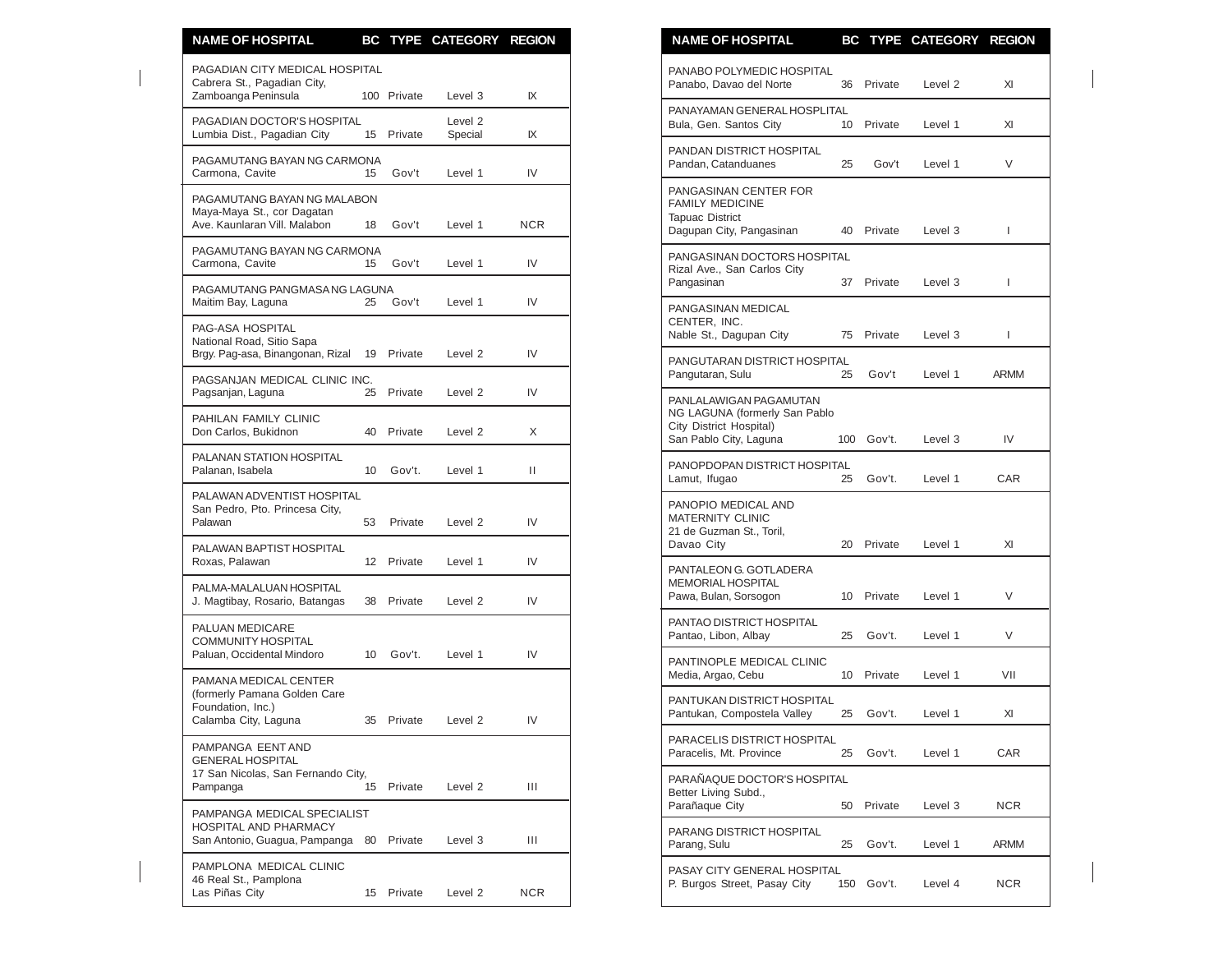| <b>NAME OF HOSPITAL</b>                                                             |             |              | BC TYPE CATEGORY REGION |              | <b>NAME OF HOSPITAL</b><br>BC TYPE CATEGORY REGION                                                                         |               |
|-------------------------------------------------------------------------------------|-------------|--------------|-------------------------|--------------|----------------------------------------------------------------------------------------------------------------------------|---------------|
| PASCUAL GENERAL HOSPITAL<br>130 Baesa Street, Quezon City                           | 30          | Private      | Level <sub>2</sub>      | <b>NCR</b>   | PHILIPPINE HEART CENTER<br>East Avenue, Diliman<br>Quezon City<br>280 Gov't.<br>Level 4                                    | <b>NCR</b>    |
| PASIG CITY GENERAL HOSPITAL<br>Mi. Eusebio Ave., Maybunga,<br>Pasig City            |             | 200 Gov't.   | Level 4                 | <b>NCR</b>   | PHILIPPINE ORTHOPEDIC CENTER<br>Ma. Clara cor. Banawe<br>700 Gov't.<br>Street, Quezon City<br>Level 4                      | <b>NCR</b>    |
| PASOLO MATERNITY AND<br>MEDICAL CLINIC, INC.<br>155 Pasolo St., Valenzuela City     | $7^{\circ}$ | Private      | Level 1                 | <b>NCR</b>   | PHILLIPS MEMORIAL HOSPITAL<br>Camp Phillip, Manolo<br>Fortich, Bukidnon<br>50<br>Private<br>Level 3                        | X             |
| PATHFINDER ESTATE HOSPITAL<br>Kabasalan, Zamboanga Sibugay                          |             | 14 Private   | Level 1                 | IX           | PHILSAGA GENERAL HOSPITAL                                                                                                  |               |
| PAULINA LIM MEMORIAL HOSPITAL<br>Guindulman, Bohol                                  |             | 40 Private   | Level 2                 | VII          | Bunawan, Agusan Del Sur<br>10 <sup>°</sup><br>Private<br>Level 1<br>PIDDIG DISTRICT HOSPITAL                               | <b>CARAGA</b> |
| PAULINO HOSPITAL<br>Rizal Ave., Digos City,<br>Davao del Sur                        | 60          | Private      | Level 2                 | XI           | Piddig, Ilocos Norte<br>Gov't.<br>Level 1<br>15<br>PIEDAD MEDICAL CLINIC<br>San Mateo, Isabela<br>Private<br>Level 1<br>10 | L<br>Ш        |
| PAYAO MUNICIPAL HOSPITAL<br>Payao, Zamboanga del Sur                                | 10          | Gov't.       | Level 1                 | IX           | PILAR DISTRICT HOSPITAL<br>Pilar, Surigao del Norte<br>25<br>Gov't.<br>Level 1                                             | <b>CARAGA</b> |
| PAZZU MEDICAL CLINIC<br>(formerly Reroma Medical Clinic)<br>Bansalan, Davao del Sur | 15          | Private      | Level 1                 | XI           | PILAR MEDICAL AND<br><b>MATERNITY CLINIC</b><br>Angono, Rizal<br>6<br>Private<br>Level 1                                   | IV            |
| PEDRO L. GINDAP MUNICIPAL<br><b>HOSPITAL</b><br>Barbaza, Antique                    | 10          | Gov't.       | Level 1                 | VI           | PILILLA MEDICARE<br><b>COMMUNITYHOSPITAL</b><br>Gov't.<br>Pililla, Rizal<br>15<br>Level 1                                  | IV            |
| PERPETUAL HELP CLINIC<br>Bunao, Ligao City, Albay                                   |             | 14 Private   | Level 1                 | V            | PIMENTEL MEDICAL CLINIC<br>Bansalan, Davao del Sur<br>18 Private<br>Level 1                                                | XI            |
| PERPETUAL HELP HOSPITAL<br>Malasiqui, Pangasinan                                    |             | 25 Private   | Level 1                 | $\mathbf{I}$ | PINAMALAYAN COMMUNITY HOSPITAL<br>Papandayan, Pinamalayan<br>Oriental Mindoro<br>Gov't.<br>10 <sup>°</sup><br>Level 1      | IV            |
| PERPETUAL HELP HOSPITAL<br>Olongapo City, Zambales                                  |             | 12 Private   | Level 2                 | Ш            | PINAMALAYAN DOCTORS HOSPITAL<br>Pinamalayan, Oriental Mindoro<br>30<br>Private<br>Level 1                                  | IV            |
| PERPETUAL HELP HOSPITAL<br>150 Laon-Laan St.<br>Sampaloc, Manila                    |             | 40 Private   | Level 3                 | <b>NCR</b>   | PIÑAN DISTRICT HOSPITAL<br>Piñan, Zamboanga del Norte<br>25<br>Gov't.<br>Level 1                                           | IX            |
| PERPETUAL SUCCOR HOSPITAL<br>AND MATERNITY INC.                                     |             |              |                         |              | PINES CITY DOCTOR'S HOSPITAL<br>Magsaysay St., Baguio City<br>110 Private<br>Level 3                                       | CAR           |
| 836 F. Cayco St.,<br>Sampaloc, Manila                                               |             | 65 Private   | Level 2                 | <b>NCR</b>   | PINTUYAN DISTRICT HOSPITAL<br>Pintuyan, Southern Leyte<br>25<br>Gov't.<br>Level 1                                          | VIII          |
| PERPETUAL SUCCOUR HOSPITAL<br>Gorordo Avenue, Cebu                                  |             | 200 Private  | Level 4                 | VII          | PINUKPUK DISTRICT HOSPITAL<br>Pinukpuk, Kalinga, Apayao<br>25<br>Gov't.<br>Level 1                                         | CAR           |
| PETER PAUL MEDICAL CENTER<br>OF CANDELARIA, INC.<br>Regidor St., Candelaria, Quezon | 25          | Private      | Level 2                 | IV           | PIO DURAN MEMORIAL<br><b>DISTRICT HOSPITAL</b><br>Pio Duran, Albay<br>25<br>Gov't.<br>Level 2                              | V             |
| PHILIPPINE CHILDREN'S<br><b>MEDICAL CENTER</b><br>Quezon Avenue, Quezon City        |             | 200 Gov't.   | Level 4                 | <b>NCR</b>   | PIRA HOSPITAL<br>Cabugao, Ilocos Sur<br>Private<br>18<br>Level 2                                                           | L             |
| PHILIPPINE GENERAL HOSPITAL<br>Taft Avenue, Ermita, Manila                          |             | 1,637 Gov't. | Level 4                 | <b>NCR</b>   | PLACER DISTRICT HOSPITAL<br>Placer, Surigao del Norte<br>Gov't.<br>30<br>Level 1                                           | <b>CARAGA</b> |
|                                                                                     |             |              |                         |              |                                                                                                                            |               |

| <b>NAME OF HOSPITAL</b>                                                       |     |         | <b>BC TYPE CATEGORY</b> | <b>REGION</b> |
|-------------------------------------------------------------------------------|-----|---------|-------------------------|---------------|
| PHILIPPINE HEART CENTER<br>East Avenue, Diliman<br>Quezon City                | 280 | Gov't.  | Level 4                 | <b>NCR</b>    |
| PHILIPPINE ORTHOPEDIC CENTER<br>Ma. Clara cor. Banawe<br>Street, Quezon City  | 700 | Gov't.  | Level 4                 | <b>NCR</b>    |
| PHILLIPS MEMORIAL HOSPITAL<br>Camp Phillip, Manolo<br>Fortich, Bukidnon       | 50  | Private | Level 3                 | X             |
| PHILSAGA GENERAL HOSPITAL<br>Bunawan, Agusan Del Sur                          | 10  | Private | Level 1                 | CARAGA        |
| PIDDIG DISTRICT HOSPITAL<br>Piddig, Ilocos Norte                              | 15  | Gov't.  | Level 1                 | I             |
| PIEDAD MEDICAL CLINIC<br>San Mateo, Isabela                                   | 10  | Private | Level 1                 | П             |
| PILAR DISTRICT HOSPITAL<br>Pilar, Surigao del Norte                           | 25  | Gov't.  | Level 1                 | CARAGA        |
| PILAR MEDICAL AND<br><b>MATERNITY CLINIC</b><br>Angono, Rizal                 | 6   | Private | Level 1                 | IV            |
| PILILLA MEDICARE<br>COMMUNITYHOSPITAL<br>Pililla, Rizal                       | 15  | Gov't.  | Level 1                 | IV            |
| PIMENTEL MEDICAL CLINIC<br>Bansalan, Davao del Sur                            | 18  | Private | Level 1                 | XI            |
| PINAMALAYAN COMMUNITY HOSPITAL<br>Papandayan, Pinamalayan<br>Oriental Mindoro | 10  | Gov't.  | Level 1                 | IV            |
| PINAMALAYAN DOCTORS HOSPITAL<br>Pinamalayan, Oriental Mindoro                 | 30  | Private | Level 1                 | IV            |
| PIÑAN DISTRICT HOSPITAL<br>Piñan, Zamboanga del Norte                         | 25  | Gov't.  | Level 1                 | IX            |
| PINES CITY DOCTOR'S HOSPITAL<br>Magsaysay St., Baguio City                    | 110 | Private | Level 3                 | CAR           |
| PINTUYAN DISTRICT HOSPITAL<br>Pintuyan, Southern Leyte                        | 25  | Gov't.  | Level 1                 | VIII          |
| PINUKPUK DISTRICT HOSPITAL<br>Pinukpuk, Kalinga, Apayao                       | 25  | Gov't.  | Level 1                 | CAR           |
| PIO DURAN MEMORIAL<br><b>DISTRICT HOSPITAL</b><br>Pio Duran, Albay            | 25  | Gov't.  | Level <sub>2</sub>      | V             |
| PIRA HOSPITAL<br>Cabugao, Ilocos Sur                                          | 18  | Private | Level 2                 | I             |
| PLACER DISTRICT HOSPITAL<br>Placer, Surigao del Norte                         | 30  | Gov't.  | Level 1                 | CARAGA        |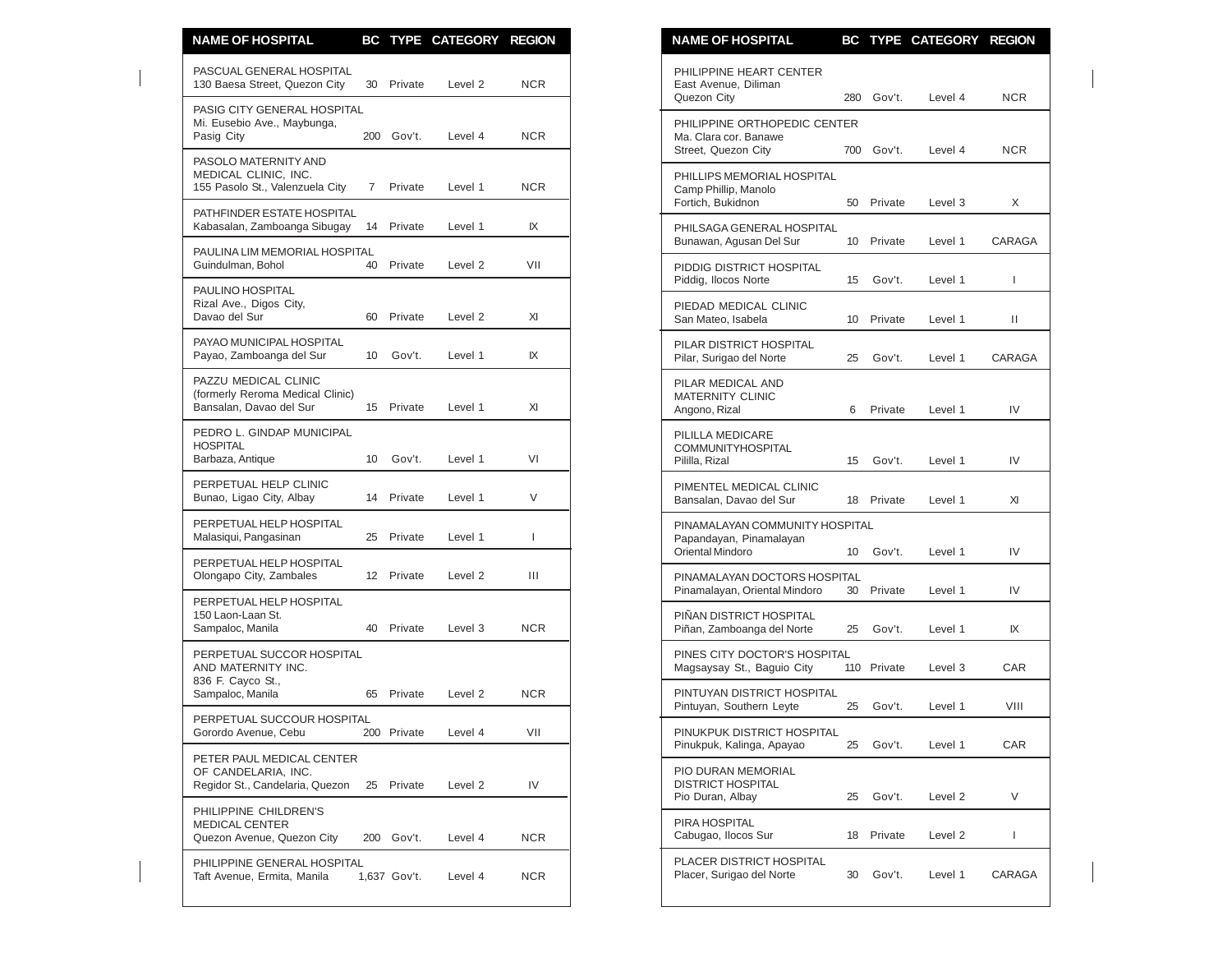| <b>NAME OF HOSPITAL</b>                                                                                                  |                  |             | BC TYPE CATEGORY REGION |              | <b>NAME OF HOSPITAL</b><br>BC TYPE CATEGORY REGION                                                                                  |                          |
|--------------------------------------------------------------------------------------------------------------------------|------------------|-------------|-------------------------|--------------|-------------------------------------------------------------------------------------------------------------------------------------|--------------------------|
| PLARIDEL COUNTY HOSPITAL<br>Tabang, Plaridel, Bulacan                                                                    |                  | 25 Private  | Level 2                 | Ш            | PRIETO DIAZ MUNICIPAL HOSPITAL<br>Gov't.<br>Prieto Diaz, Sorsogon<br>10 <sup>°</sup>                                                | V<br>Level 1             |
| PLARIDEL EMERGENCY HOSPITAL<br>Plaridel, Bulacan                                                                         |                  | 15 Private  | Level 2                 | Ш            | PRIME GLOBAL CARE MEDICAL CTR.<br>INC. (formerly MALUTO FAMILY<br>HEALTH SPECIALISTSLYING-IN &                                      |                          |
| PNP GENERAL HOSPITAL<br>Camp Crame, Quezon City                                                                          |                  | 176 Gov't.  | Level 3                 | <b>NCR</b>   | <b>DIAGNOSTIC CLINIC</b><br>Molino, Cavite<br>33<br>Private                                                                         | IV<br>Level <sub>2</sub> |
| PNP REGIONAL HEALTH SERVICES O2<br>Camp Adduru, Tuguegarao City<br>Cagayan Valley                                        | 10               | Gov't       | Level 1                 | $\mathbf{H}$ | PRINCIPE COMMUNITY<br>MEDICAL HOSPITAL (formerly<br>Baguio Community Medical Hospital)<br>Baquio District, Davao City<br>10 Private | Level 1<br>XI            |
| PNP STATION HOSPITAL<br>Cabahug, Cebu City                                                                               | 10 <sup>°</sup>  | Gov't.      | Level 1                 | VII          | PUDPUD POLYCLINIC AND<br>SPECIALTY CLINIC                                                                                           | Special                  |
| POLILLO MEDICARE HOSPITAL<br>Polillo, Quezon                                                                             |                  | 10 Gov't.   | Level 1                 | IV           | Sogod, South Leyte<br>20 Private<br>PUERTO COMMUNITY HOSPITAL                                                                       | Level 1<br>VIII          |
| POLOMOLOK MUNICIPAL HOSPITAL<br>Polomolok, South Cotabato                                                                | 18               | Gov't.      | Level 1                 | XII          | Puerto, Cagayan de Oro City<br>35 Private                                                                                           | Level 2<br>X             |
| PORAC DISTRICT HOSPITAL                                                                                                  |                  |             |                         | Ш            | PUYAOAN GENERAL HOSPITAL<br>Bulala, Camalaniugan, Cagayan<br>12 Private                                                             | Ш.<br>Level 1            |
| Babo Sacan, Porac, Pampanga<br>POTIA DISTRICT HOSPITAL                                                                   | 25               | Gov't.      | Level 2                 |              | Q.C. ST. AGNES GEN. OSPITAL<br>241 Roosevelt Ave., Quezon City 50 Private                                                           | Level 3<br>NCR.          |
| Sta. Maria, Alfonso Potia, Ifugao 25<br>POZORRUBIO COMMUNITY<br><b>HOSPITAL</b>                                          |                  | Gov't.      | Level 1                 | <b>CAR</b>   | QUEEN MARY HELP OF<br><b>CHRISTIAN HOSPITAL</b><br>48 Private<br>Cardona, Rizal                                                     | IV<br>Level 2            |
| Pozorrubio, Pangasinan                                                                                                   | 10 <sup>°</sup>  | Gov't.      | Level 1                 | T            | <b>QUEEN MARY HOSPITAL</b><br>Ibaan, Batangas<br>15 Private                                                                         | IV<br>Level 2            |
| PREMIERE GENERAL HOSPITAL<br>OF NUEVA ECIJA INC.<br>Daang Sarile, Maharlika<br>High Way, Cabanatuan City,<br>Nueva Ecija |                  | 150 Private | Level 4                 | Ш            | QUEENSBERRY HOSPITAL<br>56 Ramirez St., Novaliches,<br>Quezon City<br>14 Private                                                    | <b>NCR</b><br>Level 2    |
| PREMIERE GENERAL<br>HOSPITAL OF NUEVA ECIJA<br>Sukalayin, Baler, Aurora                                                  |                  | 30 Private  | Level 3                 | Ш            | QUEZON CITY GENERAL HOSPITAL<br>Seminary Road, Edsa<br>250 Gov't.<br>Quezon City                                                    | <b>NCR</b><br>Level 4    |
| PRES. CARLOS P. GARCIA<br>MUNICIPAL HOSPITAL                                                                             |                  |             |                         |              | QUEZON COMMUNITY INFIRMARY<br>Gov't.<br>Arellano Quezon, Isabela<br>10                                                              | Ш.<br>Level 1            |
| Pitogo, Ubay, Bohol<br>PRES. DIOSDADO MACAPAGAL<br>HOSPITAL (formerly Gov.                                               | 10 <sup>10</sup> | Gov't.      | Level 1                 | VII          | <b>QUEZON INSTITUTE</b><br>E. Rodriguez Sr., Ave.<br>200 Gov't.<br>Quezon City                                                      | <b>NCR</b><br>Level 3    |
| Mamerto Portillo District Hosp.)<br>Tobias, Fornier, Antique                                                             |                  | 15 Gov't.   | Level 1                 | VI           | <b>QUEZON MEDICARE HOSPITAL</b><br>10 Gov't.<br>Alfonso XIII, Quezon, Palawan                                                       | IV<br>Level 1            |
| PRES. DIOSDADO MACAPAGAL<br>MEM. MED. CENTER<br>Mabini St., Caloocan City                                                | 82               | Gov't.      | Level 3                 | <b>NCR</b>   | <b>QUEZON MEDICAL HOSPITAL</b><br>Lucena City, Quezon<br>200 Gov't.                                                                 | IV<br>Level 3            |
| PRES. RAMON MAGSAYSAY<br>MEMORIAL HOSPITAL<br>Iba, Zambales                                                              |                  | 150 Gov't.  | Level 2                 | Ш            | QUIJANO CLINIC AND HOSPITAL<br>National Highway, Tacurong City<br>Sultan Kudarat<br>36<br>Private                                   | Level 2<br>XII           |
| PRES. ROXAS PROV'L. COMMUNITY HOSP.                                                                                      |                  |             |                         |              | QUINAPONDAN COMMUNITY<br><b>HOSPITAL</b>                                                                                            |                          |
| (formerlyNorhtern Samar Prov'l. Hospital-Annex<br>New Cebu Pres. Roxas,<br>North Cotabato                                |                  | 25 Gov't.   | Level 1                 | XII          | Quinapondan, Eastern, Samar<br>Gov't.<br>10                                                                                         | VIII<br>Level 1          |

| <b>NAME OF HOSPITAL</b>                                                                                                                      |     | <b>BC TYPE</b> | <b>CATEGORY</b>    | <b>REGION</b> |
|----------------------------------------------------------------------------------------------------------------------------------------------|-----|----------------|--------------------|---------------|
| PRIETO DIAZ MUNICIPAL HOSPITAL<br>Prieto Diaz, Sorsogon                                                                                      | 10  | Gov't.         | Level 1            | V             |
| PRIME GLOBAL CARE MEDICAL CTR.<br>INC. (formerly MALUTO FAMILY<br>HEALTH SPECIALISTSLYING-IN &<br><b>DIAGNOSTIC CLINIC</b><br>Molino, Cavite | 33  | Private        | Level 2            | IV            |
|                                                                                                                                              |     |                |                    |               |
| PRINCIPE COMMUNITY<br>MEDICAL HOSPITAL (formerly<br>Baguio Community Medical Hospital)<br>Baguio District, Davao City                        | 10  | Private        | Level 1            | XI            |
| PUDPUD POLYCLINIC AND<br>SPECIALTY CLINIC<br>Sogod, South Leyte                                                                              | 20  | Private        | Special<br>Level 1 | VIII          |
| PUERTO COMMUNITY HOSPITAL<br>Puerto, Cagayan de Oro City                                                                                     | 35  | Private        | Level 2            | X             |
| PUYAOAN GENERAL HOSPITAL<br>Bulala, Camalaniugan, Cagayan                                                                                    | 12  | Private        | Level 1            | Ш             |
| Q.C. ST. AGNES GEN. OSPITAL<br>241 Roosevelt Ave., Quezon City 50                                                                            |     | Private        | Level 3            | NCR.          |
| QUEEN MARY HELP OF<br>CHRISTIAN HOSPITAL<br>Cardona, Rizal                                                                                   | 48  | Private        | Level 2            | IV            |
| <b>QUEEN MARY HOSPITAL</b><br>Ibaan, Batangas                                                                                                | 15  | Private        | Level 2            | IV            |
| QUEENSBERRY HOSPITAL<br>56 Ramirez St., Novaliches,<br>Quezon City                                                                           | 14  | Private        | Level 2            | NCR.          |
| QUEZON CITY GENERAL HOSPITAL<br>Seminary Road, Edsa<br>Quezon City                                                                           | 250 | Gov't.         | Level 4            | <b>NCR</b>    |
| QUEZON COMMUNITY INFIRMARY<br>Arellano Quezon, Isabela                                                                                       | 10  | Gov't.         | Level 1            | Ш             |
| <b>QUEZON INSTITUTE</b><br>E. Rodriguez Sr., Ave.<br>Quezon City                                                                             | 200 | Gov't.         | Level 3            | NCR           |
| <b>QUEZON MEDICARE HOSPITAL</b><br>Alfonso XIII, Quezon, Palawan                                                                             | 10  | Gov't.         | Level 1            | IV            |
| <b>QUEZON MEDICAL HOSPITAL</b><br>Lucena City, Quezon                                                                                        | 200 | Gov't.         | Level 3            | IV            |
| QUIJANO CLINIC AND HOSPITAL<br>National Highway, Tacurong City<br>Sultan Kudarat                                                             | 36  | Private        | Level 2            | XII           |
| QUINAPONDAN COMMUNITY<br><b>HOSPITAL</b><br>Quinapondan, Eastern, Samar                                                                      | 10  | Gov't.         | Level 1            | VIII          |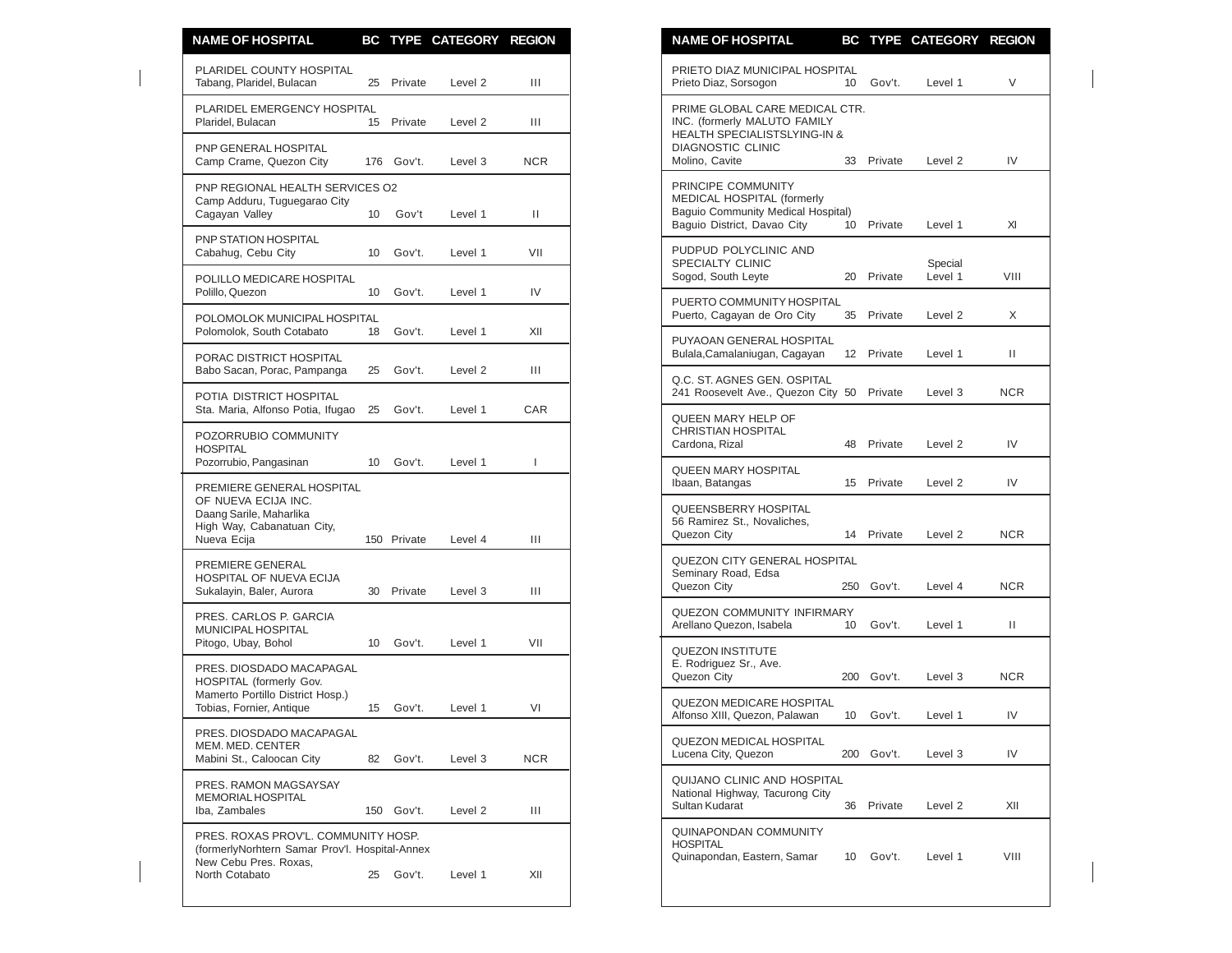| <b>NAME OF HOSPITAL</b>                                                                                        |    |             | BC TYPE CATEGORY REGION |            | <b>NAME OF HOSPITAL</b>                                                           |                       |                    | BC TYPE CATEGORY REGION |               |
|----------------------------------------------------------------------------------------------------------------|----|-------------|-------------------------|------------|-----------------------------------------------------------------------------------|-----------------------|--------------------|-------------------------|---------------|
| QUIRINO MEMORIAL MEDICAL<br><b>CENTER</b><br>Katipunan Road Proj. 4, Q. C.                                     |    | 300 Gov't.  | Level 4                 | <b>NCR</b> | <b>RECEL MEDICAL CLINIC</b><br>AND HOSPITAL<br>Sta. Catalina, Ilocos Sur          |                       | 15 Private         | Level 1                 | $\mathbf{L}$  |
| QUIRINO PROVINCIAL HOSPITAL<br>Cabarroguis, Quirino, Isabela                                                   |    | 100 Gov't.  | Level 2                 | Ш          | REDOBLE MEDICAL CLINIC<br>Buug, Zamboanga Sibugay                                 |                       | 8 Private          | Level 1                 | IX            |
| R DE C GALVEZ MEDICAL CENTER<br>San Ildefonso, Bulacan                                                         |    | 25 Private  | Level 2                 | Ш          | <b>REGION 1 MEDICAL CENTER</b><br>Arellano St. Dagupan City<br>Pangasinan         |                       | 300 Gov't.         | Level 3                 | L             |
| R and L MEDICAL CLINIC<br>Aloran, Misamis Oriental                                                             |    | 14 Private  | Level 1                 | X          | REINHARD WIRTGEN                                                                  |                       |                    |                         |               |
| RTN FOUNDATION HOSPITAL, INC.<br>Rio Tuba, Bataraza, Palawan                                                   | 30 | Private     | Level 1                 | IV         | <b>MEMORIAL HOSPITAL</b><br>Poblacion, Alegria, Cebu                              |                       | 10 Private         | Level 1                 | VII           |
| R. S. CLINIC AND HOSPITAL<br>5038 Rizal St., Angeles City                                                      |    | 15 Private  | Level 1                 | Ш          | <b>REMEDIOS TRINIDAD</b><br>ROMUALDEZ HOSPITAL<br>Bgy. Calanipawan, Tacloban City |                       | 50 Private         | Level 3                 | VIII          |
| RABARA CLINIC AND HOSPITAL<br>59 Rizal St., Vigan, Ilocos Sur                                                  |    | 10 Private  | Level 1                 | T          | <b>RENMAR SPECIALIST HOSPITAL</b><br>Santiago City, Isabela                       |                       | 16 Private         | Level 1                 | Ш             |
| RAFAEL LAZATIN MEMORIAL<br><b>MEDICAL CENTER</b><br>Visitacion St. cor. Pampang Road<br>Villa Rosario, Pampang |    |             |                         |            | REP. PEDRO TRONO MEMORIAL<br><b>DISTRICT HOSPITAL</b><br>Guimbal, Iloilo          | 50                    | Gov't.             | Level 2                 | VI            |
| Angeles City<br><b>RAGAY DISTRICT HOSPITAL</b>                                                                 |    | 120 Private | Level 2                 | Ш          | RESEARCH INSTITUTE FOR<br><b>TROPICAL MEDICINE</b><br>Alabang, Muntinlupa City    | 50                    | Gov't.             | Level 4                 | <b>NCR</b>    |
| Ragay, Camarines Sur                                                                                           | 25 | Gov't.      | Level 1                 | V          | RESONABLE HOSPITAL                                                                |                       |                    |                         |               |
| RALOTA-LAGRADA MEDICAL<br><b>CLINIC</b><br>Sta. Cruz, Davao del Sur                                            |    | 18 Private  | Level 1                 | XI         | Medarang, San Jose, Ilocos Sur<br>RETUERMA GENERAL HOSPITAL                       |                       | 24 Private         | Level 2                 | L             |
| RAMIRO COMMUNITY<br>HOSPITAL INC.<br><b>Tagbilaran City</b>                                                    |    | 100 Private | Level 3                 | VII        | Guinobatan, Albay<br>REVELO MEDICAL CLINIC<br>Clarin, Misamis Occidental          | 10 <sup>°</sup><br>20 | Private<br>Private | Level 1<br>Level 1      | V<br>X        |
| RAMON MASA SR. MEMORIAL<br><b>DISTRICT HOSPITAL</b>                                                            |    |             |                         |            | REYES CLINIC AND HOSPITAL<br>Sta. Maria, Ilocos Sur                               |                       | 25 Private         | Level 2                 | L             |
| Sibalom, Antique<br>RAMON TABIANA MEMORIAL                                                                     | 25 | Gov't.      | Level 2                 | VI         | RICARDO LIMSO MEDICAL<br>CENTER, INC.                                             |                       |                    |                         |               |
| <b>DISTRICT HOSPITAL</b><br>Cabatuan, Iloilo                                                                   | 50 | Gov't.      | Level 2                 | VI         | V. Illustre St., Davao City<br>RICARDO MANINGO MEMORIAL                           |                       | 85 Private         | Level 4                 | XI            |
| RAMONES GENERAL<br>HOSPITAL - ISABELA BRANCH<br>San Mateo, Isabela                                             |    | 15 Private  | Level 1                 | Ш          | <b>HOSPITAL</b><br>Camotes Island, Cebu                                           | 25                    | Gov't.             | Level 1                 | VII           |
| RAMOS GENERAL HOSPITAL<br>P. Hilario St., Tarlac, Tarlac                                                       |    | 90 Private  | Level 3                 | Ш          | RICARDO P. RODRIGUEZ<br>MEMORIAL HOSPITAL<br><b>Bulaon Resettlement</b>           |                       |                    |                         |               |
| RANADA GENERAL HOSPITAL                                                                                        |    |             |                         |            | San Fernando City, Pampanga                                                       | 25                    | Gov't.             | Level 2                 | Ш             |
| Brgy. 9 Balintawak St.<br>Laoag City                                                                           |    | 20 Private  | Level 1                 |            | RICO MEDICAL CLINIC<br>AND HOSPITAL<br>Trento, Agusan Del Sur                     | 5                     | Private            | Level 1                 | <b>CARAGA</b> |
| RAPU-RAPU DISTRICT HOSPITAL<br>Rapu-Rapu, Albay                                                                | 25 | Gov't.      | Level 2                 | V          | RICO'S HOSPITAL<br>Tabaco City, Albay                                             |                       | 17 Private         | Level 1                 | V             |
| RAYOS-VALENTIN HOSPITAL<br>Baltazar Subd., Paniqui, Tarlac                                                     |    | 10 Private  | Level 2                 | Ш          | RIDON'S ST. JUDE MEDICAL CENTER<br>Olongapo City, Zambales                        |                       | 25 Private         | Level 2                 | Ш             |
|                                                                                                                |    |             |                         |            |                                                                                   |                       |                    |                         |               |

| <b>NAME OF HOSPITAL</b>                                                                                       |     | <b>BC TYPE</b> | <b>CATEGORY</b>    | <b>REGION</b> |
|---------------------------------------------------------------------------------------------------------------|-----|----------------|--------------------|---------------|
| RECEL MEDICAL CLINIC<br>AND HOSPITAL<br>Sta. Catalina, Ilocos Sur                                             | 15  | Private        | Level 1            | L             |
| REDOBLE MEDICAL CLINIC<br>Buug, Zamboanga Sibugay                                                             | 8   | Private        | Level 1            | IX            |
| <b>REGION 1 MEDICAL CENTER</b><br>Arellano St. Dagupan City<br>Pangasinan                                     | 300 | Gov't.         | Level 3            | L             |
| REINHARD WIRTGEN<br><b>MEMORIAL HOSPITAL</b><br>Poblacion, Alegria, Cebu                                      | 10  | Private        | Level 1            | VII           |
| REMEDIOS TRINIDAD<br>ROMUALDEZ HOSPITAL<br>Bgy. Calanipawan, Tacloban City                                    | 50  | Private        | Level 3            | VIII          |
| RENMAR SPECIALIST HOSPITAL<br>Santiago City, Isabela                                                          | 16  | Private        | Level 1            | Ш             |
| <b>REP. PEDRO TRONO MEMORIAL</b><br><b>DISTRICT HOSPITAL</b><br>Guimbal, Iloilo                               | 50  | Gov't.         | Level <sub>2</sub> | VI            |
| <b>RESEARCH INSTITUTE FOR</b><br><b>TROPICAL MEDICINE</b><br>Alabang, Muntinlupa City                         | 50  | Gov't.         | Level 4            | <b>NCR</b>    |
| RESONABLE HOSPITAL<br>Medarang, San Jose, Ilocos Sur                                                          | 24  | Private        | Level 2            | L             |
| RETUERMA GENERAL HOSPITAL<br>Guinobatan, Albay                                                                | 10  | Private        | Level 1            | V             |
| REVELO MEDICAL CLINIC<br>Clarin, Misamis Occidental                                                           | 20  | Private        | Level 1            | X             |
| REYES CLINIC AND HOSPITAL<br>Sta. Maria, Ilocos Sur                                                           | 25  | Private        | Level 2            | L             |
| RICARDO LIMSO MEDICAL<br>CENTER, INC.<br>V. Illustre St., Davao City                                          | 85  | Private        | Level 4            | XI            |
| RICARDO MANINGO MEMORIAL<br><b>HOSPITAL</b><br>Camotes Island, Cebu                                           | 25  | Gov't.         | Level 1            | VII           |
| RICARDO P. RODRIGUEZ<br><b>MEMORIAL HOSPITAL</b><br><b>Bulaon Resettlement</b><br>San Fernando City, Pampanga | 25  | Gov't.         | Level 2            | Ш             |
| RICO MEDICAL CLINIC<br><b>AND HOSPITAL</b><br>Trento, Agusan Del Sur                                          | 5   | Private        | Level 1            | CARAGA        |
| <b>RICO'S HOSPITAL</b><br>Tabaco City, Albay                                                                  | 17  | Private        | Level 1            | V             |
| RIDON'S ST. JUDE MEDICAL CENTER<br>Olongapo City, Zambales                                                    | 25  | Private        | Level <sub>2</sub> | Ш             |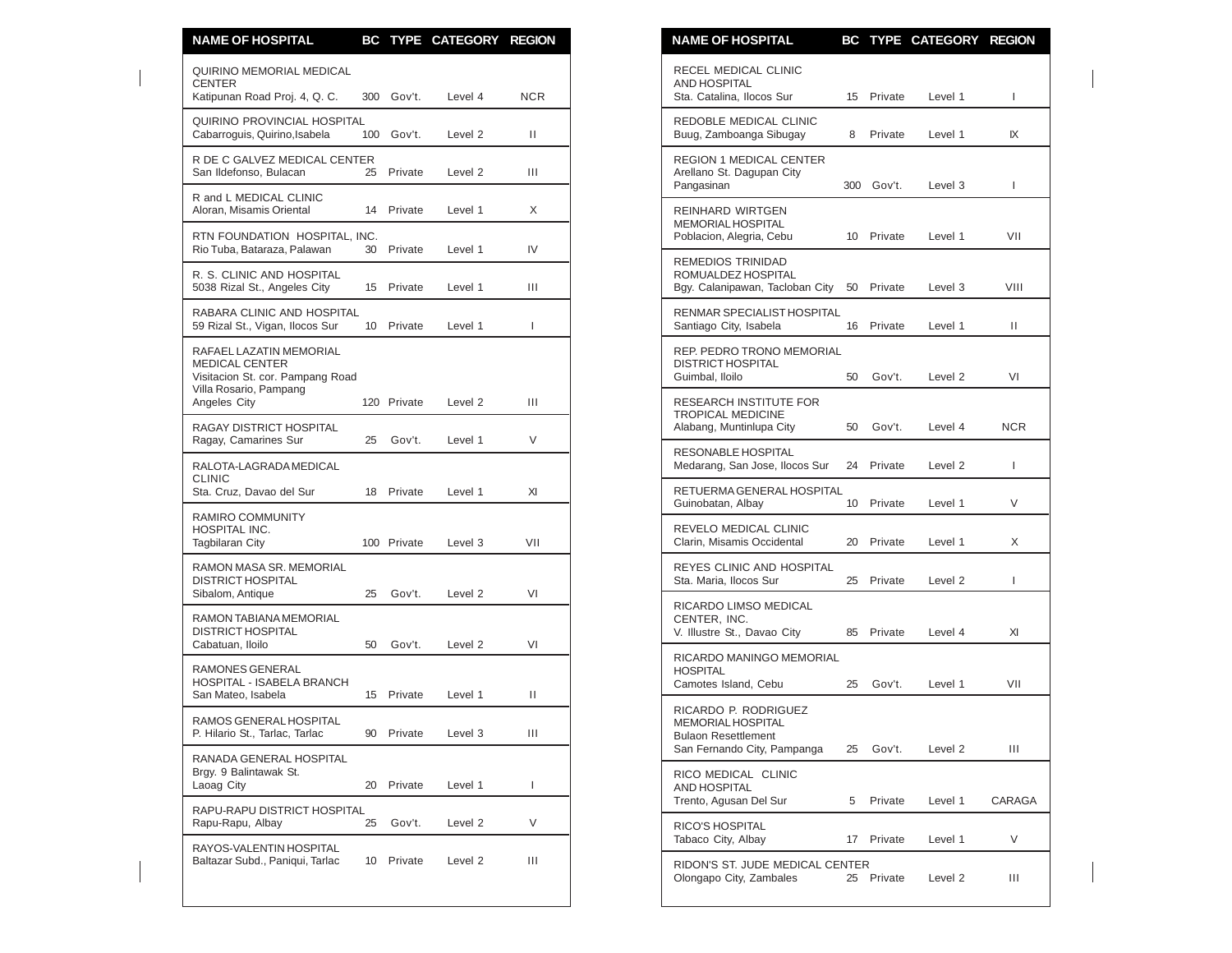| <b>NAME OF HOSPITAL</b>                                                                        |    |             | BC TYPE CATEGORY REGION |                | <b>NAME OF HOSPITAL</b>                                                                                                |                          | BC TYPE CATEGORY REGION       |             |
|------------------------------------------------------------------------------------------------|----|-------------|-------------------------|----------------|------------------------------------------------------------------------------------------------------------------------|--------------------------|-------------------------------|-------------|
| RILLERA MEDICAL HOSPITAL<br>Arosa, Germinal<br>Bolinao, Pangasinan                             |    | 10 Private  | Level 1                 |                | ROSARIO MEMORIAL HOSPITAL<br>San Roque, Guagua, Pampanga                                                               | 30 Private               | Level 2                       | Ш           |
| RINCONADA MEDICAL CENTER<br>Nabua, Camarines Sur                                               | 36 | Private     | Level 2                 | V              | ROSARIO-TRINIO MEDICAL<br><b>CLINIC</b><br>Labrador, Pangasinan                                                        | 10 Private               | Level 1                       | J.          |
| RIVERA MEDICAL CENTER, INC.<br>7302 National Highway<br>San Francisco, Panabo City             |    | 100 Private | Level 3                 | XI             | ROSARY OF VIRGIN MARY<br><b>HOSPITAL</b><br>Sta. Elena, Camarines Norte                                                | 15 Private               | Level 1                       | V           |
| RIZAL MEDICAL CENTER<br>Pasig Blvd., Pasig City                                                |    | 300 Gov't.  | Level 4                 | <b>NCR</b>     | ROXAS DISTRICT HOSPITAL<br>Odiong, Roxas, Oriental Mindoro<br>25                                                       | Gov't.                   | Level 1                       | IV          |
| RIZAL PROVINCIAL HOSPITAL<br>Tomas Claudio, Morong, Rizal                                      |    | 75 Gov't.   | Level 2                 | IV             | ROXAS MEDICARE HOSPITAL<br>Roxas, Palawan<br>15                                                                        | Gov't.                   | Level 1                       | IV          |
| ROA MEDICAL CLINIC<br>Cogon, Balingasag<br>Misamis Oriental                                    |    | 15 Private  | Level 1                 | X              | ROXAS MEMORIAL PROVINCIAL<br><b>HOSPITAL</b><br>Arnaldo Blvd. Roxas City, Capiz 100 Gov't.                             |                          | Level 3                       | VI          |
| RODOLFO MORALES MEDICAL CLINIC<br>(former Morales Medical Clinic)<br>Sta. Maria, Davao Del Sur |    | 15 Private  | Level 1                 | XI             | <b>RUGAY MATERNITY AND</b><br><b>GENERAL HOSPITAL</b><br>Sabang Baliuag, Bulacan<br>35                                 | Private                  | Level 2                       | Ш           |
| ROEL I. SENADOR, MD<br><b>MEMORIAL HOSPITAL</b><br>Tupi, South Cotabato                        | 18 | Gov't.      | Level 1                 | XII            | <b>SDS MEDICAL CENTER</b><br>Concepcion Dos, Marikina City                                                             | 22 Private               | Level 2                       | <b>NCR</b>  |
| ROGACIANO H. MERCADO<br><b>MEMORIAL HOSPITAL</b><br>Pob., Sta. Maria, Bulacan                  |    | 100 Gov't.  | Level 2                 | $\mathbf{III}$ | <b>SMD GENERAL HOSPITAL</b><br>Menor St. Ext., Pangarungan<br>Village, Marawi City,<br>Lanao del Sur<br>50             | Private                  | Level <sub>2</sub>            | <b>ARMM</b> |
| ROLDAN MEDICAL CLINIC<br>M'lang, North Cotabato                                                | 12 | Private     | Level 1                 | XII            | S.M. LAO MEMORIAL CITY<br><b>GENERAL HOSPITAL</b>                                                                      |                          |                               |             |
| ROMANA PANGAN DISTRICT<br><b>HOSPITAL</b><br>Floridablanca, Pampanga                           | 50 | Gov't.      | Level 2                 | $\mathbf{III}$ | Manabay, Misamis Occidental<br>50<br><b>SS LUMAPAS HOSPITAL</b>                                                        | Gov't.                   | Level 2<br>Special            | X           |
| ROMEL CRUZ HOSPITAL<br>Baog, Matimbo, Malolos, Bulacan 22 Private                              |    |             | Level 2                 | Ш              | Molave, Zamboanga del Sur<br><b>SSMC-SATELITE HOSPITAL</b>                                                             | 12 Private               | Level 1                       | IX          |
| ROMEO B. SIBUD COUNTY<br><b>HOSPITAL</b><br>Pob. Titay, Zamboanga Sibugay                      | 8  | Private     | Level 1                 | IX             | Abutan Bldg., Gen. Trias, Cavite<br><b>SSMC - SATELLITE HOSPITAL -</b><br>ROSARIO BRANCH<br>Rosario, Cavite City<br>11 | 25 Private<br>Private    | Level 2<br>Level <sub>2</sub> | IV<br>IV    |
| ROMBLON DISTRICT<br><b>HOSPITAL</b><br>Romblon, Romblon                                        | 75 | Gov't.      | Level 2                 | IV             | SABAL HOSPITAL INC.<br>Cagayan de Oro City,                                                                            |                          |                               |             |
| ROMBLON PROVINCIAL<br><b>HOSPITAL</b><br>Odiongan, Romblon                                     | 50 | Gov't.      | Level 2                 | IV             | Misamis Oriental<br>SABALLA-ROSARIO HOSPITAL<br>Binalonan, Pangasinan                                                  | 55 Private<br>20 Private | Level 2<br>Level 1            | X<br>T      |
| ROMUALDEZ-KATIKU<br><b>COMMUNITY HOSPITAL</b><br>Romualdez, Pres. Quirino                      |    |             |                         |                | SABATER HOSPITAL<br>Caruncho Ave. San Nicolas<br>Pasig City                                                            | 20 Private               | Level 2                       | <b>NCR</b>  |
| Sultan Kudarat<br>ROQUERO HOSPITAL<br>Sapang Palay                                             | 25 | Private     | Level 1                 | XII            | SABTANG COMMUNITY HOSPITAL<br>Sabtang, Batanes<br>10                                                                   | Gov't                    | Level 1                       | Ш           |
| San Jose del Monte City, Bulacan 20 Private                                                    |    |             | Level 1                 | Ш              |                                                                                                                        |                          |                               |             |

| <b>NAME OF HOSPITAL</b>                                                                              |                 |         | <b>BC TYPE CATEGORY</b> | <b>REGION</b> |
|------------------------------------------------------------------------------------------------------|-----------------|---------|-------------------------|---------------|
| ROSARIO MEMORIAL HOSPITAL<br>San Roque, Guagua, Pampanga                                             | 30              | Private | Level <sub>2</sub>      | Ш             |
| ROSARIO-TRINIO MEDICAL<br><b>CLINIC</b><br>Labrador, Pangasinan                                      | 10              | Private | Level 1                 | I             |
| ROSARY OF VIRGIN MARY<br><b>HOSPITAL</b><br>Sta. Elena, Camarines Norte                              | 15              | Private | Level 1                 | V             |
| ROXAS DISTRICT HOSPITAL<br>Odiong, Roxas, Oriental Mindoro                                           | 25              | Gov't.  | Level 1                 | IV            |
| ROXAS MEDICARE HOSPITAL<br>Roxas, Palawan                                                            | 15              | Gov't.  | Level 1                 | IV            |
| ROXAS MEMORIAL PROVINCIAL<br><b>HOSPITAL</b><br>Arnaldo Blvd. Roxas City, Capiz                      | 100             | Gov't.  | Level 3                 | VI            |
| <b>RUGAY MATERNITY AND</b><br><b>GENERAL HOSPITAL</b><br>Sabang Baliuag, Bulacan                     | 35              | Private | Level <sub>2</sub>      | Ш             |
| <b>SDS MEDICAL CENTER</b><br>Concepcion Dos, Marikina City                                           | 22              | Private | Level <sub>2</sub>      | NCR.          |
| <b>SMD GENERAL HOSPITAL</b><br>Menor St. Ext., Pangarungan<br>Village, Marawi City,<br>Lanao del Sur | 50              | Private | Level 2                 | ARMM          |
| S.M. LAO MEMORIAL CITY<br><b>GENERAL HOSPITAL</b><br>Manabay, Misamis Occidental                     | 50              | Gov't.  | Level 2                 | X             |
| <b>SS LUMAPAS HOSPITAL</b><br>Molave, Zamboanga del Sur                                              | 12 <sup>°</sup> | Private | Special<br>Level 1      | IX            |
| <b>SSMC-SATELITE HOSPITAL</b><br>Abutan Bldg., Gen. Trias, Cavite                                    | 25              | Private | Level 2                 | IV            |
| <b>SSMC - SATELLITE HOSPITAL -</b><br>ROSARIO BRANCH<br>Rosario, Cavite City                         | 11              | Private | Level <sub>2</sub>      | IV            |
| SABAL HOSPITAL INC.<br>Cagayan de Oro City,<br><b>Misamis Oriental</b>                               | 55              | Private | Level 2                 | X             |
| SABALLA-ROSARIO HOSPITAL<br>Binalonan, Pangasinan                                                    | 20              | Private | Level 1                 | I             |
| SABATER HOSPITAL<br>Caruncho Ave. San Nicolas<br>Pasig City                                          | 20              | Private | Level 2                 | <b>NCR</b>    |
| SABTANG COMMUNITY HOSPITAL<br>Sabtang, Batanes                                                       | 10              | Gov't   | Level 1                 | Ш             |
|                                                                                                      |                 |         |                         |               |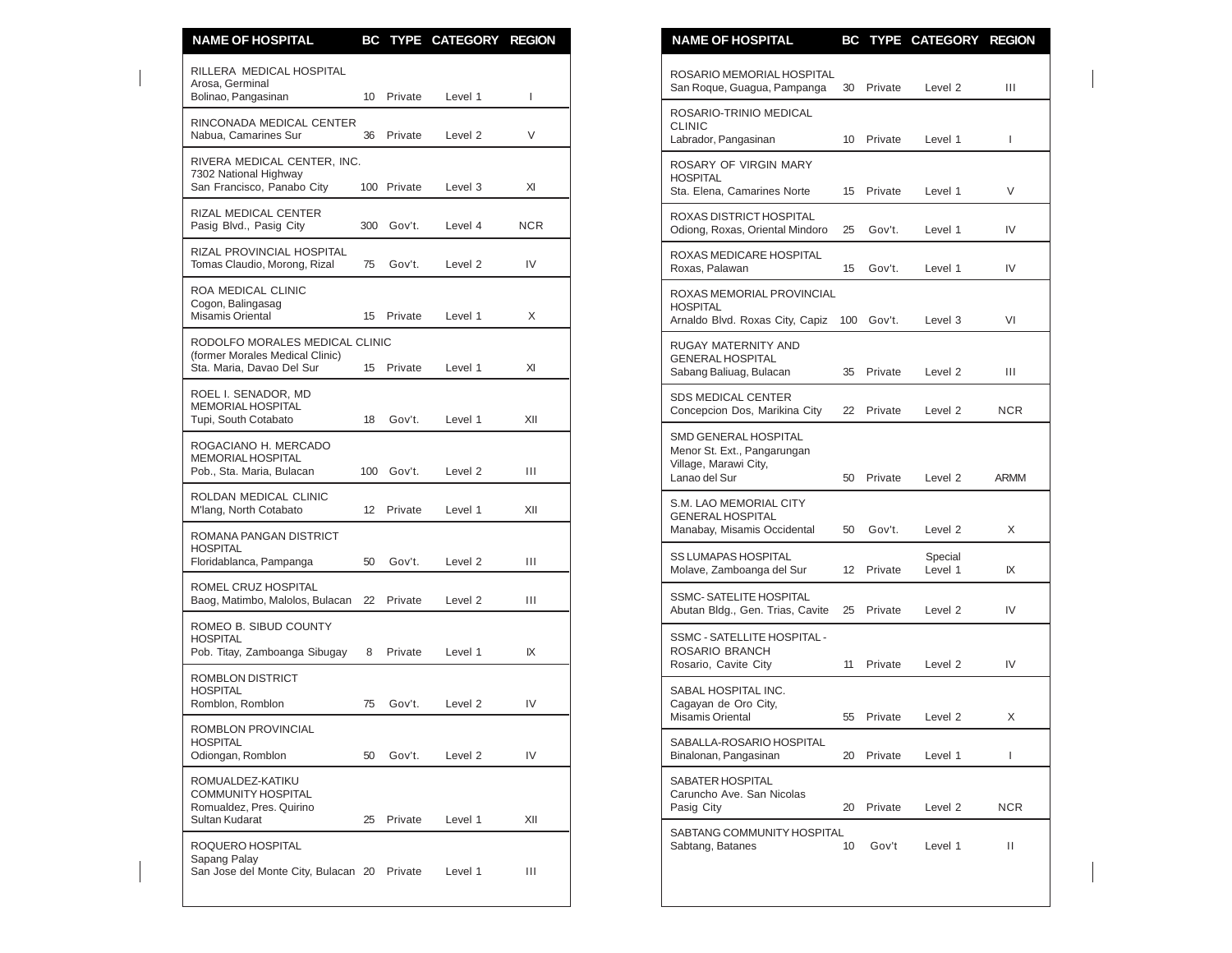| <b>NAME OF HOSPITAL</b>                                                                                               |                 |             | BC TYPE CATEGORY REGION |            | <b>NAME OF HOSPITAL</b>                                                                          |                 |            | BC TYPE CATEGORY REGION |                |
|-----------------------------------------------------------------------------------------------------------------------|-----------------|-------------|-------------------------|------------|--------------------------------------------------------------------------------------------------|-----------------|------------|-------------------------|----------------|
| SANCTISSIMO ROSARIO GEN. HOSPITAL<br>2 Espiritu St., Marulas                                                          |                 |             |                         |            | SAMPALOC MEDICARE<br><b>COMMUNITY HOSPITAL</b>                                                   |                 |            |                         |                |
| Valenzuela City                                                                                                       |                 | 15 Private  | Level 2                 | <b>NCR</b> | Sampaloc, Quezon                                                                                 | 15              | Gov't.     | Level 1                 | IV             |
| <b>SACRED HEART HOSPITAL</b><br>OF MALOLOS, INC.<br>Maguinhawa, Malolos, Bulacan                                      | 40              | Private     | Level 2                 | Ш          | <b>SAN ANDRES MUNICIPAL</b><br><b>HOSPITAL</b><br>San Andres, Romblon                            | 10              | Gov't.     | Level 1                 | IV             |
| SACRED HEART HOSPITAL<br>Villaznar, Rd., Urgello, Cebu                                                                |                 | 150 Private | Level 4                 | VII        | SAN ANTONIO DISTRICT<br><b>HOSPITAL</b>                                                          |                 |            |                         |                |
| SACRED HEART MEDICAL CENTER<br>Sto. Domingo, Angeles City<br>Pampanga                                                 | 50              | Private     | Special<br>Level 3      | Ш          | San Mariano, San Antonio<br>Nueva Ecija<br><b>SAN ANTONIO DISTRICT</b>                           | 50              | Gov't.     | Level 2                 | Ш              |
| SACRED HEART MEDICAL<br>SPECIALIST HOSPITAL                                                                           |                 |             |                         |            | <b>HOSPITAL</b><br>San Antonio, Northern Samar                                                   | 25              | Gov't.     | Level 1                 | VIII           |
| Midsayap, North Cotabato                                                                                              |                 | 10 Private  | Level 1                 | XII        | SAN ANTONIO MEDICAL<br>CENTER OF LIPA, INC.<br>C.M. Recto Ave., Lipa City                        |                 | 35 Private | Level 3                 | IV             |
| SAGRADA FAMILIA HOSPITAL<br>Tangos, Baliuag, Bulacan                                                                  | 16              | Private     | Level 2                 | Ш          | SAN CARLOS CITY HOSPITAL<br>San Carlos City                                                      |                 |            |                         |                |
| SAGRADO MEDICAL &<br>CHILDREN'S CLINIC<br>Brooke's Point, Palawan                                                     | 15              | Private     | Level 1                 | IV         | Negros Occidental<br><b>SAN CARLOS DOCTORS</b>                                                   | 50              | Gov't.     | Level 2                 | VI             |
| SALAZAR POLYCLINIC<br>Atienza, Lemery, Batangas                                                                       |                 | 15 Private  | Level 2                 | IV         | <b>HOSPITAL</b><br>Nat'l H-way, San Carlos City,<br>Negros Occidental                            |                 | 50 Private | Level 2                 | VI             |
| <b>SALCEDO MEDICARE &amp;</b><br><b>COMMUNITY HOSPITAL</b><br>Salcedo, Ilocos Sur                                     | 15              | Gov't.      | Level 1                 | I          | SAN DIEGO DE ALCALA<br><b>GENERAL HOSPITAL</b><br>AguinaldoSt., cor. D. Tanada<br>Gumaca, Quezon |                 | 20 Private | Level <sub>2</sub>      | IV             |
| <b>SALOMON MANGILET</b><br><b>MATERNITY &amp; MEDICAL CLINIC</b><br>Kapalong, Davao del Norte                         | 18              | Private     | Level 1                 | XI         | SAN DIEGO GENERAL HOSPITAL<br>Banga, Plaridel, Bulacan                                           |                 | 20 Private | Level <sub>2</sub>      | $\mathbf{III}$ |
| SALUG VALLEY MEDICAL CENTER<br>(formerly IGANO COMMUNITY<br><b>HOSPITAL)</b><br>Molave, Zamboanga Del Sur             | 28              | Private     | Level 3                 | IX         | SANDIG MEDICAL CLINIC<br>& HOSPITAL<br>Ledesma St., Tacurong<br>Sultan Kudarat, Tacurong City    | 25              | Private    | Level 2                 | XII            |
| <b>SALVACION CLINIC</b><br>Sipocot, Camarines Sur                                                                     | 10 <sup>°</sup> | Private     | Level 1                 | V          | SAN FERNANDINO HOSPITAL<br>Bo. Dolores, San Fernando City<br>Pampanga                            | 90              | Private    | Level 3                 | $\mathbf{III}$ |
| SALVACION OPPUS YNIGUEZ MEMORIAL<br>HOSPITAL (formerlySOUTHERN<br>LEYTE PROVINCIAL HOSPITAL<br>Maasin, Southern Leyte |                 | 100 Gov't.  | Level 3                 | VIII       | SAN FRANCISCO MUNICIPAL<br><b>HOSPITAL</b><br>Brgy. Cawayan I, San Francisco<br>Quezon           | 10 <sup>°</sup> | Gov't.     | Level 1                 | IV             |
| SALVADOR GENERAL HOSPITAL<br>Palimbo, Concepcion, Tarlac                                                              | 20              | Private     | Level 2                 | Ш          | SAN GERONIMO GENERAL HOSPPITAL<br>Morong, Rizal                                                  | 25              | Private    | Level 2                 | IV             |
| SALVE REGINA GENERAL<br>HOSPITAL, INC.                                                                                |                 |             |                         | <b>NCR</b> | SAN ISIDRO HOSPITAL<br>Angono, Rizal                                                             | 20              | Private    | Level 2                 | IV             |
| Dela Paz, Pasig City<br>SAMAL DISTRICT HOSPITAL                                                                       | 50              | Private     | Level 2                 |            | SAN JOSE CITY GENERAL HOSPITAL<br>San Jose City, Nueva Ecija                                     | 50              | Gov't.     | Level 2                 | Ш              |
| Peñaplata, Igacos,<br>Davao del Norte                                                                                 | 25              | Gov't.      | Level 1                 | XI         | SAN JOSE DISTRICT HOSPITAL<br>San Jose, Batangas                                                 | 25              | Gov't.     | Level 2                 | IV             |
| SAMAR PROVINCIAL HOSPITAL<br>Catbalogan, Samar                                                                        |                 | 100 Gov't.  | Level 2                 | VIII       | SAN JOSE DISTRICT HOSPITAL<br>San Jose, Occ. Mindoro                                             |                 | 40 Gov't.  | Level 2                 | IV             |

| <b>NAME OF HOSPITAL</b>                                                                            |                 |         | BC TYPE CATEGORY REGION |      |
|----------------------------------------------------------------------------------------------------|-----------------|---------|-------------------------|------|
| SAMPALOC MEDICARE<br><b>COMMUNITY HOSPITAL</b><br>Sampaloc, Quezon                                 | 15              | Gov't.  | Level 1                 | IV   |
| SAN ANDRES MUNICIPAL<br><b>HOSPITAL</b><br>San Andres, Romblon                                     | 10 <sup>1</sup> | Gov't.  | Level 1                 | IV   |
| <b>SAN ANTONIO DISTRICT</b><br><b>HOSPITAL</b><br>San Mariano, San Antonio<br>Nueva Ecija          | 50              | Gov't.  | Level 2                 | Ш    |
| <b>SAN ANTONIO DISTRICT</b><br><b>HOSPITAL</b><br>San Antonio, Northern Samar                      | 25              | Gov't.  | Level 1                 | VIII |
| SAN ANTONIO MEDICAL<br>CENTER OF LIPA, INC.<br>C.M. Recto Ave., Lipa City                          | 35              | Private | Level 3                 | IV   |
| <b>SAN CARLOS CITY HOSPITAL</b><br>San Carlos City<br>Negros Occidental                            | 50              | Gov't.  | Level 2                 | VI   |
| <b>SAN CARLOS DOCTORS</b><br><b>HOSPITAL</b><br>Nat'l H-way, San Carlos City,<br>Negros Occidental | 50              | Private | Level 2                 | VI   |
| SAN DIEGO DE ALCALA<br><b>GENERAL HOSPITAL</b><br>AguinaldoSt., cor. D. Tanada<br>Gumaca, Quezon   | 20              | Private | Level <sub>2</sub>      | IV   |
| SAN DIEGO GENERAL HOSPITAL<br>Banga, Plaridel, Bulacan                                             | 20              | Private | Level <sub>2</sub>      | Ш    |
| SANDIG MEDICAL CLINIC<br>& HOSPITAL<br>Ledesma St., Tacurong<br>Sultan Kudarat, Tacurong City      | 25              | Private | Level 2                 | XII  |
| SAN FERNANDINO HOSPITAL<br>Bo. Dolores, San Fernando City<br>Pampanga                              | 90              | Private | Level 3                 | Ш    |
| SAN FRANCISCO MUNICIPAL<br><b>HOSPITAL</b><br>Brgy. Cawayan I, San Francisco<br>Quezon             | 10              | Gov't.  | Level 1                 | IV   |
| SAN GERONIMO GENERAL HOSPPITAL<br>Morong, Rizal                                                    | 25              | Private | Level 2                 | IV   |
| SAN ISIDRO HOSPITAL<br>Angono, Rizal                                                               | 20              | Private | Level 2                 | IV   |
| SAN JOSE CITY GENERAL HOSPITAL<br>San Jose City, Nueva Ecija                                       | 50              | Gov't.  | Level 2                 | Ш    |
| SAN JOSE DISTRICT HOSPITAL<br>San Jose, Batangas                                                   | 25              | Gov't.  | Level 2                 | IV   |
| SAN JOSE DISTRICT HOSPITAL<br>San Jose, Occ. Mindoro                                               | 40              | Gov't.  | Level 2                 | IV   |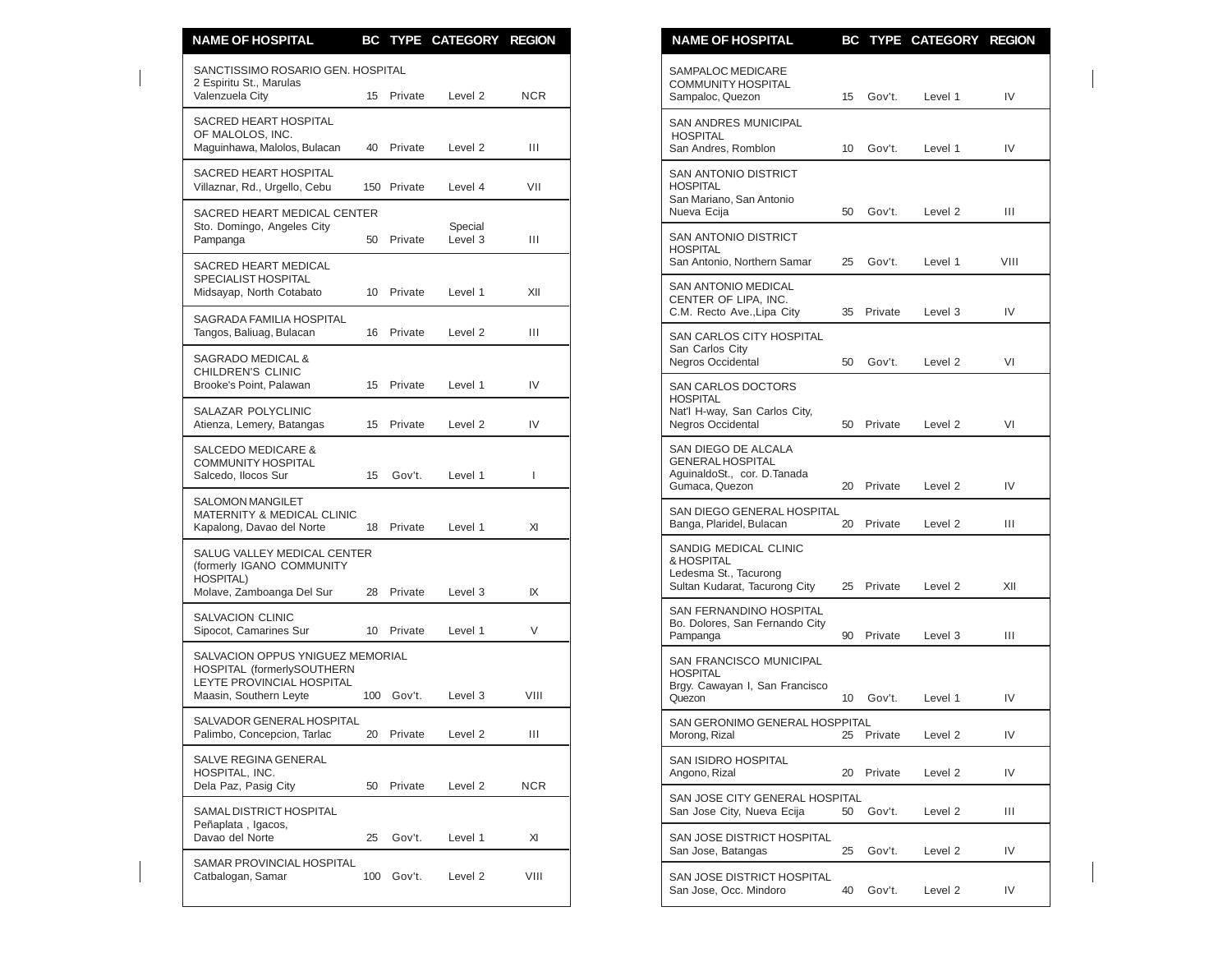| <b>NAME OF HOSPITAL</b>                                                               |     |             | BC TYPE CATEGORY REGION |            | <b>NAME OF HOSPITAL</b><br>BC TYPE CATEGORY REGION                                                                              |                |
|---------------------------------------------------------------------------------------|-----|-------------|-------------------------|------------|---------------------------------------------------------------------------------------------------------------------------------|----------------|
| SAN JOSE DISTRICT HOSPITAL<br>San Jose, Romblon                                       | 10  | Gov't.      | Level 1                 | IV         | SAN MIGUEL DISTRICT HOSPITAL<br>Sta. Rita Old, San Miguel<br><b>Bulacan</b><br>50<br>Gov't.<br>Level 2                          | Ш              |
| SAN JOSE HOSPITAL AND<br><b>TRAUMA CENTER</b><br>Gen. Mariano alvarez,<br>Cavite City | 25  | Private     | Level 2                 | IV         | SAN MIGUEL MUNICIPAL<br><b>INFIRMARY HOSPITAL</b><br>San Miguel, Bohol<br>10<br>Gov't.<br>Level 1                               | VII            |
| SAN JOSE HOSPITAL AND<br><b>TRAUMA CENTER</b><br>Mayapa, Calamba City, Laguna         |     | 42 Private  | Level 2                 | IV         | SAN NARCISO MUNICIPAL<br><b>HOSPITAL</b><br>Brgy Bayanihan, San Narciso,<br>Quezon<br>Gov't.<br>Level 1<br>10                   | IV             |
| <b>SAN JOSE MEDICARE</b><br><b>COMMUNITY HOSPITAL</b><br>San Jose, Camarines Sur      | 15  | Gov't.      | Level 1                 | V          | SAN PABLO CITY GENERAL<br><b>HOSPITAL</b><br>San Jose, San Pablo City<br>32<br>Gov't<br>Level 1                                 | IV             |
| SAN JUAN BAUTISTA HOSPITAL<br>Nandacan, Bautista, Pangasinan                          |     | 12 Private  | Level 1                 | ı          | SAN PABLO COLLEGES<br><b>MEDICAL CENTER</b>                                                                                     |                |
| SAN JUAN DE DIOS<br>EDUCATIONAL FOUNDATION<br>2772 Roxas Blvd., Pasay City            |     | 230 Private | Level 4                 | <b>NCR</b> | San Rafael, San Pablo City<br>118 Private<br>Level 3<br>Laguna                                                                  | IV             |
| SAN JUAN DISTRICT HOSPITAL<br>Talihiban San Juan, Batangas                            | 25  | Gov't.      | Level 2                 | IV         | SAN PABLO DOCTORS HOSPITAL<br>55 A. Mabini, San Pablo City<br>60<br>Private<br>Level 3<br>Laguna                                | IV             |
| SAN JUAN DOCTOR'S HOSPITAL, INC.<br>Brgy. Calit Calit, San Juan,<br>Batangas          |     | 28 Private  | Level 2                 | IV         | SAN PASCUAL BAYLON MATERNITY<br>AND GENERAL HOSPITAL<br>Prov'l Rd., Brgy.Sto.Niño<br>Paombong, Bulucan<br>20 Private<br>Level 2 | Ш              |
| SAN JUAN MEDICAL CENTER<br>N. Domingo St., Sta. Cruz, Manila 150                      |     | Gov't.      | Level 2                 | <b>NCR</b> | SAN PEDRO HOSPITAL OF<br>DAVAO CITY, INC.<br>Sta. Ana, Davao City<br>295 Private<br>Level 4                                     | XI             |
| SAN LAZARO HOSPITAL<br>Quiricada St., Sta. Cruz, Manila                               | 500 | Gov't.      | Level 4                 | <b>NCR</b> | SAN PEDRO MUNICIPAL HOSPITAL<br>Puesto Azul Ph. 1                                                                               |                |
| SAN LORENZO HOSPITAL HEALTH<br>MANAGEMENT CO., INC.                                   |     |             |                         |            | San Pedro, Laguna<br>10<br>Gov't.<br>Level 1                                                                                    | IV             |
| Quirino Highway Brgy., Pasong<br>Putik, Novaliches, Quezon City                       | 22  | Private     | Level 2                 | <b>NCR</b> | SAN RAMON HOSPITAL<br>38 Gen. Ordoñez Street<br>Marikina City<br>9<br>Private<br>Level 1                                        | <b>NCR</b>     |
| SAN LORENZO HOSPITAL HEALTH<br>MANAGEMENT CO., INC.<br>Susano Rd., Deparo Street      |     |             |                         |            | SAN ROQUE HOSPITAL<br>Liang, Malolos, Bulacan<br>12 Private<br>Level 2                                                          | $\mathbf{III}$ |
| Caloocan City<br>SAN LORENZO RUIZ                                                     | 15  | Private     | Level 1                 | <b>NCR</b> | SAN ROQUE MEDICAL CLINIC<br>249 T. Montillano St.                                                                               |                |
| <b>WOMEN'S HOSPITAL</b><br>Santulan, Malabon                                          | 10  | Gov't.      | Level 2                 | <b>NCR</b> | Alabang, Muntinlupa City<br>12 Private<br>Level 1<br>SAN SEBASTIAN DISTRICT HOSPITAL                                            | <b>NCR</b>     |
| <b>SAN LUIS DISTRICT HOSPITAL</b><br>San Luis, Pampanga                               | 25  | Gov't.      | Level 2                 | Ш          | Sablayan, Occ. Mindoro<br>25 Gov't.<br>Level 2                                                                                  | IV             |
| SAN MARCELINO DISTRICT<br><b>HOSPITAL</b>                                             |     |             |                         |            | SAN VICENTE DISTRICT HOSPITAL<br>San Vicente, Northern Samar<br>$\overline{7}$<br>Gov't<br>Level 1                              | VIII           |
| San Marcelino, Zambales<br>SAN MARIANO MEDICARE                                       | 50  | Gov't.      | Level 2                 | Ш          | SANTIAGO'S PEDIATRIC HOSPITAL<br>J. P. Rizal St.,<br>Sta. Maria, Bulacan<br>Private<br>Level 1<br>10                            | Ш              |
| <b>COMMUNITY HOSPITAL</b><br>San Mariano, Isabela                                     | 10  | Gov't.      | Level 1                 | Ш          | SANTISSIMA TRINIDAD HOSPITAL                                                                                                    |                |
| SAN MIGUEL COMMUNITY<br><b>HOSPITAL</b><br>San Miguel, Surigao del Sur                | 10  | Gov't.      | Level 1                 | CARAGA     | Pinagbakahan, Malolos City,<br>15<br>Private<br><b>Bulacan</b><br>Level 2                                                       | Ш              |

| <b>NAME OF HOSPITAL</b>                                                                                       |                 |             | BC TYPE CATEGORY REGION |            |
|---------------------------------------------------------------------------------------------------------------|-----------------|-------------|-------------------------|------------|
| SAN MIGUEL DISTRICT HOSPITAL<br>Sta. Rita Old, San Miguel<br><b>Bulacan</b>                                   | 50              | Gov't.      | Level <sub>2</sub>      | Ш          |
| SAN MIGUEL MUNICIPAL<br><b>INFIRMARY HOSPITAL</b><br>San Miguel, Bohol                                        | 10 <sup>1</sup> | Gov't.      | Level 1                 | VII        |
| <b>SAN NARCISO MUNICIPAL</b><br><b>HOSPITAL</b><br>Brgy Bayanihan, San Narciso,<br>Quezon                     | 10 <sup>°</sup> | Gov't.      | Level 1                 | IV         |
| SAN PABLO CITY GENERAL<br><b>HOSPITAL</b><br>San Jose, San Pablo City                                         | 32              | Gov't       | Level 1                 | IV         |
| SAN PABLO COLLEGES<br><b>MEDICAL CENTER</b><br>San Rafael, San Pablo City<br>Laguna                           |                 | 118 Private | Level 3                 | IV         |
| SAN PABLO DOCTORS HOSPITAL<br>55 A. Mabini, San Pablo City<br>Laguna                                          | 60              | Private     | Level 3                 | IV         |
| <b>SAN PASCUAL BAYLON MATERNITY</b><br>AND GENERAL HOSPITAL<br>Prov'l Rd., Brgy.Sto.Niño<br>Paombong, Bulucan | 20              | Private     | Level 2                 | Ш          |
| SAN PEDRO HOSPITAL OF<br>DAVAO CITY, INC.<br>Sta. Ana, Davao City                                             |                 | 295 Private | Level 4                 | XI         |
| <b>SAN PEDRO MUNICIPAL HOSPITAL</b><br>Puesto Azul Ph. 1<br>San Pedro, Laguna                                 | 10 <sup>°</sup> | Gov't.      | Level 1                 | IV         |
| <b>SAN RAMON HOSPITAL</b><br>38 Gen. Ordoñez Street<br>Marikina City                                          | 9               | Private     | Level 1                 | <b>NCR</b> |
| <b>SAN ROQUE HOSPITAL</b><br>Liang, Malolos, Bulacan                                                          | 12 <sup>2</sup> | Private     | Level <sub>2</sub>      | Ш          |
| SAN ROQUE MEDICAL CLINIC<br>249 T. Montillano St.<br>Alabang, Muntinlupa City                                 | 12 <sup>2</sup> | Private     | Level 1                 | <b>NCR</b> |
| SAN SEBASTIAN DISTRICT HOSPITAL<br>Sablayan, Occ. Mindoro                                                     | 25              | Gov't.      | Level 2                 | IV         |
| SAN VICENTE DISTRICT HOSPITAL<br>San Vicente, Northern Samar                                                  | 7               | Gov't       | Level 1                 | VIII       |
| SANTIAGO'S PEDIATRIC HOSPITAL<br>J. P. Rizal St.,<br>Sta. Maria, Bulacan                                      | 10              | Private     | Level 1                 | Ш          |
| SANTISSIMA TRINIDAD HOSPITAL<br>Pinagbakahan, Malolos City,<br><b>Bulacan</b>                                 | 15              | Private     | Level <sub>2</sub>      | Ш          |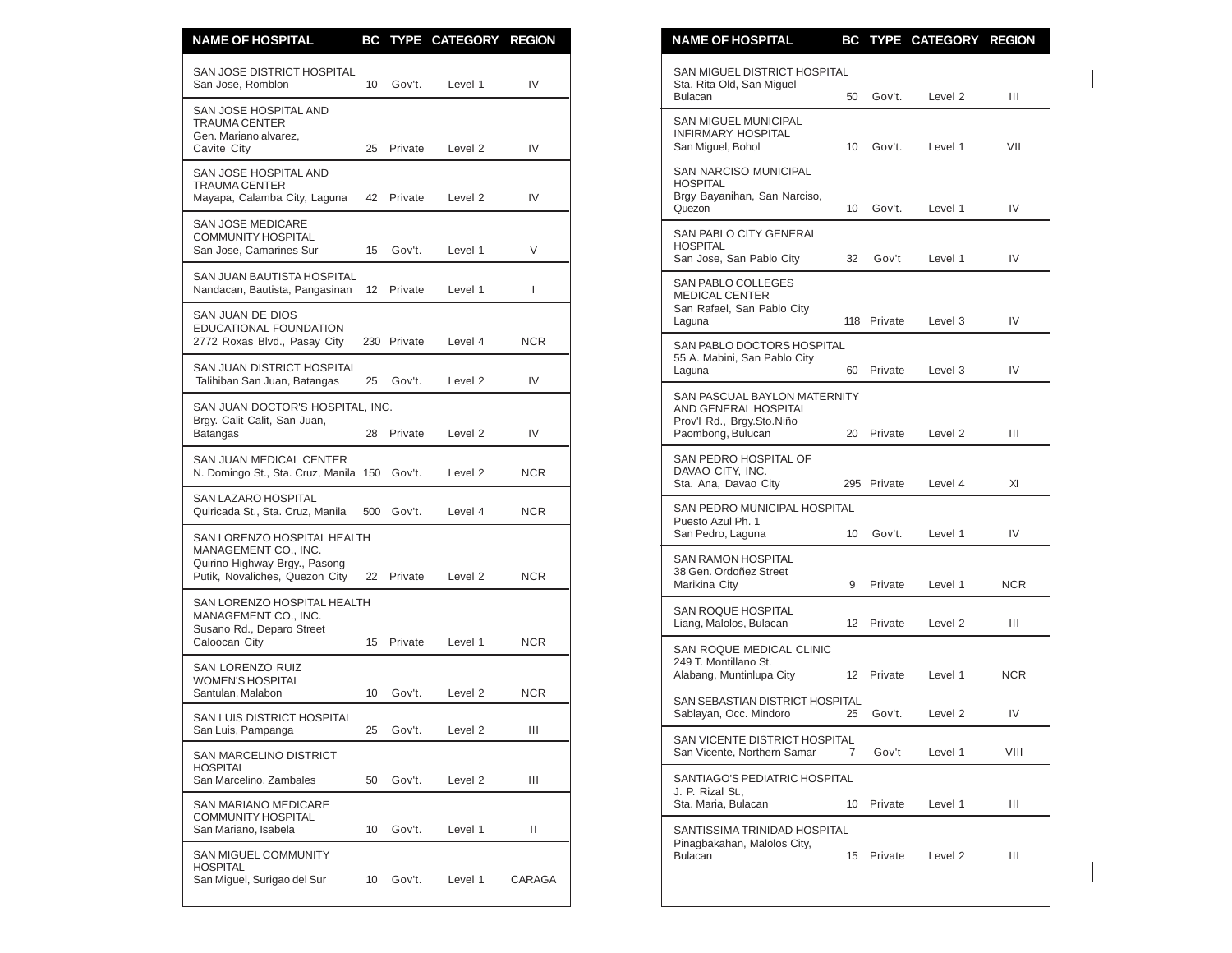| <b>NAME OF HOSPITAL</b>                                                                          |                 |             | BC TYPE CATEGORY REGION |                | <b>NAME OF HOSPITAL</b>                                                                                      |    |             | BC TYPE CATEGORY REGION |              |
|--------------------------------------------------------------------------------------------------|-----------------|-------------|-------------------------|----------------|--------------------------------------------------------------------------------------------------------------|----|-------------|-------------------------|--------------|
| SANTISSIMA TRINIDAD<br><b>HOSPITAL OF DAET</b>                                                   |                 |             |                         |                | SIBUTAD MUNICIPAL HOSPITAL<br>Sibutad, Zamboanga del Norte                                                   | 10 | Gov't.      | Level 1                 | IX           |
| Camambuangan, Daet<br><b>Camarines Norte</b>                                                     | 25              | Private     | Level 3                 | V              | SIBUYAN DISTRICT HOSPITAL<br>Cajidiocan, Romblon                                                             | 18 | Gov't.      | Level 1                 | IV           |
| SANCTISSIMO ROSARIO<br><b>GENERAL HOSPITAL</b><br>Marulas, Valenzuela City                       |                 | 15 Private  | Level 2                 | <b>NCR</b>     | SILANG GENERAL HOSPITAL<br>M. H. Del Pilar St., Silang, Cavite 10 Private                                    |    |             | Level 1                 | IV           |
| SANTOS GENERAL HOSPITAL<br>OF MALOLOS, INC.<br>F. Estrella St., Sto. Rosario<br>Malolos, Bulacan |                 | 25 Private  | Level 2                 | $\mathbf{III}$ | SILLIMAN MEDICAL CENTER<br>Aldecoa Road, Laguna<br>Dumaguete City,<br>Negros Oriental                        |    | 150 Private | Level 4                 | VII          |
| SARANGANI MUNICIPAL<br><b>HOSPITAL</b>                                                           |                 |             |                         |                | <b>SILVA'S CLINIC</b><br>Tanauan City, Batangas                                                              |    | 10 Private  | Level 1                 | IV           |
| Sarangani, Sarangani                                                                             | 18              | Gov't.      | Level 1                 | XI             | SIMBULAN STO. NIÑO HOSPITAL<br>Don Carlos, Bukidnon                                                          | 48 | Private     | Level 2                 | X            |
| SAROMA HOSPITAL<br>Malalag, Davo del Sur                                                         |                 | 18 Private  | Level 1                 | XI             | SINAIT DISTRICT HOSPITAL<br>Sinait, Ilocos Sur                                                               | 25 | Gov't.      | Level 1                 | $\mathbf{L}$ |
| <b>SCHISTOSOMIASIS HOSPITAL</b><br>Palo, Leyte                                                   | 25              | Gov't.      | Special<br>Level 1      | VIII           | SINAWILAN CLINIC & HOSPITAL<br>Matanao, Davao del Sur                                                        |    | 15 Private  | Level 1                 | XI           |
| SEAMEN'S HOSPITAL<br>Cabildo Street, Intramuros<br>Manila                                        |                 | 100 Private | Level 4                 | <b>NCR</b>     | SINDANGAN DISTRICT HOSP.<br>Sindangan, Zamboanga del Norte 50                                                |    | Gov't.      | Level <sub>2</sub>      | IX           |
| SEBASTE COMMUNITY HOSPITAL<br>Sebaste, Antique                                                   | 10 <sup>°</sup> | Gov't.      | Level 1                 | VI             | SING MEDICAL SERVICES DIAGNOSTIC                                                                             |    |             |                         |              |
| SEMIRARA COAL CORP. HOSP.<br>Semirara Island, Caluya                                             |                 |             |                         | VI             | <b>CENTER &amp; HOSPITAL (formerly SING</b><br><b>CLINIC AND HOSPITAL</b><br>Baltazar Subd., Paniqui, Tarlac | 6  | Private     | Level 1                 | Ш            |
| Antique<br>SEN. GERARDO M. ROXAS<br>MEMORIAL HOSPITAL                                            |                 | 25 Private  | Level 1                 |                | SIPOCOT DISTRICT HOSPITAL<br>Sipocot, Camarines Sur                                                          | 25 | Gov't.      | Level 2                 | V            |
| Dao, Capiz                                                                                       | 25              | Gov't.      | Level 1                 | VI             | SIRUMA MUNICIPAL HOSPTAL<br>Siruma, Camarines Sur                                                            |    | 10 Gov't.   | Level 1                 | V            |
| SEN. NINOY AQUINO<br>MUNICIPAL HOSPITAL<br>Poblacion Sen. Ninoy Aquino<br>Sultan Kudarat         | 10              | Gov't.      | Level 1                 | XII            | SIQUIJOR PROVINCIAL<br><b>HOSPITAL</b>                                                                       |    | 100 Gov't.  |                         | VII          |
| SEÑOR STO. NIÑO HOSPITAL<br>Burgos St., Camiling, Tarlac                                         |                 | 40 Private  | Level 3                 | $\mathbf{H}$   | Siquijor, Siquijor<br>SOCORRO DISTRICT HOSPITAL                                                              |    |             | Level 2                 |              |
| SEÑOR STO. NIÑO HOSPITAL, INC.                                                                   |                 |             |                         |                | Socorro, Surigao del Norte                                                                                   | 10 | Gov't.      | Level 1                 | CARAGA       |
| Pob. Sur, Mayambang,<br>Pangasinan                                                               | 25              | Private     | Level 2                 | ı              | <b>SOGOD DISTRICT HOSPITAL</b><br>Sogod, Southern Leyte                                                      | 50 | Gov't.      | Level 2                 | VIII         |
| SEÑOR TESORO HOSPITAL<br>Pob. Il Victoria, Oriental Mindoro                                      |                 | 10 Private  | Level 1                 | IV             | SOHAYA MEDICAL AND<br>DIAGNOSTIC HOSPITAL                                                                    |    |             |                         |              |
| SEVERO VERALLO MEMORIAL<br><b>HOSPITAL</b><br>Bogo, Cebu                                         | 50              | Gov't.      | Level 2                 | VII            | Marawi City<br>SOLER GENERAL HOSPITAL<br>Mabini St., Bgy. 6,                                                 |    | 10 Private  | Level 1                 | ARMM         |
| SIARGAO DISTRICT HOSPITAL<br>Dapa, Surigao del Norte                                             | 50              | Gov't.      | Level 2                 | CARAGA         | Sariaya, Quezon                                                                                              |    | 10 Private  | Level 1                 | IV           |
| SIASI DISTRICT HOSPITAL                                                                          |                 |             |                         |                | SOLLER GENERAL HOSPITALP<br>Vira, Roxas, Isabela                                                             |    | 20 Private  | Level 2                 | Ш            |
| Siasi, Sulu                                                                                      | 10              | Gov't.      | Level 1                 | <b>ARMM</b>    | SOLOMON'S HOSPITAL<br>San Juan, Batangas                                                                     | 6  | Private     | Level 1                 | IV           |

| <b>NAME OF HOSPITAL</b>                                                                                                                   | BС  | <b>TYPE</b> | <b>CATEGORY REGION</b> |        |
|-------------------------------------------------------------------------------------------------------------------------------------------|-----|-------------|------------------------|--------|
| SIBUTAD MUNICIPAL HOSPITAL<br>Sibutad, Zamboanga del Norte                                                                                | 10  | Gov't.      | Level 1                | IX     |
| SIBUYAN DISTRICT HOSPITAL<br>Cajidiocan, Romblon                                                                                          | 18  | Gov't.      | Level 1                | IV     |
| SILANG GENERAL HOSPITAL<br>M. H. Del Pilar St., Silang, Cavite 10                                                                         |     | Private     | Level 1                | IV     |
| SILLIMAN MEDICAL CENTER<br>Aldecoa Road, Laguna<br>Dumaguete City,<br>Negros Oriental                                                     |     | 150 Private | Level 4                | VII    |
| <b>SILVA'S CLINIC</b><br>Tanauan City, Batangas                                                                                           | 10  | Private     | Level 1                | IV     |
| SIMBULAN STO. NIÑO HOSPITAL<br>Don Carlos, Bukidnon                                                                                       | 48  | Private     | Level 2                | X      |
| SINAIT DISTRICT HOSPITAL<br>Sinait, Ilocos Sur                                                                                            | 25  | Gov't.      | Level 1                | I      |
| SINAWILAN CLINIC & HOSPITAL<br>Matanao, Davao del Sur                                                                                     | 15  | Private     | Level 1                | XI     |
| SINDANGAN DISTRICT HOSP.<br>Sindangan, Zamboanga del Norte                                                                                | 50  | Gov't.      | Level 2                | IX     |
| SING MEDICAL SERVICES DIAGNOSTIC<br><b>CENTER &amp; HOSPITAL (formerly SING</b><br>CLINIC AND HOSPITAL<br>Baltazar Subd., Paniqui, Tarlac | 6   | Private     | Level 1                | Ш      |
| SIPOCOT DISTRICT HOSPITAL<br>Sipocot, Camarines Sur                                                                                       | 25  | Gov't.      | Level 2                | V      |
| SIRUMA MUNICIPAL HOSPTAL<br>Siruma, Camarines Sur                                                                                         | 10  | Gov't.      | Level 1                | V      |
| SIQUIJOR PROVINCIAL<br><b>HOSPITAL</b><br>Siquijor, Siquijor                                                                              | 100 | Gov't.      | Level 2                | VII    |
| SOCORRO DISTRICT HOSPITAL<br>Socorro, Surigao del Norte                                                                                   | 10  | Gov't.      | Level 1                | CARAGA |
| SOGOD DISTRICT HOSPITAL<br>Sogod, Southern Leyte                                                                                          | 50  | Gov't.      | Level 2                | VIII   |
| SOHAYA MEDICAL AND<br><b>DIAGNOSTIC HOSPITAL</b><br>Marawi City                                                                           | 10  | Private     | Level 1                | ARMM   |
| SOLER GENERAL HOSPITAL<br>Mabini St., Bqy. 6,<br>Sariaya, Quezon                                                                          | 10  | Private     | Level 1                | IV     |
| SOLLER GENERAL HOSPITALP<br>Vira, Roxas, Isabela                                                                                          | 20  | Private     | Level 2                | Ш      |
| <b>SOLOMON'S HOSPITAL</b><br>San Juan, Batangas                                                                                           | 6   | Private     | Level 1                | IV     |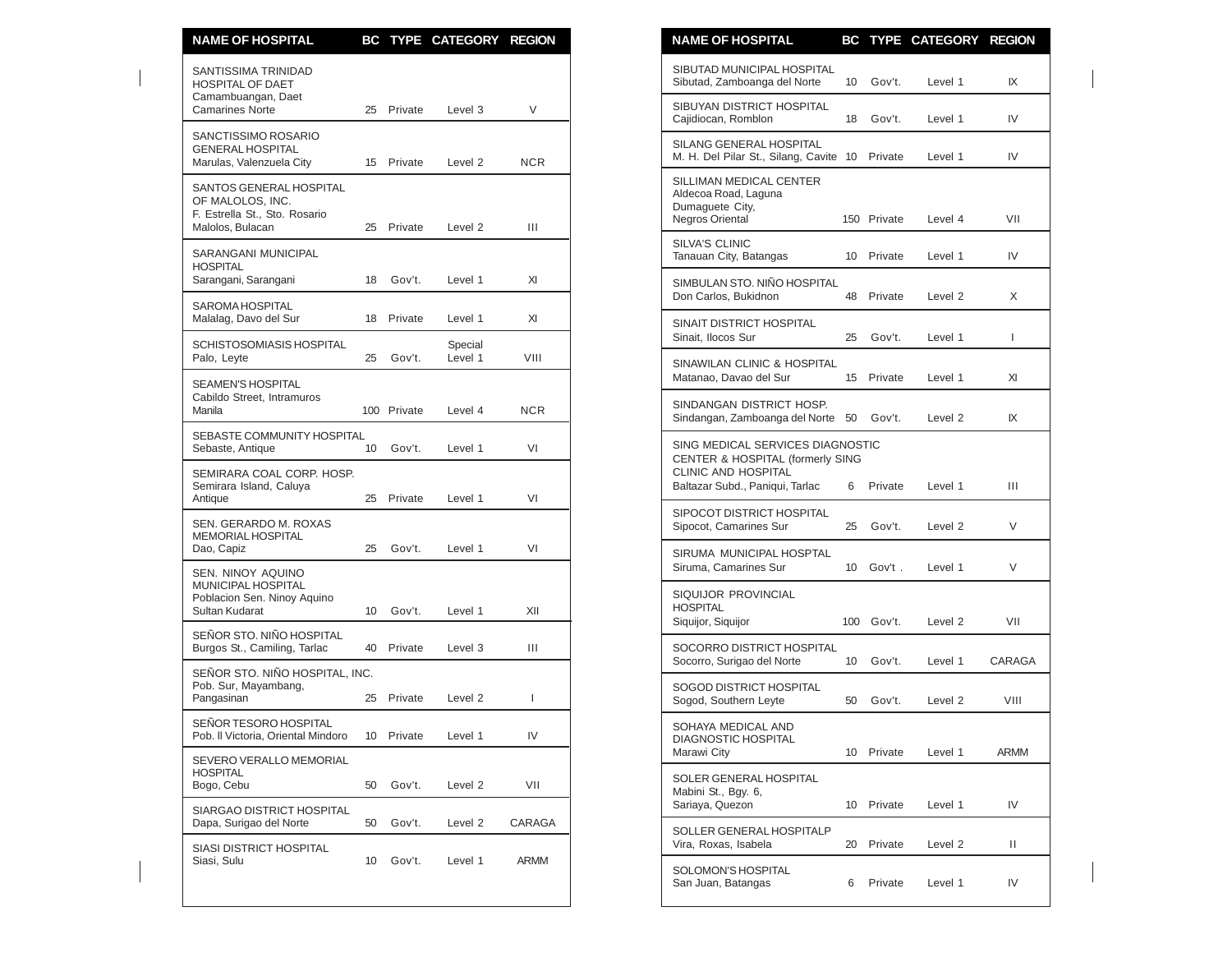| <b>NAME OF HOSPITAL</b>                                                                           |    |             | BC TYPE CATEGORY REGION |            | <b>NAME OF HOSPITAL</b><br>BC TYPE CATEGORY REGION                                                                     |                  |
|---------------------------------------------------------------------------------------------------|----|-------------|-------------------------|------------|------------------------------------------------------------------------------------------------------------------------|------------------|
| SOMOSO GENERAL HOSPITAL<br>Panabo, Davao del Norte                                                | 50 | Private     | Level 2                 | XI         | SPECIALIST GROUP HOSP.<br>AND TRAUMA CENTER<br>Tapuac District, Dagupan City<br>80 Private<br>Level 3                  | $\mathbf{I}$     |
| SORIANO LEYBLE MEDICAL<br>AND MATERNITY HOSPITAL<br>144 San Jose St., San Isidro<br>Antipolo City |    | 10 Private  | Level 1                 | IV         | <b>ST. ANDREW HOSPITAL</b><br>Talisay, Batangas<br>Private<br>Level 2<br>25                                            | IV               |
| SORILLA MEDICAL AND<br>MATERNITY CLINIC AND HOSPITAL                                              |    |             |                         |            | ST. ANN MEDICAL HOSPITAL<br>Poblacion, Quezon, Bukidnon<br>24 Private<br>Level 1                                       | X                |
| National Highway, Tulunan<br>North Cotabato                                                       | 35 | Private     | Level 2                 | XII        | ST. ANNE CLINIC<br>Cabadbaran, Agusan del Norte<br>10 Private<br>Level 1                                               | CARAGA           |
| SORSOGON MEDICAL<br>MISSION GROUP HOSP.<br>& HEALTH SERVICE COOP.<br>Sorsogon City                | 80 | Private     | Level 3                 | $\vee$     | ST. ANNE GENERAL HOSPITAL, INC.<br>51 Gomez St., Red V<br>Lucena City, Quezon<br>60 Private<br>Level 3                 | IV               |
| SOUTH COTABATO<br>PROVINCIAL HOSPITAL<br>Koronadal, South Cotabato                                |    | 100 Gov't.  | Level 4                 | XII        | ST. ANTHONY COLLEGE<br><b>HOSPITAL</b><br>San Roque Ext., Roxas City<br>135 Private<br>Level 3                         | VI               |
| SOUTH DAVAO MEDICAL<br><b>SPECIALIST</b><br>Padala, Davao del Sur                                 | 18 | Private     | Level 1                 | XI         | <b>ST. ANTHONY MOTHER</b><br>AND CHILD HOSPITAL<br>San Nicolas, Basak, Cebu City<br>Gov't.<br>25<br>Level 2            | VII              |
| SOUTH M'LANG MEDICAL CLINIC<br>AND HOSPITAL (former<br>Notre Dame Clinic)                         |    |             |                         |            | ST. ANTHONY OF MARIKINA<br><b>MEDICAL CENTER</b><br>San Roque, Marikina City<br>34 Private<br>Level 4                  | <b>NCR</b>       |
| M'lang, North Cotabato<br>SOUTH SUPERHIGHWAY                                                      | 18 | Private     | Level 1                 | XII        | <b>ST. CAMILLUS HOSPITAL</b><br>Calbayog City, Samar<br>25 Private<br>Level 2                                          | VIII             |
| <b>MEDICAL CENTER</b><br>Km. 17 West Service Rd.<br>South Superhighway<br>Parañaque City          | 50 | Private     | Level 3                 | <b>NCR</b> | ST. CAMILLUS HOSPITAL<br>OF MATI FOUNDATION, INC.<br>Madang, Mati, Davao Oriental<br>50 Private<br>Level 2             | XI               |
| SOUTH UPI MUNICIPAL HOSP.<br>South UPI, Maguindanao                                               | 10 | Gov't.      | Level 1                 | ARMM       | <b>ST. CATHERINE HOSPITAL</b><br>Special<br>Private<br>Central East I, Bagar, La Union<br>10<br>Level 1                | $\mathbf{I}$     |
| SOUTHERN ISABELA<br><b>GENERAL HOSPITAL</b><br>Santiago City, Isabela                             | 50 | Gov't       | Level 2                 | Ш          | ST. CATHERINE OF ALEXANDRIA<br>FOUNDATION AND MEDICAL CENTER<br>(formerly St. Catherine of<br>Alexandria Maternity and |                  |
| SOUTHERN LUZON HOSPITAL<br>AND MEDICAL CENTER<br>Greenfield Ave., Don Jose,                       |    |             |                         |            | Child Care Clinic)<br>4163 Rizal Ext., Angeles City<br>Private<br>40<br>Level 3                                        | Ш                |
| Sta. Rosa City Laguna                                                                             | 50 | Private     | Level 3                 | IV         | ST. CECILIA HOSPITAL<br>Private<br>Tiaong, Quezon<br>25<br>Level 1                                                     | IV               |
| SOUTHERN NEGROS<br>DOCTORS HOSPITAL<br>Mabinay Highway<br>Kabankalan City, Negros Occ.            |    | 100 Private | Level 2                 | VI         | ST. CHRISTIANA MATERNITY<br>LYING-IN CLINIC<br>Special<br>Manggahan, Pasig City<br>4 Private<br>Level 2                | <b>NCR</b>       |
| SOUTHERN PALAWAN<br>PROVINCIAL HOSPITAL                                                           |    |             |                         |            | <b>ST. CLAIRE HOSPITAL</b><br>Quezon, Bukidnon<br>Private<br>Level 2<br>20                                             | X                |
| Brookes Point, Palawan<br>SOUTHERN PHILIPPINES MEDICAL                                            | 30 | Gov't       | Level 2                 | IV         | ST. CLAIRE'S MEDICAL CENTER<br>1838 Dian Street, Palanan                                                               |                  |
| <b>CENTER (fornerly Davao Medical Center)</b><br>Bajada, Davao City                               |    | 400 Gov't   | Level 4                 | XI         | Makati City<br>75 Private<br>Level 3<br>ST. CLEMENT MEDICAL CLINIC<br>Private<br>Level 1<br>Alaminos, Laguna<br>6      | <b>NCR</b><br>IV |

| <b>NAME OF HOSPITAL</b>                                                                                                                      | ВC |             | TYPE CATEGORY REGION |            |
|----------------------------------------------------------------------------------------------------------------------------------------------|----|-------------|----------------------|------------|
| SPECIALIST GROUP HOSP.<br>AND TRAUMA CENTER<br>Tapuac District, Dagupan City                                                                 | 80 | Private     | Level 3              | L          |
| ST. ANDREW HOSPITAL<br>Talisay, Batangas                                                                                                     | 25 | Private     | Level 2              | IV         |
| ST. ANN MEDICAL HOSPITAL<br>Poblacion, Quezon, Bukidnon                                                                                      | 24 | Private     | Level 1              | X          |
| <b>ST. ANNE CLINIC</b><br>Cabadbaran, Agusan del Norte                                                                                       | 10 | Private     | Level 1              | CARAGA     |
| ST. ANNE GENERAL HOSPITAL. INC.<br>51 Gomez St., Red V<br>Lucena City, Quezon                                                                | 60 | Private     | Level 3              | IV         |
| ST. ANTHONY COLLEGE<br><b>HOSPITAL</b><br>San Roque Ext., Roxas City                                                                         |    | 135 Private | Level 3              | VI         |
| <b>ST. ANTHONY MOTHER</b><br>AND CHILD HOSPITAL<br>San Nicolas, Basak, Cebu City                                                             | 25 | Gov't.      | Level 2              | VII        |
| ST. ANTHONY OF MARIKINA<br><b>MEDICAL CENTER</b><br>San Roque, Marikina City                                                                 | 34 | Private     | Level 4              | <b>NCR</b> |
| ST. CAMILLUS HOSPITAL<br>Calbayog City, Samar                                                                                                | 25 | Private     | Level 2              | VIII       |
| ST. CAMILLUS HOSPITAL<br>OF MATI FOUNDATION, INC.<br>Madang, Mati, Davao Oriental                                                            | 50 | Private     | Level 2              | XI         |
| ST. CATHERINE HOSPITAL<br>Central East I, Bagar, La Union                                                                                    | 10 | Private     | Special<br>Level 1   | L          |
| ST. CATHERINE OF ALEXANDRIA<br>FOUNDATION AND MEDICAL CENTER<br>(formerly St. Catherine of<br>Alexandria Maternity and<br>Child Care Clinic) |    |             |                      |            |
| 4163 Rizal Ext., Angeles City                                                                                                                | 40 | Private     | Level 3              | Ш          |
| ST. CECILIA HOSPITAL<br>Tiaong, Quezon                                                                                                       | 25 | Private     | Level 1              | IV         |
| ST. CHRISTIANA MATERNITY<br>LYING-IN CLINIC<br>Manggahan, Pasig City                                                                         | 4  | Private     | Special<br>Level 2   | NCR.       |
| ST. CLAIRE HOSPITAL<br>Quezon, Bukidnon                                                                                                      | 20 | Private     | Level 2              | X          |
| ST. CLAIRE'S MEDICAL CENTER<br>1838 Dian Street, Palanan<br>Makati City                                                                      | 75 | Private     | Level 3              | <b>NCR</b> |
| ST. CLEMENT MEDICAL CLINIC<br>Alaminos, Laguna                                                                                               | 6  | Private     | Level 1              | IV         |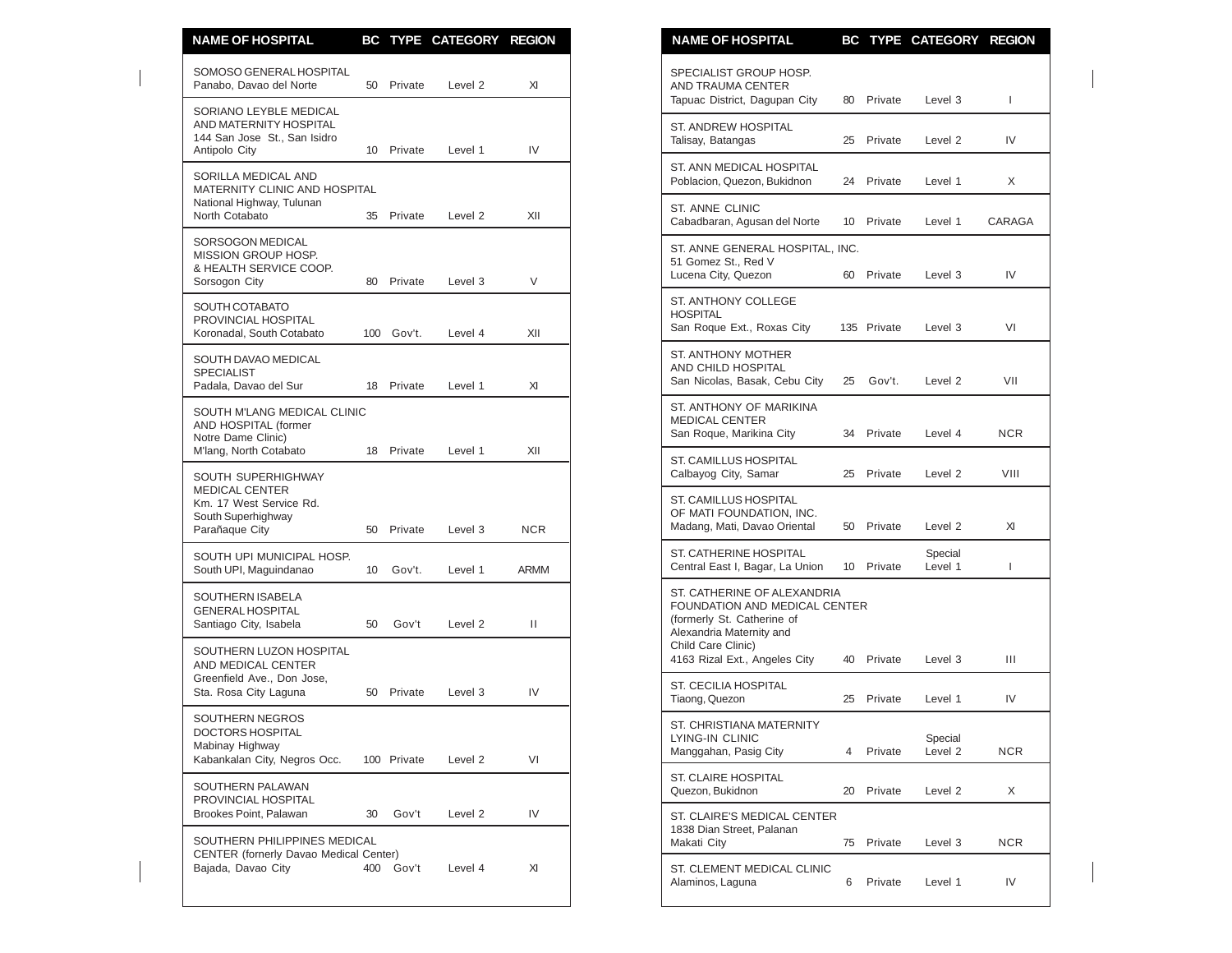| <b>NAME OF HOSPITAL</b>                                                     |    |             | BC TYPE CATEGORY REGION |                | <b>NAME OF HOSPITAL</b><br>BC TYPE CATEGORY REGION                                                                                  |              |
|-----------------------------------------------------------------------------|----|-------------|-------------------------|----------------|-------------------------------------------------------------------------------------------------------------------------------------|--------------|
| <b>ST. DOMINIC MEDICAL</b><br>CENTER, INC.<br>Talaba, Bacoor, Cavite        |    | 100 Private | Level 3                 | IV             | ST. JOSEPH SOUTHERN<br><b>BUKIDNON HOSPITAL</b><br>Sayre Highway, Mararag<br><b>Bukidnon</b><br>Private<br>Level <sub>2</sub><br>40 | X            |
| ST. FELIX MEDICAL HOSPITAL<br>Bago Aplaya, Talorio, Davao City 18 Private   |    |             | Level 1                 | XI             | ST. JUDE CLINIC AND HOSPITAL<br>Baao, Camarines Sur<br>15<br>Private<br>Level 1                                                     | V            |
| ST. FRANCES CABRINI<br><b>MEDICAL CENTER</b><br>Sto. Tomas, Batangas        |    | 100 Private | Level 3                 | IV             | ST. JUDE CLINIC AND HOSPITAL<br>Sto. Niño, South Cotabato<br>10<br>Private<br>Level 1                                               | XII          |
| ST. FRANCIS OF ASSISI MATERNITY<br>AND GENERAL HOSPITAL<br>289 St. Francis, |    |             |                         |                | ST. JUDE FAMILY HOSPITAL<br>Batong Malaki,<br>Los Baños, Laguna<br>Private<br>Level <sub>2</sub><br>35                              | IV           |
| Meycauayan, Bulacan                                                         |    | 15 Private  | Level <sub>2</sub>      | Ш              | ST. JUDE HOSPITAL AND<br>MEDICAL CENTER                                                                                             |              |
| ST. GABRIEL HOSPITAL<br>Kalibo, Aklan                                       |    | 120 Private | Level 3                 | VI             | Dimasalang, Sampaloc, Manila<br>100 Private<br>Level 4                                                                              | <b>NCR</b>   |
| ST. JAMES HOSPITAL<br>Pantay Dayan, Vigan City                              | 45 | Private     | Level 3                 | $\mathbf{I}$   | ST. JUDE HOSPITAL OF LABO<br>Labo, Camarines Norte<br>10 <sup>°</sup><br>Private<br>Level 1                                         | V            |
| ST. JAMES HOSPITAL AND<br><b>MEDICAL CLINIC</b>                             |    |             |                         |                | ST. JUDE MEDICAL CLINIC<br>Bulan, Sorsogon<br>Private<br>Level 1<br>10                                                              | V            |
| Compostela, Compostela Valley                                               | 20 | Private     | Level 1                 | XI             | ST. JUDE'S HOSPITAL, INC.<br>Kalibo, Aklan<br>25<br>Private<br>Level <sub>2</sub>                                                   | VI           |
| ST. JAMES HOSPITAL, INC.<br>Sta. Rosa, Laguna                               | 80 | Private     | Level 3                 | IV             | ST. JUDE THADDEUS WOMEN                                                                                                             |              |
| ST. JAMES THE GREATER<br><b>HOSPITAL</b><br>Santiago St. Pob. Ibaan         |    |             |                         |                | AND CHILDREN'S HOSPITAL<br>Brgy. 6, Malaybalay City,<br>Special<br>Level 2<br><b>Bukidnon</b><br>Private<br>8                       | X            |
| Batangas                                                                    | 25 | Private     | Level 2                 | IV             | ST. LAWRENCE HOSPITAL<br>Poblacion III, Victoria                                                                                    |              |
| <b>ST. JOHN GENERAL</b><br><b>HOSPITAL I</b><br>Buug, Zamboanga Sibugay     | 10 | Private     | Level 2                 | IX             | Oriental Mindoro<br>Private<br>Level 1<br>4<br>ST. LOUIS MEDICAL CLINIC                                                             | IV           |
| <b>ST. JOHN HOSPITAL</b><br>Rasay St., Toril, Davao City                    | 30 | Private     | Level 2                 | XI             | <b>AND HOSPITAL</b><br>23 Judge Quirino Mercado<br>Ave., Tacurong City,<br>Sultan Kudarat<br>Private<br>70                          | XII          |
| ST. JOHN HOSPITAL<br>Gao, Camarines Sur                                     | 20 | Private     | Level 2                 | V              | Level 3<br>ST. LOUIS UNIVERSITY HOSP.                                                                                               |              |
| ST. JOHN HOSPITAL, INC.<br>Panganiban St., Naga City                        | 60 | Private     | Level 3                 | V              | OF THE SACRED HEART<br>Assumption Rd., Baquio City<br>244 Private<br>Level 4                                                        | CAR          |
| ST. JOHN MEDICAL AND<br>MATERNITY CLINIC                                    |    |             |                         | $\mathbf{III}$ | ST. LUKE'S MEDICAL CENTER<br>279 E. Rodriguez Sr.<br>Blvd., Quezon City<br>633 Private<br>Level 4                                   | <b>NCR</b>   |
| Cabiao, Nueva Ecija<br>ST. JOHN THE APOSTLE<br><b>HOSPITAL</b>              | 8  | Private     | Level 1                 |                | ST. LUKE'S MEDICAL CENTER<br>- GLOBAL CITY<br>Bonifacio Global City, Taguig<br>528 Private<br>Level 3                               | <b>NCR</b>   |
| Labo, Camarines Norte<br>ST. JOHN THE BAPTIST                               |    | 12 Private  | Level 1                 | V              | ST. MAGDALENE HOSPITAL<br>San Jose, Occidental Mindoro                                                                              |              |
| MEDICAL CENTER INC.<br>Parian, Calamba City, Laguna                         | 35 | Private     | Level 2                 | IV             | Private<br>Level 1<br>$7^{\circ}$<br>ST. MARTIN DE PORRES                                                                           | IV           |
| ST. JOSEPH MEDICAL CLINIC<br>Dimasalang, Masbate                            | 10 | Private     | Level 1                 | V              | <b>CHARITY HOSPITAL</b><br>70 A. Bonifacio St., San Juan<br>121 Private<br>Level 4                                                  | NCR          |
| ST. JOSEPH MEDICAL CLINIC<br>Magallanes, Agusan del Norte                   |    | 15 Private  | Level 1                 | CARAGA         | ST. MARTIN DE PORRES<br><b>HOSPITAL</b><br>Candon, Ilocos Sur<br>Private<br>25<br>Level 2                                           | $\mathbf{I}$ |

| <u>NAME OF HOSPITAL</u>                                                                                               | BC. |             | <b>IYPE CAIEGORY</b> | <b>KEGIUN</b> |
|-----------------------------------------------------------------------------------------------------------------------|-----|-------------|----------------------|---------------|
| ST. JOSEPH SOUTHERN<br><b>BUKIDNON HOSPITAL</b><br>Sayre Highway, Mararag<br><b>Bukidnon</b>                          | 40  | Private     | Level 2              | Χ             |
| ST. JUDE CLINIC AND HOSPITAL<br>Baao, Camarines Sur                                                                   | 15  | Private     | Level 1              | V             |
| ST. JUDE CLINIC AND HOSPITAL<br>Sto. Niño, South Cotabato                                                             | 10  | Private     | Level 1              | XII           |
| ST. JUDE FAMILY HOSPITAL<br>Batong Malaki,<br>Los Baños, Laguna                                                       | 35  | Private     | Level 2              | IV            |
| ST. JUDE HOSPITAL AND<br><b>MEDICAL CENTER</b><br>Dimasalang, Sampaloc, Manila                                        |     | 100 Private | Level 4              | <b>NCR</b>    |
| ST. JUDE HOSPITAL OF LABO<br>Labo, Camarines Norte                                                                    | 10  | Private     | Level 1              | V             |
| ST. JUDE MEDICAL CLINIC<br>Bulan, Sorsogon                                                                            | 10  | Private     | Level 1              | V             |
| ST. JUDE'S HOSPITAL, INC.<br>Kalibo, Aklan                                                                            | 25  | Private     | Level <sub>2</sub>   | VI            |
| ST. JUDE THADDEUS WOMEN<br>AND CHILDREN'S HOSPITAL<br>Brgy. 6, Malaybalay City,<br><b>Bukidnon</b>                    | 8   | Private     | Special<br>Level 2   | X             |
| <b>ST. LAWRENCE HOSPITAL</b><br>Poblacion III, Victoria<br>Oriental Mindoro                                           | 4   | Private     | Level 1              | IV            |
| ST. LOUIS MEDICAL CLINIC<br><b>AND HOSPITAL</b><br>23 Judge Quirino Mercado<br>Ave., Tacurong City,<br>Sultan Kudarat | 70  | Private     | Level 3              | XII           |
| ST. LOUIS UNIVERSITY HOSP.<br>OF THE SACRED HEART<br>Assumption Rd., Baguio City                                      |     | 244 Private | Level 4              | CAR           |
| ST. LUKE'S MEDICAL CENTER<br>279 E. Rodriguez Sr.<br>Blvd., Quezon City                                               |     | 633 Private | Level 4              | NCR.          |
| ST. LUKE'S MEDICAL CENTER<br>- GLOBAL CITY<br>Bonifacio Global City, Taguig                                           |     | 528 Private | Level 3              | NCR           |
| ST. MAGDALENE HOSPITAL<br>San Jose, Occidental Mindoro                                                                | 7   | Private     | Level 1              | IV            |
| ST. MARTIN DE PORRES<br><b>CHARITY HOSPITAL</b><br>70 A. Bonifacio St., San Juan                                      | 121 | Private     | Level 4              | NCR           |
| ST. MARTIN DE PORRES<br><b>HOSPITAL</b><br>Candon, Ilocos Sur                                                         | 25  | Private     | Level 2              | L             |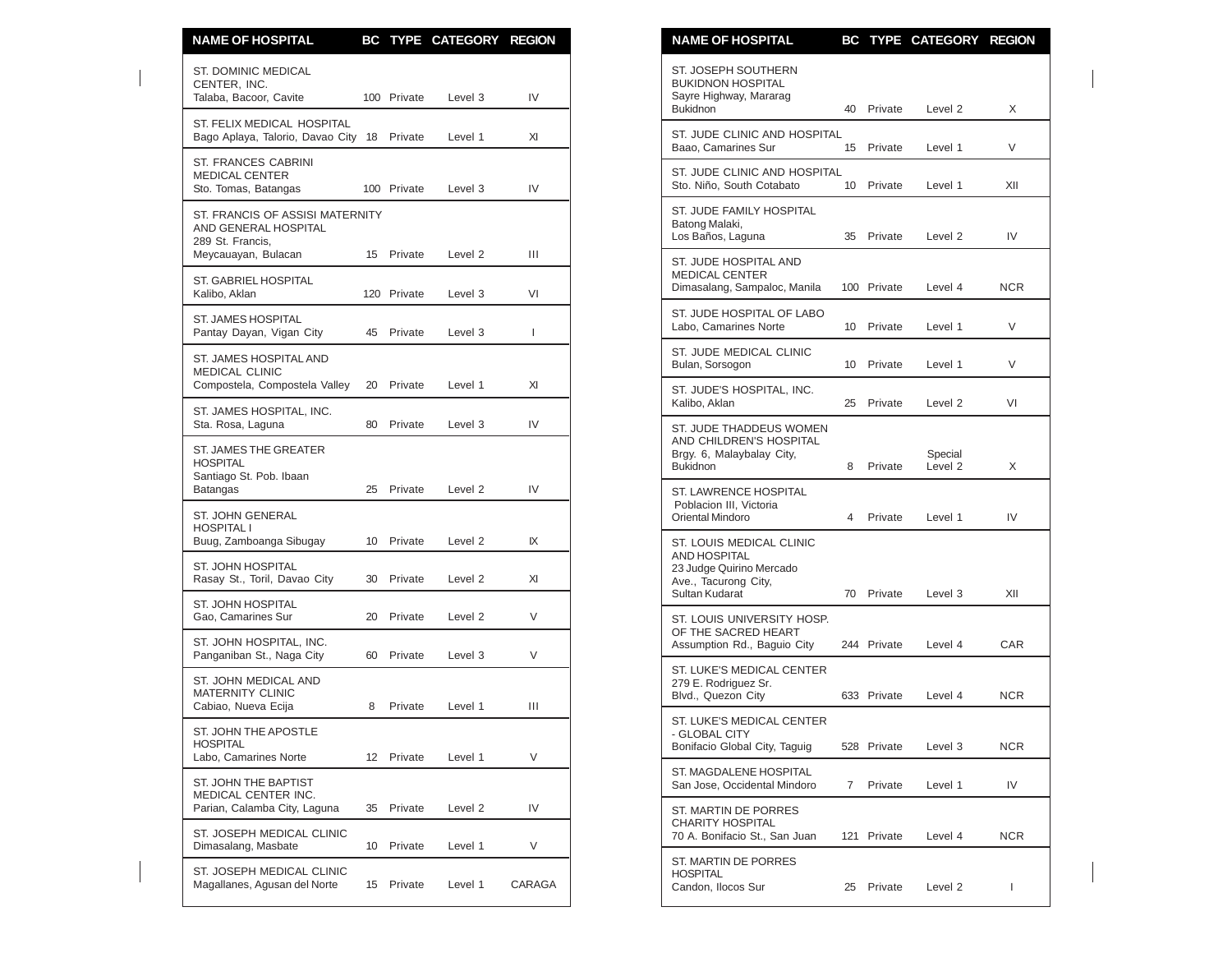| <b>NAME OF HOSPITAL</b>                                                                                               |    |             | BC TYPE CATEGORY REGION |                | <b>NAME OF HOSPITAL</b><br>BC TYPE CATEGORY REGION                                                                         |                 |
|-----------------------------------------------------------------------------------------------------------------------|----|-------------|-------------------------|----------------|----------------------------------------------------------------------------------------------------------------------------|-----------------|
| ST. MARTIN DE PORRES<br><b>MEDICAL CLINIC</b><br>Masbate City                                                         |    | 10 Private  | Level 1                 | V              | ST. PAUL HOSPITAL CAVITE, INC.<br>100 Private<br>Dasmariñas, Cavite<br>Level 3                                             | IV              |
| ST. MARTIN MATERNITY &<br>PEDIATRICS HOSPITAL<br>Noveleta, Cavite                                                     |    | 50 Private  | Level 2                 | IV             | ST. PAUL HOSPITAL OF<br><b>TUGUEGARAO</b><br>Ugac Hi-way, Tuguegarao City<br>120 Private<br>Level 3                        | $\mathbf{H}$    |
| ST. MARTIN'S MISSION HOSPITAL<br>San Roque, Pob., Sablayan,<br>Occidental Mindoro                                     |    | 15 Private  | Level 1                 | IV             | ST. PETER CLAVER HOSPITAL<br>(former St. Luke's<br>Emergency Hospital)<br>Dagupan, Tabuk, Kalinga<br>22 Private<br>Level 1 | CAR             |
| ST. MARY OF LOURDES<br><b>GENERAL HOSPITAL</b>                                                                        |    |             |                         |                | ST. PETER GENERAL HOSPITAL<br>Quezon St., Calauag, Quezon<br>Private<br>Level 2<br>40                                      | IV              |
| (former St. Mary General Hospital)<br>Toril, Davao City                                                               |    | 18 Private  | Level 1                 | XI             | ST. RAFHAEL HOSPITAL<br>Baao, Camarines Sur<br>16 Private<br>Level 1                                                       | V               |
| ST. MARY'S MATERNITY AND<br>CHILDREN'S HOSPITAL, INC.<br>Quezon Ave. Ext., Villaverde<br>Iligan City, Lanao del Norte |    | 50 Private  | Level 3                 | X              | ST. RAPHAEL FOUNDATION<br>AND MEDICAL CENTER<br>Private<br>Dau, Mabalacat, Pampanga<br>40<br>Level 3                       | Ш               |
| ST. MARY'S MEDICAL SERVICES,<br>INC. (formerly St. Mary's Hospital)                                                   |    |             |                         |                | ST. THEODORE'S HOSPITAL<br>Segada, Mt. Province<br>10 Private<br>Level 1                                                   | CAR             |
| J. P. Rizal St., Poblacion<br>Sta. Maria, Bulacan                                                                     | 25 | Private     | Level 2                 | Ш              | ST. THERESA WELLNESS<br><b>CENTER</b>                                                                                      |                 |
| ST. MATTHEWS MEDICAL HOSPITAL<br>60 Gen. Luna, Banaba<br>San Mateo, Rizal                                             |    | 50 Private  | Level 2                 | IV             | Talogtog, Dolores, Abra<br>Private<br>6<br>Level 1<br>ST. THERESE HOSPITAL                                                 | CAR             |
| ST. MAZENOD HOSPITAL                                                                                                  |    |             |                         |                | Layawan BonifacioOroquieta City,<br>Misamis Occidental<br>20 Private<br>Level 2                                            | X               |
| Silang, Cavite<br>ST. MICHAEL FAMILY HOSPITAL                                                                         |    | 12 Private  | Level 1                 | IV             | ST. THERESE-MTC COLLEGES<br><b>HOSPITAL</b>                                                                                |                 |
| Marilao, Bulacan                                                                                                      | 25 | Private     | Level 2                 | $\mathbf{III}$ | Jalandoni, San Agustin,<br><b>Iloilo City</b><br>100 Private<br>Level 4                                                    | VI              |
| ST. MICHAEL GENERAL HOSPITAL<br>Bacacay, Albay                                                                        | 10 | Private     | Level 1                 | V              | ST. THERESE OF THE<br>CHILD JESUS HOSPITAL INC.                                                                            |                 |
| ST. MICHAEL MEDICAL CENTER<br>220 Bacoor, Cavite                                                                      | 15 | Private     | Level 2                 | IV             | Jimenez St., Bacon District,<br>Sorsogon<br>20 Private<br>Level 2                                                          | V               |
| ST. NAZARIUS MEDICAL CLINIC<br>Malvar, Batangas                                                                       |    | 12 Private  | Level 1                 | IV             | ST. THOMAS AQUINAS HOSPITAL<br>Sta. Fe Subdivision, Binalonan                                                              |                 |
| ST. NICHOLAS DOCTORS<br><b>HOSPITAL</b><br>Abelo, San Nicolas, Batangas                                               |    | 15 Private  | Level 1                 | IV             | Pangasinan<br>Private<br>8<br>Level 1<br><b>ST. VICTORIA HOSPITAL</b><br>444 J. P. Rizal St., Lamuan                       | $\mathbf{I}$    |
| ST. PATRICK'S HOSPITAL AND<br>MEDICAL CENTER, INC.<br>Lopez Jaena St., Batangas City                                  |    | 100 Private | Level 4                 | IV             | 55 Private<br>Level 2<br>Marikina City<br>ST. VINCENT DE FERRER HOSP.<br>Gao, Camarines Sur<br>12 Private<br>Level 1       | <b>NCR</b><br>V |
| ST. PAUL GENERAL HOSPITAL<br>Quezon St., Pinamalayan<br>Oriental Mindoro                                              |    | 10 Private  | Level 1                 | IV             | ST. VINCENT DE PAUL COLLEGE<br>& MATERNITY AND HOSPITAL<br>Mangagoy, Bislig City,                                          |                 |
| ST. PAUL'S HOSPITAL<br>Gen. Luna Street. Iloilo City                                                                  |    | 220 Private | Level 4                 | VI             | Surigao del Sur<br>10 Private<br>Level 1<br>ST. VINCENT DE PAUL HOSPITAL                                                   | CARAGA          |
| ST. PAUL'S HOSPITAL                                                                                                   |    |             |                         |                | Sto. Tomas, Batangas<br>15 Private<br>Level 2                                                                              | IV              |
| BULACAN, INC.<br>Biñang II, Bocaue, Bulacan                                                                           |    | 50 Private  | Level 3                 | Ш              | ST. VINCENT EENT HOSPITAL<br>Poblacion, Bustos, Bulacan<br>16 Private<br>Level 2                                           | Ш               |

| <b>NAME OF HOSPITAL</b>                                                                              |    |             | BC TYPE CATEGORY   | <b>REGION</b> |
|------------------------------------------------------------------------------------------------------|----|-------------|--------------------|---------------|
| ST. PAUL HOSPITAL CAVITE, INC.<br>Dasmariñas, Cavite                                                 |    | 100 Private | Level 3            | IV            |
| ST. PAUL HOSPITAL OF<br><b>TUGUEGARAO</b><br>Ugac Hi-way, Tuguegarao City                            |    | 120 Private | Level 3            | Ш             |
| ST. PETER CLAVER HOSPITAL<br>(former St. Luke's<br>Emergency Hospital)<br>Dagupan, Tabuk, Kalinga    | 22 | Private     | Level 1            | <b>CAR</b>    |
| ST. PETER GENERAL HOSPITAL<br>Quezon St., Calauag, Quezon                                            | 40 | Private     | Level 2            | IV            |
| ST. RAFHAEL HOSPITAL<br>Baao, Camarines Sur                                                          | 16 | Private     | Level 1            | V             |
| <b>ST. RAPHAEL FOUNDATION</b><br>AND MEDICAL CENTER<br>Dau, Mabalacat, Pampanga                      | 40 | Private     | Level 3            | Ш             |
| ST. THEODORE'S HOSPITAL<br>Segada, Mt. Province                                                      | 10 | Private     | Level 1            | CAR           |
| ST. THERESA WELLNESS<br><b>CENTER</b><br>Talogtog, Dolores, Abra                                     | 6  | Private     | Level 1            | <b>CAR</b>    |
| ST. THERESE HOSPITAL<br>Layawan BonifacioOroquieta City,<br>Misamis Occidental                       | 20 | Private     | Level <sub>2</sub> | X             |
| ST. THERESE-MTC COLLEGES<br><b>HOSPITAL</b><br>Jalandoni, San Agustin,<br>Iloilo City                |    | 100 Private | Level 4            | VI            |
| ST. THERESE OF THE<br>CHILD JESUS HOSPITAL INC.<br>Jimenez St., Bacon District,<br>Sorsogon          | 20 | Private     | Level <sub>2</sub> | V             |
| ST. THOMAS AQUINAS HOSPITAL<br>Sta. Fe Subdivision, Binalonan<br>Pangasinan                          | 8  | Private     | Level 1            | L             |
| ST. VICTORIA HOSPITAL<br>444 J. P. Rizal St., Lamuan<br>Marikina City                                | 55 | Private     | Level 2            | NCR           |
| ST. VINCENT DE FERRER HOSP.<br>Gao, Camarines Sur                                                    | 12 | Private     | Level 1            |               |
| ST. VINCENT DE PAUL COLLEGE<br>& MATERNITY AND HOSPITAL<br>Mangagoy, Bislig City,<br>Surigao del Sur | 10 | Private     | Level 1            | CARAGA        |
| ST. VINCENT DE PAUL HOSPITAL<br>Sto. Tomas. Batangas                                                 | 15 | Private     | Level 2            | IV            |
| ST. VINCENT EENT HOSPITAL<br>Poblacion, Bustos, Bulacan                                              | 16 | Private     | Level <sub>2</sub> | Ш             |
|                                                                                                      |    |             |                    |               |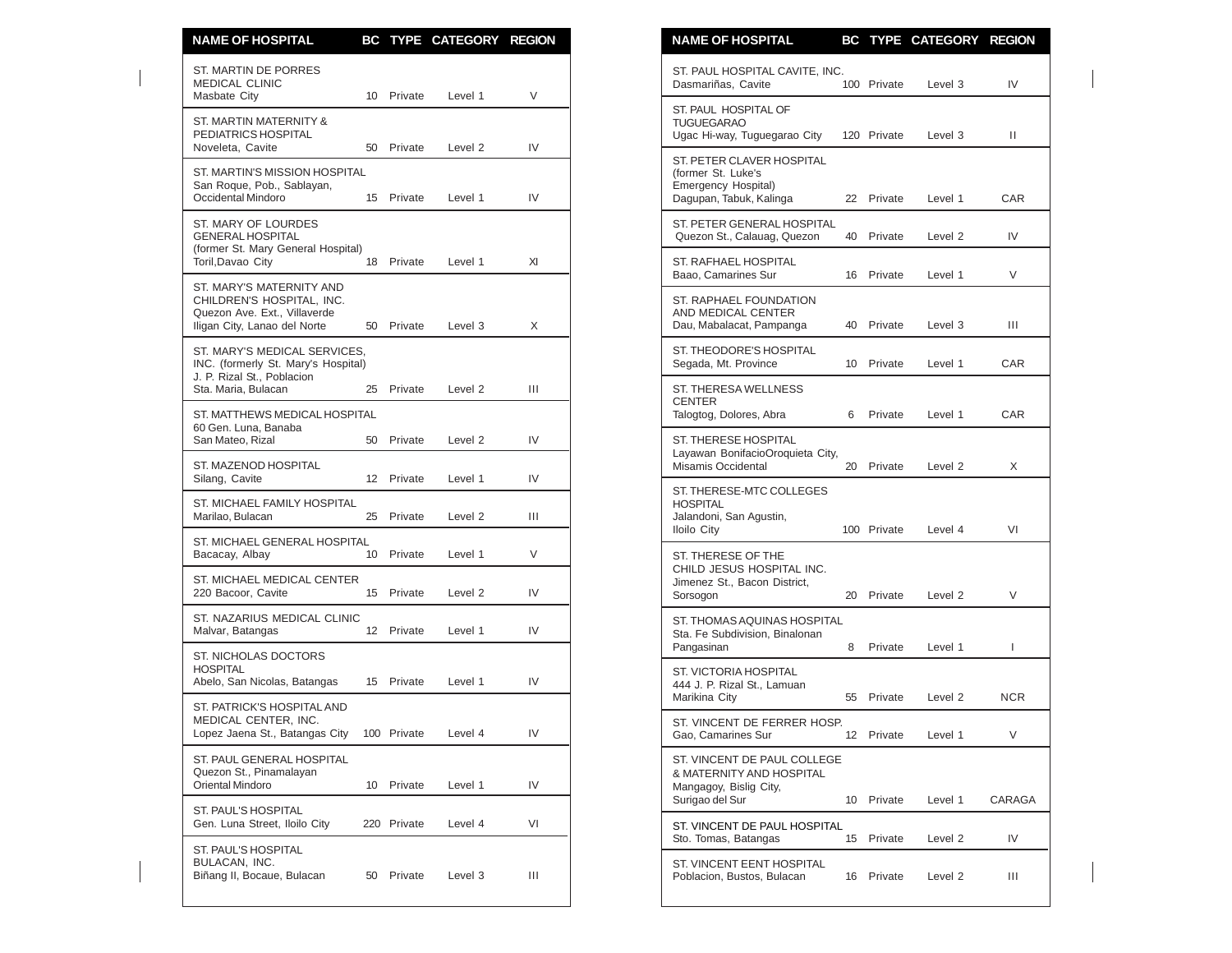| <b>NAME OF HOSPITAL</b>                                                                              |                 |             | BC TYPE CATEGORY REGION |              | <b>NAME OF HOSPITAL</b>                                                                              |    |            | BC TYPE CATEGORY REGION |              |
|------------------------------------------------------------------------------------------------------|-----------------|-------------|-------------------------|--------------|------------------------------------------------------------------------------------------------------|----|------------|-------------------------|--------------|
| ST. VINCENT GENERAL HOSPITAL - CEBU CITY<br>210-D Osmeña Blbd., Ext.,                                |                 |             |                         |              | STA, MONICA HOSPITAL<br>138 A. Bonifacio Ave.                                                        |    |            |                         |              |
| Cebu City                                                                                            |                 | 100 Private | Level <sub>2</sub>      | VII          | Tañong, Marikina City                                                                                |    | 30 Private | Level 2                 | <b>NCR</b>   |
| <b>ST. VINCENT HOSPITAL</b><br>149 South 2nd St., Tangub City<br>Misamis Occidental                  |                 | 24 Private  | Level 1                 | X            | STA. MONICA MUNICIPAL<br><b>HOSPITAL</b><br>Sta. Monica, Surigao del Norte                           | 10 | Gov't.     | Level 1                 | CARAGA       |
| ST. VINCENT HOSPITAL<br>Masbate City                                                                 | 17 <sup>2</sup> | Private     | Level 1                 | V            | STA. RITA DE BACLARAN HOSPITAL<br>95 G. Cruz Street, Baclaran                                        |    |            |                         |              |
| ST. VINCENT MEDICAL CLINIC<br>Lungsoda-an, Hinundayan<br>South Leyte                                 |                 | 10 Private  | Level 1                 | VIII         | Parañaque City<br>STA. ROSA COMMUNITY                                                                | 25 | Private    | Level 2                 | NCR.         |
| STA, ANA COMMUNITY HOSPITAL                                                                          |                 | Gov't       | Level 1                 | Ш            | <b>HOSPITAL</b><br>Olango Island, Lapu-Lapu City                                                     | 10 | Gov't.     | Level 1                 | VII          |
| Centro, Sta. Ana, Cagayan Valley 10<br>STA. ANA HOSPITAL<br>New Panaderos St., Sta. Ana,             |                 |             |                         |              | STA. ROSA COMMUNITY<br><b>HOSPITAL</b><br>Sta. Rosa, Laguna                                          | 83 | Gov't.     | Level 2                 | IV           |
| Manila                                                                                               | 200             | Gov't       | Level 3                 | <b>NCR</b>   | STA. ROSA HOSPITAL &                                                                                 |    |            |                         |              |
| STA. CECILIA MEDICAL CENTER<br>Iba, Zambales                                                         |                 | 27 Private  | Level 2                 | Ш            | <b>MEDICAL CENTER</b><br>RSBS Blvd. San Lorenzo Subd.<br>Balibago, Sta. Rosa City, Laguna 59 Private |    |            | Level 3                 | IV           |
| STA. CLARA DE MONTEFALCO<br>MEDICAL CENTER, INC.<br>Km. 20 Service Rd., North<br>Expressway Malhacan |                 |             |                         |              | STA. TERESITA HOSPITAL, INC.<br>Marcos, Ilocos Norte                                                 | 50 | Private    | Level 3                 | $\mathbf{I}$ |
| Meycauayan, Bulacan                                                                                  |                 | 100 Private | Level 3                 | Ш            | STA. TERESITA GENERAL<br><b>HOSPITAL</b>                                                             |    |            |                         |              |
| STA. CRUZ COMMUNITY HOSPITAL<br>Sta. Cruz, Occidental, Mindoro                                       | 10 <sup>°</sup> | Gov't.      | Level 1                 | IV           | 100 D. Tuazon St., Quezon City                                                                       | 65 | Private    | Level 3                 | <b>NCR</b>   |
| STA. CRUZ DISTRICT HOSPITAL<br>Brgy. Lapu-Lapu                                                       |                 |             |                         |              | STO. DOMINGO DISTRICT<br><b>HOSPITAL</b><br>Pulong Bule, St. Domingo                                 |    |            |                         |              |
| Sta. Cruz, Marinduque                                                                                | 25              | Gov't.      | Level 2                 | IV           | Nueva Ecija                                                                                          | 25 | Gov't.     | Level 2                 | Ш            |
| STA. CRUZ HOSPITAL<br>Calumpit, Bulacan                                                              | 30              | Private     | Level 2                 | Ш            | STO. NIÑO DE CASIPIT HOSPITAL<br>Lingayen, Pangasinan                                                |    | 15 Private | Level 1                 | $\mathbf{I}$ |
| STA. CRUZ LAGUNA POLYMEDIC INC.<br>780 Nat'l. Hi-way, Patimbao<br>Sta. Cruz, Laguna                  |                 | 12 Private  | Level 2                 | IV           | STO. NIÑO HOSPITAL<br>Poblacion, Bustos, Bulacan                                                     | 31 | Private    | Level 2                 | Ш            |
| STA. ISABEL GENERAL<br>HOSPITAL, INC.<br>Sta. Filomena, Dipolog City                                 | 26              | Private     | Level 2                 | IX           | STO. NIÑO HOSPITAL<br>Brgy. Baliw Laud, Sta. Maria<br><b>Ilocos Sur</b>                              | 11 | Private    | Level 1                 | $\mathbf{I}$ |
| STA. LUCIA DISTRICT HOSPITAL<br>Sta. Lucia, Ilocos Sur                                               | 25              | Gov't.      | Level 2                 | $\mathbf{I}$ | STO. NIÑO HOSPITAL<br>Mercedes Rd., Daet.                                                            |    |            |                         |              |
| STA. MARCELA DISTRICT HOSPITAL<br>Sta. Marcela, Kalinga                                              | 15              | Gov't.      | Level 1                 | CAR          | <b>Camarines Norte</b><br>STO. NINO OF PHILEX                                                        |    | 72 Private | Level 3                 | V            |
| STA. MARIA MEDICAL CLINIC<br><b>AND HOSPITAL</b>                                                     |                 |             |                         |              | MINES HOSPITAL<br>Padcal, Tuba, Benguet                                                              | 28 | Private    | Level 1                 | CAR          |
| Sta. Maria, Davao del Sur<br>STA. MARIA VILLAGE CLINIC                                               |                 | 16 Private  | Level 1                 | XI           | STO. NIÑO MEDICAL CLINIC<br>Cuenca, Batangas                                                         |    | 10 Private | Level 1                 | IV           |
| Calapan City, Oriental Mindoro                                                                       |                 | 25 Private  | Level 2                 | IV           | STO. ROSARIO HOSPITAL<br>Rosario, Batangas                                                           | 20 | Private    | Level 2                 | IV           |
| STA. MARIA JOSEFA<br><b>FOUNDATION HOSPITAL</b><br>Francia, Iriga City, Camarines Sur 50             |                 | Private     | Level 2                 | V            | STO. ROSARIO MATERNITY<br>AND MEDICAL CLINIC<br>Rizal St., Dinalupihan, Bataan                       |    | 8 Private  | Level 1                 | III          |

| <b>NAME OF HOSPITAL</b>                                                                  |                 |                    | BC TYPE CATEGORY REGION |            |
|------------------------------------------------------------------------------------------|-----------------|--------------------|-------------------------|------------|
| STA. MONICA HOSPITAL<br>138 A. Bonifacio Ave.<br>Tañong, Marikina City                   | 30              | Private            | Level 2                 | NCR.       |
| STA. MONICA MUNICIPAL<br><b>HOSPITAL</b><br>Sta. Monica, Surigao del Norte               | 10 <sup>°</sup> | Gov't.             | Level 1                 | CARAGA     |
| STA. RITA DE BACLARAN HOSPITAL<br>95 G. Cruz Street, Baclaran<br>Parañaque City          | 25              | Private            | Level 2                 | NCR.       |
| <b>STA. ROSA COMMUNITY</b><br><b>HOSPITAL</b><br>Olango Island, Lapu-Lapu City           | 10 <sup>°</sup> | Gov't.             | Level 1                 | VII        |
| STA. ROSA COMMUNITY<br><b>HOSPITAL</b><br>Sta. Rosa, Laguna                              | 83              | Gov't.             | Level 2                 | IV         |
| STA. ROSA HOSPITAL &<br><b>MEDICAL CENTER</b><br>RSBS Blvd. San Lorenzo Subd.            |                 |                    |                         |            |
| Balibago, Sta. Rosa City, Laguna<br>STA. TERESITA HOSPITAL, INC.<br>Marcos, Ilocos Norte | 59<br>50        | Private<br>Private | Level 3<br>Level 3      | IV<br>L    |
| STA. TERESITA GENERAL<br><b>HOSPITAL</b><br>100 D. Tuazon St., Quezon City               | 65              | Private            | Level 3                 | <b>NCR</b> |
| STO. DOMINGO DISTRICT<br><b>HOSPITAL</b><br>Pulong Bule, St. Domingo<br>Nueva Ecija      | 25              | Gov't.             | Level 2                 | Ш          |
| STO. NIÑO DE CASIPIT HOSPITAL<br>Lingayen, Pangasinan                                    | 15              | Private            | Level 1                 | L          |
| STO. NIÑO HOSPITAL<br>Poblacion, Bustos, Bulacan                                         | 31              | Private            | Level 2                 | Ш          |
| STO. NIÑO HOSPITAL<br>Brgy. Baliw Laud, Sta. Maria<br><b>Ilocos Sur</b>                  | 11              | Private            | Level 1                 | L          |
| STO. NIÑO HOSPITAL<br>Mercedes Rd., Daet,<br><b>Camarines Norte</b>                      | 72              | Private            | Level 3                 | V          |
| STO. NIÑO OF PHILEX<br><b>MINES HOSPITAL</b><br>Padcal, Tuba, Benguet                    | 28              | Private            | Level 1                 | CAR        |
| STO. NIÑO MEDICAL CLINIC<br>Cuenca, Batangas                                             | 10              | Private            | Level 1                 | IV         |
| <b>STO. ROSARIO HOSPITAL</b><br>Rosario, Batangas                                        | 20              | Private            | Level 2                 | IV         |
| <b>STO. ROSARIO MATERNITY</b><br>AND MEDICAL CLINIC<br>Rizal St., Dinalupihan, Bataan    | 8               | Private            | Level 1                 | Ш          |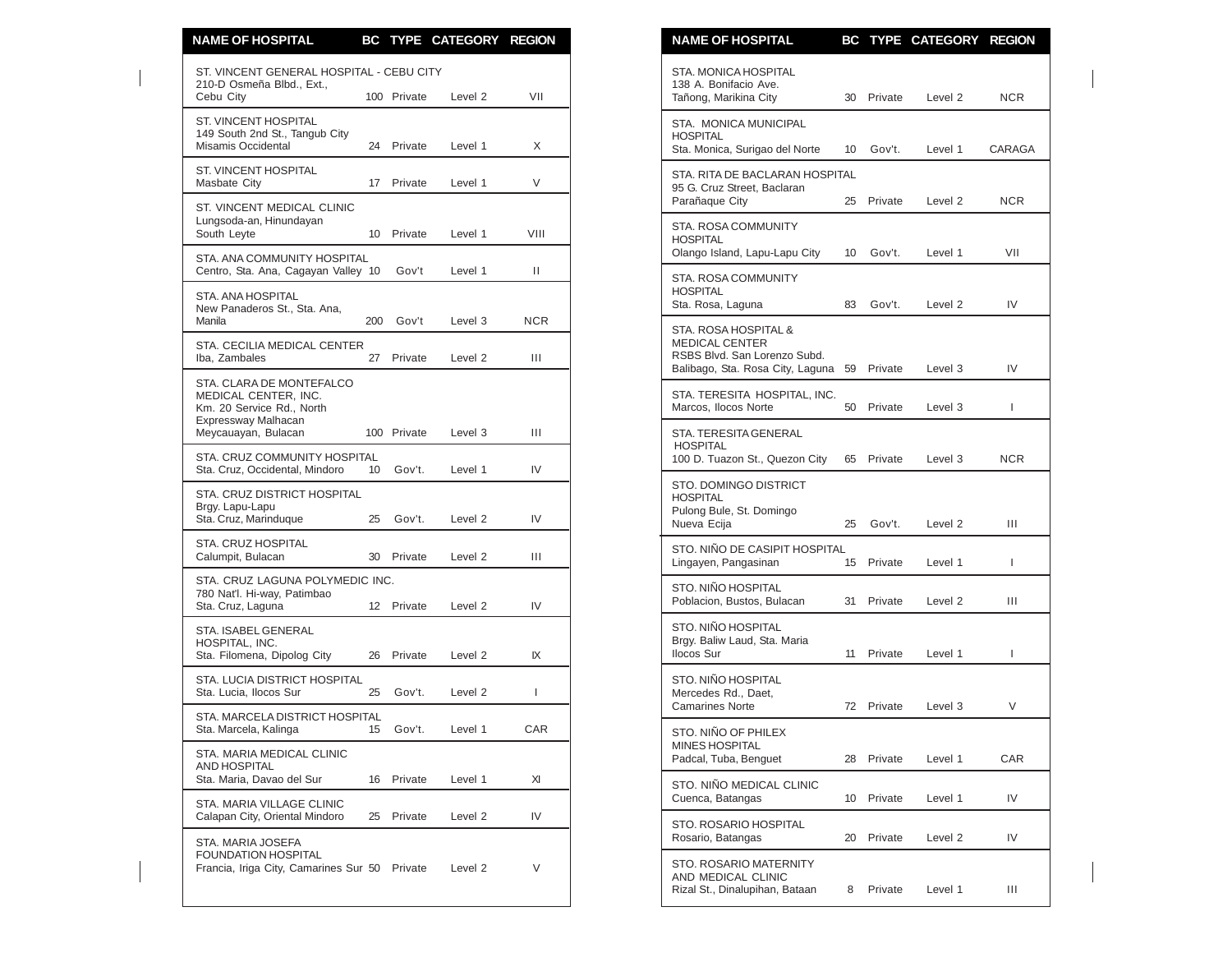| <b>NAME OF HOSPITAL</b>                                                                                               |    |             | BC TYPE CATEGORY REGION |              | <b>NAME OF HOSPITAL</b><br>BC TYPE CATEGORY REGION                                                                          |                          |
|-----------------------------------------------------------------------------------------------------------------------|----|-------------|-------------------------|--------------|-----------------------------------------------------------------------------------------------------------------------------|--------------------------|
| STO. TOMAS GENERAL HOSPITAL<br>Pres. Laurel Highway                                                                   |    |             |                         |              | SUSANO UY MEMORIAL HOSPITAL INC.<br>Lopez Jaena, MIsamis Occidental 7<br>Private<br>Level 1                                 | X                        |
| San Roque, Batangas<br><b>STO. TOMAS UNIVERSITY</b>                                                                   |    | 18 Private  | Level 2                 | IV           | SWU-ARGAO COMMUNITY HOSPITAL<br>10 Private<br>Lamacan, Argao, Cebu City<br>Level 1                                          | VII                      |
| <b>HOSPITAL</b><br>España, Sampaloc, Manila                                                                           |    | 700 Private | Level 4                 | <b>NCR</b>   | TAAL POLYMEDIC HOSPITAL AND<br>MEDICAL CENTER (formerly Taal                                                                |                          |
| STO. TOMAS MUNICIPAL HOSPITAL<br>Malvar Ave., Pob. II, Sto. Tomas<br>Batangas                                         | 18 | Gov't       | Level 1                 | IV           | Polymedic Hospital)<br>Taal, Batangas<br>Private<br>Level 3<br>64                                                           | IV                       |
| STS. FRANCIS AND PAUL                                                                                                 |    |             |                         |              | TABACO COLLEGE HOSPITAL<br>Tabaco, Albay<br>15 Private<br>Level 2                                                           | $\vee$                   |
| <b>GENERAL HOSPITAL</b><br>Farconville Subd., San Pablo City 30 Private                                               |    |             | Level 2                 | IV           | TABANGO COMMUNITY<br><b>HOSPITAL</b>                                                                                        |                          |
| STS. PETER AND PAUL HOSPITAL<br>612 Alegre St., Balogo, Sorsogon 17 Private                                           |    |             | Level 2                 | V            | Tabango, Northern Leyte<br>Gov't.<br>Level 1<br>10<br><b>TABLAS ISLAND DISTRICT</b>                                         | VIII                     |
| SUERO GENERAL HOSPITAL<br>Cabugao, Ilocos Sur                                                                         |    | 25 Private  | Level 2                 | $\mathbf{I}$ | <b>HOSPITAL</b><br>San Agustin, Romblon<br>Gov't.<br>25<br>Level 1                                                          | IV                       |
| SULOP MEDICAL CLINIC<br>Sulop, Davao del Sur                                                                          |    | 24 Private  | Level 1                 | XI           | <b>TABLAS DOCTOR'S HOSPITAL</b><br>N. Aquino St., Liwayway Odiongan<br>Romblon<br>10 Private<br>Level 1                     | IV                       |
| SULTAN KUDARAT DOCTORS<br>HOSPITAL, INC.<br><b>Tacurong Poblacion</b>                                                 |    |             |                         |              | <b>TABUK FAMILY CLINIC</b><br>Poblacion, Tabuk, Kalinga<br>Private<br>20<br>Level 1                                         | CAR                      |
| Sultan Kudarat<br>SULTAN KUDARAT MEDICAL                                                                              |    | 50 Private  | Level 2                 | XII          | <b>TACLOBAN CITY HOSPITAL</b><br><b>Tacloban City</b><br>25<br>Gov't.<br>Level 1                                            | VIII                     |
| SPECIALIST CENTER, INC.<br>Alunan H- Way, Tacurong<br>Sultan Kudarat                                                  |    | 15 Private  | Level 1                 | XII          | TAFT DISTRICT HOSPITAL<br>Taft, Eastern Samar<br>25<br>Gov't.<br>Level 1                                                    | VIII                     |
| <b>SULTAN KUDARAT</b><br>PROVINCIAL HOSPITAL<br>Isulan, Sultan Kudarat                                                | 50 | Gov't.      | Level 2                 | XII          | <b>TAGALOAN POLYMEDIC</b><br><b>GENERAL HOSPITAL</b><br>Tagaloan, Misamis Oriental<br>50 Private<br>Level 3                 | X                        |
| SULTAN NAGA DIMAPORO PROV"L<br>HOSPITAL (formerly Sultan Naga<br>Dimaporo District Hospital)<br>Sultan Naga, Dimaporo |    |             |                         |              | TAGAYTAY HOSPITAL AND<br><b>MEDICAL CENTER</b><br>Tagaytay Rotonda,<br>Tagaytay City<br>Private<br>50<br>Level 3            | IV                       |
| Lanao del Sur<br>SULU MEDICAL SPECIALISTS HOSPITAL                                                                    | 20 | Gov't.      | Level 1                 | X            | <b>TAGBILARAN COMMUNITY</b><br>HOSPITAL CORP.                                                                               |                          |
| Martinez St., Jolo, Sulu                                                                                              |    | 30 Private  | Level 1                 | ARMM         | Tagbilaran City<br>48<br>Private<br>Level 3<br>TAGBILARAN MATERNITY AND                                                     | VII                      |
| <b>SULU PROVINCIAL HOSPITAL</b><br>San Raymundo, Jolo Sulu                                                            |    | 100 Gov't.  | Level 2                 | <b>ARMM</b>  | CHILDREN'S HOSPITAL. INC.<br>(formerly Tagbilaran Puericulture                                                              |                          |
| SULU SANITARIUM HOSPITAL<br>San Raymundo, Jolo Sulu                                                                   |    | 120 Gov't.  | Special<br>Level 1      | ΙX           | Center and Maternity House, Inc.)<br>169-J, A. Clarin St.,<br>Special<br><b>Tagbilaran City</b><br>Private<br>Level 1<br>30 | VII                      |
| SUNGA HOSPITAL<br>Digos City, Davao del Sur                                                                           | 50 | Private     | Level 2                 | XI           | TAGUIG DOCTORS' HOSPITAL<br>M. L. Quezon St.                                                                                |                          |
| SURIGAO MEDICAL CENTER. INC<br>Surigao City, Surigao del Norte                                                        |    | 50 Private  | Level 2                 | CARAGA       | Bagumbayan, Taguig<br>8<br>Private<br>Level 1<br>TAGUDIN GENERAL HOSPITAL                                                   | <b>NCR</b>               |
| SURRALAH COMMUNITY<br><b>HOSPITAL</b><br>Surralah, South Cotabato                                                     |    | 10 Private  | Level 1                 | XII          | & CAPILLARIAS CENTER<br>Bio Tagudin, Ilocos Sur<br>Private<br>Level 2<br>50                                                 | $\overline{\phantom{a}}$ |

| <b>NAME OF HOSPITAL</b>                                                                                                                                                            |    |         | BC TYPE CATEGORY REGION |      |
|------------------------------------------------------------------------------------------------------------------------------------------------------------------------------------|----|---------|-------------------------|------|
| SUSANO UY MEMORIAL HOSPITAL INC.<br>Lopez Jaena, MIsamis Occidental                                                                                                                | 7  | Private | Level 1                 | Χ    |
| SWU-ARGAO COMMUNITY HOSPITAL<br>Lamacan, Argao, Cebu City                                                                                                                          | 10 | Private | Level 1                 | VII  |
| TAAL POLYMEDIC HOSPITAL AND<br>MEDICAL CENTER (formerly Taal<br>Polymedic Hospital)<br>Taal, Batangas                                                                              | 64 | Private | Level 3                 | IV   |
| TABACO COLLEGE HOSPITAL<br>Tabaco, Albay                                                                                                                                           | 15 | Private | Level 2                 | V    |
| <b>TABANGO COMMUNITY</b><br><b>HOSPITAL</b><br>Tabango, Northern Leyte                                                                                                             | 10 | Gov't.  | Level 1                 | VIII |
| <b>TABLAS ISLAND DISTRICT</b><br><b>HOSPITAL</b><br>San Agustin, Romblon                                                                                                           | 25 | Gov't.  | Level 1                 | IV   |
| <b>TABLAS DOCTOR'S HOSPITAL</b><br>N. Aquino St., Liwayway Odiongan<br>Romblon                                                                                                     | 10 | Private | Level 1                 | IV   |
| <b>TABUK FAMILY CLINIC</b><br>Poblacion, Tabuk, Kalinga                                                                                                                            | 20 | Private | Level 1                 | CAR  |
| <b>TACLOBAN CITY HOSPITAL</b><br><b>Tacloban City</b>                                                                                                                              | 25 | Gov't.  | Level 1                 | VIII |
| <b>TAFT DISTRICT HOSPITAL</b><br>Taft, Eastern Samar                                                                                                                               | 25 | Gov't.  | Level 1                 | VIII |
| <b>TAGALOAN POLYMEDIC</b><br><b>GENERAL HOSPITAL</b><br>Tagaloan, Misamis Oriental                                                                                                 | 50 | Private | Level 3                 | X    |
| TAGAYTAY HOSPITAL AND<br>MEDICAL CENTER<br>Tagaytay Rotonda,<br>Tagaytay City                                                                                                      | 50 | Private | Level 3                 | IV   |
| <b>TAGBILARAN COMMUNITY</b><br>HOSPITAL CORP.<br><b>Tagbilaran City</b>                                                                                                            | 48 | Private | Level 3                 | VII  |
| TAGBILARAN MATERNITY AND<br>CHILDREN'S HOSPITAL, INC.<br>(formerly Tagbilaran Puericulture<br>Center and Maternity House, Inc.)<br>169-J, A. Clarin St.,<br><b>Tagbilaran City</b> | 30 | Private | Special<br>Level 1      | VII  |
| TAGUIG DOCTORS' HOSPITAL<br>M. L. Quezon St.<br>Bagumbayan, Taguig                                                                                                                 | 8  | Private | Level 1                 | NCR  |
| TAGUDIN GENERAL HOSPITAL<br>& CAPILLARIAS CENTER<br>Bio Tagudin, Ilocos Sur                                                                                                        | 50 | Private | Level 2                 | I    |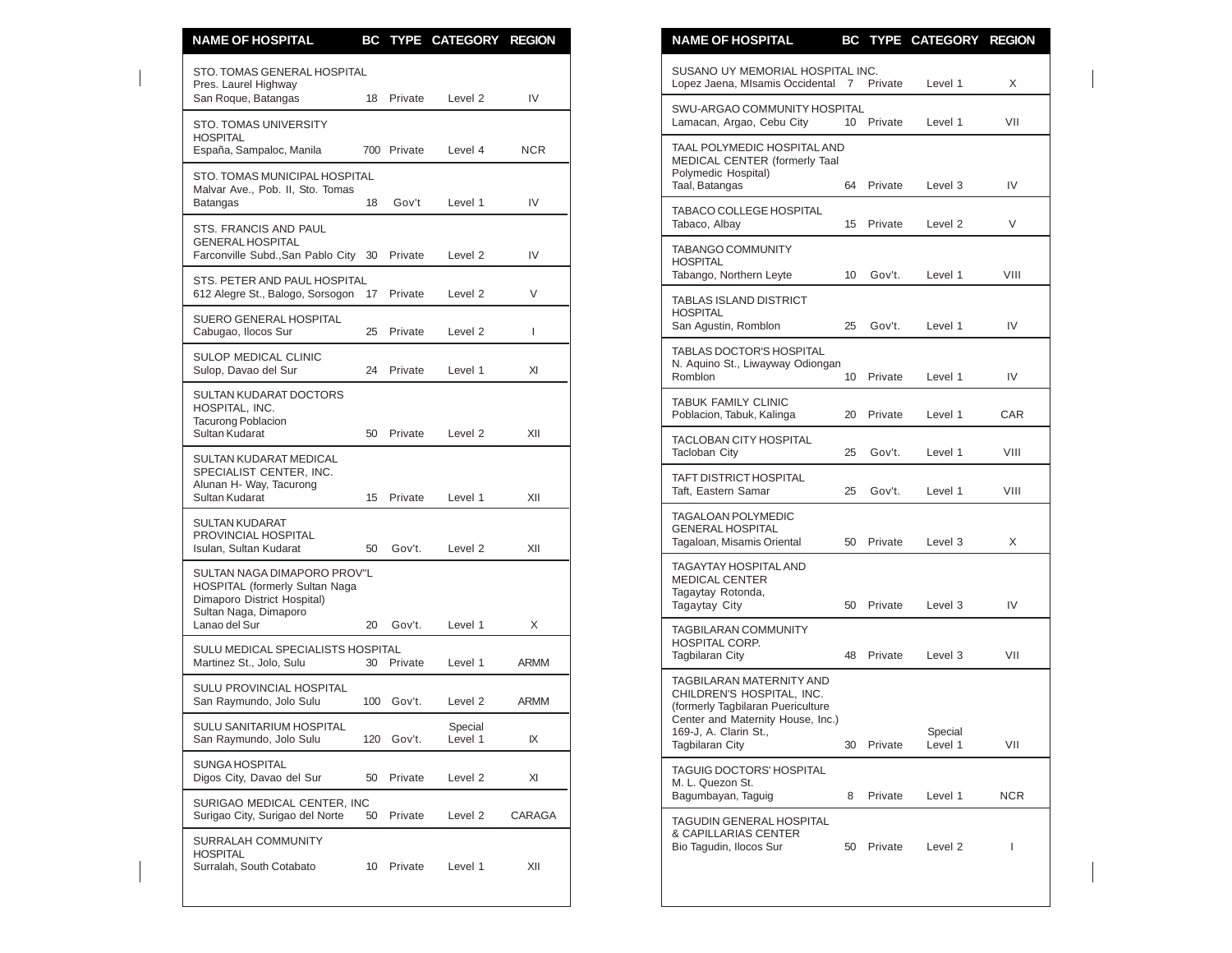| <b>NAME OF HOSPITAL</b>                                                      |    |             | BC TYPE CATEGORY REGION |             | <b>NAME OF HOSPITAL</b>                                                                    |    |             | BC TYPE CATEGORY REGION |            |
|------------------------------------------------------------------------------|----|-------------|-------------------------|-------------|--------------------------------------------------------------------------------------------|----|-------------|-------------------------|------------|
| TAGUIG-PATEROS DISTRICT HOSPITAL<br>East Service Rd., Western                |    |             |                         |             | <b>TAYABAS COMMUNITY</b><br>HOSPITAL, INC.                                                 |    |             |                         |            |
| Bicutan, Taguig                                                              |    | 110 Gov't.  | Level 2                 | <b>NCR</b>  | Tayabas, Quezon                                                                            |    | 105 Private | Level 3                 | IV         |
| TAGUM DOCTORS HOSPITAL<br>Highway 54, Tagum City                             |    | 100 Private | Level 3                 | XI          | <b>TAYTAY DISTRICT HOSPITAL</b><br>Taytay, Palawan                                         | 25 | Gov't.      | Level 1                 | IV         |
| TALAVERA EXTENSION HOSPITAL<br>Talavera, Nueva Ecija                         | 10 | Gov't.      | Level 1                 | Ш           | <b>TAYTAY EMERGENCY</b><br><b>HOSPITAL</b><br>San Isidro, Taytay, Rizal                    | 10 | Gov't.      | Level 1                 | IV         |
| TALISAY DISTRICT HOSPITAL<br>San Isidro, Talisay, Cebu                       | 10 | Gov't.      | Level 1                 | VII         | <b>TAYUG FAMILY HOSPITAL</b><br>Tayug, Pangasinan                                          |    | 17 Private  | Level 2                 |            |
| <b>TALON GENERAL HOSPITAL</b><br>F. Tañedo St., Tarlac City                  | 50 | Private     | Level 3                 | Ш           | TEODORO B. GALAGAR<br><b>MEMORIAL HOSPITAL</b>                                             |    |             |                         |            |
| TAMOLA-TAN MEDICAL HOSPITAL<br>Canubay, Oroquieta City<br>Misamis Occidental | 15 | Private     | Level 1                 | X           | Jagna, Bohol<br>TERESITA L. JALANDONI                                                      | 25 | Gov't.      | Level 2                 | VII        |
| <b>TAMONDONG MEMORIAL</b><br>CLINIC AND HOSPITAL                             |    |             |                         |             | PROVICIAL HOSPITAL<br>Brgy. Lantad, Silay City<br>Negos Occidental                         |    | 100 Private | Level 2                 | VI         |
| Ala, Esperanza, Sultan Kudarat<br>TAMONDONG-DELOS                            |    | 100 Private | Level 3                 | XII         | THE BLACK NAZARENE<br><b>SPECIALTY HOSPITAL</b><br>29 Bonoan St., Brgy. San Nicolas        |    |             |                         |            |
| CIENTOS MEDICAL CLINIC<br>Padada, Davao del Sur                              |    | 10 Private  | Level 1                 | XI          | <b>Ilocos Norte</b><br>THE DOCTOR'S HOSPITAL, INC.                                         |    | 18 Private  | Level 2                 |            |
| <b>TAMPARAN DISTRICT HOSPITAL</b><br>Tamparan, Lanao del Sur                 | 25 | Gov't.      | Level 2                 | <b>ARMM</b> | B.S. Aquino Drive, Bacolod City 150 Private                                                |    |             | Level 4                 |            |
| TAMPARAN MEDICAL FOUNDATION, INC.<br>Picarabawan, Tampalan,<br>Lanao Del Sur | 35 | Private     | Level 1                 | <b>ARMM</b> | THE FAMILY CLINIC<br>1474 Ma. Clara St.<br>Sampaloc, Manila                                |    | 100 Private | Level 4                 | <b>NCR</b> |
| <b>TANAY COMMUNITY HOSPITAL</b><br>Tanay, Rizal                              |    | 10 Private  | Level 1                 | IV          | THE LORD'S HOSPITAL<br>Meymart Rd., Calvario<br>Meycauayan, Bulacan                        | 20 | Private     | Level 2                 | Ш          |
| TANAY GENERAL HOSPITAL<br>Tanay, Rizal                                       | 35 | Private     | Level 2                 | IV          | THE MEDICAL CITY<br>Ortigas Avenue,                                                        |    |             |                         |            |
| <b>TANCHULING HOSPITAL</b><br>Imperial, Subd., Legaspi City                  | 50 | Private     | Level 3                 | V           | Pasig City<br>THE MOTHER REGINA MEDICAL FACILITIES                                         |    | 500 Private | Level 4                 | <b>NCR</b> |
| TANHO MEDICAL CLINIC<br>Plaridel, Misamis Occidental                         | 24 | Private     | Level 1                 | X           | (formerly Mother Regina Hospital)<br>No. Ruby St., Doña Juan Subd.,<br>Rosario, Pasig City |    | 50 Private  | Level 2                 | <b>NCR</b> |
| TANZA FAMILY GENERAL<br><b>HOSPITAL</b><br>Daang Maya, Tanza, Cavite         |    | 44 Private  | Level 2                 | IV          | THE ROSS MAURICIO<br><b>MEMORIAL HOSPITAL</b>                                              |    |             |                         |            |
| TAPAZ DISTRICT HOSPITAL<br>Tapaz, Capiz                                      | 25 | Gov't.      | Level 2                 | VI          | 109 Quezon St., Dist. II<br>Cauayan City, Isabela                                          |    | 15 Private  | Level 1                 |            |
| <b>TARANGNAN COMMUNITY</b><br><b>HOSPITAL</b>                                |    |             |                         |             | <b>TICAO DISTRICT HOSPITAL</b><br>San Jacinto, Masbate                                     | 25 | Gov't.      | Level 1                 |            |
| Tarangnan, Western Samar<br>TARLAC PROVINCIAL HOSPITAL                       | 10 | Gov't.      | Level 1                 | VIII        | TIGLAO MEDICAL CENTER<br>FOUNDATION, INC.<br>San Joaquin, Mabalacat                        |    |             |                         |            |
| San Vicente, Tarlac, Tarlac<br>TARONGOY MEDICAL CLINIC                       |    | 200 Gov't.  | Level 4                 | Ш           | Pampanga<br><b>TINAMBAC MEDICARE</b>                                                       | 20 | Private     | Level 2                 |            |
| Quezon Ave., Midsayap<br>North Cotabato                                      |    | 10 Private  | Level 1                 | XII         | COMMUNITY HOSPITAL<br>Tinambac, Camarines Sur                                              | 10 | Gov't.      | Level 1                 |            |

| <u>NAME OF HOSPITAL</u>                                                                             | ВÇ | <u>IYPE</u> | <b>CALEGORY</b> | <b>KEGIUN</b> |
|-----------------------------------------------------------------------------------------------------|----|-------------|-----------------|---------------|
| <b>TAYABAS COMMUNITY</b><br>HOSPITAL, INC.<br>Tayabas, Quezon                                       |    | 105 Private | Level 3         | IV            |
| <b>TAYTAY DISTRICT HOSPITAL</b><br>Taytay, Palawan                                                  | 25 | Gov't.      | Level 1         | IV            |
| <b>TAYTAY EMERGENCY</b><br><b>HOSPITAL</b><br>San Isidro, Taytay, Rizal                             | 10 | Gov't.      | Level 1         | IV            |
| TAYUG FAMILY HOSPITAL<br>Tayug, Pangasinan                                                          | 17 | Private     | Level 2         | T             |
| TEODORO B. GALAGAR<br><b>MEMORIAL HOSPITAL</b><br>Jagna, Bohol                                      | 25 | Gov't.      | Level 2         | VII           |
| TERESITA L. JALANDONI<br>PROVICIAL HOSPITAL<br>Brgy. Lantad, Silay City<br>Negos Occidental         |    | 100 Private | Level 2         | VI            |
| THE BLACK NAZARENE<br>SPECIALTY HOSPITAL<br>29 Bonoan St., Brgy. San Nicolas<br><b>Ilocos Norte</b> |    | 18 Private  | Level 2         | T             |
| THE DOCTOR'S HOSPITAL, INC.<br>B.S. Aquino Drive, Bacolod City 150 Private                          |    |             | Level 4         | VI            |
| THE FAMILY CLINIC<br>1474 Ma. Clara St.<br>Sampaloc, Manila                                         |    | 100 Private | Level 4         | <b>NCR</b>    |
| THE LORD'S HOSPITAL<br>Meymart Rd., Calvario<br>Meycauayan, Bulacan                                 |    | 20 Private  | Level 2         | Ш             |
| THE MEDICAL CITY<br>Ortigas Avenue,<br>Pasig City                                                   |    | 500 Private | Level 4         | NCR.          |
| THE MOTHER REGINA MEDICAL FACILITIES                                                                |    |             |                 |               |
| (formerly Mother Regina Hospital)<br>No. Ruby St., Doña Juan Subd.,<br>Rosario, Pasig City          | 50 | Private     | Level 2         | NCR.          |
| THE ROSS MAURICIO<br><b>MEMORIAL HOSPITAL</b><br>109 Quezon St., Dist. II<br>Cauayan City, Isabela  | 15 | Private     | Level 1         | н             |
| <b>TICAO DISTRICT HOSPITAL</b><br>San Jacinto, Masbate                                              | 25 | Gov't.      | Level 1         | V             |
| <b>TIGLAO MEDICAL CENTER</b><br>FOUNDATION, INC.<br>San Joaquin, Mabalacat<br>Pampanga              | 20 | Private     | Level 2         | Ш             |
| <b>TINAMBAC MEDICARE</b><br><b>COMMUNITY HOSPITAL</b><br>Tinambac, Camarines Sur                    | 10 | Gov't.      | Level 1         | V             |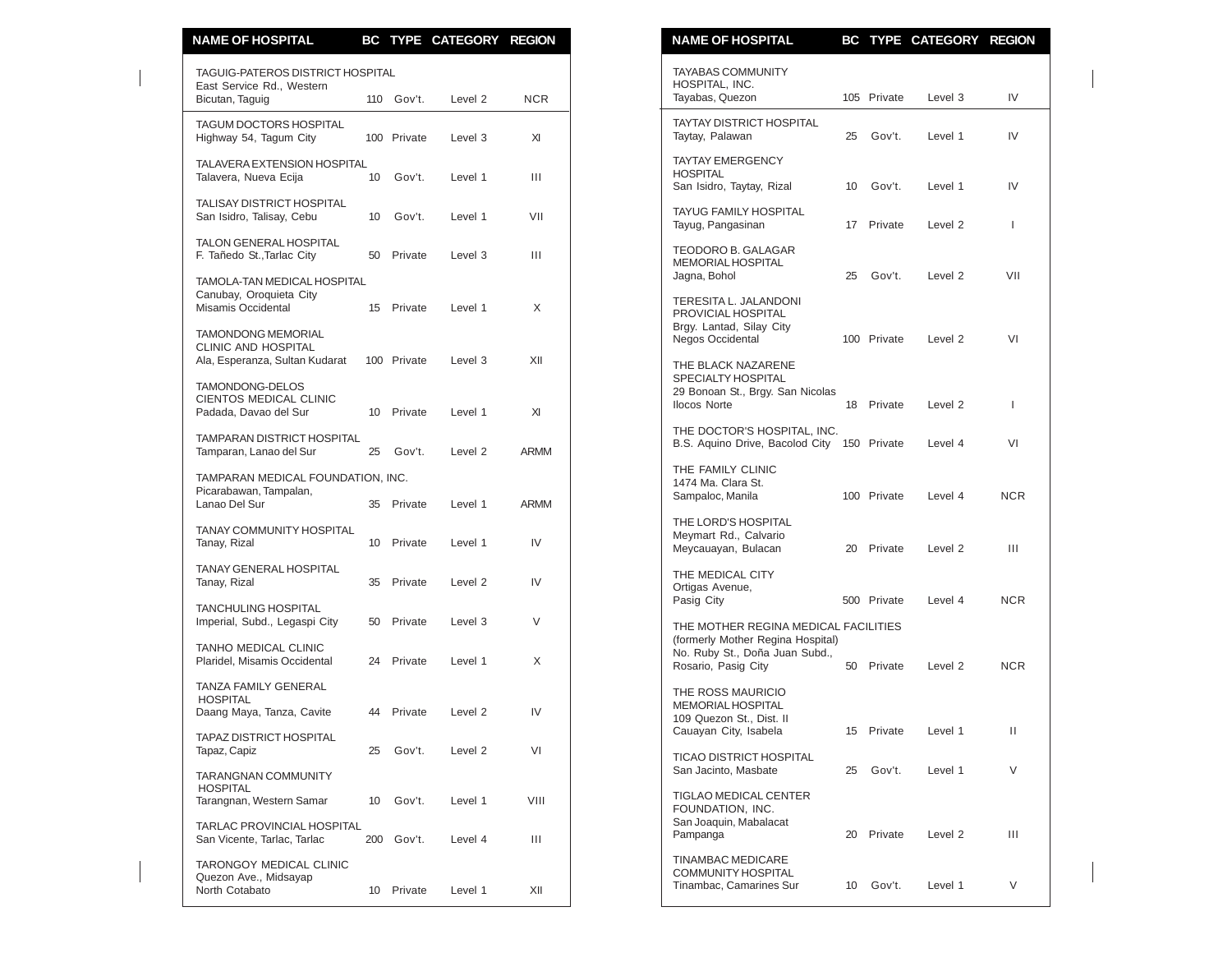| <b>NAME OF HOSPITAL</b>                                                                  |    |            | BC TYPE CATEGORY REGION |              | <b>NAME OF HOSPITAL</b>                                                                                                                       | BC TYPE CATEGORY REGION |                  |
|------------------------------------------------------------------------------------------|----|------------|-------------------------|--------------|-----------------------------------------------------------------------------------------------------------------------------------------------|-------------------------|------------------|
| TINAMBAC MUNICIPAL INFIRMARY<br>Binmaley, Tinambac<br><b>Camarines Sur</b>               |    | 10 Gov't.  | Level 1                 | $\vee$       | <b>TUGON MEDICAL CLINIC</b><br>AND HOSPITAL<br>Pandan, Antique<br>20 Private                                                                  | Level 1                 | VI               |
| TINOC DISTRICT HOSPITAL<br>Tinoc, Ifugao                                                 | 25 | Gov't.     | Level 1                 | CAR          | <b>TUGUEGARAO CITY PEOPLE'S</b><br><b>GENERAL HOSPITAL</b><br>Tuguegarao, Tuguegarao City<br>Gov't.<br>68                                     | Level 2                 | $\mathbf{H}$     |
| TOJONG INC. MATERNITY<br>CLINIC AND GENERAL HOSPITAL<br>Lapu-Lapu City                   | 10 | Private    | Level 1                 | VII          | TUMAUINI COMMUNITY HOSP.<br>Tumauini, Isabela<br>Gov't.<br>15                                                                                 | Level 1                 | $\mathbf{H}$     |
| TOLEDO CITY GENERAL HOSPITAL<br><b>Toledo City</b>                                       | 25 | Gov't.     | Level 1                 | VII          | <b>TUY GENERAL HOSPITAL</b><br>#6 P. Burgos St., Tuy Batangas<br>50<br>Private                                                                | Level 2                 | IV               |
| <b>TOLENTINO CLINIC &amp; HOSPITAL</b><br>Sto. Domingo, Ilocos Sur                       |    | 10 Private | Level 1                 | $\mathbf{I}$ | <b>UERM MEMORIAL MEDICAL CENTER</b><br>Aurora Blvd., Sta. Mesa<br>Quezon City<br>307 Private                                                  | Level 4                 | <b>NCR</b>       |
| TOMAS LACHICA DISTRICT<br><b>HOSPITAL</b><br>Jose Abad Santos, Davao del Sur 25 Gov't.   |    |            | Level 1                 | XI           | UMALI MEDICAL CLINIC<br>Gelaio Ocampo St., Pob. 1<br>Victoria, Oriental Mindoro<br>Private<br>5                                               | Level 1                 | IV               |
| <b>TOMAS-CACAL MEDICAL</b><br><b>CLINIC &amp; HOSPITAL</b><br>Magsaysay, Alicia, Isabela |    | 12 Private | Level 2                 | Ш            | <b>UMINGAN MEDICARE &amp;</b><br>COMMUNITY HOSPITAL<br>Gov't.<br>Umingan, Pangasinan<br>15                                                    | Level 1                 | $\mathbf{I}$     |
| TOMBOC-SALAYOG HOSPITAL<br>San Emmanuel, Tacurong City                                   |    | 35 Private | Level 1                 | XII          | UNAYAN DISTRICT HOSPITAL<br>Tamparan, Lanao del Sur<br>10 <sup>°</sup><br>Gov't.                                                              | Level 1                 | XII              |
| <b>TONDO MEDICAL CENTER</b><br>Honorio Lopez Blvd.<br>Balut, Tondo                       |    | 200 Gov't. | Level 4                 | <b>NCR</b>   | UNCIANO GENERAL HOSPITAL<br>393 Boni Avenue                                                                                                   |                         |                  |
| <b>TORRIJOS MUNICIPAL</b><br><b>HOSPITAL</b><br>Torrijos, Marinduque                     | 10 | Gov't.     | Level 1                 | IV           | Mandaluyong City<br>25 Private<br>UNCIANO MEDICAL CENTER<br>Antipolo City<br>100 Private                                                      | Level 2<br>Level 3      | <b>NCR</b><br>IV |
| TRINITY WOMAN AND CHILDREN                                                               |    |            |                         |              | UNISAN MEDICARE                                                                                                                               |                         |                  |
| <b>CENTER "THE BIRTHPLACE"</b><br>2732 New Panaderos St.,<br>Sta. Ana, Manila            | 25 | Private    | Level 2                 | <b>NCR</b>   | COMMUNITY HOSPITAL<br>Brgy. Ilabang, Kalilayan<br>Unisan, Quezon<br>Gov't.<br>10                                                              | Level 1                 | IV               |
| TRIUMPH OF THE CROSS HOSPITAL<br>Manabo, Abra                                            |    | 15 Private | Level 1                 | CAR          | UNITED BALAGTAS DOCTORS<br><b>HOSPITAL CORP.</b>                                                                                              |                         | Ш                |
| TUAN LIGADDUNG LIPAE<br><b>DISTRICT HOSPITAL</b><br>Sapa-Sapa, Tawi-Tawi                 |    | 25 Gov't.  | Level 1                 | <b>ARMM</b>  | Wawa, Balagtas, Bulacan<br>25<br>Private<br>UNITED CANDELARIA DOCTORS<br><b>HOSPITAL</b>                                                      | Level 2                 |                  |
| <b>TUAO DISTRICT HOSPITAL</b><br>Tuao, Cagayan Valley                                    | 25 | Gov't.     | Level 2                 | Ш            | Candelaria, Quezon<br>35 Private<br>UNITED DOCTOR'S HOSPITAL                                                                                  | Level 2                 | IV               |
| <b>TUBIGON COMMUNITY</b><br><b>HOSPITAL</b>                                              |    |            |                         |              | OF TAGUM, INC.<br>20 Private<br>Tagum City, Davao del Norte                                                                                   | Level 2                 |                  |
| Potohan, Tubigon, Bohol<br>TUBOD COMMUNITY HOSPITAL                                      | 15 | Gov't.     | Level 1                 | VII          | UNITED DOCTORS MEDICAL<br><b>CENTER</b>                                                                                                       |                         |                  |
| San Butonio, Tubod<br>Lanao Del Norte                                                    |    | 40 Private | Level 2                 | X            | 6 N. Ramirez St., Quezon City<br>250 Private<br>UNITED DOCTORS MEDICAL                                                                        | Level 4                 | NCR.             |
| TUBURAN DISTRICT HOSPITAL<br>Tuburan, Cebu City                                          | 25 | Gov't.     | Level 2                 | VII          | <b>CLINIC</b><br>Bunawan, Agusan Del Sur<br>6<br>Private                                                                                      | Level 1                 | CARAGA           |
| TUDELA MUNICIPAL HOSPITAL<br>Tudela, Misamis Occidental                                  | 10 | Gov't.     | Level 1                 | X            | UNITED DOCTORS HOSPITAL OF<br>KIDAPAWAN (formerly Pacifico<br>Medical Clinic and Hospital)<br>Ouezon Avenue Kidanawan City 15 Private Level 1 |                         | <b>YII</b>       |

| NAME OF HOSPITAL                                                                           |    |             | BC TYPE CATEGORY REGION |            |
|--------------------------------------------------------------------------------------------|----|-------------|-------------------------|------------|
| TUGON MEDICAL CLINIC<br><b>AND HOSPITAL</b><br>Pandan, Antique                             |    | 20 Private  | Level 1                 | VI         |
| TUGUEGARAO CITY PEOPLE'S<br><b>GENERAL HOSPITAL</b><br>Tuguegarao, Tuguegarao City         |    | 68 Gov't.   | Level 2                 | Ш          |
| TUMAUINI COMMUNITY HOSP.<br>Tumauini, Isabela                                              | 15 | Gov't.      | Level 1                 | П          |
| TUY GENERAL HOSPITAL<br>#6 P. Burgos St., Tuy Batangas                                     |    | 50 Private  | Level 2                 | IV         |
| <b>UERM MEMORIAL MEDICAL CENTER</b><br>Aurora Blvd., Sta. Mesa<br>Quezon City              |    | 307 Private | Level 4                 | NCR.       |
| UMALI MEDICAL CLINIC<br>Gelaio Ocampo St., Pob. 1<br>Victoria, Oriental Mindoro            |    | 5 Private   | Level 1                 | IV         |
| <b>UMINGAN MEDICARE &amp;</b><br><b>COMMUNITY HOSPITAL</b><br>Umingan, Pangasinan          | 15 | Gov't.      | Level 1                 | L          |
| UNAYAN DISTRICT HOSPITAL<br>Tamparan, Lanao del Sur                                        | 10 | Gov't.      | Level 1                 | XII        |
| UNCIANO GENERAL HOSPITAL<br>393 Boni Avenue<br>Mandaluyong City                            | 25 | Private     | Level 2                 | <b>NCR</b> |
| UNCIANO MEDICAL CENTER<br>Antipolo City                                                    |    | 100 Private | Level 3                 | IV         |
| <b>UNISAN MEDICARE</b><br>COMMUNITY HOSPITAL<br>Brgy. Ilabang, Kalilayan<br>Unisan, Quezon |    |             | 10 Gov't. Level 1       | IV         |
| UNITED BALAGTAS DOCTORS<br>HOSPITAL CORP.<br>Wawa, Balagtas, Bulacan                       |    | 25 Private  | Level 2                 | Ш          |
| UNITED CANDELARIA DOCTORS<br><b>HOSPITAL</b>                                               |    |             |                         |            |
| Candelaria, Quezon                                                                         | 35 | Private     | Level 2                 | IV         |
| UNITED DOCTOR'S HOSPITAL<br>OF TAGUM, INC.<br>Tagum City, Davao del Norte                  |    | 20 Private  | Level 2                 | XI         |
| UNITED DOCTORS MEDICAL<br><b>CENTER</b><br>6 N. Ramirez St., Quezon City                   |    | 250 Private | Level 4                 | <b>NCR</b> |
| UNITED DOCTORS MEDICAL<br><b>CLINIC</b><br>Bunawan, Agusan Del Sur                         | 6  | Private     | Level 1                 | CARAGA     |
| UNITED DOCTORS HOSPITAL OF<br>KIDAPAWAN (formerly Pacifico                                 |    |             |                         |            |
| Medical Clinic and Hospital)<br>Quezon Avenue, Kidapawan City                              | 15 | Private     | Level 1                 | XII        |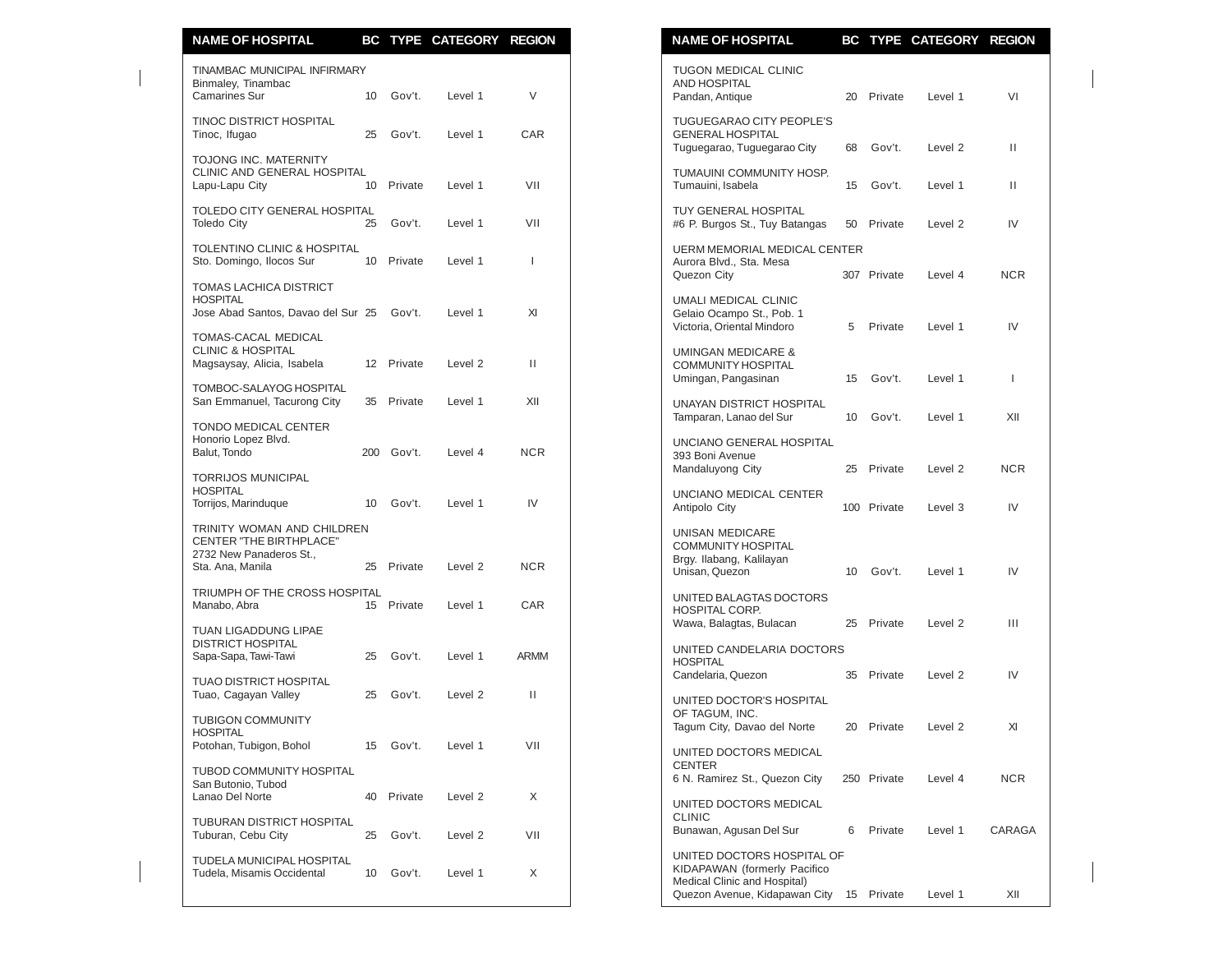| <b>NAME OF HOSPITAL</b>                                                                                                                  | BC              | TYPE        | <b>CATEGORY</b>    | <b>REGION</b> |
|------------------------------------------------------------------------------------------------------------------------------------------|-----------------|-------------|--------------------|---------------|
| UPH DR. JOSE G. TAMAYO<br><b>MEDICAL CENTER</b><br>(formerly University of<br>Perpetual Help Medical Center)<br>Sto. Niño, Biñan, Laguna |                 | 250 Private | Level 4            | IV            |
| UNIVERSITY HEALTH SERVICE<br>Los Baños, Laguna                                                                                           | 30              | Gov't.      | Level <sub>2</sub> |               |
| UNIVERSITY OF PERPETUAL<br>HELP RIZAL MEDICAL CENTER INC.<br>Alabang - Zapote Rd.<br>Las Piñas City                                      |                 | 200 Private | Level 4            | <b>NCR</b>    |
| UNIVERSITY OF SOUTHERN<br>MINDANAO HOSPITAL<br>USM, Kabacan, North Cotabato                                                              | 60              | Gov't.      | Level 2            | XII           |
| UNTALAN GENERAL HOSPITAL<br>87 Gualberto Ave., Rosario<br>Batangas                                                                       | 12 <sup>2</sup> | Private     | Level <sub>2</sub> | IV            |
| <b>UP HEALTH SERVICES</b><br>UP Campus, Diliman Q. C.                                                                                    | 50              | Gov't.      | Level 1            | <b>NCR</b>    |
| URDANETA SACRED<br><b>HEART HOSPITAL</b><br>Urdaneta City, Pangasinan                                                                    | 90              | Private     | Level 3            | T             |
| URDUJA GENERAL HOSPITAL<br>(formerly Ramos Family Clinic Inc.)<br>Lingayen, Pangasinan                                                   | 18              | Private     | Level 1            | L             |
| USI-MOTHER SETON HOSPITAL<br>Roxas Avenue, Naga City                                                                                     |                 | 150 Private | Level 4            | V             |
| UY MEDICAL CLINIC<br>Jimenez, Misamis Occidental                                                                                         | 15              | Private     | Level 1            | X             |
| V. L. MAKABALI MEMORIAL<br>HOSPITAL, INC.<br>B. Mendoza, San Fernando City<br>Pampanga                                                   | 97              | Private     | Level 3            | Ш             |
| VALDERRAMA MUNICIPAL<br><b>HOSPITAL</b><br>Valderrama, Antique                                                                           | 10              | Gov't.      | Level 1            | VI            |
| VALDEZ MOTHER AND CHILD<br><b>CLINIC AND HOSPITAL</b><br>Tacurong City, Sultan Kudarat                                                   | 14              | Special     | Level 1            | XII           |
| <b>VALDEZ-PADRON HOSPITAL</b><br>12 Marianito St., Gulod<br>Novaliches, Quezon City                                                      | $\overline{7}$  | Private     | Level 1            | <b>NCR</b>    |
| VALENCIA MEDICAL HOSPITAL<br>Valencia City, Bukidnon                                                                                     | 20              | Private     | Level 2            | X             |
| VALENCIA SANITARIUM<br>AND HOSPITAL<br>Valencia, Bukidnon                                                                                | 70              | Private     | Level 3            | X             |

| VALENZUELA CITY EMERGENCY<br>UPH DR. JOSE G. TAMAYO<br><b>HOSPITAL</b><br><b>MEDICAL CENTER</b><br>Gov't.<br>Polo, Valenzuela<br>20<br>(formerly University of<br>Perpetual Help Medical Center)<br>VALENZUELA MEDICAL CENTER<br>IV<br>Sto. Niño, Biñan, Laguna<br>250 Private<br>Level 4<br>200 Gov't.<br>Karuhatan, Valenzuela<br>VALERA MEDICAL HOSPITAL<br>30<br>Gov't.<br>Level 2<br>Bangued, Abra<br>15 Private<br>HELP RIZAL MEDICAL CENTER INC.<br><b>VALLADOLID DISTRICT HOSPITAL</b><br>Valladolid Street,<br><b>NCR</b><br>200 Private<br>Level 4<br>Negros Occidental<br>50<br>Gov't.<br><b>VELASQUEZ MEDICAL CLINIC</b><br>AND HOSPITAL<br>XII<br>Gov't.<br>Level 2<br>60<br>10 Private<br>Mangatarem, Pangasinan<br><b>VELASCO HOSPITAL</b><br>87 Gualberto Ave., Rosario<br>25 Private<br>Silang, Cavite<br>IV<br>12 Private<br>Level 2<br>VETERANS MEMORIALMEDICAL CENTER<br>UP HEALTH SERVICES<br>North Avenue. Diliman<br><b>NCR</b><br>Gov't.<br>Level 1<br>50<br>Quezon City<br>766 Gov't.<br><b>VETERANS REGIONAL HOSPITAL</b><br>Bayombong, Nueva Viscaya<br>200 Gov't.<br>90<br>Private<br>Level 3<br>VIACRUSIS MEDICAL CLINIC<br>24 Private<br>Bansalan, Davao del Sur<br>18<br>Private<br>Level 1<br>ı<br><b>VIAN FAMILY HOSPITAL</b><br>4041 Que Grande, Ugong<br>USI-MOTHER SETON HOSPITAL<br>Valenzuela City<br>Private<br>6<br>V<br>150 Private<br>Level 4<br><b>VICENTE GULLAS</b><br>UY MEDICAL CLINIC<br>MEMORIAL HOSPITAL<br>X<br>Private<br>Level 1<br>15<br>70 Private<br>Banilad, Mandaue City<br><b>VICENTE GUSTILO DISTRICT</b><br><b>HOSPITAL</b><br>New Escalante, Negros Occ.<br>25<br>Gov't.<br>Ш<br>Private<br>Level 3<br>97<br>VICENTE PERALTA MEMORIAL<br><b>DISTRICT HOSPITAL</b><br>Cumadcad, Castilla, Sorsogon<br>25<br>Gov't.<br>VI<br>Gov't.<br>Level 1<br>10<br>VICENTE SOTTO MEMORIAL<br><b>MEDICAL CENTER</b><br>600 Gov't.<br>B. Rodriguez Street, Cebu City<br>XII<br>Special<br>Level 1<br>14<br>VIGA DISTRICT HOSPITAL<br>Viga, Catanduanes<br>25<br>Gov't.<br><b>NCR</b><br>Novaliches, Quezon City<br>Private<br>Level 1<br>7<br><b>VIGAN POLYCLINIC</b><br>Vigan City, Ilocos Sur<br>Private<br>25<br>Valencia City, Bukidnon<br>Private<br>X<br>20<br>Level 2<br>VILLABA COMMUNITY HOSPITAL<br>Suba, Villaba, Northern Leyte<br>Gov't.<br>10<br><b>VILLAFLOR'S CLINIC</b><br>Private<br>Level 3<br>X<br>70<br>10 Private<br>Hilongos, Leyte | <b>NAME OF HOSPITAL</b>                                                                |  | BC TYPE CATEGORY REGION |  |
|-----------------------------------------------------------------------------------------------------------------------------------------------------------------------------------------------------------------------------------------------------------------------------------------------------------------------------------------------------------------------------------------------------------------------------------------------------------------------------------------------------------------------------------------------------------------------------------------------------------------------------------------------------------------------------------------------------------------------------------------------------------------------------------------------------------------------------------------------------------------------------------------------------------------------------------------------------------------------------------------------------------------------------------------------------------------------------------------------------------------------------------------------------------------------------------------------------------------------------------------------------------------------------------------------------------------------------------------------------------------------------------------------------------------------------------------------------------------------------------------------------------------------------------------------------------------------------------------------------------------------------------------------------------------------------------------------------------------------------------------------------------------------------------------------------------------------------------------------------------------------------------------------------------------------------------------------------------------------------------------------------------------------------------------------------------------------------------------------------------------------------------------------------------------------------------------------------------------------------------------------------------------------------------------------------------------------------------------------------------------------------------------------------------|----------------------------------------------------------------------------------------|--|-------------------------|--|
| Level 1<br>Level 4                                                                                                                                                                                                                                                                                                                                                                                                                                                                                                                                                                                                                                                                                                                                                                                                                                                                                                                                                                                                                                                                                                                                                                                                                                                                                                                                                                                                                                                                                                                                                                                                                                                                                                                                                                                                                                                                                                                                                                                                                                                                                                                                                                                                                                                                                                                                                                                        |                                                                                        |  |                         |  |
| Level 1                                                                                                                                                                                                                                                                                                                                                                                                                                                                                                                                                                                                                                                                                                                                                                                                                                                                                                                                                                                                                                                                                                                                                                                                                                                                                                                                                                                                                                                                                                                                                                                                                                                                                                                                                                                                                                                                                                                                                                                                                                                                                                                                                                                                                                                                                                                                                                                                   |                                                                                        |  |                         |  |
|                                                                                                                                                                                                                                                                                                                                                                                                                                                                                                                                                                                                                                                                                                                                                                                                                                                                                                                                                                                                                                                                                                                                                                                                                                                                                                                                                                                                                                                                                                                                                                                                                                                                                                                                                                                                                                                                                                                                                                                                                                                                                                                                                                                                                                                                                                                                                                                                           | UNIVERSITY HEALTH SERVICE<br>Los Baños, Laguna                                         |  |                         |  |
| Level 2<br>Level 1<br>Level <sub>2</sub><br>Level 4<br>Level 3<br>Level 1<br>Level 1<br>Level 3<br>Level 2<br>Level 2<br>Level 4<br>Level 1<br>Level 2<br>Level 1<br>Level 1                                                                                                                                                                                                                                                                                                                                                                                                                                                                                                                                                                                                                                                                                                                                                                                                                                                                                                                                                                                                                                                                                                                                                                                                                                                                                                                                                                                                                                                                                                                                                                                                                                                                                                                                                                                                                                                                                                                                                                                                                                                                                                                                                                                                                              | UNIVERSITY OF PERPETUAL                                                                |  |                         |  |
|                                                                                                                                                                                                                                                                                                                                                                                                                                                                                                                                                                                                                                                                                                                                                                                                                                                                                                                                                                                                                                                                                                                                                                                                                                                                                                                                                                                                                                                                                                                                                                                                                                                                                                                                                                                                                                                                                                                                                                                                                                                                                                                                                                                                                                                                                                                                                                                                           | Alabang - Zapote Rd.<br>Las Piñas City                                                 |  |                         |  |
|                                                                                                                                                                                                                                                                                                                                                                                                                                                                                                                                                                                                                                                                                                                                                                                                                                                                                                                                                                                                                                                                                                                                                                                                                                                                                                                                                                                                                                                                                                                                                                                                                                                                                                                                                                                                                                                                                                                                                                                                                                                                                                                                                                                                                                                                                                                                                                                                           | UNIVERSITY OF SOUTHERN<br>MINDANAO HOSPITAL<br>USM, Kabacan, North Cotabato            |  |                         |  |
|                                                                                                                                                                                                                                                                                                                                                                                                                                                                                                                                                                                                                                                                                                                                                                                                                                                                                                                                                                                                                                                                                                                                                                                                                                                                                                                                                                                                                                                                                                                                                                                                                                                                                                                                                                                                                                                                                                                                                                                                                                                                                                                                                                                                                                                                                                                                                                                                           | UNTALAN GENERAL HOSPITAL                                                               |  |                         |  |
|                                                                                                                                                                                                                                                                                                                                                                                                                                                                                                                                                                                                                                                                                                                                                                                                                                                                                                                                                                                                                                                                                                                                                                                                                                                                                                                                                                                                                                                                                                                                                                                                                                                                                                                                                                                                                                                                                                                                                                                                                                                                                                                                                                                                                                                                                                                                                                                                           | Batangas                                                                               |  |                         |  |
|                                                                                                                                                                                                                                                                                                                                                                                                                                                                                                                                                                                                                                                                                                                                                                                                                                                                                                                                                                                                                                                                                                                                                                                                                                                                                                                                                                                                                                                                                                                                                                                                                                                                                                                                                                                                                                                                                                                                                                                                                                                                                                                                                                                                                                                                                                                                                                                                           | UP Campus, Diliman Q. C.                                                               |  |                         |  |
|                                                                                                                                                                                                                                                                                                                                                                                                                                                                                                                                                                                                                                                                                                                                                                                                                                                                                                                                                                                                                                                                                                                                                                                                                                                                                                                                                                                                                                                                                                                                                                                                                                                                                                                                                                                                                                                                                                                                                                                                                                                                                                                                                                                                                                                                                                                                                                                                           | <b>URDANETA SACRED</b><br>HEART HOSPITAL<br>Urdaneta City, Pangasinan                  |  |                         |  |
|                                                                                                                                                                                                                                                                                                                                                                                                                                                                                                                                                                                                                                                                                                                                                                                                                                                                                                                                                                                                                                                                                                                                                                                                                                                                                                                                                                                                                                                                                                                                                                                                                                                                                                                                                                                                                                                                                                                                                                                                                                                                                                                                                                                                                                                                                                                                                                                                           | <b>URDUJA GENERAL HOSPITAL</b><br>(formerly Ramos Family Clinic Inc.)                  |  |                         |  |
|                                                                                                                                                                                                                                                                                                                                                                                                                                                                                                                                                                                                                                                                                                                                                                                                                                                                                                                                                                                                                                                                                                                                                                                                                                                                                                                                                                                                                                                                                                                                                                                                                                                                                                                                                                                                                                                                                                                                                                                                                                                                                                                                                                                                                                                                                                                                                                                                           | Lingayen, Pangasinan                                                                   |  |                         |  |
|                                                                                                                                                                                                                                                                                                                                                                                                                                                                                                                                                                                                                                                                                                                                                                                                                                                                                                                                                                                                                                                                                                                                                                                                                                                                                                                                                                                                                                                                                                                                                                                                                                                                                                                                                                                                                                                                                                                                                                                                                                                                                                                                                                                                                                                                                                                                                                                                           | Roxas Avenue, Naga City                                                                |  |                         |  |
|                                                                                                                                                                                                                                                                                                                                                                                                                                                                                                                                                                                                                                                                                                                                                                                                                                                                                                                                                                                                                                                                                                                                                                                                                                                                                                                                                                                                                                                                                                                                                                                                                                                                                                                                                                                                                                                                                                                                                                                                                                                                                                                                                                                                                                                                                                                                                                                                           | Jimenez, Misamis Occidental                                                            |  |                         |  |
|                                                                                                                                                                                                                                                                                                                                                                                                                                                                                                                                                                                                                                                                                                                                                                                                                                                                                                                                                                                                                                                                                                                                                                                                                                                                                                                                                                                                                                                                                                                                                                                                                                                                                                                                                                                                                                                                                                                                                                                                                                                                                                                                                                                                                                                                                                                                                                                                           | V. L. MAKABALI MEMORIAL<br>HOSPITAL, INC.<br>B. Mendoza, San Fernando City<br>Pampanga |  |                         |  |
|                                                                                                                                                                                                                                                                                                                                                                                                                                                                                                                                                                                                                                                                                                                                                                                                                                                                                                                                                                                                                                                                                                                                                                                                                                                                                                                                                                                                                                                                                                                                                                                                                                                                                                                                                                                                                                                                                                                                                                                                                                                                                                                                                                                                                                                                                                                                                                                                           | VALDERRAMA MUNICIPAL<br><b>HOSPITAL</b><br>Valderrama, Antique                         |  |                         |  |
|                                                                                                                                                                                                                                                                                                                                                                                                                                                                                                                                                                                                                                                                                                                                                                                                                                                                                                                                                                                                                                                                                                                                                                                                                                                                                                                                                                                                                                                                                                                                                                                                                                                                                                                                                                                                                                                                                                                                                                                                                                                                                                                                                                                                                                                                                                                                                                                                           | VALDEZ MOTHER AND CHILD<br><b>CLINIC AND HOSPITAL</b><br>Tacurong City, Sultan Kudarat |  |                         |  |
|                                                                                                                                                                                                                                                                                                                                                                                                                                                                                                                                                                                                                                                                                                                                                                                                                                                                                                                                                                                                                                                                                                                                                                                                                                                                                                                                                                                                                                                                                                                                                                                                                                                                                                                                                                                                                                                                                                                                                                                                                                                                                                                                                                                                                                                                                                                                                                                                           | VALDEZ-PADRON HOSPITAL<br>12 Marianito St., Gulod                                      |  |                         |  |
|                                                                                                                                                                                                                                                                                                                                                                                                                                                                                                                                                                                                                                                                                                                                                                                                                                                                                                                                                                                                                                                                                                                                                                                                                                                                                                                                                                                                                                                                                                                                                                                                                                                                                                                                                                                                                                                                                                                                                                                                                                                                                                                                                                                                                                                                                                                                                                                                           | VALENCIA MEDICAL HOSPITAL                                                              |  |                         |  |
|                                                                                                                                                                                                                                                                                                                                                                                                                                                                                                                                                                                                                                                                                                                                                                                                                                                                                                                                                                                                                                                                                                                                                                                                                                                                                                                                                                                                                                                                                                                                                                                                                                                                                                                                                                                                                                                                                                                                                                                                                                                                                                                                                                                                                                                                                                                                                                                                           | VALENCIA SANITARIUM                                                                    |  |                         |  |
|                                                                                                                                                                                                                                                                                                                                                                                                                                                                                                                                                                                                                                                                                                                                                                                                                                                                                                                                                                                                                                                                                                                                                                                                                                                                                                                                                                                                                                                                                                                                                                                                                                                                                                                                                                                                                                                                                                                                                                                                                                                                                                                                                                                                                                                                                                                                                                                                           | AND HOSPITAL<br>Valencia, Bukidnon                                                     |  |                         |  |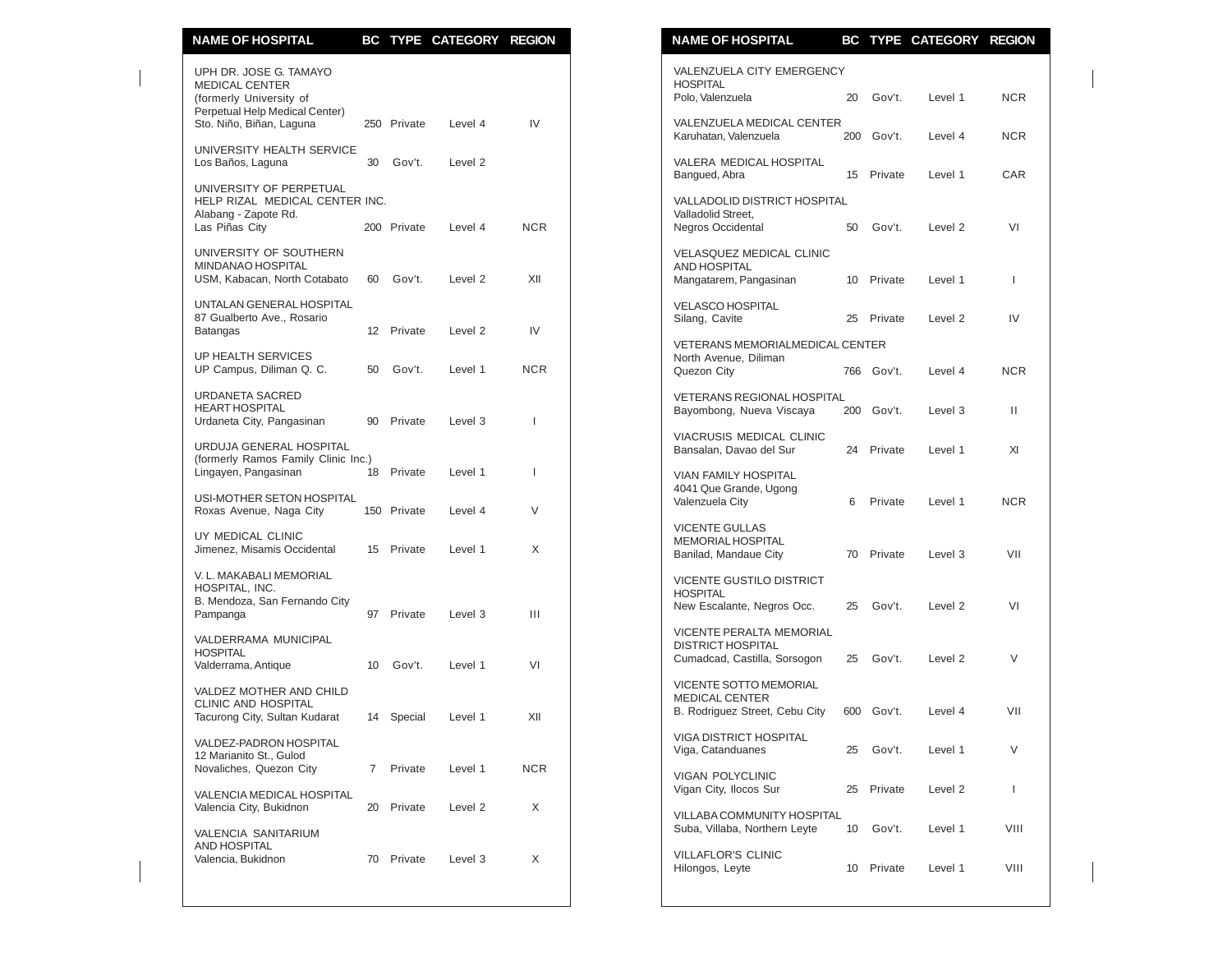| <b>NAME OF HOSPITAL</b>                                                |    |             | BC TYPE CATEGORY REGION |                          | <b>NAME OF HOSPITAL</b><br>BC TYPE CATEGORY REGION                      |            |
|------------------------------------------------------------------------|----|-------------|-------------------------|--------------------------|-------------------------------------------------------------------------|------------|
| <b>VILLAROSA HOSPITAL</b>                                              |    |             |                         |                          | WILFREDO C. PALMA MEMORIAL                                              |            |
| 11 Salalilla St., Project 4,                                           |    |             |                         |                          | <b>HOSPITAL</b><br>Poblacion, Diplahan,                                 |            |
| Quezon City                                                            |    | 24 Private  | Level 2                 | <b>NCR</b>               | Zamboanga Sibugay<br>12<br>Gov't<br>Level 1                             |            |
| VILLASIS POLYMEDIC HOSPITAL                                            |    |             |                         |                          |                                                                         |            |
| <b>AND TRAUMA CENTER</b>                                               |    |             |                         |                          | WORD OF HOPE GENERAL<br>HOSP. FOUNDATION INC.                           |            |
| Maharlika Highway, Poblacion                                           |    |             |                         |                          | Novaliches, Quezon City<br>30 Private<br>Level 2                        | <b>NCR</b> |
| Villasis, Pangasinan                                                   |    | 22 Private  | Level 2                 | ı                        |                                                                         |            |
| VILLAVICIOSA MEDICARE AND                                              |    |             |                         |                          | WORLD CITI MEDICAL CENTER<br>(formerly Quezon City Medical              |            |
| <b>COMMUNITY HOSPITAL</b>                                              |    |             |                         |                          | Center and Colleges, Inc.)                                              |            |
| Villaviciosa, Abra                                                     | 10 | Gov't.      | Level 1                 | CAR                      | 960 Aurora Blvd. Ext.                                                   |            |
|                                                                        |    |             |                         |                          | 276 Private<br>Quezon City<br>Level 4                                   | <b>NCR</b> |
| <b>VINTAR DISTRICT HOSPITAL</b>                                        |    |             |                         |                          |                                                                         |            |
| Vintar, Ilocos Norte                                                   | 10 | Gov't.      | Level 1                 | $\overline{\phantom{a}}$ | XU COMMUNITY HOSPITAL                                                   |            |
| <b>VIRGEN MILAGROSA</b>                                                |    |             |                         |                          | Mortola-Hayes Street<br>Cagayan De Oro City<br>Private<br>Level 2<br>55 |            |
| <b>MEDICAL CENTER</b>                                                  |    |             |                         |                          |                                                                         |            |
| San Carlos City, Pangasinan                                            | 75 | Private     | Level 3                 | $\overline{\phantom{a}}$ | YUMENA HOSPITAL                                                         |            |
|                                                                        |    |             |                         |                          | 5<br>Private<br>Roxas, Isabela<br>Level 1                               |            |
| <b>VISAYAS COMMUNITY</b><br><b>MEDICAL CENTER</b>                      |    |             |                         |                          | YNARES MUNICIPAL HOSPITAL                                               |            |
| Osmeña Blvd., Cebu                                                     |    | 200 Private | Level 4                 | VII                      | (formerly JALA-JALA MUNICIPAL HOSP.                                     |            |
|                                                                        |    |             |                         |                          | 474 Nat'l. Ed., Sipsipin<br>Jala-Jala, Rizal<br>10 Gov't.<br>Level 1    |            |
| <b>VSU HOSPITAL</b>                                                    |    |             |                         |                          |                                                                         |            |
| Visca, Baybay, Leyte                                                   | 10 | Gov't       | Level 1                 | VIII                     | ZMK DOCTORS CLINIC AND                                                  |            |
| W.G. CORTEZ MEDICAL AND                                                |    |             |                         |                          | <b>HOSPITAL</b>                                                         |            |
| <b>DIAGNOSTIC CLINIC</b>                                               |    |             |                         |                          | Sto. Niño, South Cotabato<br>10 Private<br>Level 1                      |            |
| Plazang Luma, Arayat, Pampanga 8                                       |    | Private     | Level 1                 | $\mathbf{III}$           | ZAEC COMMUNITY MEDICAL                                                  |            |
|                                                                        |    |             |                         |                          | CENTER. INC.                                                            |            |
| WESLEYAN UNIVERSITY PHILIPPINES                                        |    |             |                         |                          | San Jose Rd., Zamboanga City<br>Private<br>20<br>Level 3                |            |
| CARDIOVASCULAR & MEDICAL CENTER<br>Tandang Sora St., Mabini Ext.       |    |             |                         |                          | ZAFRA MEDICAL CLINIC                                                    |            |
| Cabanatuan City                                                        |    | 40 Private  | Level 3                 | Ш                        | Panabo City, Davao del Norte<br>15 Private<br>Level 1                   |            |
|                                                                        |    |             |                         |                          |                                                                         |            |
| WEST MINDORO POLYCLINIC, INC.                                          |    |             |                         |                          | ZAMBOANGA CHILDREN'S                                                    |            |
| (formerly Westmin United Doctor's Hospital)<br>218 Bonifacio San Jose, |    |             |                         |                          | HOSPITAL, INC.<br>Pilar St., Zamboanga City<br>35 Private<br>Level 2    |            |
| Occidental Mindoro                                                     |    | 10 Private  | Level 1                 | IV                       |                                                                         |            |
|                                                                        |    |             |                         |                          | ZAMBOANGA CITY MEDICAL CENTER                                           |            |
| <b>WEST VISAYAS STATE</b>                                              |    |             |                         |                          | Dr. Evangelista St.                                                     |            |
| UNIVERSITY MEDICAL CENTER                                              |    |             |                         |                          | Zamboanga City<br>250 Gov't.<br>Level 4                                 |            |
| E. Lopez St., Jaro, Iloilo City                                        |    | 300 Gov't.  | Level 4                 | VI                       | ZAMBOANGA DEL NORTE                                                     |            |
| <b>WESTERN KALINGA</b>                                                 |    |             |                         |                          | COOPERATIVE HOSPITAL                                                    |            |
| <b>DISTRICT HOSPITAL</b>                                               |    |             |                         |                          | Dipolog City,                                                           |            |
| Balbalan, Kalinga                                                      | 25 | Gov't.      | Level 1                 | CAR                      | Zamboanga Del Norte<br>Private<br>35<br>Level 2                         |            |
| <b>WESTERN LEYTE</b>                                                   |    |             |                         |                          | ZAMBOANGA DEL NORTE                                                     |            |
| PROVINCIAL HOSPITAL                                                    |    |             |                         |                          | <b>MEDICAL CENTER</b>                                                   |            |
| Baybay, Leyte                                                          |    | 100 Gov't.  | Level 2                 | VIII                     | Dipolog City,                                                           |            |
|                                                                        |    |             |                         |                          | Zamboanga Del Norte<br>146 Gov't.<br>Level 2                            |            |
| <b>WESTERN MINDANAO</b>                                                |    |             |                         |                          | ZAMBOANGA DEL SUR                                                       |            |
| MEDICAL CENTER, INC.<br>Veterans Ave., Zamboanga City 110 Private      |    |             | Level 3                 | IX                       | <b>MEDICAL CENTER</b>                                                   |            |
|                                                                        |    |             |                         |                          | Dao, Pagadian City<br>Gov't.<br>Level 2<br>50                           |            |
| <b>WESTERN PANGASINAN</b>                                              |    |             |                         |                          | ZAMBOANGA DOCTOR'S HOSPITAL, INC.                                       |            |
| <b>DISTRICT HOSPITAL</b>                                               |    |             |                         |                          | Veterans Ave., Zamboanga City<br>90 Private<br>Level 3                  |            |
| Sabarro, Poblacion,                                                    |    |             |                         | ı                        |                                                                         |            |
| Alaminos City, Pangasinan                                              |    | 75 Gov't.   | Level 2                 |                          | ZAMBOANGA PUERICULTURE                                                  |            |
| WESTERN VISAYAS SANITARIUM                                             |    |             |                         |                          | LYING-IN MATERNITY & HOSPITAL                                           |            |
| Sta. Barbara, Iloilo                                                   |    | 300 Gov't.  | Level 4                 | VI                       | Pura Brillantes St.<br>Special<br>Zamboange City<br>21<br>Dirichlet     |            |

| NAME OF HOSPITAL                                                                                                                        |    |            | TYPE CATEGORY       | <b>KEGIUN</b> |
|-----------------------------------------------------------------------------------------------------------------------------------------|----|------------|---------------------|---------------|
| WILFREDO C. PALMA MEMORIAL<br><b>HOSPITAL</b><br>Poblacion, Diplahan,                                                                   |    |            |                     |               |
| Zamboanga Sibugay                                                                                                                       |    |            | 12 Gov't Level 1    | IX            |
| WORD OF HOPE GENERAL<br>HOSP. FOUNDATION INC.<br>Novaliches, Quezon City                                                                |    |            | 30 Private Level 2  | <b>NCR</b>    |
| <b>WORLD CITI MEDICAL CENTER</b><br>(formerly Quezon City Medical<br>Center and Colleges, Inc.)<br>960 Aurora Blvd. Ext.<br>Quezon City |    |            | 276 Private Level 4 | <b>NCR</b>    |
| XU COMMUNITY HOSPITAL<br>Mortola-Hayes Street<br>Cagayan De Oro City                                                                    |    |            | 55 Private Level 2  | X             |
| YUMENA HOSPITAL<br>Roxas, Isabela                                                                                                       |    | 5 Private  | Level 1             | Ш             |
| YNARES MUNICIPAL HOSPITAL<br>(formerly JALA-JALA MUNICIPAL HOSP.<br>474 Nat'l. Ed., Sipsipin                                            |    |            |                     |               |
| Jala-Jala, Rizal                                                                                                                        |    |            | 10 Gov't. Level 1   | IV            |
| ZMK DOCTORS CLINIC AND<br><b>HOSPITAL</b><br>Sto. Niño, South Cotabato 10 Private                                                       |    |            | Level 1             | XII           |
| ZAEC COMMUNITY MEDICAL<br>CENTER, INC.<br>San Jose Rd., Zamboanga City 20 Private                                                       |    |            | Level 3             | IX            |
| ZAFRA MEDICAL CLINIC<br>Panabo City, Davao del Norte 15 Private                                                                         |    |            | Level 1             | XI            |
| ZAMBOANGA CHILDREN'S<br>HOSPITAL, INC.<br>Pilar St., Zamboanga City 35 Private                                                          |    |            | Level 2             | IX            |
| ZAMBOANGA CITY MEDICAL CENTER                                                                                                           |    |            |                     |               |
| Dr. Evangelista St.<br>Zamboanga City                                                                                                   |    |            | 250 Gov't. Level 4  | IX            |
| ZAMBOANGA DEL NORTE<br>COOPERATIVE HOSPITAL<br>Dipolog City,<br>Zamboanga Del Norte                                                     | 35 | Private    | Level 2             | IX            |
| ZAMBOANGA DEL NORTE<br><b>MEDICAL CENTER</b>                                                                                            |    |            |                     |               |
| Dipolog City,<br>Zamboanga Del Norte                                                                                                    |    | 146 Gov't. | Level 2             | IX            |
| ZAMBOANGA DEL SUR<br><b>MEDICAL CENTER</b><br>Dao, Pagadian City                                                                        | 50 | Gov't.     | Level 2             | IX            |
| ZAMBOANGA DOCTOR'S HOSPITAL, INC.<br>Veterans Ave., Zamboanga City                                                                      | 90 | Private    | Level 3             | IX            |
| ZAMBOANGA PUERICULTURE<br>LYING-IN MATERNITY & HOSPITAL<br>Pura Brillantes St.                                                          |    |            | Special             |               |
| Zamboanga City                                                                                                                          | 21 | Private    | Level 2             | IX            |